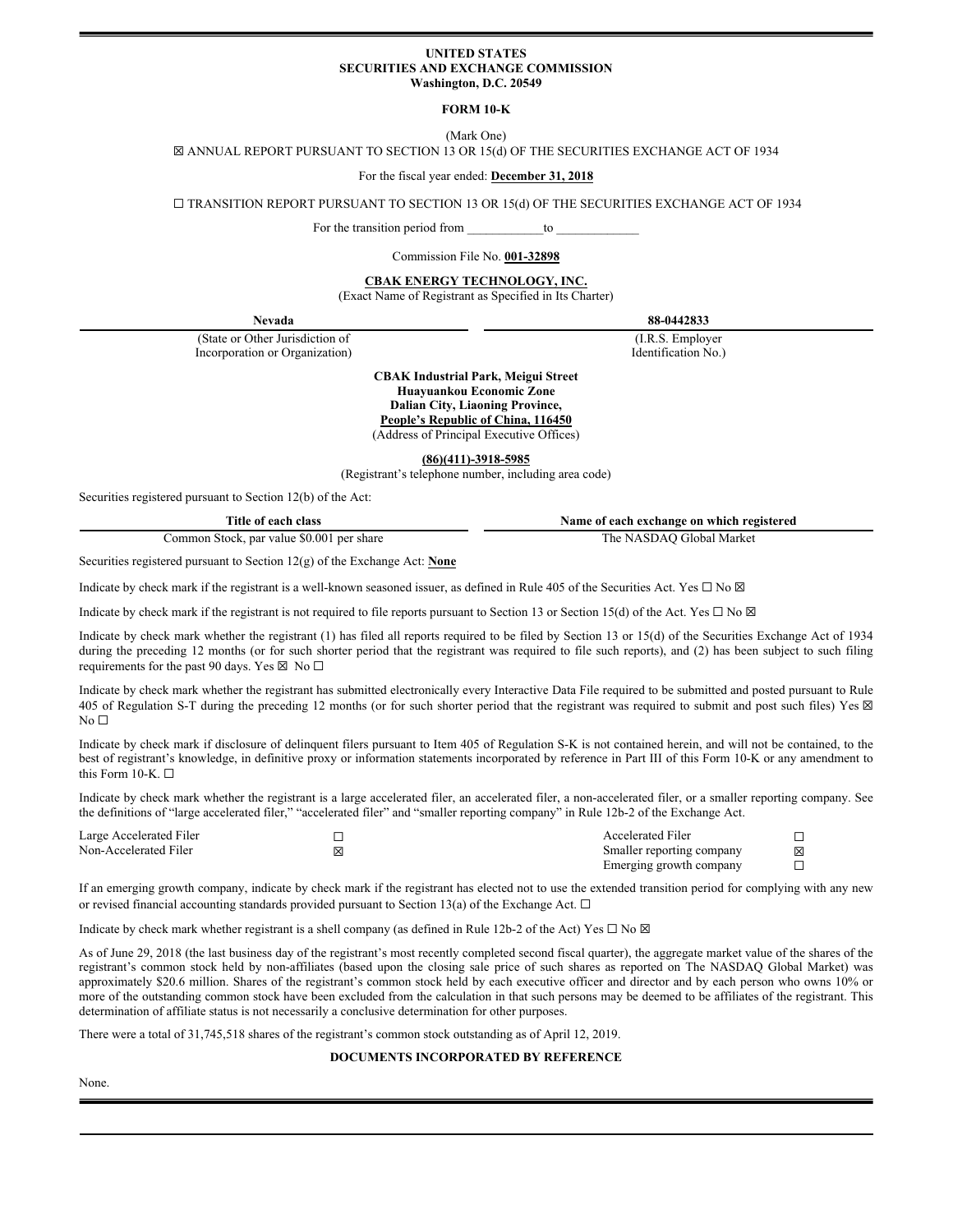

# **Annual Report on Form 10-K**

# **TABLE OF CONTENTS**

# **PART I**

٦

| Item 1.     | <b>Business</b>                                                                                              |       |
|-------------|--------------------------------------------------------------------------------------------------------------|-------|
| Item 1A.    | <b>Risk Factors</b>                                                                                          | 10    |
| Item 1B.    | <b>Unresolved Staff Comments</b>                                                                             | 28    |
| Item 2.     | <b>Properties</b>                                                                                            | 28    |
| Item 3.     | <b>Legal Proceedings</b>                                                                                     | 29    |
| Item 4.     | <b>Mine Safety Disclosures</b>                                                                               | 29    |
|             |                                                                                                              |       |
|             | <b>PART II</b>                                                                                               |       |
|             |                                                                                                              |       |
| Item 5.     | Market for Registrant's Common Equity, Related Stockholder Matters and Issuer Purchases of Equity Securities | 30    |
| Item 6.     | <b>Selected Financial Data</b>                                                                               | 31    |
| Item 7.     | Management's Discussion And Analysis Of Financial Condition And Results Of Operations                        | 31    |
| Item 7A.    | <b>Quantitative And Qualitative Disclosures About Market Risk</b>                                            | 41    |
| Item 8.     | <b>Financial Statements And Supplementary Data</b>                                                           | $F-1$ |
| Item 9.     | Changes In And Disagreements With Accountants On Accounting And Financial Disclosure                         | 42    |
| Item 9A.    | <b>Controls And Procedures</b>                                                                               | 42    |
| Item 9B.    | <b>Other Information</b>                                                                                     | 43    |
|             | <b>PART III</b>                                                                                              |       |
|             |                                                                                                              |       |
| Item 10.    | Directors, Executive Officers And Corporate Governance                                                       | 44    |
| Item 11.    | <b>Executive Compensation</b>                                                                                | 49    |
| Item 12.    | Security Ownership Of Certain Beneficial Owners And Management And Related Stockholder Matters               | 52    |
| Item $13$ . | Certain Relationships And Related Transactions, And Director Independence                                    | 55    |
| Item 14.    | <b>Principal Accounting Fees And Services</b>                                                                | 56    |
|             |                                                                                                              |       |
|             | <b>PART IV</b>                                                                                               |       |

|                 | <b><i><u>AAAAA AY</u></i></b>                  |  |
|-----------------|------------------------------------------------|--|
|                 |                                                |  |
| <u>Item 15.</u> | <b>Exhibits, Financial Statement Schedules</b> |  |
| Item 16.        | Form 10-K Summary                              |  |
|                 |                                                |  |

#### i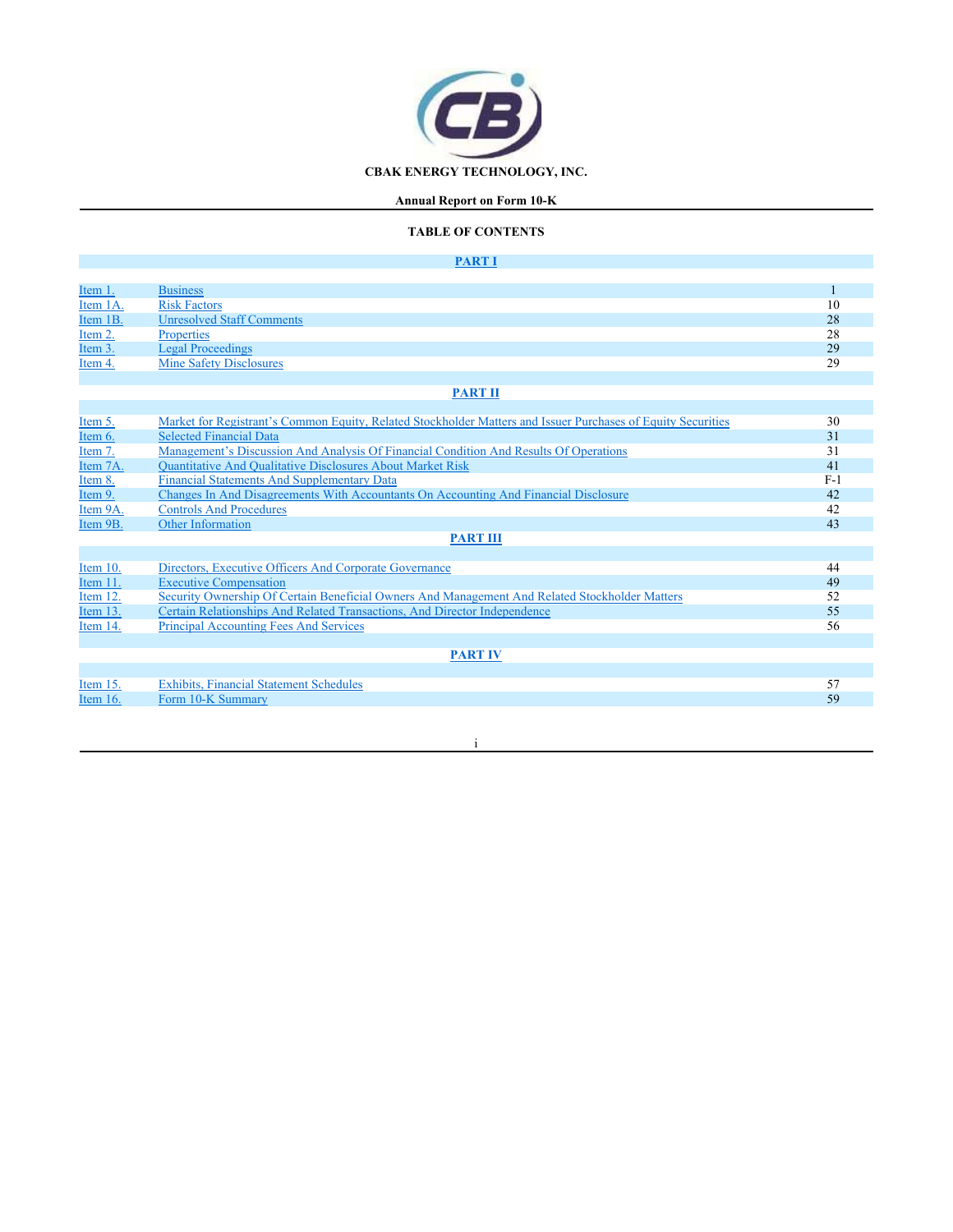# **INTRODUCTORY NOTE**

# **Use of Terms**

Except as otherwise indicated by the context and for the purposes of this report only, references in this report to:

- "Company", "we", "us" and "our" are to the combined business of CBAK Energy Technology, Inc., a Nevada corporation, and its consolidated subsidiaries;
- "BAK Asia" are to our Hong Kong subsidiary, China BAK Asia Holdings Limited;
- "CBAK Trading" are to our PRC subsidiary, Dalian CBAK Trading Co., Ltd.;
- "CBAK Power" are to our PRC subsidiary, Dalian CBAK Power Battery Co., Ltd;
- "China" and "PRC" are to the People's Republic of China;
- "RMB" are to Renminbi, the legal currency of China;
- "U.S. dollar", "\$" and "US\$" are to the legal currency of the United States;
- "SEC" are to the United States Securities and Exchange Commission;
- "Securities Act" are to the Securities Act of 1933, as amended; and
- "Exchange Act" are to the Securities Exchange Act of 1934, as amended.
- "CBAK Suzhou" are to our PRC subsidiary, CBAK New Energy (Suzhou) Co., Ltd.

On January 10, 2017, CBAK Energy Technology, Inc. (formerly China BAK Battery, Inc.) filed Articles of Merger with the Secretary of State of Nevada to effectuate a merger between the Company and the Company's newly formed, wholly owned subsidiary, CBAK Merger Sub, Inc. (the "Merger Sub"). According to the Articles of Merger, effective January 16, 2017, the Merger Sub merged with and into the Company with the Company being the surviving entity (the "Merger").

As permitted by Chapter 92A.180 of Nevada Revised Statutes, the sole purpose of the Merger was to effect a change of the Company's name. Upon the effectiveness of the filing of Articles of Merger with the Secretary of State of Nevada, which is January 16, 2017, the Company's Articles of Incorporation were deemed amended to reflect the change in the Company's corporate name.

On March 7, 2017, the names of our subsidiaries Dalian BAK Power Battery Co., Ltd and Dalian BAK Trading Co., Ltd, were changed to Dalian CBAK Power Battery Co., Ltd and Dalian CBAK Trading Co., Ltd, respectively.

Effective on November 30, 2018, the trading symbol for our common stock, which trades on the Nasdaq Global Market, was changed from CBAK to CBAT.

## **Special Note Regarding Forward Looking Statements**

Statements contained in this report include "forward-looking statements" within the meaning of such term in Section 27A of the Securities Act and Section 21E of the Exchange Act. Forward-looking statements involve known and unknown risks, uncertainties and other factors which could cause actual financial or operating results, performances or achievements expressed or implied by such forward-looking statements not to occur or be realized. Forward-looking statements made in this report generally are based on our best estimates of future results, performances or achievements, predicated upon current conditions and the most recent results of the companies involved and their respective industries. Forward-looking statements may be identified by the use of forwardlooking terminology such as "may," "will," "could," "should," "project," "expect," "believe," "estimate," "anticipate," "intend," "continue," "potential," "opportunity" or similar terms, variations of those terms or the negative of those terms or other variations of those terms or comparable words or expressions. Potential risks and uncertainties include, among other things, such factors as:

- our ability to continue as a going concern;
- our ability to remain listed on a national securities exchange;
- our ability to timely complete the construction of our Dalian facilities and commence its full commercial operations;
- our anticipated growth strategies and our ability to manage the expansion of our business operations effectively;
- our future business development, results of operations and financial condition;
- our ability to fund our operations and manage our substantial short-term indebtedness;
- our ability to maintain or increase our market share in the competitive markets in which we do business;
- our ability to keep up with rapidly changing technologies and evolving industry standards, including our ability to achieve technological advances;
- our ability to diversify our product offerings and capture new market opportunities;
- our ability to obtain original equipment manufacturer, or OEM, qualifications from brand names;
- our ability to source our needs for skilled labor, machinery and raw materials economically;
- uncertainties with respect to the PRC legal and regulatory environment;
- other risks identified in this report and in our other reports filed with the SEC, including those identified in "Item 1A. Risk Factors" below.

Readers are urged to carefully review and consider the various disclosures made by us in this report and our other filings with the SEC. These reports attempt to advise interested parties of the risks and factors that may affect our business, financial condition and results of operations and prospects. New risks emerge from time to time. It is not possible for our management to predict all risks, nor can we assess the impact of all factors on our business or the extent to which any factor, or combination of factors, may cause actual results to differ materially from those contained in any forward-looking statements we may make. The forward-looking statements made in this report speak only as of the date hereof and we disclaim any obligation to provide updates, revisions or amendments to any forward-looking statements to reflect changes in our expectations or future events.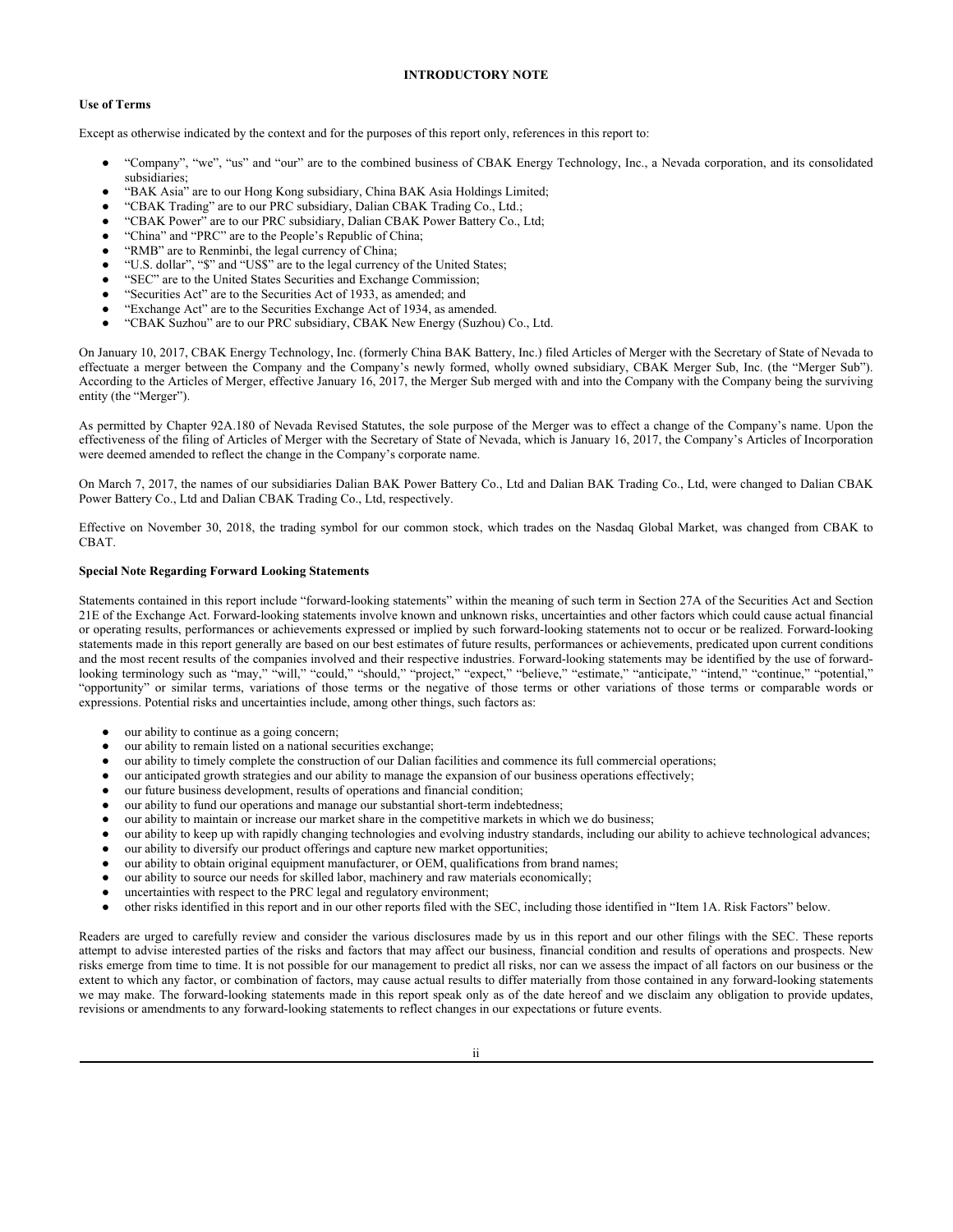# **ITEM 1. BUSINESS.**

#### **Overview of Our Business**

Our Dalian manufacturing facilities began its partial commercial operations in July 2015. We are now engaged in the business of developing, manufacturing and selling new energy high power lithium batteries, which are mainly used in the following applications:

- Electric vehicles ("EV"), such as electric cars, electric buses, hybrid electric cars and buses;
- Light electric vehicles ("LEV"), such as electric bicycles, electric motors, sight-seeing cars; and
- Electric tools, energy storage, uninterruptible power supply, and other high power applications.

We have received most of the operating assets, including customers, employees, patents and technologies of our former subsidiary, BAK International (Tianjin) Ltd. ("BAK Tianjin"). Such assets were acquired in exchange for a reduction in receivables from our former subsidiaries that were disposed in June 2014. For now, we have equipped with complete production equipment which can fulfill most of our customers' needs. For the fiscal year ended December 31, 2018, we purchased batteries approximately of \$2.0 million, \$0.7 million and \$0.1 million from Zhengzhou BAK Battery Co., Ltd ("Zhengzhou BAK"), BAK Tianjin and our former subsidiary, Shenzhen BAK Power Battery Co., Ltd ("BAK Shenzhen") respectively.

On January 16, 2017, the Board of Directors of the Company approved a change in the Company's fiscal year end from September 30 to December 31. As a result of the change, our 2017 fiscal year began on January 1, 2017 and ended on December 31, 2017.

We generated revenues of \$24.4 million and \$58.4 million for the fiscal years ended December 31, 2018 and 2017 respectively. We had a net loss of \$2.0 million and \$21.5 million in fiscal years ended December 31, 2018 and December 31, 2017, respectively. As of December 31, 2018, we had an accumulated deficit of \$165.4 million and net assets of \$0.3 million. We had a working capital deficiency and accumulated deficit from recurring net losses and short-term debt obligations maturing in less than one year as of December 31, 2018.

On June 14, 2016, we renewed our banking facilities from Bank of Dandong for loans with a maximum amount of RMB130 million (approximately \$18.9 million), including three-year long-term loans and three-year revolving bank acceptance and letters of credit bills for the period from June 13, 2016 to June 12, 2019. The banking facilities were guaranteed by Mr. Yunfei Li ("Mr. Li"), our CEO, and Ms. Qinghui Yuan, Mr. Li's wife, Mr. Xianqian Li, our former CEO, Ms. Xiaoqiu Yu, the wife of our former CEO and Shenzhen BAK Battery Co., Ltd., our former subsidiary ("Shenzhen BAK"). The facilities were also secured by part of our Dalian site's prepaid land use rights, buildings, construction in progress, machinery and equipment and pledged deposits. Under the banking facilities, we borrowed various three-year term bank loans that totaled RMB126.8 million (approximately \$18.4 million), bearing fixed interest at 7.2% per annum. We also borrowed a series of revolving bank acceptance totaled \$0.5 million from Bank of Dandong under the credit facilities, and bank deposit of 50% was required to secure against these bank acceptance bills. We repaid the loan and bank acceptance bills on June 12, 2018.

In the second quarter of 2018, we obtained additional banking facilities from Bank of Dandong with bank acceptance bills of RMB5.0 million (approximately \$0.7 million) for a term until October 17, 2018. We have borrowed a series of bank acceptance bills totaled RMB 5.0 million (approximately \$0.7 million) for a term until October 17, 2018. We repaid the bank acceptance bills on October 17, 2018.

On July 6, 2016, we obtained banking facilities from Bank of Dalian for loans with a maximum amount of RMB10 million (approximately \$1.5 million) and bank acceptance bills of RMB40 million (approximately \$5.8 million) to July, 2017. The banking facilities were guaranteed by Mr. Li, our CEO, and Ms. Qinghui Yuan, Mr. Li's wife, and Shenzhen BAK. Under the banking facilities, on July 6, 2016 we borrowed one year short-term loan of RMB10 million (approximately \$1.5 million), bearing a fixed interest rate at 6.525% per annum. We also borrowed revolving bank acceptance totaled RMB40 million (approximately \$5.8 million), and bank deposit of 50% was required to secure against these bank acceptance bills. We repaid the loan and bank acceptance bills in July and August 2017.

On November 9, 2017, we obtained banking facilities from China Everbright Bank Dalian Branch with a maximum amount of RMB100 million (approximately \$14.5 million) with the term expiring on November 7, 2018. The banking facilities were secured by the 100% equity in CBAK Power held by BAK Asia. Under the facilities, on November 10, 2017, we borrowed a net letter of credit of RMB96.1 million (approximately \$14.0 million) to November 7, 2018. Under the facilities, bank deposit of approximate 50% was required to secure against this letter of credit. We discounted this letter of credit of even date to China Everbright Bank at a rate of 4.505%. We repaid the letter of credit on November 7, 2018.

On June 4, 2018, we obtained banking facilities from China Everbright Bank Dalian Branch with a maximum amount of RMB200 million (approximately \$29.1 million) with the term from June 12, 2018 to June 10, 2021, bearing interest at 130% of benchmark rate of the People's Bank of China ("PBOC") for three-year long-term loans, which is currently 6.715% per annum. Under the facilities, we borrowed RMB126.0 million (\$18.3 million), RMB23.3 million (\$3.4 million), RMB9.0 million (\$1.3 million) and RMB9.5 million (\$1.4 million) on June 12, June 20, September 20, and October 19, 2018, respectively. The loans are repayable in six installments of RMB0.8 million (\$0.12 million) on December 10, 2018, RMB24.0 million (\$3.54 million) on June 10, 2019, RMB0.8 million (\$0.12 million) on December 10, 2019, RMB74.7 million (\$10.86 million) on June 10, 2020, RMB0.8 million (\$0.12 million) on December 10, 2020 and RMB66.3 million (\$9.64 million) on June 10, 2021. Under the facilities, we borrowed RMB167.0 million (\$24.3 million) as of December 31, 2018. The facilities were secured by our Dalian site's land use rights and part of our Dalian site's buildings, machinery and equipment. We repaid the bank loan of RMB0.8 million (\$0.12 million) on December 10, 2018.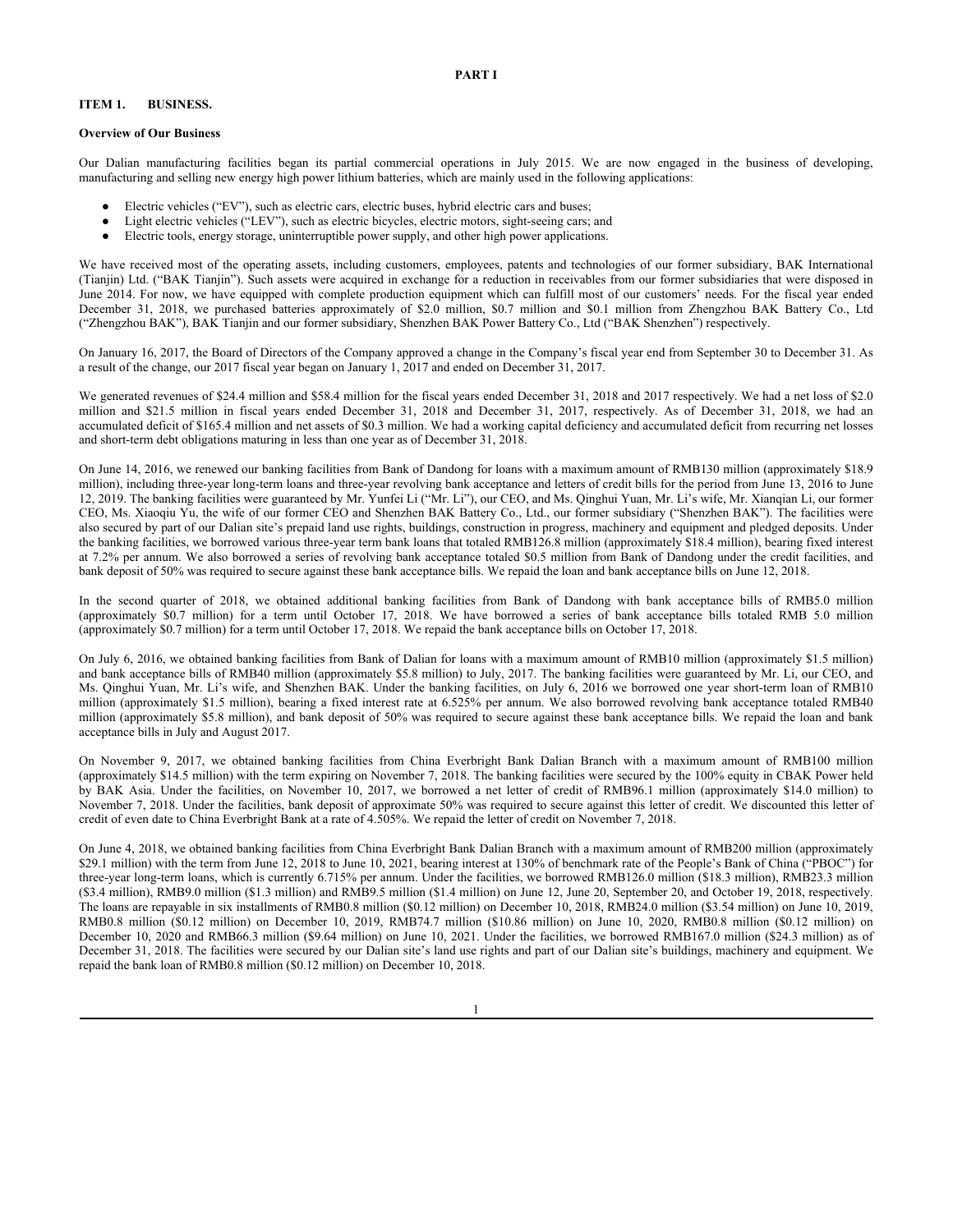Further in August 2018, we borrowed a total of RMB60 million (approximately \$8.7 million) in the form of bills payable from China Everbright Bank Dalian Branch for a term until August 14, 2019, which was secured by our cash totaled \$8.7 million. We discounted these two bills payable of even date to China Everbright Bank at a rate of 4.0%.

On August 22, 2018, we obtained one-year term facilities from China Everbright Bank Dalian Branch with a maximum amount of RMB100 million (approximately \$14.5 million) including revolving loans, trade finance, notes discount, and acceptance of commercial bills etc. Any amount drawn under the facilities requires security in the form of cash or banking acceptance bills receivables of at least the same amount. Under the facilities as of December 31, 2018, we borrowed a series of bank acceptance bills totaled RMB28.8 million (approximately \$4.2 million) for a term until March 7, 2019, which was secured by bills receivables of \$4.2 million. We repaid the bank acceptance bills on March 7, 2019.

In November 2018, we borrowed a total of RMB100 million (approximately \$14.5 million) in the form of bills payable from China Everbright Bank Dalian Branch for a term until November 12, 2019, which was secured by our cash totaled RMB50 million (approximately \$7.3 million) and the 100% equity in CBAK Power held by BAK Asia. We discounted these five bills payable of even date to China Everbright Bank at a rate of 4.0%.

On August 2, 2017, we obtained one-year term facilities from China Merchants Bank with a maximum amount of RMB100 million (approximately \$14.5 million) including revolving loans, trade finance, notes discount, acceptance of commercial bills etc. Any amount drawn under the facilities requires security in the form of cash or banking acceptance bills receivable of at least the same amount. Under the facilities, we borrowed a series of bank acceptance bills from China Merchants Bank totaled RMB21.3 million (approximately \$3.1 million) for a term until October 25, 2018. The facilities expired on August 1, 2018 and we repaid the bills on October 25, 2018.

As of December 31, 2018, we also borrowed a series of acceptance bills from Industrial Bank Co., Ltd. Dalian Branch totaled RMB15.0 million (approximately \$2.2 million) for various terms through May 21, 2019, which was secured by bank deposits of \$0.02 million and bills receivable of \$2.2 million.

As of December 31, 2018, we had unutilized committed banking facilities of \$15.0 million. We plan to renew these loans upon maturity, and intend to raise additional funds through bank borrowings and equity financing in the future to meet our daily cash demands, if required.

In January 2019, the Company obtained one-year term facilities from Jilin Province Trust Co. Ltd. with a maximum amount of RMB40.0 million (approximately \$5.8 million), which was secured by land use rights and buildings of Eodos Liga Energy Co., Ltd. Under the facilities, we borrowed RMB16.4 million (\$2.4 million), RMB15.4 million (\$2.2 million), RMB6.6 million (\$1.0 million) and RMB1.2 million (\$0.2 million) on February 1, 2019, February 22, 2019, March 8, 2019 and March 21, 2019, respectively.

In June 2016, we received advances in the aggregate of \$2.9 million from Mr. Jiping Zhou and Mr. Dawei Li. These advances were unsecured, non-interest bearing and repayable on demand. On July 8, 2016, we received further advances of \$2.6 million from Mr. Jiping Zhou. On July 28, 2016, to convert these advances into equity interests in our Company, we entered into securities purchase agreements with Mr. Jiping Zhou and Mr. Dawei Li to issue and sell an aggregate of 2,206,640 shares of our common stock, at \$2.5 per share, for an aggregate consideration of approximately \$5.52 million. On August 17, 2016, we issued these shares to the investors.

On February 17, 2017, we signed a letter of understanding with each of eight individual investors, who are also our current shareholders, including our CEO, Mr. Yunfei Li, whereby these shareholders agreed to subscribe for new shares of our common stock totaling \$10 million. In April and May 2017, we received cash of \$9.6 million from these shareholders. On May 31, 2017, we entered into a securities purchase agreement with these investors, pursuant to which we agreed to issue an aggregate of 6,403,518 shares of common stock, par value \$0.001 per share to these investors, at a purchase price of \$1.50 per share, for an aggregate price of \$9.6 million, including 746,018 shares issued to Mr. Yunfei Li, our CEO. On June 22, 2017, we issued the shares to the investors.

 $\mathfrak{D}$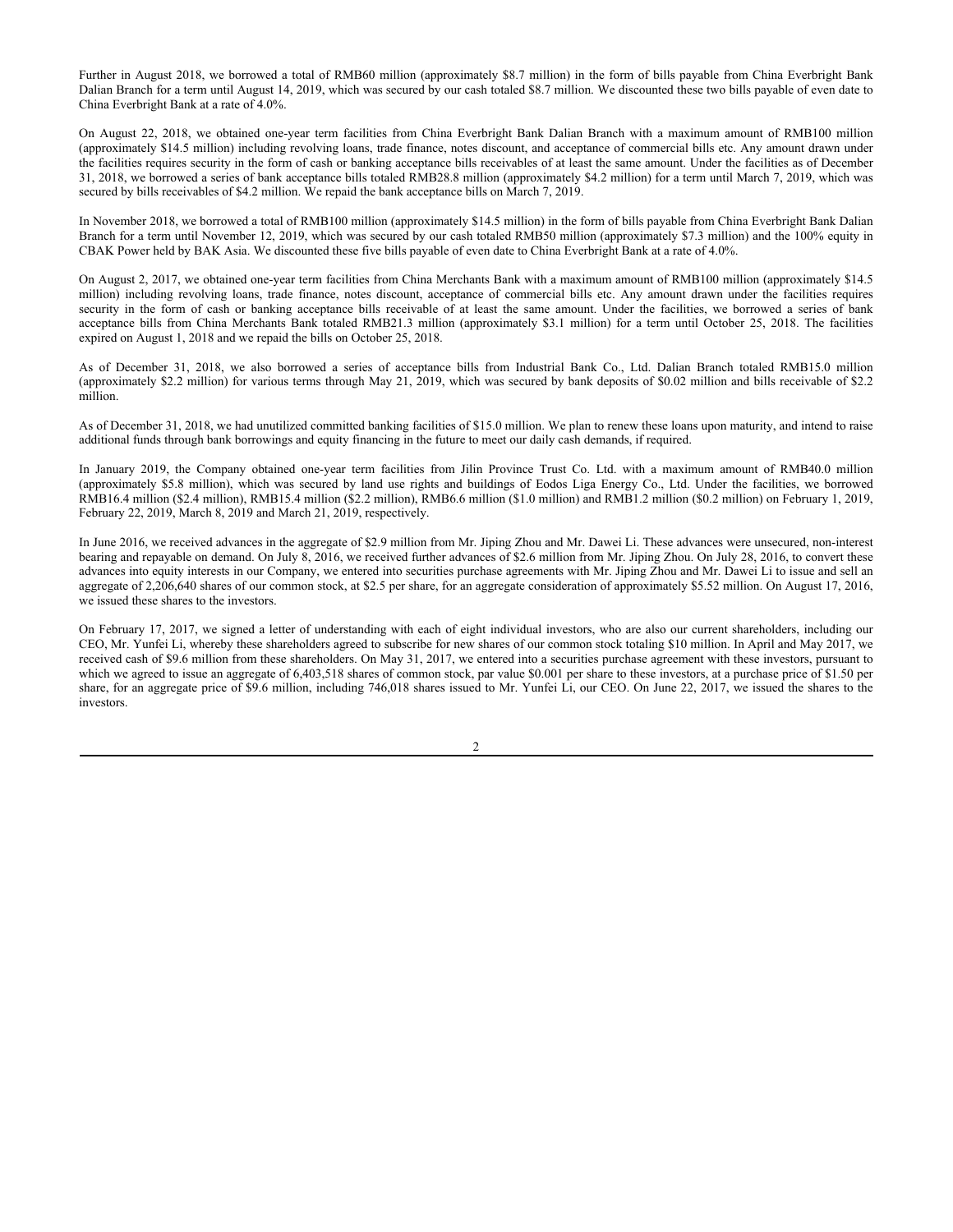On January 7, 2019, each of Mr. Dawei Li and Mr. Yunfei Li entered into an agreement with CBAK Power and Tianjin New Energy whereby Tianjin New Energy assigned its rights to loans to CBAK Power of approximately \$3.5 million (RMB23,980,950) and \$1.7 million (RMB11,647,890) (totaled \$5.2 million, the "Debts") to Mr. Dawei Li and Mr. Yunfei Li, respectively.

On January 7, 2019, the Company entered into a Cancellation Agreement (the "Cancellation Agreement") with Mr. Dawei Li and Mr. Yunfei Li (the creditors). Pursuant to the terms of the Cancellation Agreement, Mr. Dawei Li and Mr. Yunfei Li agreed to cancel the Debts in exchange for 3,431,373 and 1,666,667 shares of common stock of the Company, respectively (collectively, the "Shares") at an exchange price of \$1.02 per share. Upon receipt of the Shares, the creditors released the Company from any claims, demands and other obligations relating to the Debts. The Cancellation Agreement contains customary representations and warranties of the creditors. The creditors do not have registration rights with respect to the Shares.

In the meanwhile, due to the growing environmental pollution problem, the Chinese government has been providing vigorous support to the development of new energy facilities and vehicles for several years. It is expected that we will be able to secure more potential orders from the new energy market, especially from the electric car market. We believe that with the booming market demand in high power lithium ion products, we can continue as a going concern and return to profitability.

In 2015, to promote the development of electric vehicles industry, the Chinese central government issued a subsidy policy named Notice of 2016-2020 New Energy Vehicles Promotion with Financial Support, which regulated subsidies for consumers in purchase of electric vehicles from central government and local government. According to the policy, it regulates a certain subsidy standard for various types of electric vehicles in connection with the endurance mileage, battery pack energy density, energy consumption level, which means new energy vehicles providing long driving range and high technical performance will get higher subsidies. For the purposes of establishing a long-term mechanism for the administration of energy conservation and new energy vehicles, and promoting the sound development of the automobile industry, Chinese government reduced the subsidy standard for electric vehicles once a year while made several other policies to stimulate the increase of new energy vehicles. On December 26, 2017, the Chinese central government issued a policy for exemption of purchase tax for electric vehicles for another three years until 2020.

On September 28, 2017, Chinese Ministry of Industry and Information Technology issued a new policy named Measures for Parallel Administration of the Average Fuel Consumption and New Energy Vehicle Credits of Passenger Vehicle Enterprises (Measures for Parallel Administration). According to the Measures for Parallel Administration, Chinese government will calculate and examine the Average Fuel Consumption Credits and New Energy Vehicle Credits of passenger vehicle enterprises. If the enterprises get negative credits on the declaration day, the production of high-fuel consumption vehicles will be suspended. The positive credits of average fuel consumption of passenger vehicle enterprises may be carried forward or transferred among affiliated enterprises. A passenger vehicle enterprise's negative credits of new energy vehicles shall be subject to compensation and zeroing through purchasing positive credits of new energy vehicles. Accordingly, the automobile industry should produce more new energy vehicles or pay money to other enterprises to get positive credits if their credits are negative. The Measures for Parallel Administration became effective on April 1, 2018.

We believe these policies in the long term will result in a healthy development of the new energy vehicles market as a whole. However, in the short term many electric vehicle manufacturers are inevitably adversely impacted by the decreasing subsidy, and the price of EV batteries in Chinese market decreased sharply as a result. Given the adverse market environment, we focused our resources on the existing cylindrical batteries for UPS market and temporarily reduce the investment on R&D of new products for electric vehicle market and cut down the EV batteries selling before the market stabilizes.

In September 2018, we transferred a patented proprietary high capacity prismatic battery technology, which we had been developing since 2017, to BAK Shenzhen, with a consideration of RMB85,144,500 (approximately \$12.8 million).

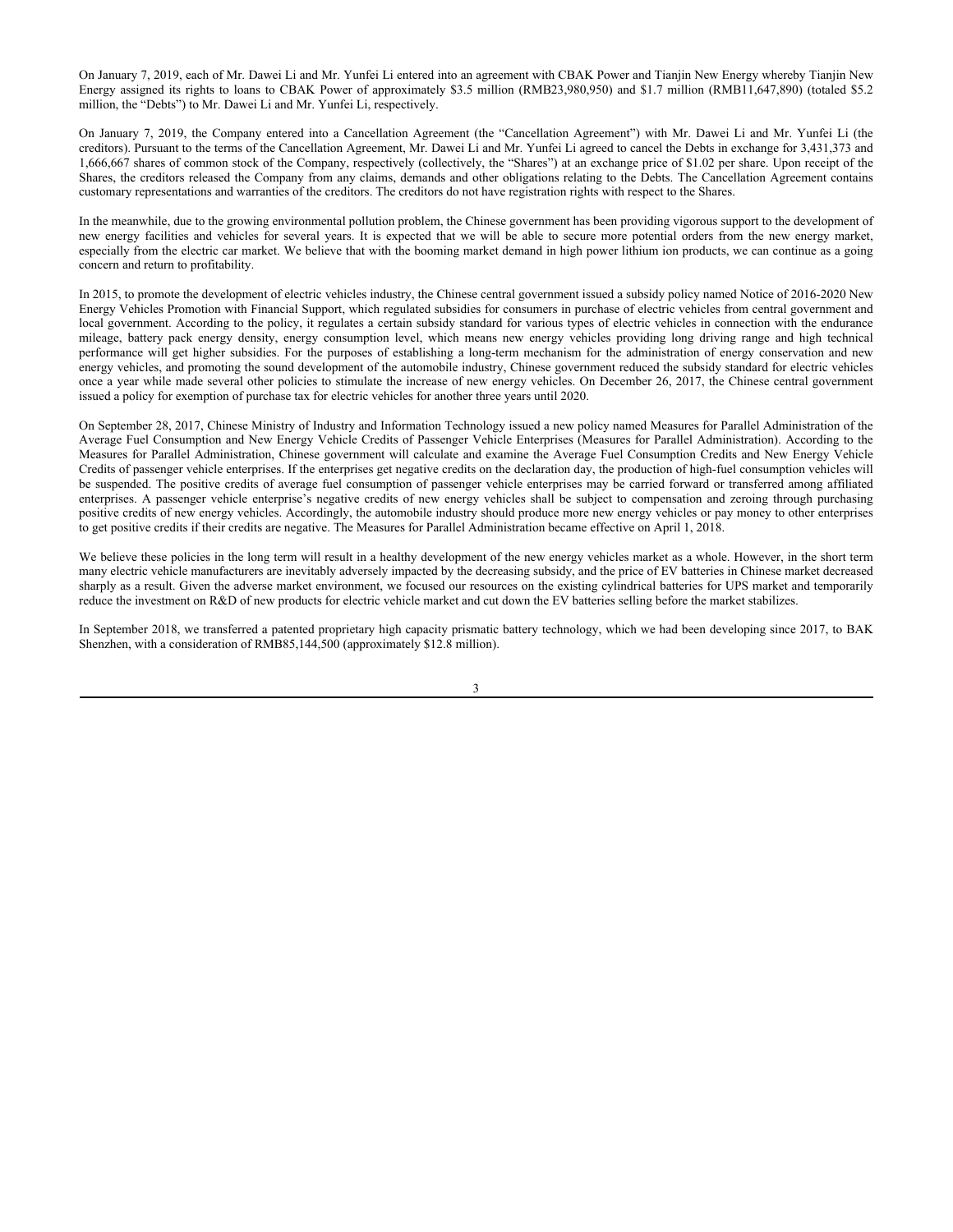# **Our Corporate History and Structure**

We conduct our current business through the following two wholly-owned operating subsidiaries in China that we own through BAK Asia, a holding company formed under the laws of Hong Kong, and a 90% owned subsidiary of CBAK Power, one of our wholly-owned operation subsidiaries in China:

- CBAK Trading, located in Dalian, China, incorporated on August 14, 2013, focuses on the wholesale of lithium batteries and lithium batteries' materials, import & export business and related technology consulting service; and
- CBAK Power, located in Dalian, China, incorporated on December 27, 2013, focuses on the development and manufacture of high-power lithium batteries.
- **●** CBAK Suzhou, located in Suzhou, China, incorporated on May 4, 2018, focuses on the development and manufacture of new energy high power battery packs.

Almost all of our business operations are conducted primarily through our Chinese subsidiaries. The chart below presents our current corporate structure:



#### **Our Products**

The use of new materials have enabled the configuration of high-power lithium battery cells to contain much higher energy density and higher voltage and have a longer life cycle and shorter charge time than other types of lithium-based batteries. These special attributes, coupled with intrinsic safety features, are suitable for batteries used for high-power applications, such as electric cars, electric bicycles, electric tools, energy storage and uninterruptible power supply, or UPS.

We believe high power lithium batteries represent the main direction of the development of new energy vehicle technologies according to the "13th Five-Year Plan" published by the Chinese government.

Our Dalian manufacturing facilities focus on the development and manufacture of high power lithium batteries, for use in the following end applications:

| <b>Battery Cell Type</b>   | End applications*                     |
|----------------------------|---------------------------------------|
| High-power lithium battery | Electric bus [6,000-20,000]           |
|                            | Electric car [1,500-3,5000]           |
|                            | Hybrid electric vehicle [500-2000]    |
|                            | Light electric vehicle $[10-150]$     |
|                            | Cordless power tool [10-30]           |
|                            | Uninterruptible power supply [30-300] |
|                            | Energy Storage [>300]                 |
|                            |                                       |

\* Bracketed numbers denote number of cells per particular battery.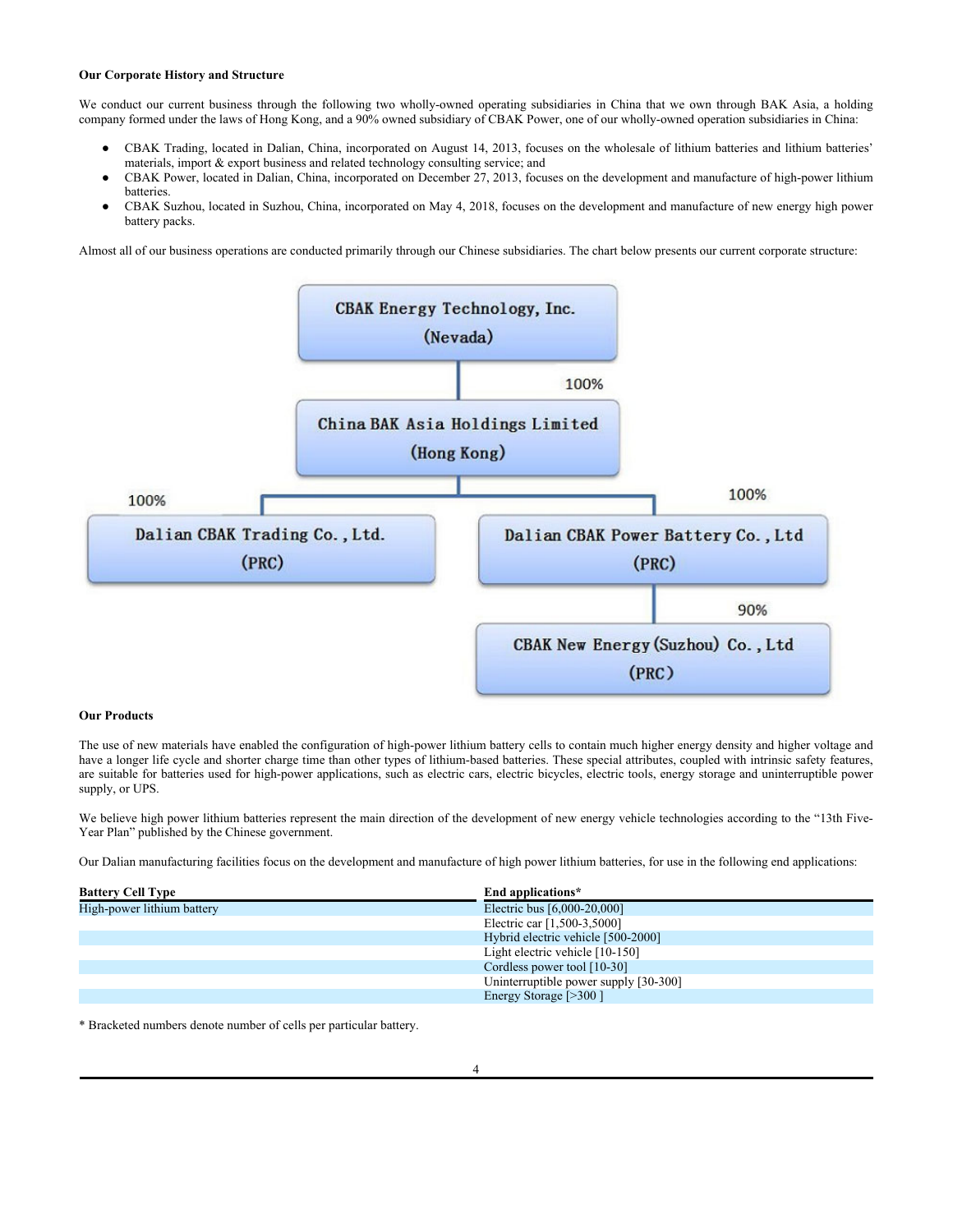# *Key High Power Lithium Battery Applications*

End-product applications that are driving the demand for high power lithium batteries include electric vehicles, such as electric cars, electric buses, hybrid electric cars and buses; light electric vehicles, such as electric bicycles, electric motors, sight-seeing cars; and electric tools, energy storage, uninterruptible power supply, and other high power applications.

## *Electric Vehicles*

An electric vehicle, sometimes referred to as an electric drive vehicle, uses one or more electric motors for propulsion. Electric vehicles include electric cars, electric buses, electric trains, electric lorries, electric airplanes, electric boats, and hybrid electric vehicles, plug in hybrid electric vehicles and electric spacecraft. Electric cars and electric buses are propelled by one or more electric motors powered by rechargeable battery packs. Electric cars and buses have the potential to significantly reduce city pollution by having zero tail pipe emissions. Electric cars and buses are also expected to have less dependence on oil. World governments are pledging significant funds to fund the development of electric vehicles and their components due in part to these advantages. Due to these factors and a lithium battery's relatively environmentally-friendly, light-weight and high-capacity features, the demand for lithium batteries in the field of electric cars and buses is increasing.

Due to such recent trends as renewed concerns relating to the availability and price of oil, increased legal fuel-efficiency requirements and incentives, and heightened interest in environmentally-friendly or "green" technologies, hybrid electric vehicles are likely to continue to attract substantial interest from vehicle manufacturers and consumers. Hybrid electric vehicles include automobiles, trucks, buses, and other vehicles that combine a conventional propulsion system with a rechargeable energy storage system to achieve better fuel economy than conventional vehicles. As these vehicles tend to be large and heavy, their rechargeable energy storage system generally consists of a large quantity of rechargeable high-power lithium cells.

The year 2014 was seen as the first real year for the development of China's new energy vehicle industry by many industry insiders. After explosive growth in 2017, the production and sales of new energy vehicles continued to grow tremendously in 2018. According to Ministry of Industry and Information Technology of China ("MIIT"), from January to December 2018, the production of new energy vehicles in China reached 1,270,000 units - up 43.4 percent year-on-year; and sales in China reached 1,256,000 units - up 61.7 percent year-on-year. As the core mechanism for new energy vehicles, the power battery industry has also recently welcomed an unprecedented growth. According to the Development Program for the Energy Efficient and New Energy Vehicle Industry 2012-2020 designed by the State Council of the PRC, some major objectives are: to enthusiastically advance innovation in power battery technologies; scientifically plan the industrial layout; focus on developing power battery industry clusters; and actively promote the mass production of power batteries. With the recent introduction of a number of supporting policies, the production of power batteries for vehicles has grown remarkably.

## *Light Electric Vehicles*

Light electric vehicles include bicycles, scooters, and motorcycles**,** with rechargeable electric motors. Due to their relatively small size and light design, approximately 10-150 high-power lithium cells can be used to power light electric vehicles. The electric bicycle market in China is huge.

#### *Energy Storage*

Energy storage mainly means storage of electric energy by battery, inductor, and capacitor. Battery energy storage is mainly used for storage of emergency supply, battery car, and redundant energy of power plants.

#### *Electric Tools*

Electric tools such as drills, saws and grinders are used for both commercial and personal use. Due to high power requirements, many electric tools have historically used small combustion engines, used heavier nickel metal hydride batteries or relied on external power sources. Manufacturers of electric tools, such as Milwaukee Electric Tool Corporation, Stanley Black & Decker, Inc., the Bosch Group, Metabowerke GmbH and Rigid Tool Company have begun to use lithium-ion technology. The market for portable high-powered electric tools is rapidly growing and has prompted many users, both commercial and personal, to replace or upgrade their current power tools.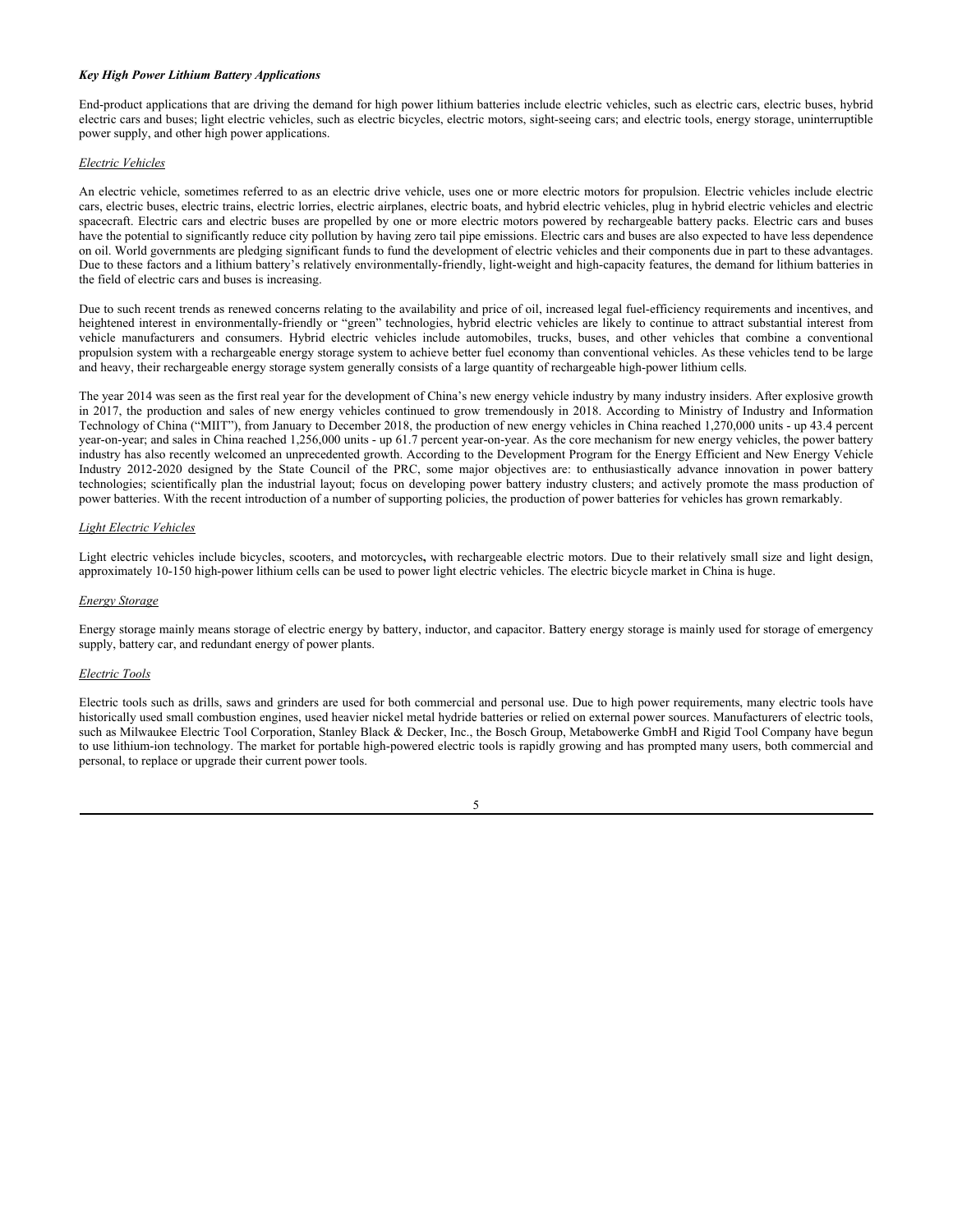## *Uninterruptible Power Supplies ("UPS")*

A UPS provides emergency power from a separate source when utility power is not available. The most common type of battery used in UPS is Sealed Lead-Acid, however, due to the lithium battery's relatively small size, light design and environmentally-friendly features, the demand for lithium batteries in this industry is increasing.

## *Revenue by Products*

Before June 30, 2014, we derived our revenues from BAK International and its subsidiaries which produced prismatic cells, cylindrical cells, lithium polymer cells and high-power lithium batteries. Since July 1, 2014, our revenue has been mainly from Dalian CBAK Power for sale of batteries manufactured by BAK Tianjin under outsourcing arrangements. Starting from October 2015, we generated revenues from high-power lithium battery cells manufactured by Dalian CBAK Power as well as batteries outsourced from BAK Tianjin, BAK Shenzhen and other manufacturers. The following table sets forth the breakdown of our net revenues by product types:

|                                       | <b>Fiscal Years ended</b>                          |                 |  |                          |                 |
|---------------------------------------|----------------------------------------------------|-----------------|--|--------------------------|-----------------|
|                                       | <b>December 31, 2017</b>                           |                 |  | <b>December 31, 2018</b> |                 |
|                                       | % of Net                                           |                 |  |                          | % of Net        |
|                                       | Amount                                             | <b>Revenues</b> |  | Amount                   | <b>Revenues</b> |
|                                       | (in thousands of U.S. dollars, except percentages) |                 |  |                          |                 |
| High-power lithium batteries used in: |                                                    |                 |  |                          |                 |
| Electric vehicles                     | \$<br>55,007                                       | 94.23           |  | 8.169                    | 33.43           |
| Light electric vehicles               | 496                                                | 0.85            |  | 64                       | 0.26            |
| Uninterruptable supplies              | 2,872                                              | 4.92            |  | 16,200                   | 66.31           |
| Total                                 | 58,375                                             | 100.00          |  | 24.433                   | 100.00          |

#### **Sales and Marketing**

We plan to build an extensive sales and service network in China, highlighted by our presence in the regions where China's main EV and LEV productions is located, such as Beijing, Shandong Province, Guangdong Province, Sichuan Province and three provinces in Northeast China. We intend to gradually establish post-sales service offices in these areas to serve brand owners and pack manufacturers in each designated area as currently our marketing department at headquarters is responsible for our promoting efforts. In doing so, our sales staff works closely with our customers to understand their needs and provide feedback to us so that we can better address their needs and improve the quality and features of our products.

We also engage in marketing activities such as attending industry-specific conferences and exhibitions to promote our products and brand name. We believe these activities are conducive in promoting our products and brand name among key industry participants.

## **Suppliers**

The primary raw materials used in the manufacture of lithium-ion batteries include electrode materials, cases and caps, foils, electrolyte and separators. Cost of these raw materials is a key factor in pricing our products. We believe that there is an ample supply of most of the raw materials we need in China. We are seeking to identify alternative raw material suppliers to the extent there are viable alternatives and to expand our use of alternative raw materials.

We aim to maintain multiple supply sources for each of our key raw materials to ensure that supply problems with any one supplier will not materially disrupt our operations. In addition, we strive to develop strategic relationships with new suppliers to secure a stable supply of materials and introduce competition in our supply chain, thereby increasing our ability to negotiate better pricing and reducing our exposure to possible price fluctuations.

For the fiscal year ended December 31, 2018, our key raw material suppliers for battery cells were as follows:

| <b>Materials</b>        | <b>Main Suppliers</b>                            |
|-------------------------|--------------------------------------------------|
| <b>NCM</b>              | Shandong Tianjiao New Energy, Co., Ltd.          |
| Cathode materials       | Jilin JUNENG Advanced Carbon Materials Co., Ltd. |
| Copper foil             | Wason Copper Foil Co., Ltd.                      |
| Anode materials         | Jiuzhao New Energy Technology Co., Ltd.          |
| Electrolyte             | Shenzhen CAPCHEM Technology Co. Ltd.             |
| Cases and caps          | Changzhou Wujinzhongrui Electric Co., Ltd        |
| Steel-can               | Xinxiang Zhengyuan Electronic Material Co. Ltd.  |
| Solvent NMP             | Chongqing ZR Chemical Co., Ltd.                  |
| Battery separator paper | Ube Industries, Ltd.                             |
|                         |                                                  |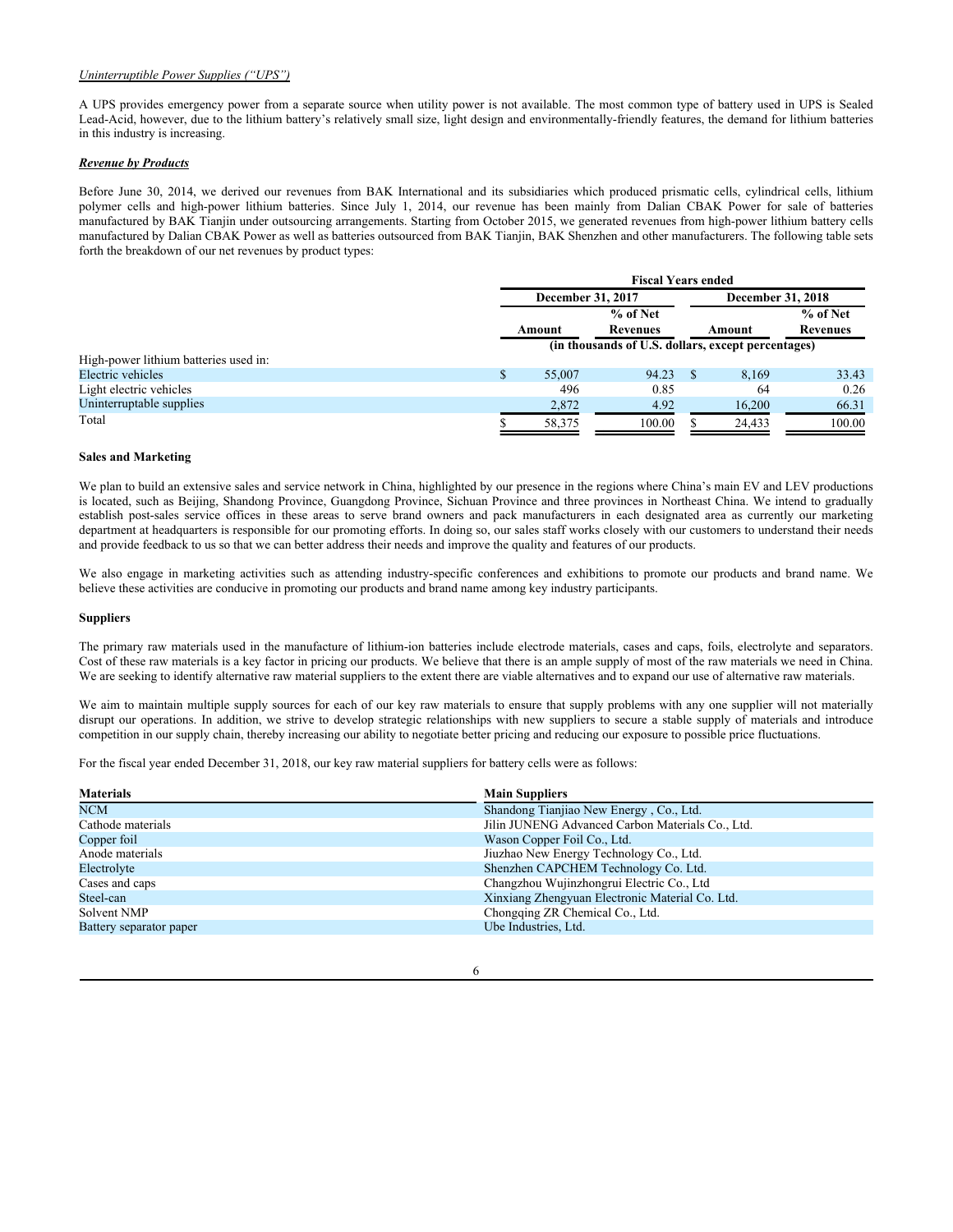For the fiscal year ended December 31, 2018, our key raw material suppliers for battery packs were as follows:

| <b>Materials</b>                 | <b>Main Suppliers</b>                                    |
|----------------------------------|----------------------------------------------------------|
| <b>Battery Management System</b> | Dongguan Powerwise Technology Co., Ltd.                  |
| <b>Battery Cabinet</b>           | CangzhouHuibang Electromechanical Manufacturing Co. Ltd. |
| <b>Battery Support</b>           | Shenzhen Yayoute Technology Co., Ltd.                    |
| Current-carrying sheet           | Shenzhen XDM New Energy Technology Co., Ltd.             |
| Protection board                 | Huizhou Topband Electrical technology Co., Ltd           |

We source our manufacturing equipment both locally and from overseas, based on their respective cost and function. Our key equipment as of December 31, 2018 was purchased from the following suppliers:

| Instruments                     | <b>Main Suppliers</b>                          |
|---------------------------------|------------------------------------------------|
| Charge and Discharge Equipment  | Zhejiang Hangke Technologies Co., Ltd.         |
| Electrode Preparing Machine     | Zhuhai Higrand Electronic Technology Inc.      |
| Infusing Machine                | Kinlo Technology & System (Shenzhen) Co. Ltd.  |
| Laser welding machine           | United Winners Laser Co., Ltd.                 |
| Coating Machine                 | Shenzhen Haoneng Technology Co., Ltd.          |
| Vacuum Oven                     | WujiangJiangling Equipment Co., Ltd            |
| Automatic Line Machine          | Shenzhen Zhongji Automation Co., Ltd.          |
| Dehumidifier                    | Hangzhou Dry Air Treatment Equipment Co., Ltd. |
| <b>Automatic Feeding System</b> | Yueyang Deli Mechanical Equipment Co., Ltd.    |
| Rolling                         | Xingtai HYLN Battery Equipment Co., Ltd.       |

#### **Intellectual Property**

On August 25, 2014, we entered into an intellectual property rights use agreement with Shenzhen BAK, pursuant to which we are authorized to use Shenzhen BAK's registered logo, trademarks and patents obtained as of June 30, 2014 for a period of 5 years for free from June 30, 2014. As of June 30, 2014, Shenzhen BAK had registered 80 trademarks in the PRC, including BAK in both English and in Chinese characters as well as its logo, and had registered 49 trademarks in the United States, European Union, Korea, Russia, Taiwan, India, Canada and Hong Kong. As of June 30, 2014, Shenzhen BAK had registered 522 patents in the PRC and other countries relating to battery cell materials, design and manufacturing processes. We have registered the following Internet and WAP domain name: www.cbak.com.cn.

As of December 31, 2018, Dalian CBAK Power has 17 patents including 12 utility model patents and 5 patents for invention in the PRC. 2 of these patents were acquired by BAK Asia, from an unrelated third party at RMB1 and were contributed as paid up capital of CBAK Power. 2 patents were transferred to BAK Shenzhen which was included in the transfer of our patented proprietary technology to BAK Shenzhen of \$12.3 million in the third quarter of 2018.

We also have unpatented proprietary technologies for our product offerings and key stages of the manufacturing process. Our management and key technical personnel have entered into agreements requiring them to keep confidential all information relating to our customers, methods, business and trade secrets during their terms of employment with us and thereafter and to assign to us their inventions, technologies and designs they develop during their term of employment with us.

We have institutionalized our efforts to safeguard our intellectual property rights by establishing an internal department that includes professionals such as attorneys, engineers, information managers and archives managers responsible for handling matters relating to our intellectual property rights. We have published internally a series of rules to protect our intellectual property rights.

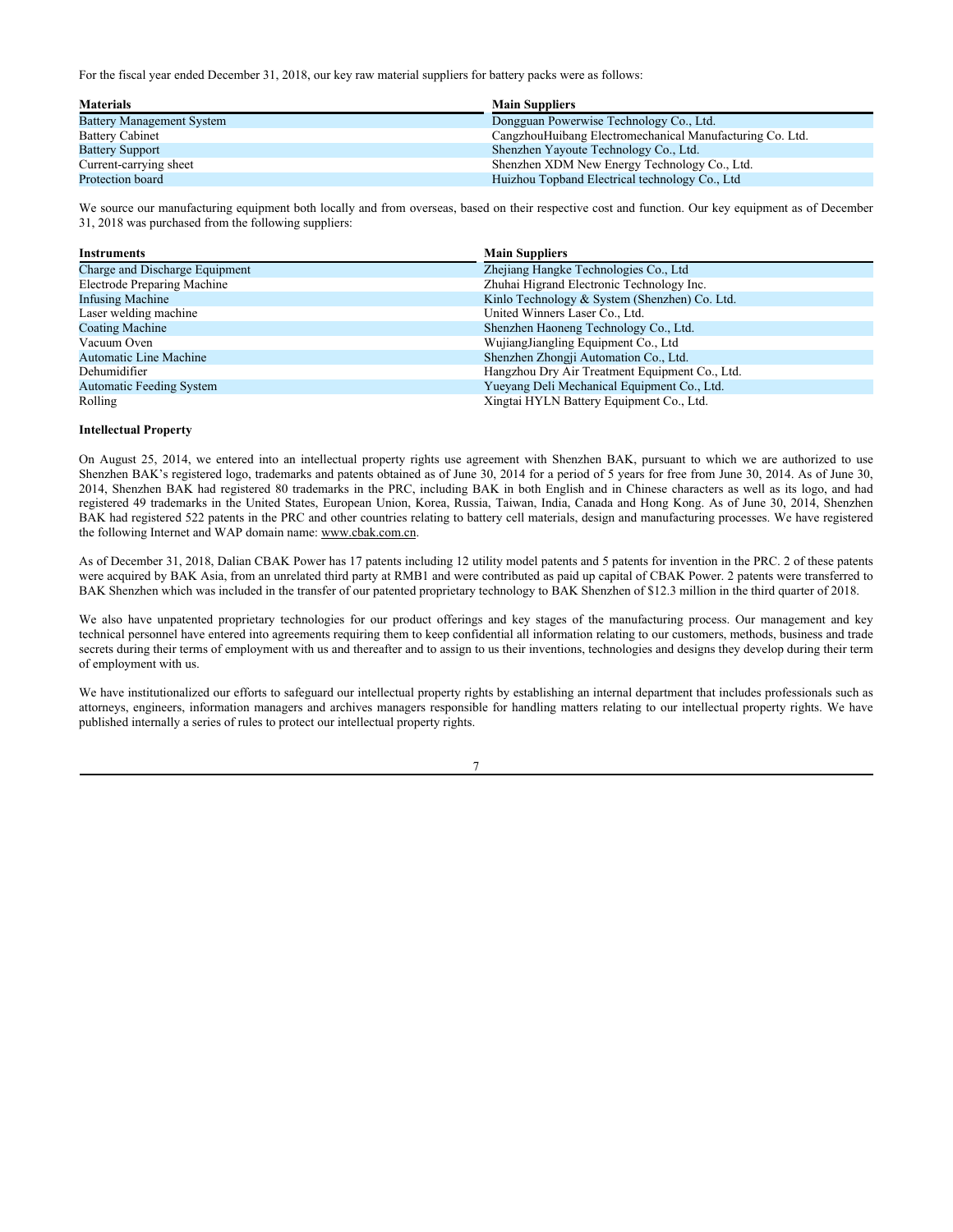# **Seasonality**

According to the market demands, we usually experience seasonal peaks during the months of October to December for electric vehicle markets, and during the months of May to December for light electric markets. Also, at various times during the year, our inventories may be increased in anticipation of increased demand for consumer electronics. There is a steady demands in UPS market all year except February in which the demands tends to be seasonally low due to plant closures for Chinese New Year in the PRC.

#### **Customers**

We have many well-known customers, including electric vehicle manufacturers, such as Chery Automobile Co. Ltd., Dongfeng Xiangyang Touring Car Co., Ltd, Dongfeng Auto Co., Ltd, Brilliance Auto, Chengdu Dayun Automobile Co., Ltd.; and battery pack manufacturers, such as Guangdong Pisen Electronics Co., Ltd., Sichuan Pisen Electric Co., Ltd, Shenzhen Max Technology Co., Ltd, Dongguan Large Electronics Co., Ltd, and manufacturers in UPS and other applications, such as Lithium Werks Asia B.V., Solax Power Co., Ltd., Robotics Technology Ltd. We believe that we will continue to increase our revenue and market share as we gradually increase our high-power batteries production as the demand for these batteries has been increasing.

# *Geography of Sales*

Before June 30, 2014, we sold our products domestically and internationally. Thereafter, we sell high-power lithium battery primarily to customers in China. The following table sets forth certain information relating to our total revenues by location of our customers for the last two fiscal years:

|                | <b>Fiscal Years ended</b> |                                                    |    |                          |                 |
|----------------|---------------------------|----------------------------------------------------|----|--------------------------|-----------------|
|                | December 31, 2017         |                                                    |    | <b>December 31, 2018</b> |                 |
|                | % of Net                  |                                                    |    |                          | % of Net        |
|                | Amount                    | <b>Revenues</b>                                    |    | Amount                   | <b>Revenues</b> |
|                |                           | (in thousands of U.S. dollars, except percentages) |    |                          |                 |
| Mainland China | \$<br>57,425              | 98.38                                              | \$ | 21,292                   | 87.14           |
| <b>USA</b>     |                           |                                                    |    | 1,834                    | 7.51            |
| Europe         | 294                       | 0.50                                               |    | 100                      | 0.41            |
| PRC Taiwan     | 222                       | 0.38                                               |    | 103                      | 0.42            |
| Israel         | 364                       | 0.62                                               |    | 991                      | 4.06            |
| Others         | 70                        | 0.12                                               |    | 113                      | 0.46            |
| Total          | 58,375                    | 100.00                                             |    | 24,433                   | 100.00          |

# **Competition**

We face intense competition from high-power lithium battery makers in China, as well as in Korea and Japan for each of our product types. The following table sets forth our major competitors for the EV market, LEV market and UPS market as of December 31, 2018:

| <b>Product Type</b> | Competitors |                                                                                                                                                                                    |
|---------------------|-------------|------------------------------------------------------------------------------------------------------------------------------------------------------------------------------------|
| EV battery          | Japan:      | Panasonic Corporation                                                                                                                                                              |
|                     | Korea:      | Samsung Electronics Co., Ltd.<br>LG Chemical                                                                                                                                       |
|                     | China:      | Tianjin Lishen Battery Joint-stock Co., Ltd<br>Contemporary Amperex Technology Co., Ltd<br>Hefei Guoxuan Hi-Tech Power Energy Co., Ltd<br>China Aviation Lithium Battery Co., Ltd. |
| LEV battery         | China:      | Tianneng Power International Limited<br>Chaowei Power Holdings Limited<br>Phylion Battery Co., Ltd                                                                                 |
| <b>UPS</b> battery  | China:      | Shandong Goldencell Electronics Technology Co., Ltd<br>DLG Power Battery (Shanghai) Co., LTD.<br>Dongguan Power Long Battery Technology Co., Limited                               |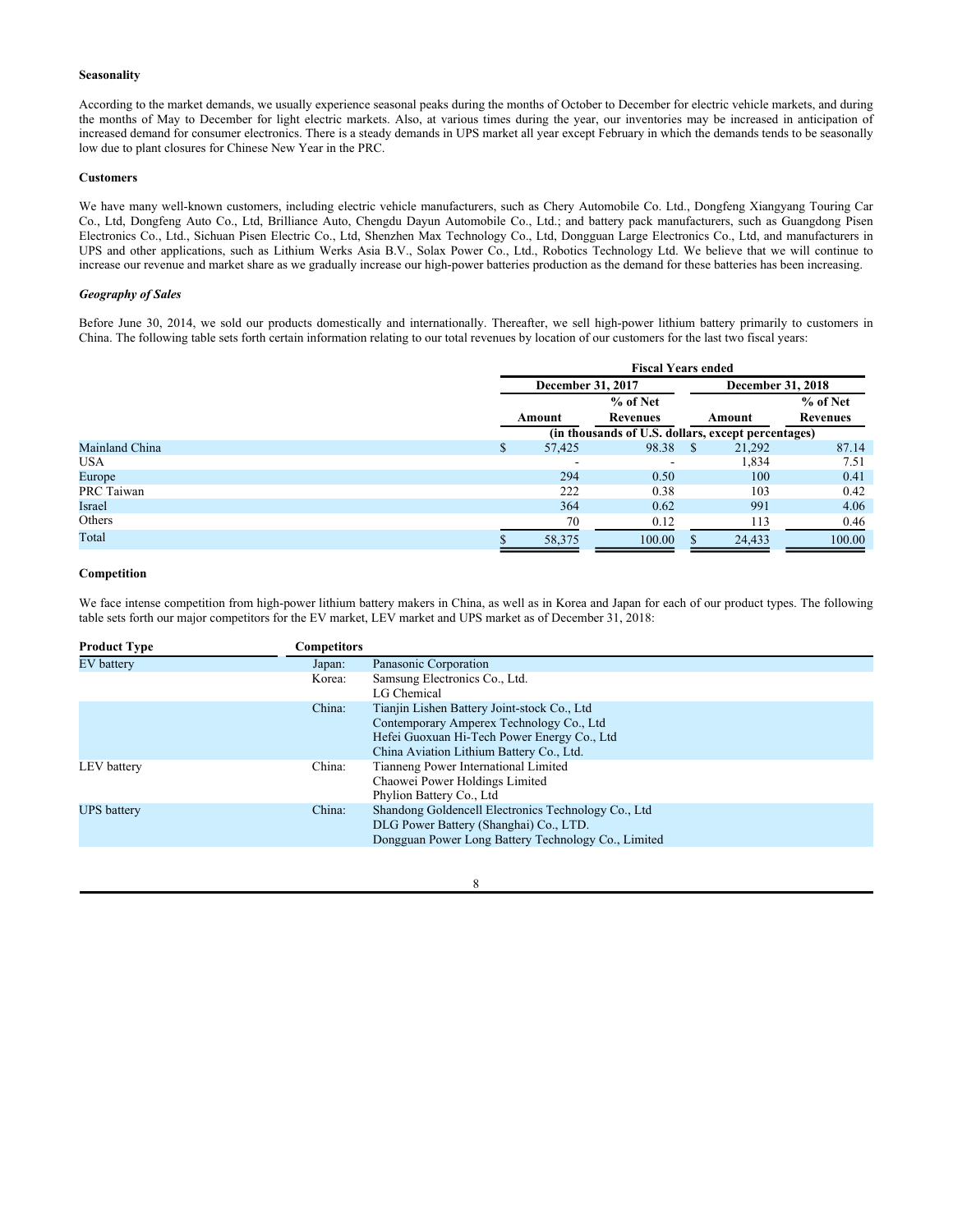We believe that we are able to leverage our low-cost advantage to compete favorably with our competitors. Compared to Korean and Japanese battery makers, we are able to source our needs for skilled labor and raw materials locally and economically. Compared to Chinese battery makers, we believe we have higher consistency and safety in product quality, which enables us to compete favorably with local competitors.

#### **Research and Development**

The R&D of next-generation advanced lithium battery and its key materials – characterized by high energy density, high security, long-lasting life, and low cost – as well as the training of related technical talents, have become a major demand in the development of advanced electric vehicles in China. We have reached strategic cooperation agreements with Dalian Institute of Chemical Physics of Chinese Academy of Sciences ("DICP"), Dalian Maritime University and Dalian Jiaotong University. Under the agreements, these institutions and us will jointly research and develop the next-generation key technologies and materials with an aim to produce the most powerful battery worldwide.

We have an advanced R&D center in Dalian, receiving almost all the R&D achievements, R&D equipment and staff of BAK Tianjin. BAK Tianjin began its R&D manufacturing and distribution of high-power lithium battery and battery modules in December 2006, for use in electric cars, electric bicycles, UPS, and other applications.

## **Environmental Compliance**

As we conduct our manufacturing activities in China, we are subject to the requirements of PRC environmental laws and regulations on air emission, waste water discharge, solid waste and noise. The major environmental regulations applicable to us include the PRC Environmental Protection Law, the PRC Law on the Prevention and Control of Water Pollution and its Implementation Rules, the PRC Law on the Prevention and Control of Air Pollution and its Implementation Rules, the PRC Law on the Prevention and Control of Solid Waste Pollution, and the PRC Law on the Prevention and Control of Noise Pollution. We aim to comply with environmental laws and regulations. We have built environmental treatment facilities concurrently with the construction of our manufacturing facilities, where waste air, waste water and waste solids we generate can be treated in accordance with the relevant requirements. We outsource our disposal of solid waste we generate in the Dalian facility to a third party contractor. Certain key materials used in manufacturing, such as cobalt dioxide, electrolyte and separators, have proven innocuous to worker's health and safety as well as the environment. We are not subject to any admonitions, penalties, investigations or inquiries imposed by the environmental regulators, nor are we subject to any claims or legal proceedings to which we are named as a defendant for violation of any environmental law or regulation. We do not have any reasonable basis to believe that there is any threatened claim, action or legal proceedings against us that would have a material adverse effect on our business, financial condition or results of operations.

## **Employees**

We had a total of approximately 610 employees as of December 31, 2018, all of whom are full-time employees. The following table sets forth the number of our employees by function.

| <b>Function</b>            | <b>Number</b> |
|----------------------------|---------------|
| Production                 | 352           |
| Research and development   | 128           |
| Sales and marketing        | 20            |
| General and administrative | 110           |
| <b>Total</b>               | 610           |

Our employees are not represented by a labor organization or covered by a collective bargaining agreement. We have not experienced any work stoppages. We believe we maintain good relations with our employees.

#### **Available Information**

We make available free of charge, on or through our website, http://www.cbak.com.cn, our Annual Reports on Form 10-K, Quarterly Reports on Form 10-Q, Current Reports on Form 8-K, and other filings pursuant to Section 13(a) or 15(d) of the Securities Exchange Act of 1934, and amendments to such filings, as soon as reasonably practicable after each is electronically filed with, or furnished to, the SEC. The SEC maintains a website that contains our reports, proxy and information statements, and our other SEC filings. The address of the SEC's website is www.sec.gov. Information appearing on our website is not part of any report that we file with the SEC.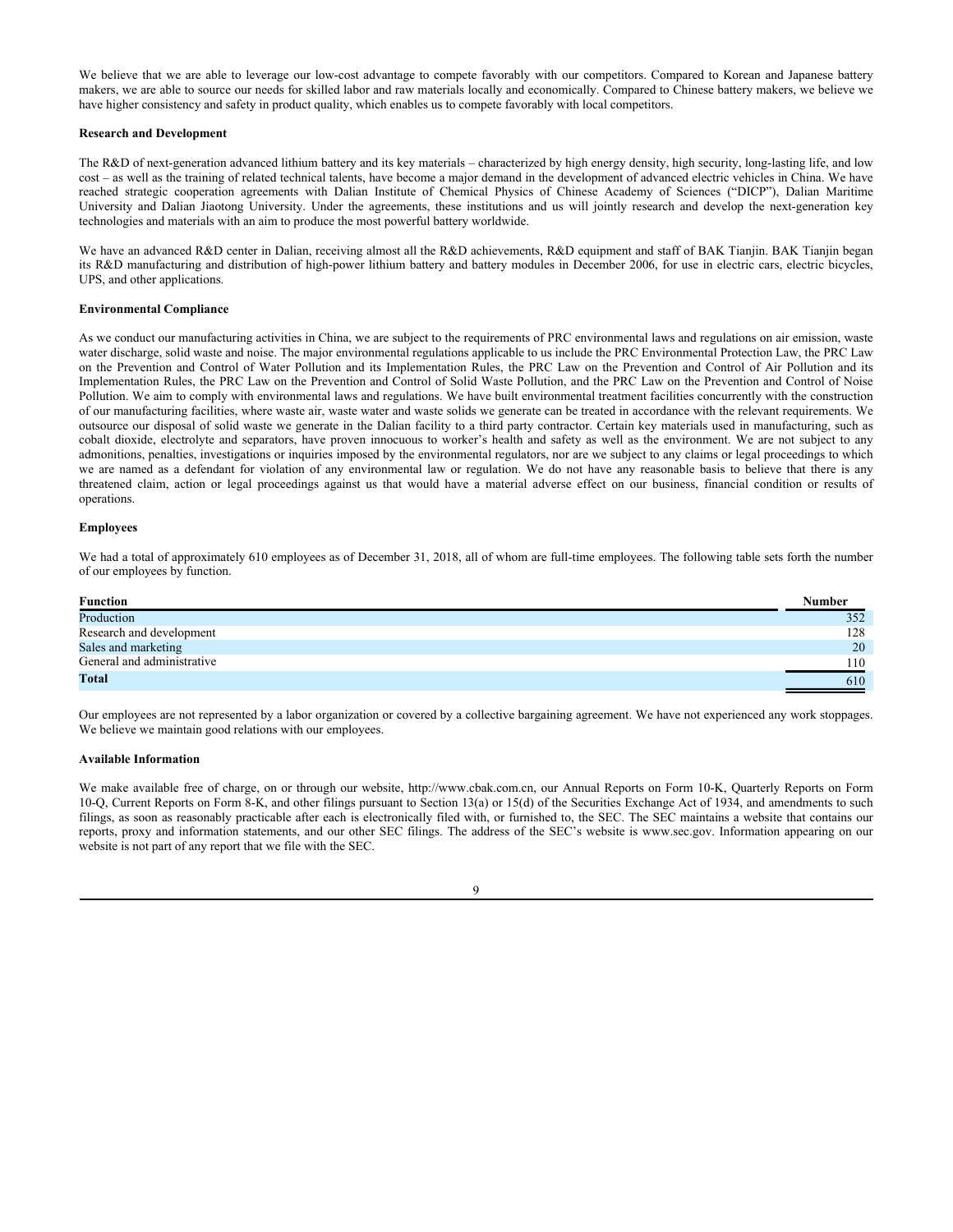# **ITEM 1A. RISK FACTORS.**

# **RISKS RELATED TO OUR BUSINESS**

#### *Our failure to timely complete the construction of our Dalian facility and commence its full commercial operations could negatively affect our business operations.*

We are currently constructing our Dalian facility and we have relocated most of the operating assets, including machinery and equipment, as well as the customers, employees, patents and technologies from BAK Tianjin to the Dalian facility. We have completed the construction of two plants of the Dalian facility and their commercial operation began in July 2015. We are currently constructing two more plants and have completed their civil work and the product lines are expected to be completed by September 2022, but we cannot give assurance that the construction will be completed as scheduled or, without cost overrun. Even if the construction is completed on a timely basis, we cannot give assurance that the full commercial operation can begin as we expected. In addition, we may not be able to attract a sufficient number of skilled workers to meet the needs of the new facility. If we experience delays in construction or commencement of the full commercial operations, increased costs or lack of skilled labor, or other unforeseen events occur, our business, financial condition and results of operations could be adversely impacted. Operating results could also be unfavorably impacted by start-up costs until production at the new facility reaches planned levels.

#### *Our independent auditors have expressed substantial doubt about our ability to continue as a going concern*

Our independent auditors have added an explanatory paragraph to their audit opinion issued in connection with our financial statements included in this report which states that the financial statements were prepared assuming that we would continue as a going concern. As discussed in Note 1 to the consolidated financial statements included with this report, we had a working capital deficiency, accumulated deficit from recurring losses and short-term debt obligations as of December 31, 2018. These conditions raise substantial doubt about our ability to continue as a going concern. As disclosed under Item 7, "Management's Discussion and Analysis of Financial Condition and Results of Operations — Recent Development" and Note 1 to the consolidated financial statements, our Dalian manufacturing facilities began partial commercial operations in July 2015 which focus on production and sale of the new energy high power batteries for use in electric vehicles, light electric vehicles and other high power applications. In June and July 2016, we obtained advances with an aggregate amount of \$5.5 million from potential investors and converted these loans to common stock in August 2016. In February 2017, we signed a letter of understanding with each of eight individual investors whereby these investors agreed in principle to subscribe for new shares of our common stock totaling \$10 million. In May 2017, we entered into a securities purchase agreement with these investors to issue stock with an aggregate amount of \$9.6 million. In June 2017, we issued the shares to the investors. As of December 31, 2018, we had unutilized committed banking facilities of \$15.0 million. We plan to renew our bank borrowings upon maturity and raise additional funds through bank borrowings and equity financing in the future to meet our daily cash demands. However, there can be no assurance that we will be successful in obtaining the financing. The consolidated financial statements do not include any adjustments that might result from the outcome of this uncertainty.

## *We rely on a few battery suppliers to fulfill our customers' orders. If we fail to effectively manage our relationships with, or lose the services of these suppliers and we cannot substitute suitable alternative suppliers, our operations would be materially adversely affected.*

Before the production at our Dalian facility can completely fulfill our customers' orders, we expect to continue to generate part of our revenues by outsourcing our customers' orders to BAK Shenzhen and a few other suppliers. If our business relationship with BAK Shenzhen and other suppliers changes negatively or their financial condition deteriorates, or their operating environment changes, our business may be harmed in many ways. BAK Shenzhen and other suppliers may unilaterally terminate battery supply to us or increase the prices. As a result, we are not assured of an uninterrupted supply of high power lithium batteries of acceptable quality or at acceptable prices from BAK Shenzhen and other suppliers. We may not be able to substitute suitable alternative contract manufacturers in a timely manner on commercially acceptable term or at all. We may be forced to default on the agreements with our customers. This may negatively impact our revenues and adversely affect our reputation and relationships with our customers, causing a material adverse effect on our financial condition, results of operations and prospects.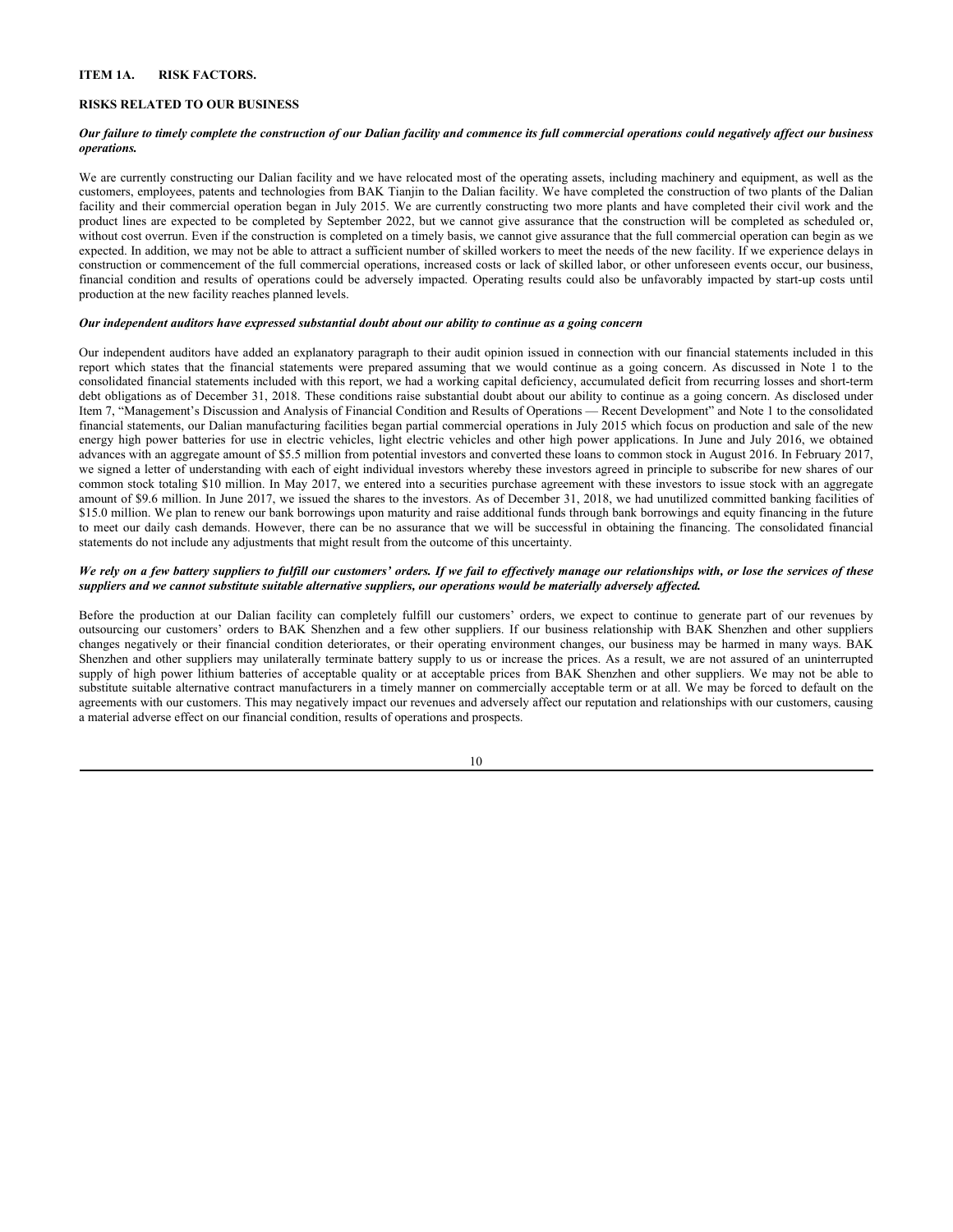## *Our business depends on the growth in demand for electric vehicles, light electric vehicles, electric tools, energy storage, UPS, and other high-power electric devices.*

As the demand for our products is directly related to the market demand for high-power electric devices, a fast growing high-power electric devices market will be critical to the success of our business. In anticipation of an expected increase in the demand for high-power electric devices such as electric vehicles, light electric vehicles, electric tools, energy storage and UPS in the next few years, we have built our Dalian manufacturing facilities. However, the markets we have targeted, primarily those in the PRC, may not achieve the level of growth we expect. If this market fails to achieve our expected level of growth, we may have excess production capacity and may not be able to generate enough revenue to obtain our profitability.

## *If we cannot continue to develop new products in a timely manner, and at favorable margins, we may not be able to compete effectively.*

The battery industry has been notable for the pace of innovations in product life, product design and applied technology. We and our competitors have made, and continue to make, investments in research and development with the goal of further innovation. The successful development and introduction of new products and line extensions face the uncertainty of customer acceptance and reaction from competitors, as well as the possibility of cannibalization of sales of our existing products. In addition, our ability to create new products and line extensions and to sustain existing products is affected by whether we can:

- develop and fund research and technological innovations;
- receive and maintain necessary intellectual property protections;
- obtain governmental approvals and registrations;
- comply with governmental regulations; and
- anticipate customer needs and preferences successfully.

The failure to develop and launch successful new products could hinder the growth of our business and any delay in the development or launch of a new product could also compromise our competitive position. If competitors introduce new or enhanced products that significantly outperform ours, or if they develop or apply manufacturing technology which permits them to manufacture at a significantly lower cost relative to ours, we may be unable to compete successfully in the market segments affected by these changes.

#### *Our efforts to develop products for new commercial applications could fail.*

Although we are involved with developing certain products for new commercial applications, we cannot provide assurance that acceptance of our products will occur due to the highly competitive nature of the business. There are many new product and technology entrants into the marketplace, and we must continually reassess the market segments in which our products can be successful and seek to engage customers in these segments that will adopt our products for use in their products. In addition, these companies must be successful with their products in their markets for us to gain increased business. Increased competition, failure to gain customer acceptance of products, the introduction of competitive technologies or failure of our customers in their markets could have a further adverse effect on our business.

#### *Our future success depends on the success of manufacturers of the end applications that use our products.*

As we expand to the battery markets for global electric vehicles, light electric vehicles, electric tools, energy storage, UPS and other high-power electric devices, our future success depends on whether end-application manufacturers are willing to use batteries that incorporate our products. To secure acceptance of our products, we must constantly develop and introduce more reliable and cost-effective battery cells with enhanced functionality to meet evolving industry standards. Our failure to gain acceptance of our products from these manufacturers could materially and adversely affect our future success.

Even if a manufacturer decides to use batteries that incorporate our products, the manufacturer may not be able to market and sell its products successfully. The manufacturer's inability to market and sell its products successfully, whether from lack of market acceptance or otherwise, could materially and adversely affect our business and prospects because this manufacturer may not order new products from us. If we cannot achieve the expected level of sales, we will not be able to make sufficient profits to offset the expenditures we have incurred to expand our production capacity, nor will we be able to grow our business. Accordingly, our business, financial condition, results of operations and future success would be materially and adversely affected.

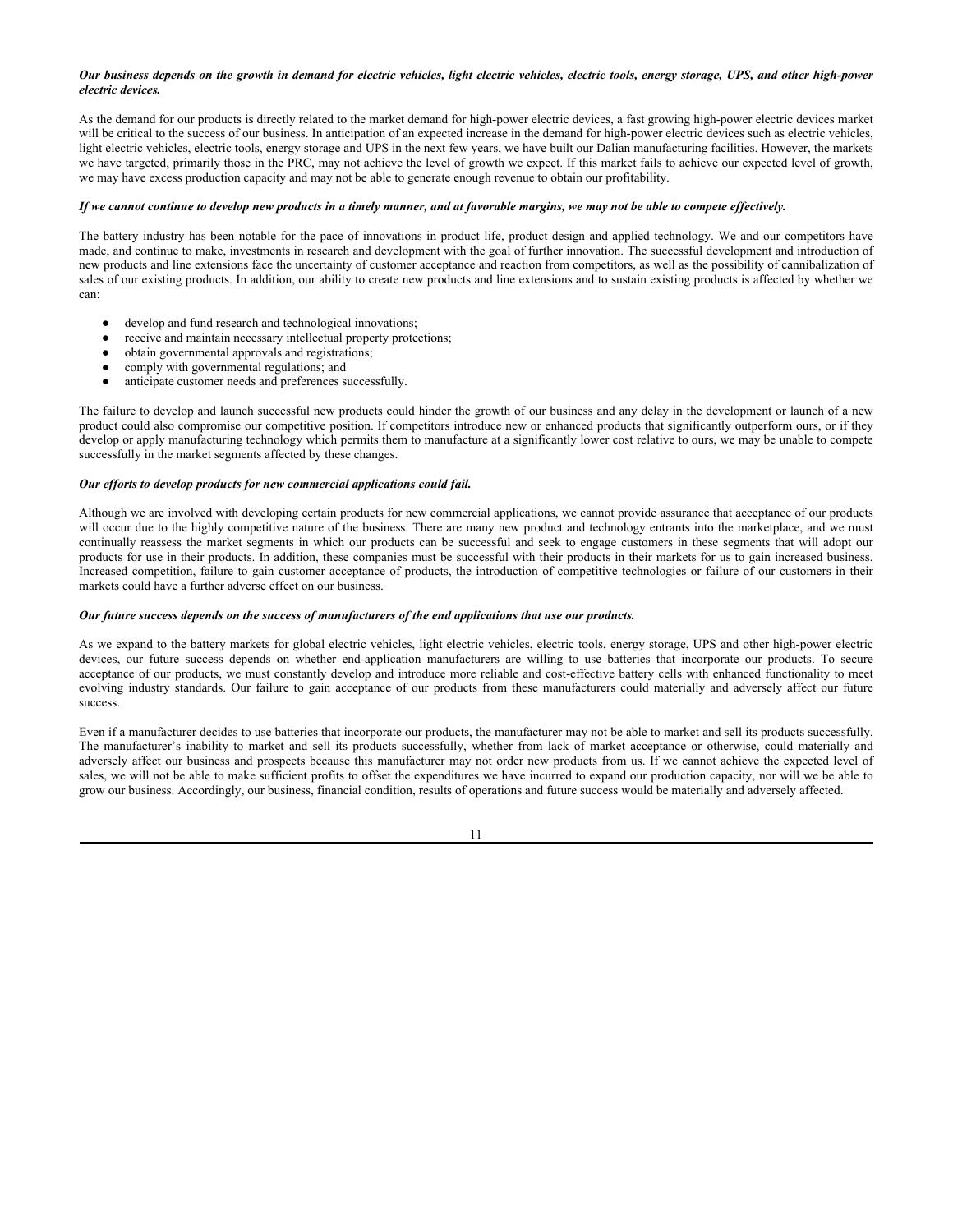# *Our failure to keep up with rapid technological changes and evolving industry standards may cause our products to become obsolete and less marketable, resulting in loss of market share to our competitors.*

The lithium-based battery market is characterized by changing technologies and evolving industry standards, which are difficult to predict. This, coupled with frequent introduction of new products and models, has shortened product life cycles and may render our products obsolete or unmarketable. Our ability to adapt to evolving industry standards and anticipate future standards will be a significant factor in maintaining and improving our competitive position and our prospects for growth. To achieve this goal, we have invested and plan to continue investing significant financial resources in our R&D infrastructure. R&D activities, however, are inherently uncertain, and we might encounter practical difficulties in commercializing our research results. Accordingly, our significant investment in our R&D infrastructure may not bear fruit. On the other hand, our competitors may improve their technologies or even achieve technological breakthroughs that would render our products obsolete or less marketable. Therefore, our failure to effectively keep up with rapid technological changes and evolving industry standards by introducing new and enhanced products may cause us to lose our market share and to suffer a decrease in our revenue.

### *A change in our product mix may cause our results of operations to differ substantially from the anticipated results in any particular period.*

Our overall profitability may not meet expectations if our products, customers or geographic mix are substantially different than anticipated. Our profit margins vary among products, customers and geographic markets. Consequently, if our mix of any of these is substantially different from what is anticipated in any particular period, our profitability could be lower than anticipated.

#### *We may be subject to declining average selling prices, which may harm our revenue and gross profits.*

Consumer electronics such as electric vehicles, light electric vehicles, electric tools, energy storage, UPS are subject to declines in average selling prices due to rapidly evolving technologies, industry standards and consumer preferences. As a result, manufacturers of these electronic devices expect us as suppliers to cut our costs and lower the price of our products in order to mitigate the negative impact on their own margins. We have reduced the price of some of our electric bike batteries in the past in order to meet market demand and expect to continue to face market-driven downward pricing pressures in the future. Our revenue and profitability will suffer if we are unable to offset any declines in our average selling prices by developing new or enhanced products with higher selling prices or gross profit margins, increasing our sales volumes or reducing our costs on a timely basis.

#### *We may face impairment charges if economic environments in which our businesses operate and key economic and business assumptions substantially change.*

Assessment of the potential impairment of property, plant and equipment and other identifiable intangible assets is an integral part of our normal ongoing review of operations. Testing for potential impairment of long-lived assets is dependent on numerous assumptions and reflects our best estimates at a particular point in time, which may vary from testing date to testing date. The economic environments in which our businesses operate and key economic and business assumptions with respect to projected product selling prices and materials costs, market growth and inflation rates, can significantly affect the outcome of impairment tests. Estimates based on these assumptions may differ significantly from actual results. Changes in factors and assumptions used in assessing potential impairments can have a significant impact on both the existence and magnitude of impairments, as well as the time at which such impairments are recognized. Future changes in the economic environment and the economic outlook for the assets being evaluated could also result in impairment charges. Any significant asset impairments would adversely impact our financial results.

# *We experience fluctuations in quarterly and annual operating results.*

Our quarterly and annual operating results have fluctuated in the past and likely will fluctuate in the future. The demand for our products is driven largely by the demand for the end-product applications that are powered by our products. Accordingly, the rechargeable battery industry is affected by market conditions that are often outside our control. Our results of operations may fluctuate significantly from period to period due to a number of factors, including seasonal variations in consumer demand for batteries and their end applications, capacity ramp up by competitors, industry-wide technological changes, the loss of a key customer and the postponement, rescheduling or cancellation of large orders by a key customer. As a result of these factors and other risks discussed in this section, period-to-period comparisons should not be relied upon to predict our future performance.

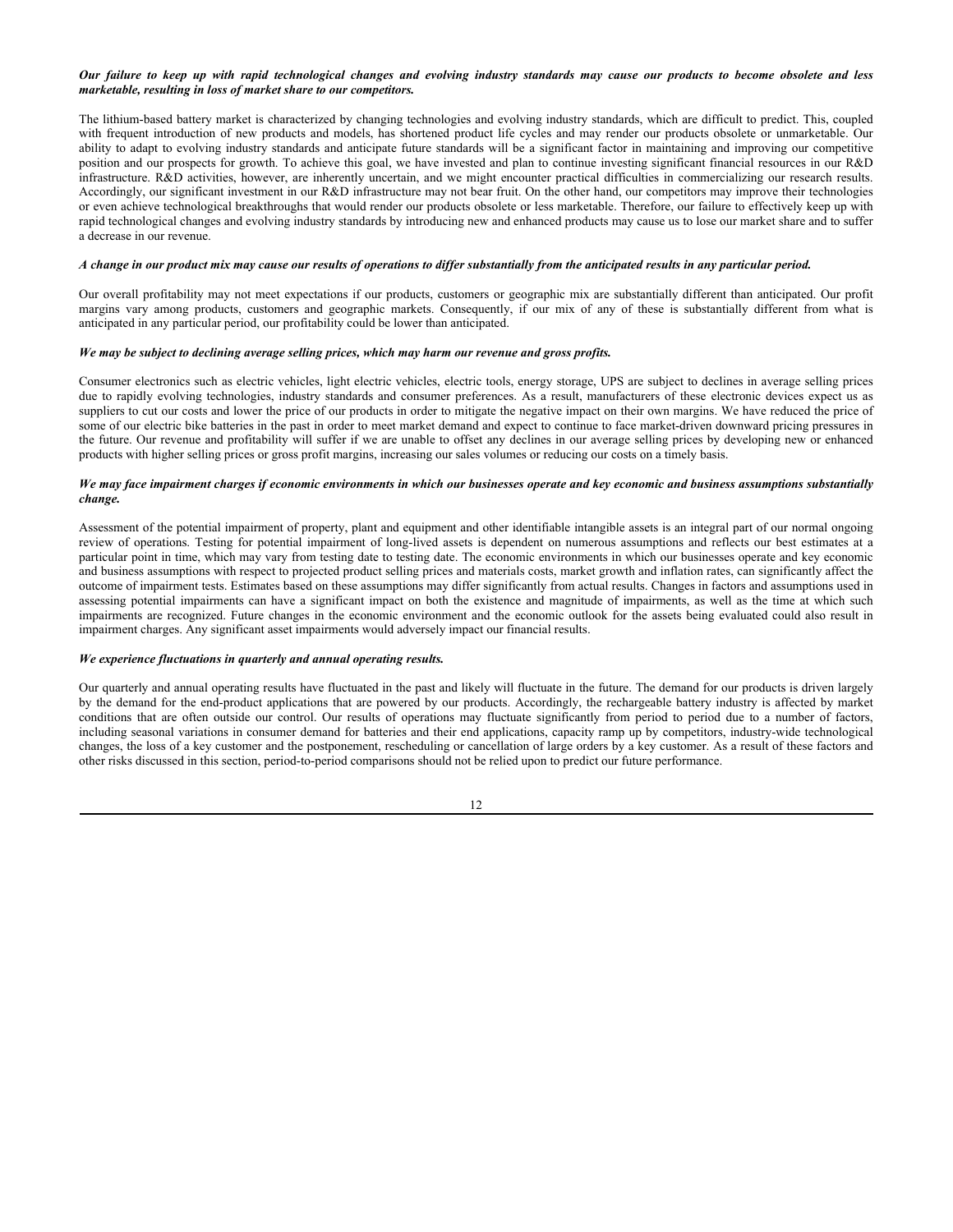#### *We may not be able to substantially increase our manufacturing output in order to maintain our cost competitiveness.*

We believe that our ability to provide cost-effective products is one of the most significant factors that contributed to our past success and will be essential for our future growth. We believe this is one of our competitive advantages over our Japanese and Korean competitors. We need to increase our manufacturing output to a level that will enable us to substantially reduce the cost of our products on a per unit basis through economies of scale. However, our ability to substantially increase our manufacturing output is subject to significant constraints and uncertainties, including:

- the need to raise significant additional funds to purchase and prepay raw materials or to build additional manufacturing facilities, which we may be unable to obtain on reasonable terms or at all;
- delays and cost overruns as a result of a number of factors, many of which may be beyond our control, such as increases in raw material prices and problems with equipment vendors;
- delays or denial of required approvals by relevant government authorities;
- diversion of significant management attention and other resources; and
- failure to execute our expansion plan effectively.

If we are unable to increase our manufacturing output because of any of the risks described above, we may be unable to maintain our competitive position or achieve the growth we expect. Moreover, even if we expand our manufacturing output, we may not be able to generate sufficient customer demand for our products to support our increased production output.

## *Maintaining our manufacturing operations will require significant capital expenditures, and our inability or failure to maintain our operations would have a material adverse impact on our market share and ability to generate revenue.*

We had capital expenditures of approximately \$12 million and \$7.4 million in the fiscal years ended December 31, 2017 and December 31, 2018, respectively. We may incur significant additional capital expenditures as a result of unanticipated expenses, regulatory changes and other events that impact our business. If we are unable or fail to adequately maintain our manufacturing capacity or quality control processes, we could lose customers and there could be a material adverse impact on our market share and our ability to generate revenue.

## *We may incur significant costs because of the warranties we supply with our products and services.*

With respect to the sale of our battery products from fiscal 2016, we typically offer warranties against any defects due to product malfunction or workmanship for a period of six months-to-eight years from the date of purchase, including a period of six to twenty four months for battery cells, and a period of twelve to twenty seven months for battery modules for electric bicycles, and a period of three years to eight years for battery modules for electric vehicles. We will provide a reserve for these potential warranty expenses, which is based on an analysis of historical warranty issues. There is no assurance that future warranty claims will be consistent with past history, and in the event we experience a significant increase in warranty claims, there is no assurance that our reserves will be sufficient. This could have a material adverse effect on our business, financial condition and results of operations.

## *We do not have insurance coverage against damages or losses of our products. Defects in our products could result in a loss of customers and decrease in revenue, unexpected expenses and a loss of market share.*

We have not purchased product liability insurance to provide against any claims against us based on our product quality. We expect that we will purchase product liability insurance in fiscal year 2019. If we fail to purchase product liability insurance, defects in our products could result in a loss of customers and decrease in revenue, unexpected expenses and a loss of market share, and any of our products are found to have reliability, quality or compatibility problems, we will be required to accept returns, provide replacements, provide refunds, or pay damages. As the insurance policy imposes a ceiling for maximum coverage and high deductibles, we may not be able to obtain from the insurance policy a sufficient amount to compensate our customers for damages they suffered attributable to the quality of the products. Moreover, the insurance policy also excludes certain types of claims from its coverage, and if any of our customers' claims against us falls into those exclusions, we would not receive any amount from the insurance policy at all. In either case, we may still be required to incur substantial amounts to indemnify our customers in respect of their product quality claims against us, which would materially and adversely affect the results of our operations and severely damage our reputation.

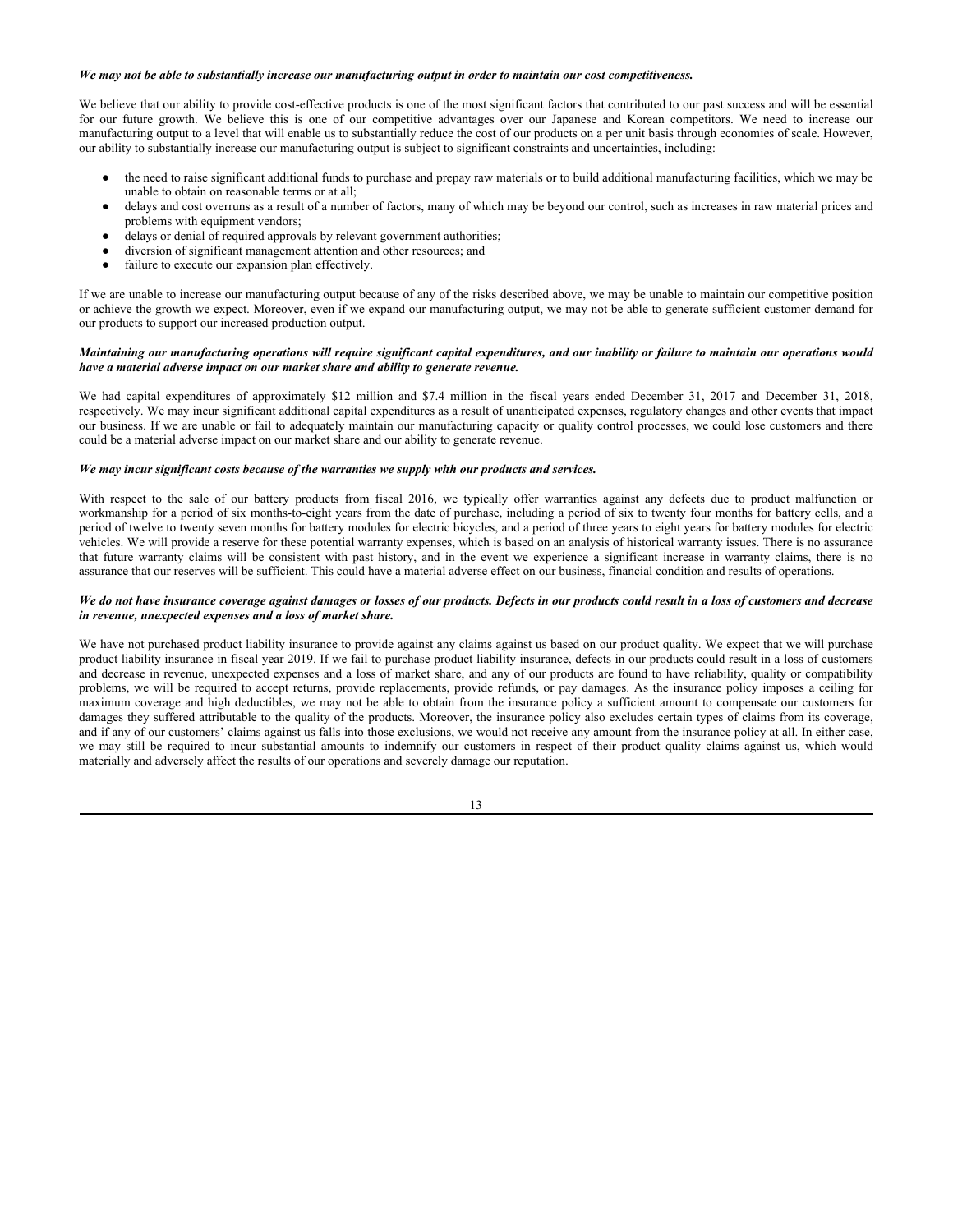# *We may not be able to accurately plan our production based on our sales contracts, which may result in excess product inventory or product shortages.*

Our sales contracts typically provide for a non-binding, three-month forecast on the quantity of products that our customers may purchase from us. We typically have only a 15-day lead time to manufacture products to meet our customers' requirements once our customers place orders with us. To meet the short delivery deadline, we generally make significant decisions on our production level and timing, procurement, facility requirements, personnel needs and other resources requirements based on our estimate in light of this forecast, our past dealings with such customers, market conditions and other relevant factors. Our customers' final purchase orders may not be consistent with our estimates. If the final purchase orders substantially differ from our estimates, we may have excess product inventory or product shortages. Excess product inventory could result in unprofitable sales or write-offs as our products are susceptible to obsolescence and price declines. Producing additional products to make up for any product shortages within a short time frame may be difficult, making us unable to fill out the purchase orders. In either case, our results of operation would fluctuate from period to period.

#### *We historically depended on third parties to supply key raw materials and components to us. Failure to obtain a sufficient supply of these raw materials and components in a timely fashion and at reasonable costs could significantly delay our production and shipments, which would cause us to breach our sales contracts with our customers.*

We historically purchased from Chinese domestic suppliers certain key raw materials and components such as electrolytes, electrode materials and import separators, a key component of battery cells, from foreign countries. We purchased raw materials and components on the basis of purchase orders. In the absence of firm and long-term contracts, we may not be able to obtain a sufficient supply of these raw materials and components from our existing suppliers or alternates in a timely fashion or at a reasonable cost. If we fail to secure a sufficient supply of key raw materials and components in a timely fashion, it would result in a significant delay in our production and shipments, which may cause us to breach our sales contracts with our customers. Furthermore, failure to obtain sufficient supply of these raw materials and components at a reasonable cost could also harm our revenue and gross profit margins.

# *Fluctuations in prices and availability of raw materials, particularly Ni, Co, Mn and LiFePO4, could increase our costs or cause delays in shipments, which would adversely impact our business and results of operations.*

Our operating results could be adversely affected by increases in the cost of raw materials, particularly Ni, Co, Mn and LiFePO4, the primary cost component of our battery products, or other product parts or components. The price of Ni, Co, Mn and LiFePO4 is not stable. If the price increases, it will negatively impact our financial results in years ahead. We historically have not been able to fully offset the effects of higher costs of raw materials through price increases to customers or by way of productivity improvements.

A significant increase in the price of one or more raw materials, parts or components or the inability to successfully implement price increases/ surcharges to mitigate such cost increases could have a material adverse effect on our results of operations.

#### *We mainly manufacture and market lithium-based battery cells. If a viable substitute product or chemistry emerges and gains market acceptance, our business, financial condition and results of operations will be materially and adversely affected.*

We mainly manufacture and market lithium-based batteries. As we believe that the market for lithium-based batteries has good growth potential, we have focused our R&D activities on exploring new chemistries and formulas to enhance our product quality and features while reducing cost. Some of our competitors are conducting R&D on alternative battery technologies, such as fuel cells. If any viable substitute product emerges and gains market acceptance because it has more enhanced features, more power, more attractive pricing, or better reliability, the market demand for our products may be reduced, and accordingly our business, financial condition and results of operations would be materially and adversely affected.

#### *Manufacturing or use of our products may cause accidents, which could result in significant production interruption, delay or claims for substantial damages.*

Due to the high energy density inherent in lithium-based batteries, our batteries can pose certain safety risks, including the risk of fire. Although we incorporate safety procedures in the research, development, manufacture and transportation of batteries that are designed to minimize safety risks, the manufacture or use of our products may still cause accidents. Any accident, whether occurring at the manufacturing facilities or from the use of our products, may result in significant production interruption, delays or claims for substantial damages caused by personal injuries or property damages.

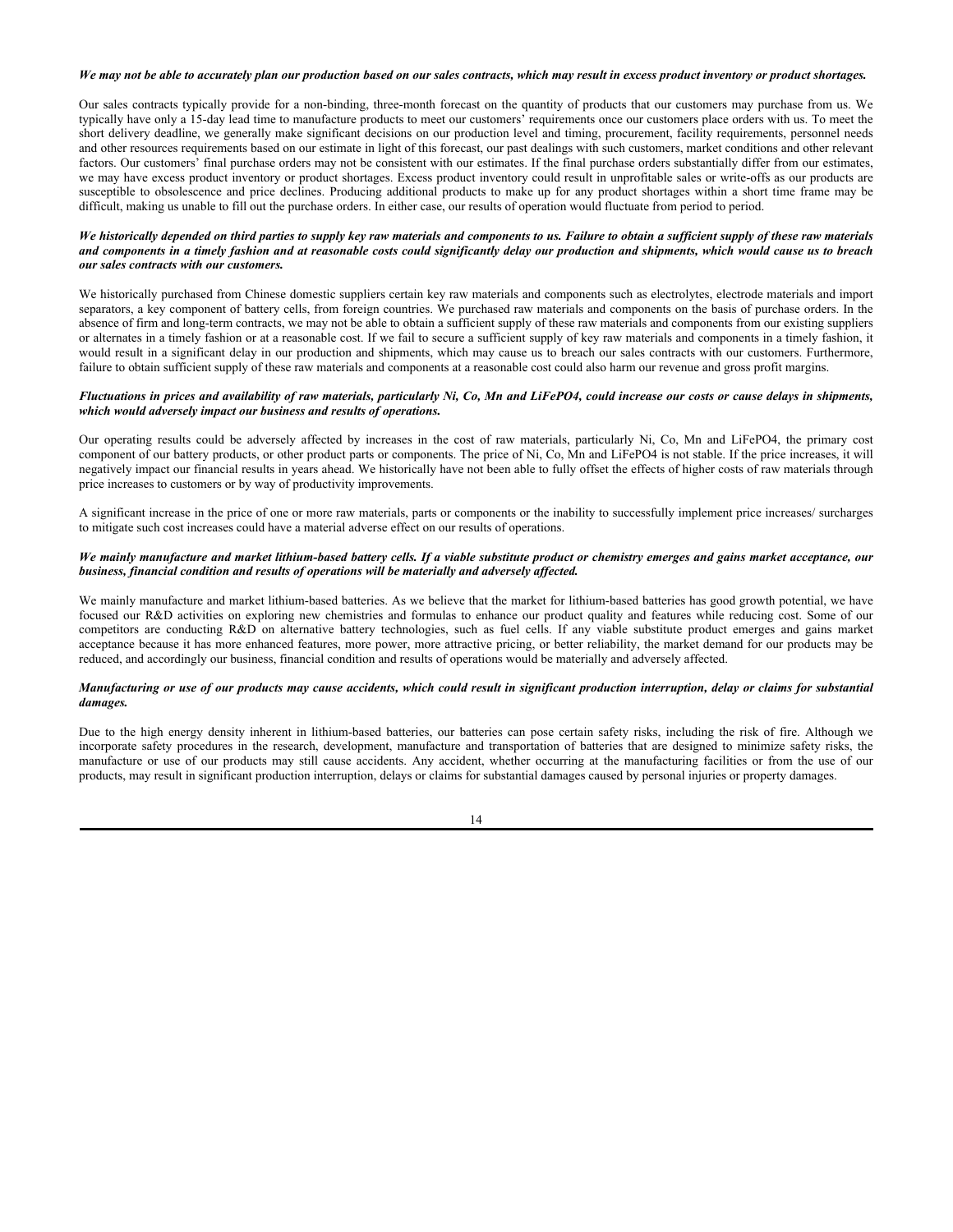# *We face intense competition from other battery manufacturers, many of which have significantly greater resources.*

The market for batteries used in electric vehicles and light electric vehicles is intensely competitive and is characterized by frequent technological changes and evolving industry standards. We expect competition to become more intense. Increased competition may result in declines in average selling prices, causing a decrease in gross profit margins. We have faced and will continue to face competition from manufacturers of traditional rechargeable batteries, such as lead-acid batteries other manufacturers of lithium-ion batteries, as well as from companies engaged in the development of batteries incorporating new technologies. Other manufacturers of high-power lithium batteries currently include Panasonic Corporation, Samsung Electronics Co., Ltd., BYD Co. Ltd., Tianjin Lishen Battery Joint Stock Co., Ltd., Amperex Technology Limited, BYD Co. Ltd, Hefei Guoxuan Hi-Tech Power Energy Co., Ltd and Chaowei Power Holdings Limited.

Many of these existing competitors have greater financial, personnel, technical, manufacturing, marketing, sales and other resources than we do. As a result, these competitors may be in a stronger position to respond quickly to market opportunities, new or emerging technologies and evolving industry standards. Many of our competitors are developing a variety of battery technologies, such as lithium polymer and fuel cell batteries, which are expected to compete with our existing product lines. Other companies undertaking R&D activities of solid-polymer lithium-ion batteries have developed prototypes and are constructing commercial scale production facilities. It is possible that our competitors will be able to introduce new products with more desirable features than ours and their new products will gain market acceptance. If our competitors successfully do so, we may not be able to maintain our competitive position and our future success would be materially and adversely affected.

### *We are dependent on a limited number of customers for a significant portion of our revenues and this dependence is likely to continue.*

We have been dependent on a limited number of customers for a significant portion of our revenue. Our top five customers accounted for approximately 91.31% and 62.42% of our revenues for the years ended December 31, 2017 and December 31, 2018, respectively. Dependence on a few customers could make it difficult to negotiate attractive prices for our products and could expose us to the risk of substantial losses if a single dominant customer stops purchasing our products. We expect that a limited number of customers will continue to contribute a significant portion of our sales in the near future. Our ability to maintain close relationships with these top customers is essential to the growth and profitability of our business. If we fail to sell our products to one or more of these top customers in any particular period, or if a large customer purchases fewer of our products, defers orders or fails to place additional orders with us, or if we fail to develop additional major customers, our revenue could decline, and our results of operations could be adversely affected.

#### *We do not have long-term purchase commitments from our customers, which may result in significant uncertainties and volatility with respect to our revenue from period to period.*

We do not have long-term purchase commitments from our customers and the term of our sales contracts with our customers is typically one year or less. Furthermore, these contracts leave certain major terms such as price and quantity of products open to be determined in each purchase order. These contracts also allow parties to re-adjust the contract price for substantial changes in market conditions. As a result, if our customers hold stronger bargaining power than us or the market conditions are in their favor, we may not be able to enjoy the price downside protection or upside gain. Furthermore, our customers may decide not to continue placing purchase orders with us in the future at the same level as in prior periods. As a result, our results of operations may vary from period to period and may fluctuate significantly in the future.

#### *We extend relatively long payment terms to some large customers.*

As is customary in the industry in the PRC, we extend relatively long payment terms to some large customers. As a result of the size of many of our orders, these extended terms may adversely affect our cash flow and our ability to fund our operations out of our operating cash flow. In addition, although we attempt to establish appropriate reserves for our receivables, those reserves may not prove to be adequate in view of actual levels of bad debts. The failure of our customers to pay us timely would negatively affect our working capital, which could in turn adversely affect our cash flow.

Our customers often place large orders for products, requiring fast delivery, which impacts our working capital. If our customers do not incorporate our products into their products and sell them in a timely fashion, for example, due to excess inventories, sales slowdowns or other issues, they may not pay us in a timely fashion, even on our extended terms. Our customers' failure to pay may force us to defer or delay further product orders, which may adversely affect our cash flows, sales or income in subsequent periods.

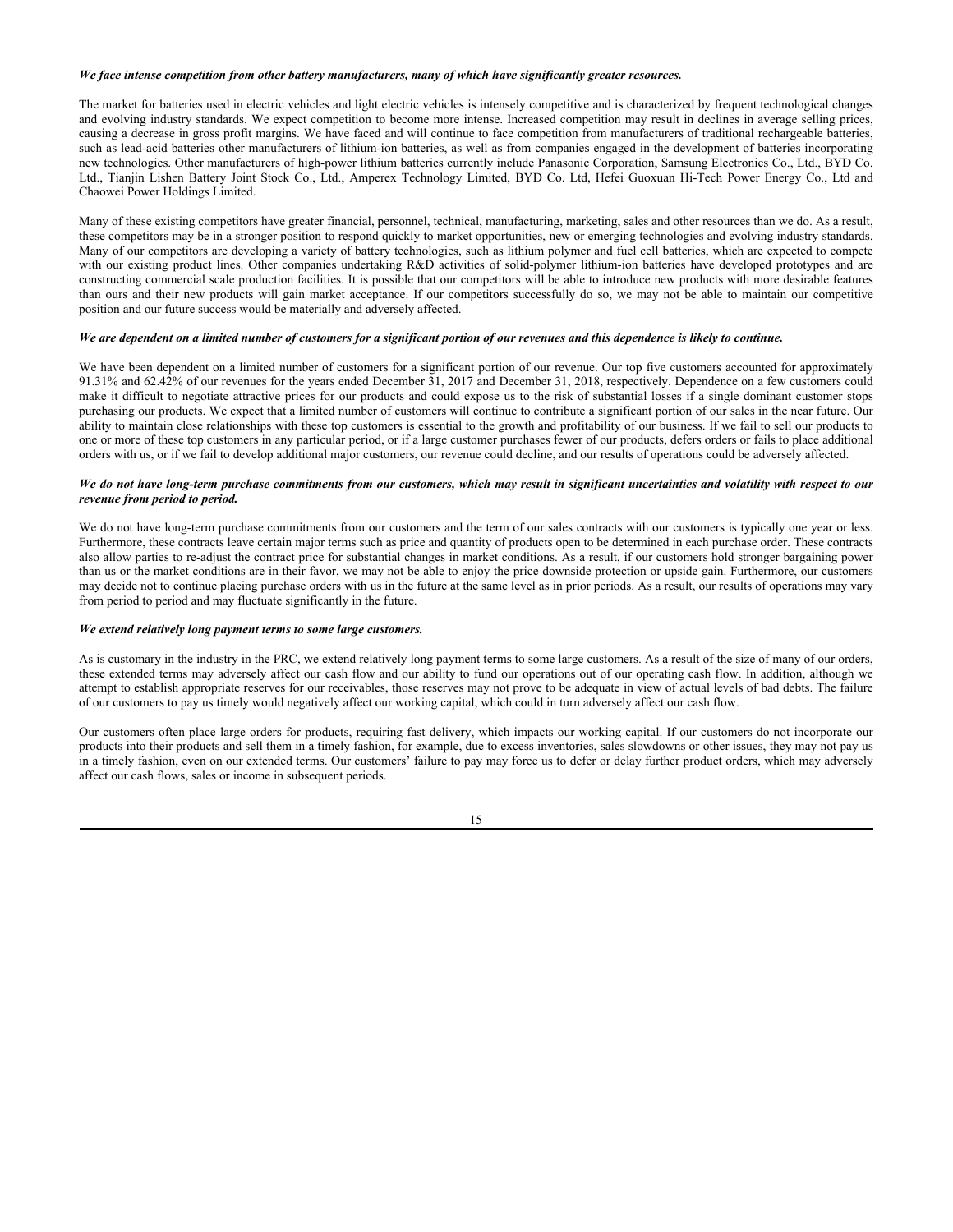# *We face risks associated with the marketing, distribution and sale of our products internationally, and if we are unable to effectively manage these risks, they could impair our ability to expand our business abroad.*

For the years ended December 31, 2017 and December 31, 2018, we derived 1.6% and 12.9%, respectively, of our sales from outside the PRC mainland. We still deem overseas market as an important revenue source for us, and have been actively exploring overseas customers. The marketing, international distribution and sale of our products expose us to a number of risks, including:

- fluctuations in currency exchange rates;
- difficulty in engaging and retaining distributors that are knowledgeable about, and can function effectively in, overseas markets;
- increased costs associated with maintaining marketing efforts in various countries;
- difficulty and cost relating to compliance with the different commercial and legal requirements of the overseas markets in which we offer our products;
- inability to obtain, maintain or enforce intellectual property rights; and
- trade barriers such as export requirements, tariffs, taxes and other restrictions and expenses, which could increase the prices of our products and make us less competitive in some countries.

## *Our business depends substantially on the continuing efforts of our senior executives and other key personnel, and our business may be severely disrupted if we lost their services.*

Our future success heavily depends on the continued service of our senior executives and other key employees. In particular, we rely on the expertise and experience of our Chairman, Chief Executive Officer, President Mr. Yunfei Li, our Chief Financial Officer, Mr. Wenwu Wang. If one or more of our other senior executives are unable or unwilling to continue to work for us in their present positions, we may encounter similar problems, but on a compounded basis. Moreover, if any of our current or former senior executives joins a competitor or forms a competing company, we may lose customers, suppliers, know-how and key personnel. Each of our executive officers has entered into an employment agreement with us, which contains non-competition and confidentiality clauses. However, if any dispute arises between our current or former executive officers and the Company, it is hard to predict the extent to which any of these agreements could be enforced in China, where these executive officers reside, in light of the uncertainties with China's legal system.

## *We have experienced significant management changes which could increase our control risks and have a material adverse effect on our ability to do business and our results of operations.*

Since February 2009, we have had a number of changes in our senior management, including multiple changes in our Chief Financial Officer. The magnitude of these past and expected changes and the short time interval in which they have occurred or are expected to occur, particularly during the ongoing economic and financial crisis, add to the risks of control failures, including a failure in the effective operation of our internal control over financial reporting or our disclosure controls and procedures. Control failures could result in material adverse effects on our financial condition and results of operations. It may take time for the new management team to become sufficiently familiar with our business and each other to effectively develop and implement our business strategies. This turnover of key management positions could further harm our financial performance and results of operations. Management attention may be diverted from regular business concerns by reorganizations.

## *The success of our business depends on our ability to attract, train and retain highly skilled employees and key personnel.*

Because of the highly specialized, technical nature of our business, we must attract, train and retain a sizable workforce comprising highly skilled employees and other key personnel. Since our industry is characterized by high demand and intense competition for talent, we may have to pay higher salaries and wages and provide greater benefits in order to attract and retain highly skilled employees or other key personnel that we will need to achieve our strategic objectives. As we are still a relatively young company and our business has grown rapidly, our ability to train and integrate new employees into our operations may not meet the requirements of our growing business. Our failure to attract, train or retain highly skilled employees and other key personnel in numbers that are sufficient to satisfy our needs would materially and adversely affect our business.

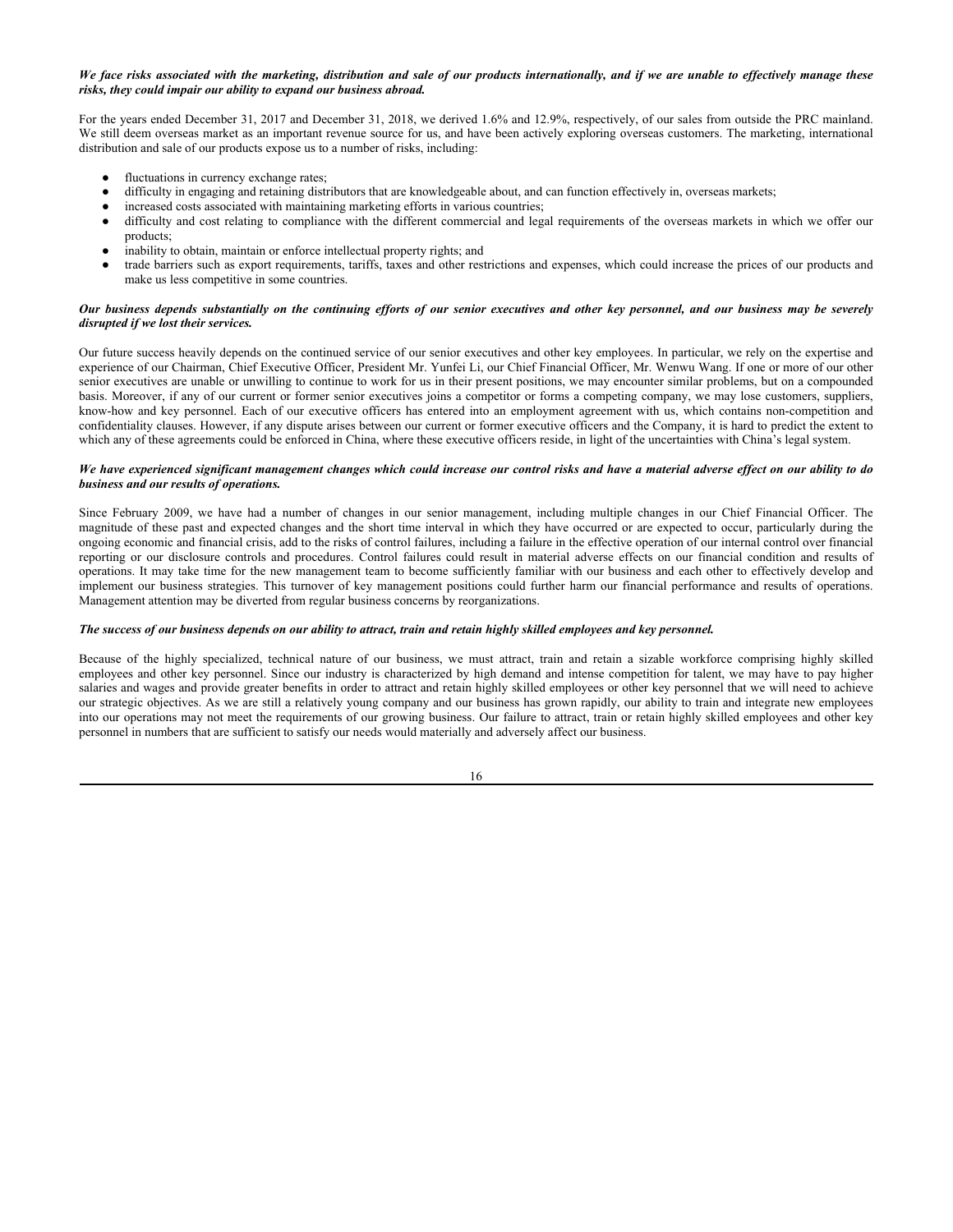# *We may be exposed to infringement or misappropriation claims by third parties, which, if determined adversely to us, could cause our loss of significant rights and inability to continue providing our existing product offerings.*

Our success also depends largely on our ability to use and develop our technology and know-how without infringing the intellectual property rights of third parties. The validity and scope of claims relating to lithium-ion battery technology patents involve complex scientific, legal and factual questions and analysis and, therefore, may be highly expensive and time-consuming. If there is a successful claim of infringement against us, we may be required to pay substantial damages to the party claiming infringement, develop non-infringing technologies or enter into royalty or license agreements that may not be available on acceptable terms, if at all. Our failure to develop non-infringing technologies or license the proprietary rights on a timely basis would harm our business. Protracted litigation could result in our customers, or potential customers, deferring or limiting their purchase or use of our products until resolution of such litigation. Parties making the infringement claim may also obtain an injunction that can prevent us from selling our products or using technology that contains the allegedly infringing contents. Any intellectual property litigation could have a material adverse effect on our business, results of operation and financial condition.

## *We can make no assurance that we will continue to get authorization from Shenzhen BAK to use its intellectual property rights when the current intellectual property rights use agreement with Shenzhen BAK expires, nor can we make assurance that we can get the authorization at a favorable price, which could harm our business and competitive position.*

We lack intellectual property rights for the business we operate. As of December 31, 2018, CBAK Power only owns 17 patents including 12 utility model patents and 5 patents for invention in the PRC. During fiscal year 2018, CBAK Power obtained 10 patents. On August 25, 2014, we entered into an intellectual property rights use agreement with Shenzhen BAK under which we are authorized to use Shenzhen BAK's registered logo, trademarks and patents for a period of 5 years for free from June 30, 2014. As of June 30, 2014, Shenzhen BAK owned 462 registered patents in PRC and 60 registered patents in other countries, 80 registered trademarks in PRC and 49 registered trademarks in the United States, European Union, Korea, Russia, Taiwan, Canada, India and Hong Kong that cover various categories of goods and services. We cannot provide assurance that we will continue to get authorization from Shenzhen BAK to use its intellectual property rights when the current intellectual property rights use agreement with Shenzhen BAK expires, nor can we make assurance that we can get the authorization at a favorable price, which could harm our business and competitive position.

## *We do not hold the property ownership rights for facilities located in the PRC. Our manufacturing activities could be adversely affected if we lose the facilities that we do not have property ownership rights.*

We have obtained land use rights for our Dalian manufacture facilities, but have not yet obtained the property ownership of the Dalian manufacture facilities including its plants, office building, warehouse, and related supporting facilities. We expect that we will obtain the property ownership rights by June 2019. If we lose our Dalian facility due to the lack of the property ownership, our manufacturing activities will be adversely impacted.

#### *Compliance with environmental regulations can be expensive, and our failure to comply with these regulations may result in adverse publicity and a material adverse effect on our business.*

As a manufacturer, we are subject to various PRC environmental laws and regulations on air emission, waste water discharge, solid waste and noise. Although we believe that our operations are in substantial compliance with current environmental laws and regulations, we may not be able to comply with these regulations at all times as the PRC environmental legal regime is evolving and becoming more stringent. Therefore, if the PRC government imposes more stringent regulations in the future, we will have to incur additional substantial costs and expenses in order to comply with new regulations, which may negatively affect our results of operations. If we fail to comply with any of the present or future environmental regulations in material aspects, we may suffer from negative publicity and may be required to pay substantial fines, suspend or even cease operations. Failure to comply with PRC environmental laws and regulations may materially and adversely affect our business, financial condition and results of operations.

To the extent we ship our products outside of the PRC, or to the extent our products are used in products sold outside of the PRC, they may be affected by the following: The transportation of non-rechargeable and rechargeable lithium batteries is regulated by the International Civil Aviation Organization, or ICAO, and corresponding International Air Transport Association, or IATA, Pipeline & Hazardous Materials Safety Administration, or PHMSA, Dangerous Goods Regulations and the International Maritime Dangerous Goods Code, or IMDG, and in the PRC by General Administration of Civil Aviation of China and Maritime Safety Administration of People's Republic of China. These regulations are based on the United Nations, or UN, Recommendations on the Transport of Dangerous Goods Model Regulations and the UN Manual of Tests and Criteria. We currently ship our products pursuant to ICAO, IATA ,IMO and PHMSA hazardous goods regulations. New regulations that pertain to all lithium battery manufacturers went into effect in 2003, 2004, 2009, 2010, 2013 and 2015. The regulations require companies to meet certain testing, packaging, labeling and shipping specifications for safety reasons. We comply with all current PRC and international regulations for the shipment of our products, and will comply with any new regulations that are imposed. We have established our own testing facilities to ensure that we comply with these regulations. If we were unable to comply with the new regulations, however, or if regulations are introduced that limit our ability to transport our products to customers in a cost-effective manner, this could have a material adverse effect on our business, financial condition and results of operations.

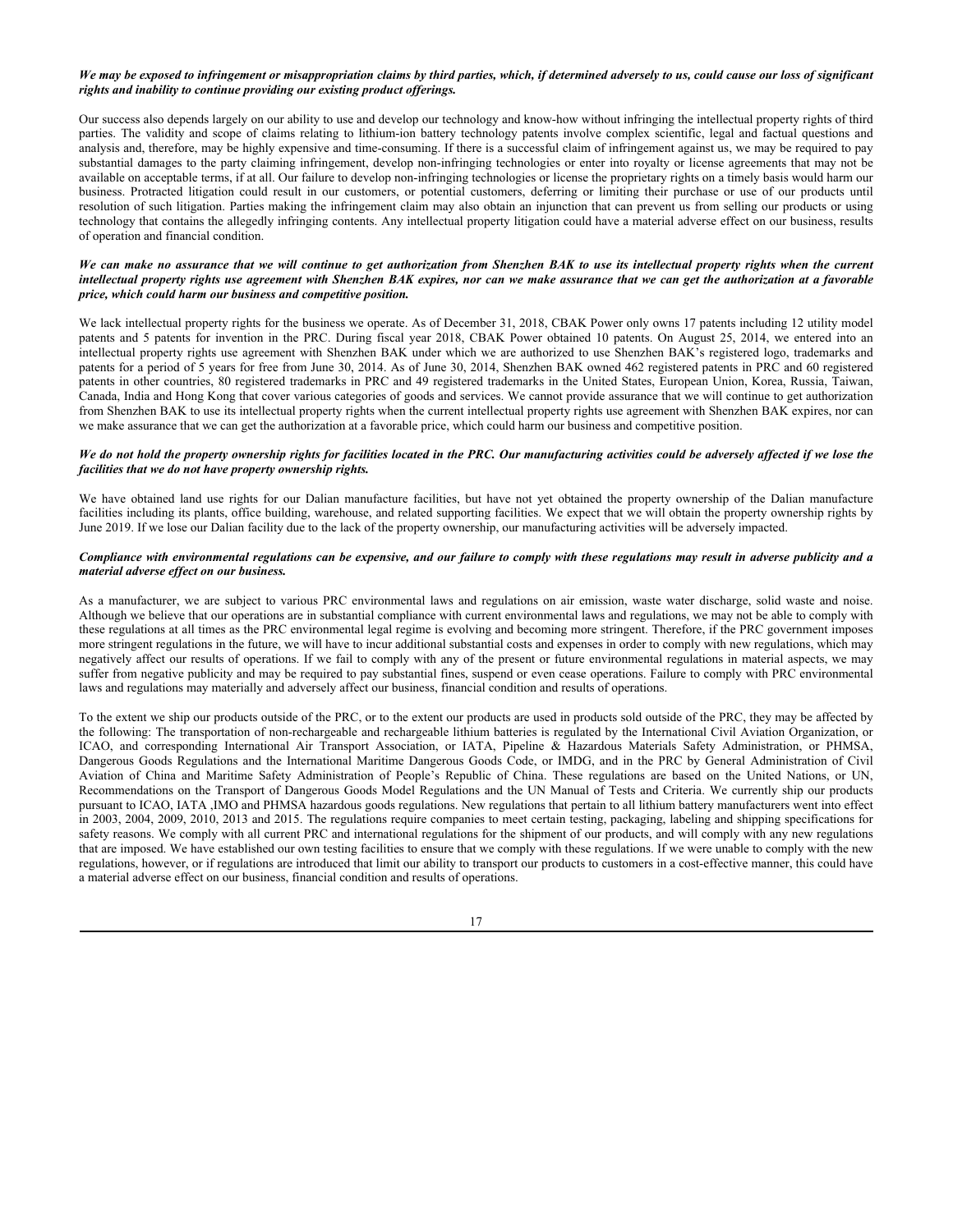# *We do not have insurance coverage against all the damages or losses of our Dalian facilities.*

We currently have insurance for our pledged machinery and equipment and pledged buildings located at our Dalian facilities. We expect we will purchase related insurance for the remaining buildings when we obtain the property ownership certificate after the construction is completed. If we were to suffer any losses or damages to any of the facilities before the purchase of insurance, our business, financial condition and results of operations would be materially and adversely affected.

## *We have identified material weaknesses in our internal control over financial reporting. If we fail to remediate the material weaknesses or maintain an effective system of internal control over financial reporting, we may be unable to accurately report our financial results or prevent fraud, and investor confidence and the market price of our shares may be adversely affected.*

To implement Section 404 of the Sarbanes-Oxley Act of 2002, or SOX 404, the SEC adopted rules requiring public companies to include a report of management on the company's internal control over financial reporting in their annual reports on Form 10-K. Under current law, we are subject to the requirement that we maintain internal controls and that management perform periodic evaluation of the effectiveness of the internal controls, assuming our filing status remains as a smaller reporting company. A report of our management is included under Item 9A of this Annual Report on Form 10-K. Our management has identified the following material weakness in our internal control over financial reporting: we did not have appropriate policies and procedures in place to evaluate the proper accounting and disclosures of key documents and agreements, and there was insufficient accounting personnel with an appropriate level of technical accounting knowledge and experience in the application of accounting principles generally accepted in the United States of America, or U.S. GAAP, commensurate with our financial reporting requirements. A "material weakness" is a deficiency, or a combination of deficiencies, in internal control over financial reporting, such that there is a reasonable possibility that a material misstatement of the company's annual or interim financial statements will not be prevented or detected on a timely basis. We have taken measures and plan to continue to take measures to remedy this material weakness. In September 2016, we implemented training on internal control and enterprise risk management. In November 2016, we implemented training on U.S. GAAP accounting guidelines. However, the implementation of these measures may not fully address the material weakness in our internal control over financial reporting. Our failure to address any control deficiency could result in inaccuracies in our financial statements and could also impair our ability to comply with applicable financial reporting requirements and related regulatory filings on a timely basis. Moreover, effective internal control over financial reporting is important to prevent fraud. As a result, our business, financial condition, results of operations and prospects, as well as the trading price of our shares, may be materially and adversely affected.

#### *If we become directly subject to the recent scrutiny, criticism and negative publicity involving U.S.-listed Chinese companies, we may have to expend significant resources to investigate and resolve the matter which could harm our business operations, stock price and reputation and could result in a loss of your investment in our stock, especially if such matter cannot be addressed and resolved favorably.*

Recently, U.S. public companies that have substantially all of their operations in China, particularly companies like us which have completed so-called reverse merger transactions, have been the subject of intense scrutiny, criticism and negative publicity by investors, financial commentators and regulatory agencies, such as the SEC. Much of the scrutiny, criticism and negative publicity has centered around financial and accounting irregularities and mistakes, a lack of effective internal controls over financial accounting, inadequate corporate governance policies or a lack of adherence thereto and, in many cases, allegations of fraud. As a result of the scrutiny, criticism and negative publicity, the publicly traded stock of many U.S. listed Chinese companies has sharply decreased in value and, in some cases, has become virtually worthless. Many of these companies are now subject to shareholder lawsuits and SEC enforcement actions, and are conducting internal and external investigations into the allegations. It is not clear what effect this sector-wide scrutiny, criticism and negative publicity will have on our Company, our business and our stock price. If we become the subject of any unfavorable allegations, whether such allegations are proven to be true or untrue, we will have to expend significant resources to investigate such allegations and/or defend our company. This situation will be costly and time consuming and distract our management from growing our company. If such allegations are not proven to be groundless, our company and business operations will be severely and your investment in our stock could be rendered worthless.

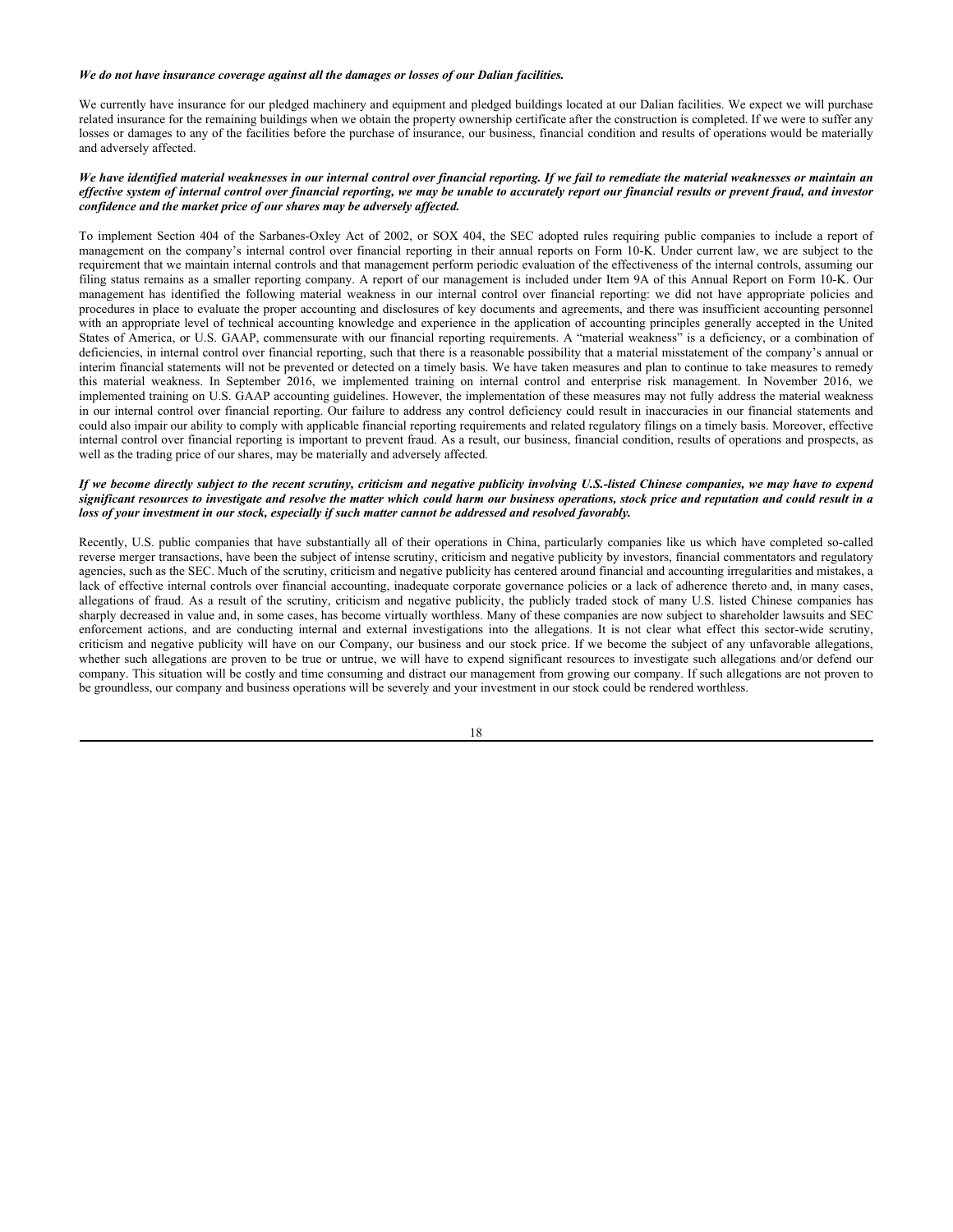### *The disclosures in our reports and other filings with the SEC and our other public pronouncements are not subject to the scrutiny of any regulatory bodies in the PRC. Accordingly, our public disclosure should be reviewed in light of the fact that no governmental agency that is located in China where substantially all of our operations and business are located have conducted any due diligence on our operations or reviewed or cleared any of our disclosures.*

We are regulated by the SEC and our reports and other filings with the SEC are subject to SEC review in accordance with the rules and regulations promulgated by the SEC under the Securities Act and the Exchange Act. Unlike public reporting companies whose operations are located primarily in the United States, however, substantially all of our operations are located in China. Since substantially all of our operations and business take place in China, it may be more difficult for the Staff of the SEC to overcome the geographic and cultural obstacles that are present when reviewing our disclosures. These same obstacles are not present for similar companies whose operations or business take place entirely or primarily in the United States. Furthermore, our SEC reports and other disclosures and public pronouncements are not subject to the review or scrutiny of any PRC regulatory authority. For example, the disclosure in our SEC reports and other filings are not subject to the review of China Securities Regulatory Commission, a PRC regulator that is tasked with oversight of the capital markets in China. Accordingly, you should review our SEC reports, filings and our other public pronouncements with the understanding that no local regulator has done any due diligence on our company and with the understanding that none of our SEC reports, other filings or any of our other public pronouncements has been reviewed or otherwise been scrutinized by any local regulator.

## *Our auditors, based in Hong Kong, China, like other independent registered public accounting firms operating in China and to the extent their audit clients have operations in China, is not permitted to be subject to full inspection by the Public Company Accounting Oversight Board and, as such, you may be deprived of the benefits of such inspection.*

Our independent registered public accounting firms that issued the audit reports included in our annual reports filed with the SEC, as auditors of companies that are traded publicly in the United States and a firm registered with the US Public Company Accounting Oversight Board (United States), or PCAOB, are required by the laws of the United States to undergo regular inspections by the PCAOB to assess their compliance with the laws of the United States and professional standards.

However, our operations are solely located in the PRC, a jurisdiction where PCAOB is currently unable to conduct inspections without the approval of the PRC authorities. Our independent registered public accounting firm, like others operating in China (and Hong Kong, to the extent their audit clients have operations in China), is currently not subject to inspection conducted by the PCAOB. Inspections of other firms that the PCAOB has conducted outside China have identified deficiencies in those firms' audit procedures and quality control procedures, which may be addressed as part of the inspection process to improve future audit quality. The inability of the PCAOB to conduct full inspections of auditors operating in China makes it more difficult to evaluate our auditors' audit procedures or quality control procedures. As a result, investors may be deprived of the benefits of PCAOB inspections.

## *Proceedings instituted by the SEC against five PRC-based accounting firms could result in financial statements being determined to be not in compliance with the requirements of the Securities Exchange Act of 1934.*

In December 2012, the SEC instituted proceedings under Rule 102(e)(1)(iii) of the SEC's Rules of Practice against five PRC-based accounting firms, alleging that these firms had violated U.S. securities laws and the SEC's rules and regulations thereunder by failing to provide to the SEC the firms' work papers related to their audits of certain PRC-based companies that are publicly traded in the United States. Rule 102(e)(1)(iii) grants to the SEC the authority to deny to any person, temporarily or permanently, the ability to practice before the SEC who is found by the SEC, after notice and opportunity for a hearing, to have willfully violated, or willfully aided and abetted the violation of, any such laws or rules and regulations. On January 22, 2014, an initial administrative law decision was issued, sanctioning four of these accounting firms and suspending them from practicing before the SEC for a period of six months. The sanction will not take effect until there is an order of effectiveness issued by the SEC. In February 2014, four of these PRC-based accounting firms filed a petition for review of the initial decision. In February 2015, each of these four accounting firms agreed to a censure and to pay fine to the SEC to settle the dispute with the SEC. The settlement stays the current proceeding for four years, during which time the firms are required to follow detailed procedures to seek to provide the SEC with access to Chinese firms' audit documents via the CSRC. If a firm does not follow the procedures, the SEC would impose penalties such as suspensions, or commence a new, expedited administrative proceeding against the non-compliant firm or it could restart the administrative proceeding against all four firms. The four-year mark occurred on February 6, 2019.

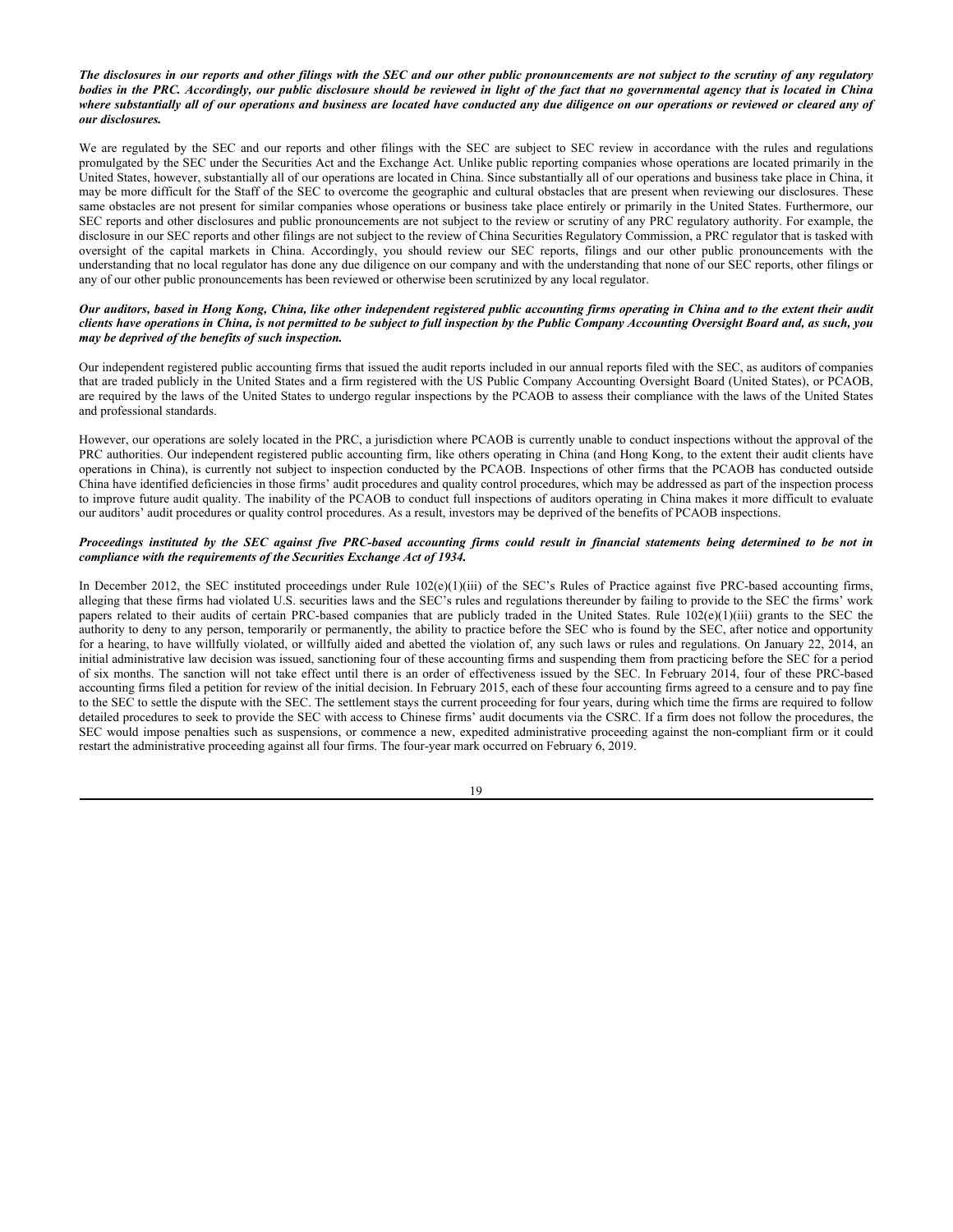While these issues raised by the proceedings are not specific to our auditor or to us, they potentially affect equally all PCAOB-registered audit firms based in China and all businesses based in China (or with substantial operations in China) with securities listed in the United States. Depending upon the final outcome, public companies in the United States with major PRC operations may find it difficult or impossible to retain auditors in respect of their operations in the PRC, which may result in SEC's revocation of the registration of their shares under the Exchange Act. Such a determinate would cause the immediate delisting of our Common Stock from the NASDAQ Stock Market, and the effective termination of the trading market for our securities in the United States, which would likely have a significant adverse effect on the value of our securities. Moreover, although our independent registered public accounting firm was not named as a defendant in the above SEC administrative proceedings, any negative news about the proceedings against these audit firms may erode investor confidence in China-based, US public companies, including us, and the market price of our shares may be adversely affected.

#### *We may be adversely affected by the outcome of litigation against us in China.*

On July 7, 2016, Shenzhen Huijie Purification System Engineering Co., Ltd ("Shenzhen Huijie"), one of the Company's contractors, filed a lawsuit against CBAK Power in the Peoples' Court of Zhuanghe City, Dalian for the failure to pay pursuant to the terms of the contract and entrusted part of the project of the contract to a third party without their prior consent. The plaintiff sought a total amount of \$1,225,705 (RMB 8,430,792), including construction costs of \$0.9 million (RMB6.1 million, which we already accrued for at June 30, 2016), interest of \$30,689 (RMB0.2 million) and compensation of \$0.3 million (RMB1.9 million). On September 7, 2016, upon the request of Shenzhen Huijie for property preservation, the Court of Zhuanghe froze CBAK Power's bank deposits totaling \$1,225,705 (RMB 8,430,792) for a period of one year. Further on September 1, 2017, upon the request of Shenzhen Huijie, the Court of Zhuanghe froze the bank deposits for another one year until August 31, 2018. On June 30, 2017, according to the trial of first instance, the Court of Zhuanghe ruled that CBAK Power should pay the remaining contract amount of RMB6,135,860 (approximately \$0.9 million) claimed by Shenzhen Huijie as well as other expenses incurred including deferred interest, discounted charge on bills payable, litigation fee and property preservation fee totaled \$0.1 million. On July 24, 2017, CBAK Power filed an appellate petition to the Intermediate Peoples' Court of Dalian ("Court of Dalian)" challenging the lower court's judgement rendered on June 30, 2017. On November 17, 2017, the Court of Dalian rescinded the original judgement and remanded the case to the Court of Zhuanghe for retrial. The Court of Zhuanghe did a retrial and requested an appraisal to be performed by a third-party appraisal institution on the construction cost incurred and completed by Shenzhen Huijie on the subject project. On November 8, 2018, we received from the Court of Zhuanghe the construction-cost-appraisal report which determined that the construction cost incurred and completed by Shenzhen Huijie for the subject project to be \$1,327,340 (RMB9,129,868). As of December 31, 2018, the Company has already paid RMB 10,962,140 (approximately \$1,593,724).

In late February 2018, we received a notice from Court of Zhuanghe that Shenzhen Huijie filed another lawsuit against CBAK Power for the failure pursuant to the terms of a fire-control contract. The plaintiff sought a total amount of RMB244,942 (\$35,610), including construction costs of RMB238,735 (\$34,708) and interest of RMB6,207 (\$902).We have accrued for these amounts as of December 31, 2017. The Court of Zhuanghe requested an appraisal to be performed by a third-party appraisal institution on the uncompleted construction cost on the subject project, which should be deducted from the total construction cost of the contract. Based on the appraisal report from the appraisal institution that the uncompleted cost was RMB 170,032 (\$24,720).On October 16, 2018, the Court of Zhuanghe made trial that CBAK Power should pay RMB 77,042 (\$11,200) to Shenzhen Huijie after deducting the uncompleted cost, as well as other expenses incurred including deferred interest and litigation fee. On January 29, 2019, the Intermediate Peoples' Court of Dalian ("Court of Dalian)" dismissed the appeal by Shenzhen Huijie, and affirmed the original judgement.

Although we believe that the plaintiff's claims in the above lawsuits are without merit and we are vigorously defending ourselves, there is no assurance that we will be successful in the lawsuit. In the event that plaintiff prevails in the lawsuit, unfavorable court judgment could have an adverse effect on our business, financial condition and results of operations.

#### *US federal income tax reform could have unforeseen effects on our financial condition and results of operations.*

On December 22, 2017, the U.S. enacted the Tax Cuts and Jobs Act (the "Tax Cuts and Jobs Act"), which significantly changed U.S. tax law. The Tax Cuts and Jobs Act significantly modified the U.S. Internal Revenue Code by, among other things, reducing the statutory U.S. federal corporate income tax rate from 35% to 21% for taxable years beginning after December 31, 2017; limiting and/or eliminating many business deductions; migrating the U.S. to a territorial tax system with a one-time transition tax on a mandatory deemed repatriation of previously deferred foreign earnings of certain foreign subsidiaries; subject to certain limitations, generally eliminating U.S. corporate income tax on dividends from foreign subsidiaries; and providing for new taxes on certain foreign earnings. We are still in the process of analyzing the Tax Cuts and Jobs Act and its possible effects on us. The impact of this tax reform on holders of our common stock is uncertain and could be adverse. In addition, the actual impact of the Tax Cuts and Jobs Act on us may differ from our estimates, and we may update the provisional amount upon obtaining, preparing or analyzing additional information, based on our review of future regulations or guidance issued by the U.S. Department of the Treasury, and specific actions we may take in the future.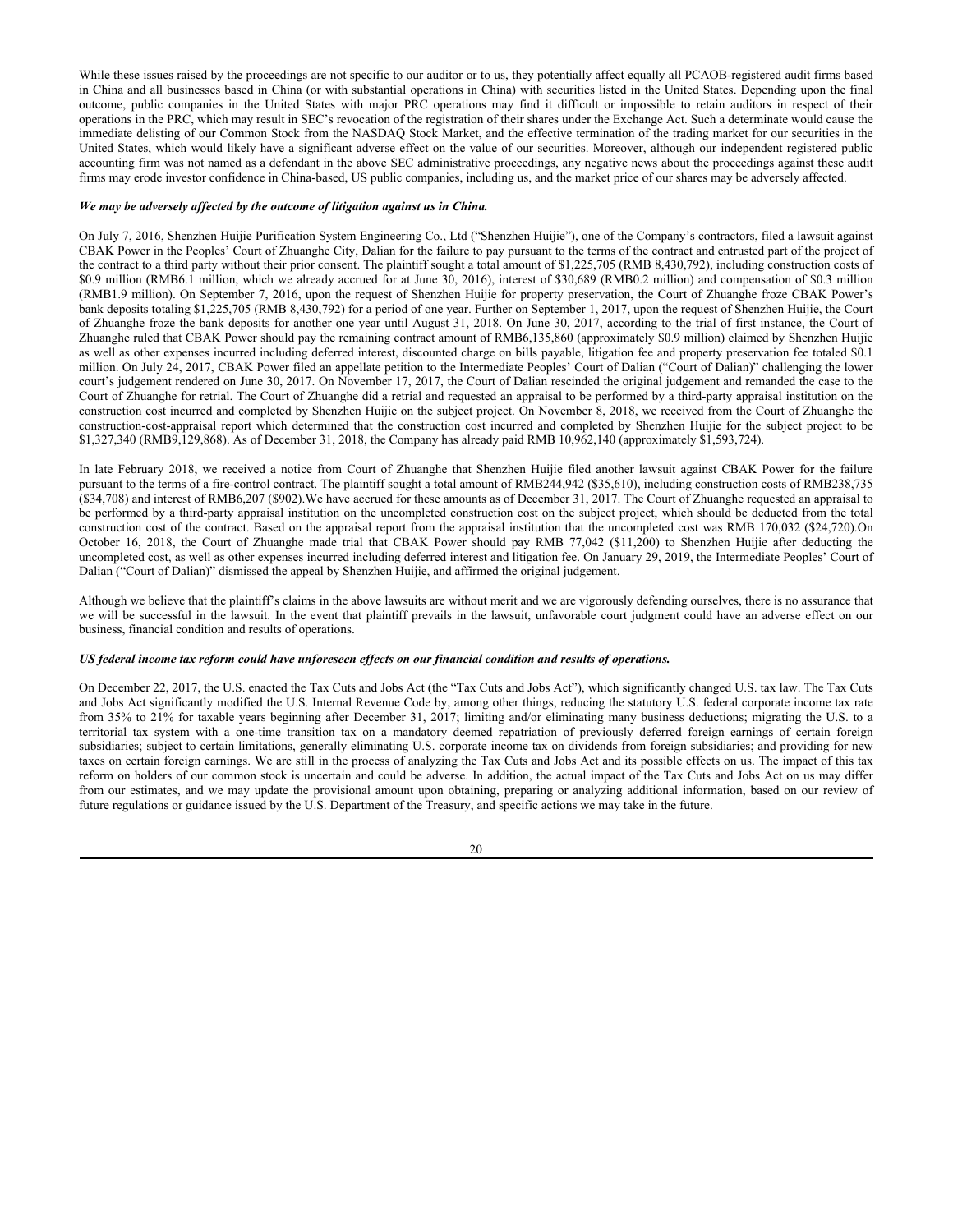# **RISKS RELATED TO DOING BUSINESS IN CHINA**

## *Changes in the economic and political policies of the PRC government could have a material and adverse effect on our business and operations.*

We conduct substantially all our business operations in China. Accordingly, our results of operations, financial condition and prospects are significantly dependent on economic and political developments in China. China's economy differs from the economies of developed countries in many aspects, including the level of development, growth rate and degree of government control over foreign exchange and allocation of resources. While China's economy has experienced significant growth in the past 30 years, the growth has been uneven across different regions and periods and among various economic sectors in China. We cannot assure you that China's economy will continue to grow, or that if there is growth, such growth will be steady and uniform, or that if there is a slowdown, such slowdown will not have a negative effect on its business and results of operations.

The PRC government exercises significant control over China's economic growth through the allocation of resources, control over payment of foreign currency-denominated obligations, implementation of monetary policy, and preferential treatment of particular industries or companies. Certain measures adopted by the PRC government may restrict loans to certain industries, such as changes in the statutory deposit reserve ratio and lending guidelines for commercial banks by the People's Bank of China, or PBOC. These current and future government actions could materially affect our liquidity, access to capital, and ability to operate our business.

The global financial markets experienced significant disruptions in 2008 and the United States, Europe and other economies went into recession. Since 2012, growth of the Chinese economy has slowed down. The PRC government has implemented various measures to encourage economic growth and guide the allocation of resources. Some of these measures may benefit the overall PRC economy but may also have a negative effect on us. Our financial condition and results of operation could be materially and adversely affected by government control over capital investments or changes in tax regulations that are applicable to us. In addition, any stimulus measures designed to boost the Chinese economy, may contribute to higher inflation, which could adversely affect our results of operations and financial condition.

## *Uncertainties with respect to the PRC legal system could limit the legal protections available to you and us.*

We conduct substantially all of our business through our operating subsidiaries in China. Our operating subsidiaries are generally subject to laws and regulations applicable to foreign investments in China and, in particular, laws applicable to foreign-invested enterprises, or FIEs. The PRC legal system is based on written statutes, and prior court decisions may be cited for reference, but have limited precedential value. Since 1979, a series of new PRC laws and regulations have significantly enhanced the protections afforded to various forms of foreign investments in China. However, since the PRC legal system continues to rapidly evolve, the interpretations of many laws, regulations and rules are not always uniform and enforcement of these laws, regulations and rules involve uncertainties for you and us. In addition, any litigation in China may be protracted and result in substantial costs and diversion of resources and management attention. Moreover, most of our executive officers and directors are residents of China and not of the United States, and substantially all the assets of these persons are located outside the United States. As a result, it could be difficult for investors to affect service of process in the United States or to enforce a judgment obtained in the United States against our Chinese operations and subsidiaries.

#### *The PRC government exerts substantial influence over the manner in which we must conduct our business activities.*

The PRC government has exercised and continues to exercise substantial control over virtually every sector of the Chinese economy through regulation and state ownership. Our ability to operate in China may be harmed by changes in its laws and regulations, including those relating to taxation, import and export tariffs, environmental regulations, land use rights, property, and other matters. We believe that our operations in China are in material compliance with all applicable legal and regulatory requirements. However, the central or local governments of the jurisdictions in which we operate may impose new, stricter regulations or interpretations of existing regulations that would require additional expenditures and efforts on our part to ensure our compliance with such regulations or interpretations.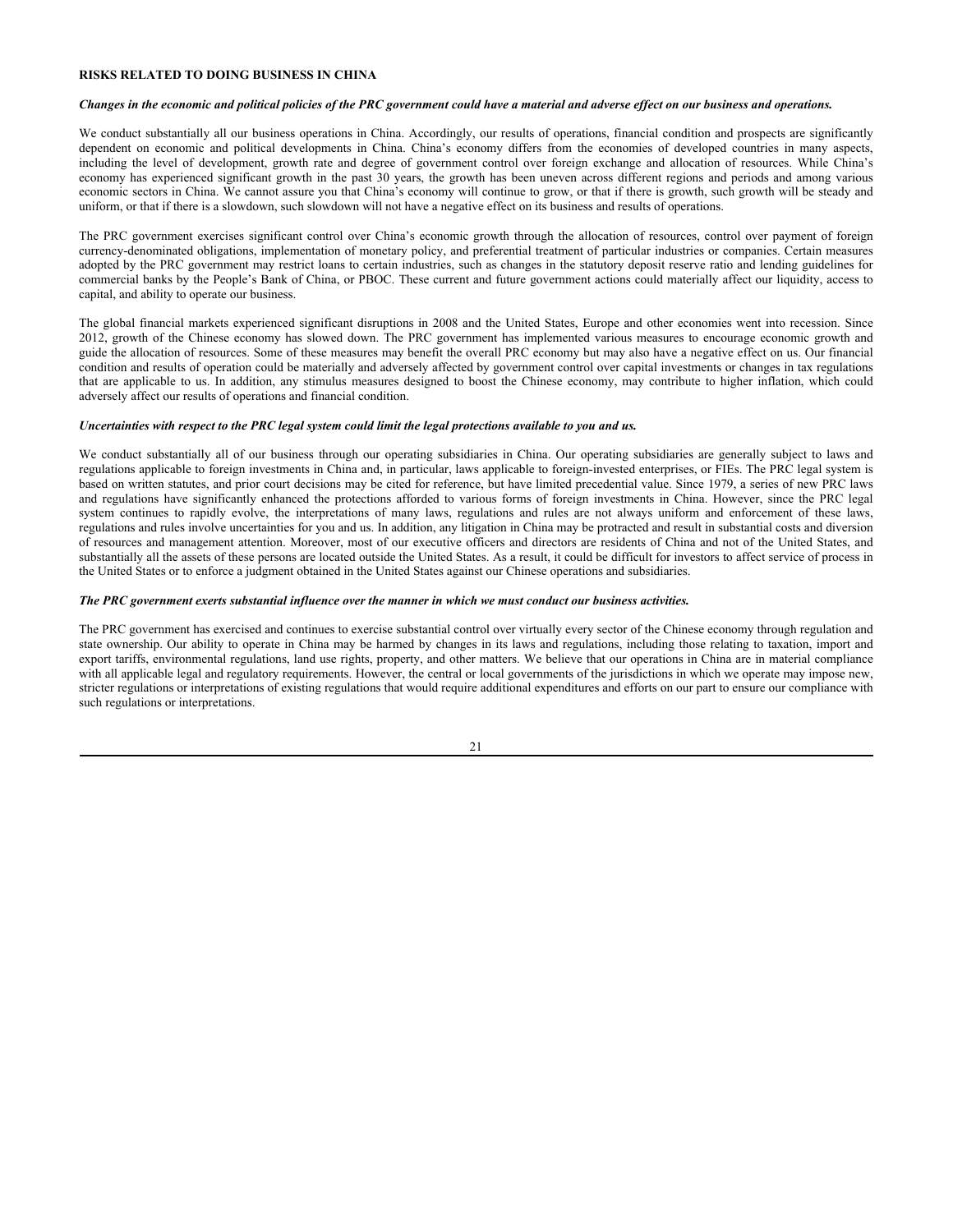Accordingly, government actions in the future, including any decision not to continue to support recent economic reforms and to return to a more centrally planned economy or regional or local variations in the implementation of economic policies, could have a significant effect on economic conditions in China or particular regions thereof and could require us to divest ourselves of any interest we then hold in Chinese properties or joint ventures.

#### *We rely on dividends and other distributions on equity paid by our subsidiaries for our cash needs.*

We are a holding company, and we conduct all of our operations through our PRC subsidiaries. We rely on dividends and other distributions on equity paid by our PRC subsidiaries for our cash needs, including the funds necessary to pay dividends and other cash distributions to our stockholders, to service any debt we may incur and to pay our operating expenses. Current regulations in the PRC permit payment of dividends only out of accumulated profits as determined in accordance with PRC accounting standards and regulations. According to the articles of association of our PRC subsidiaries, each of our PRC subsidiaries is required to set aside at least 10% of its after-tax profit based on the PRC accounting standards and regulations each year to its statutory general reserve, until the balance in the reserve reaches 50% of the registered capital of the company. Funds in the reserve are not distributable to us in forms of cash dividends, loans or advances. In addition, if our PRC subsidiaries incur debt on their own behalf in the future, the instruments governing the debt may restrict their ability to pay dividends or make other distributions to us, which in turn will adversely affect our available cash. Any limitations on the ability of our PRC subsidiaries to transfer funds to us could materially and adversely limit our ability to grow, make investments or acquisitions that could be beneficial to our business, pay dividends and otherwise fund and conduct our business.

## *Restrictions on currency exchange may limit our ability to receive and use our sales revenue effectively.*

The majority of our sales will be settled in RMB and U.S. dollars, and any future restrictions on currency exchanges may limit our ability to use revenue generated in RMB to fund any future business activities outside China or to make dividend or other payments in U.S. dollars. Although the Chinese government introduced regulations in 1996 to allow greater convertibility of the RMB for current account transactions, significant restrictions still remain, including primarily the restriction that foreign-invested enterprises may only buy, sell or remit foreign currencies after providing valid commercial documents, at those banks in China authorized to conduct foreign exchange business. In addition, conversion of RMB for capital account items, including direct investment and loans, is subject to governmental approval in China, and companies are required to open and maintain separate foreign exchange accounts for capital account items. We cannot be certain that the Chinese regulatory authorities will not impose more stringent restrictions on the convertibility of the RMB in the future.

In addition, the Notice of the General Affairs Department of the State Administration of Foreign Exchange on the Relevant Operating Issues concerning the Improvement of the Administration of Payment and Settlement of Foreign Currency Capital of Foreign-Invested Enterprises, issued by the PRC State Administration of Foreign Exchange ("SAFE"), and effective as of August 29, 2008 ("Circular 142"), regulates the conversion by foreign-invested enterprises of foreign currency into RMB by restricting how the converted RMB may be used. Circular 142 requires that RMB converted from the foreign currency-dominated capital of a foreign-invested enterprise may only be used for purposes within the business scope approved by the relevant government authority and may not be used to make equity investments in PRC, unless specifically provided otherwise. SAFE further strengthened its oversight over the flow and use of RMB funds converted from the foreign currency-dominated capital of a foreign-invested enterprise. The use of such RMB may not be changed without approval from SAFE, and may not be used to repay RMB loans if the proceeds of such loans have not yet been used. Any violation of Circular 142 may result in severe penalties, including substantial fines.

#### *Fluctuations in exchange rates could adversely affect our business and the value of our securities.*

The value of our securities will be indirectly affected by the foreign exchange rate between the U.S. dollar and RMB and between those currencies and other currencies in which our sales may be denominated. Appreciation or depreciation in the value of the RMB relative to the U.S. dollar would affect our financial results reported in U.S. dollar terms without giving effect to any underlying change in our business or results of operations. Fluctuations in the exchange rate will also affect the relative value of any dividend we issue that will be exchanged into U.S. dollars, as well as earnings from, and the value of, any U.S. dollar-denominated investments we make in the future.

Since July 2005, the RMB has no longer been pegged to the U.S. dollar. However, the PBOC regularly intervenes in the foreign exchange market to limit fluctuations in RMB exchange rates and achieve policy goals. Following the removal of the U.S. dollar peg, the RMB appreciated more than 20% against the U.S. dollar over the following three years. From July 2008 to June 2010, the RMB traded within a narrow range against the U.S. dollar. On April 16, 2012, the PBOC announced a policy to expand the maximum daily floating range of RMB trading prices against the U.S. dollar in the inter-bank spot foreign exchange market from 0.5% to 1%. On March 17, 2014, the People's Bank of China announced a policy to further expand the maximum daily floating range of RMB trading prices against the U.S. dollar in the inter-bank spot foreign exchange market to 2%. In the long term, the RMB may appreciate or depreciate more significantly in value against the U.S. dollar or other foreign currencies, depending on the market supply and demand with reference to a basket of currencies.

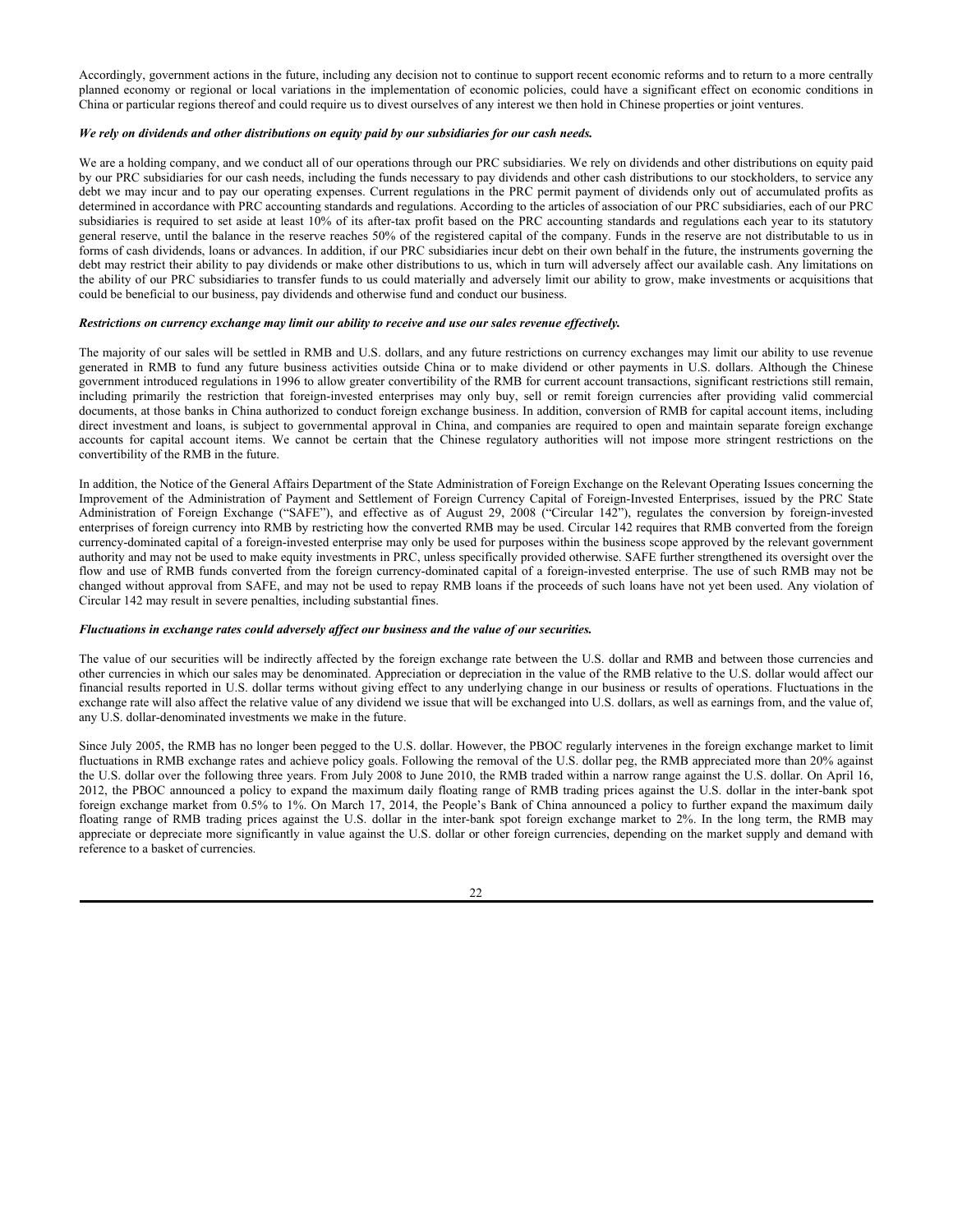Very limited hedging transactions are available in China to reduce our exposure to exchange rate fluctuations. To date, we have not entered into any hedging transactions. While we may enter into hedging transactions in the future, the availability and effectiveness of these transactions may be limited, and we may not be able to successfully hedge our exposure at all. In addition, our foreign currency exchange losses may be magnified by PRC exchange control regulations that restrict our ability to convert RMB into foreign currencies. As a result, fluctuations in exchange rates may have a material adverse effect on your investment.

#### *Failure to comply with PRC regulations relating to the investment in offshore special purpose companies by PRC residents may subject our PRC resident stockholders to personal liability, limit our ability to acquire PRC companies or to inject capital into our PRC subsidiaries, limit our PRC subsidiaries' ability to distribute profits to us or otherwise materially adversely affect us.*

On July 14, 2014, SAFE issued the Circular on Relevant Issues Relating to Domestic Residents' Investment and Financing and Roundtrip Investment through Special Purpose Vehicles ("Circular 37"), which replaced the Circular 75, promulgated by SAFE on October 21, 2005. Circular 37 requires PRC residents to register with local branches of SAFE in connection with their direct establishment or indirect control of an offshore entity, for the purpose of overseas investment and financing, with such PRC residents' legally owned assets or equity interests in domestic enterprises or offshore assets or interests, referred to in Circular 37 as a "special purpose vehicle."

We have notified substantial beneficial owners of our company who we know are PRC residents to comply with the registration obligation. However, we may not be aware of the identities of all our beneficial owners who are PRC residents. In addition, we do not have control over our beneficial owners and cannot assure you that all of our PRC resident beneficial owners will comply with Circular 37. The failure of our beneficial owners who are PRC residents to register or amend their SAFE registrations in a timely manner pursuant to Circular 37 or the failure of future beneficial owners of our company who are PRC residents to comply with the registration procedures set forth in Circular 37 may subject such beneficial owners or our PRC subsidiaries to fines and legal sanctions. Failure to register or amend the registration may also limit our ability to contribute additional capital to our PRC subsidiaries or receive dividends or other distributions from our PRC subsidiaries or other proceeds from disposal of our PRC subsidiaries, or we may be penalized by SAFE. These risks may have a material adverse effect on our business, financial condition and results of operations.

## *The M&A Rule establishes more complex procedures for some acquisitions of Chinese companies by foreign investors, which could make it more difficult for us to pursue growth through acquisitions in China.*

On August 8, 2006, six PRC regulatory agencies, including the China Securities Regulatory Commission, promulgated the Provisions Regarding Mergers and Acquisitions of Domestic Enterprises by Foreign Investors, or the M&A Rule, which became effective on September 8, 2006. The M&A Rule establishes additional procedures and requirements that could make some acquisitions of Chinese companies by foreign investors more time-consuming and complex, including requirements in some instances that the PRC Ministry of Commerce be notified in advance of any change-of-control transaction and in some situations, require approval of the PRC Ministry of Commerce when a foreign investor takes control of a Chinese domestic enterprise. The regulations prohibit a transaction at an acquisition price obviously lower than the appraised value of the PRC business or assets and in certain transaction structures, require that consideration must be paid within defined periods, generally not in excess of a year. The regulation also limits our ability to negotiate various terms of the acquisition, including aspects of the initial consideration, contingent consideration, holdback provisions, indemnification provisions and provisions relating to the assumption and allocation of assets and liabilities. Transaction structures involving trusts, nominees and similar entities are prohibited. Government approvals will have expiration dates by which a transaction must be completed and reported to the government agencies. In the future, we may grow our business in part by acquiring complementary businesses, although we do not have any plans to do so at this time. The M&A Rule also requires PRC Ministry of Commerce anti-trust review of any change-of-control transactions involving certain types of foreign acquirers. On February 3, 2011, the Circular on Establishing the Security Review System for Merger and Acquisition of Domestic Enterprises by Foreign Investors was promulgated by the General Office of the State Council, which went into effect on March 4, 2011. On August 25, 2011, the Ministry of Commerce issued the corresponding implementation rules. According to these rules, a foreign investor's acquisitions of Chinese companies in the fields of military, important agricultural products, energy and resources, infrastructure, transport service, key technology and major equipment manufacturing, and other restricted fields requires security review by a ministerial panel established and governed under the direction of the State Council and led by the National Development and Reform Commission and Ministry of Commerce. Complying with the requirements of the M&A Rule to complete such transactions could be timeconsuming, and any required approval processes, including obtaining approval from the PRC Ministry of Commerce, may delay or inhibit our ability to complete such transactions, which could affect our ability to expand our business or maintain our market share.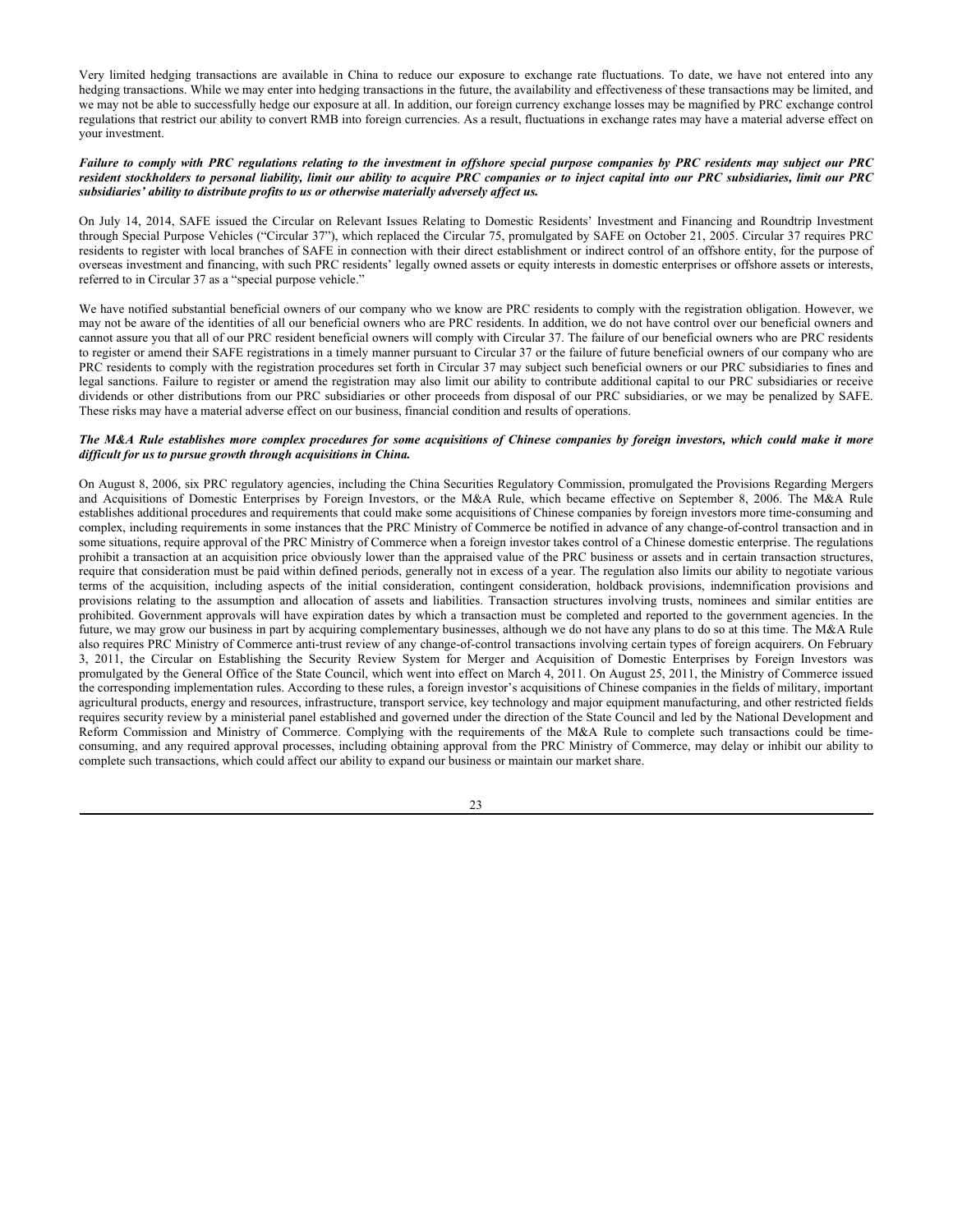## *Investors may experience difficulties in effecting service of legal process, enforcing foreign judgments or bringing original actions in China based upon U.S. laws, including the federal securities laws or other foreign laws against us or our management.*

All of our current operations are conducted in China. Moreover, most of our current directors and officers are nationals or residents of China. All or a substantial portion of the assets of these persons are located outside the United States and in the PRC. As a result, it may not be possible to effect service of process within the United States or elsewhere outside China upon these persons. In addition, uncertainty exists as to whether the courts of China would recognize or enforce judgments of U.S. courts obtained against us or such officers and/or directors predicated upon the civil liability provisions of the securities laws of the United States or any state thereof, or be competent to hear original actions brought in China against us or such persons predicated upon the securities laws of the United States or any state thereof.

## *Under the Enterprise Income Tax Law, we may be classified as a "resident enterprise" of China. Such classification will likely result in unfavorable tax consequences to us and our non-PRC shareholders.*

On March 16, 2007, the National People's Congress of China passed a new Enterprise Income Tax Law, or the EIT Law, and on November 28, 2007, the State Council of China passed its implementing rules, which took effect on January 1, 2008. Under the EIT Law, an enterprise established outside of China with "de facto management bodies" within China is considered a "resident enterprise," meaning that it can be treated in a manner similar to a Chinese enterprise for enterprise income tax purposes. The implementing rules of the EIT Law define de facto management as "substantial and overall management and control over the production and operations, personnel, accounting, and properties" of the enterprise.

On April 22, 2009, the State Administration of Taxation issued the Notice Concerning Relevant Issues Regarding Cognizance of Chinese Investment Controlled Enterprises Incorporated Offshore as Resident Enterprises pursuant to Criteria of de facto Management Bodies, or the Notice, further interpreting the application of the EIT Law and its implementation non-Chinese enterprise or group controlled offshore entities. Pursuant to the Notice, an enterprise incorporated in an offshore jurisdiction and controlled by a Chinese enterprise or group will be classified as a "non-domestically incorporated resident enterprise" if (i) its senior management in charge of daily operations reside or perform their duties mainly in China; (ii) its financial or personnel decisions are made or approved by bodies or persons in China; (iii) its substantial assets and properties, accounting books, corporate chops, board and shareholder minutes are kept in China; and (iv) at least half of its directors with voting rights or senior management often resident in China. A resident enterprise would be subject to an enterprise income tax rate of 25% on its worldwide income and must pay a withholding tax at a rate of 10% when paying dividends to its non-PRC shareholders. However, it remains unclear as to whether the Notice is applicable to an offshore enterprise incorporated by a Chinese natural person. Nor are detailed measures on imposition of tax from non-domestically incorporated resident enterprises are available. Therefore, it is unclear how tax authorities will determine tax residency based on the facts of each case.

We may be deemed to be a resident enterprise by Chinese tax authorities. If the PRC tax authorities determine that we are a "resident enterprise" for PRC enterprise income tax purposes, a number of unfavorable PRC tax consequences could follow. First, we may be subject to the enterprise income tax at a rate of 25% on our worldwide taxable income as well as PRC enterprise income tax reporting obligations. In our case, this would mean that income such as interest on financing proceeds and non-China source income would be subject to PRC enterprise income tax at a rate of 25%. Second, although under the EIT Law and its implementing rules dividends paid to us from our PRC subsidiaries would qualify as "tax-exempt income," we cannot guarantee that such dividends will not be subject to a 10% withholding tax, as the PRC foreign exchange control authorities, which enforce the withholding tax, have not yet issued guidance with respect to the processing of outbound remittances to entities that are treated as resident enterprises for PRC enterprise income tax purposes. Finally, it is possible that future guidance issued with respect to the new "resident enterprise" classification could result in a situation in which a 10% withholding tax is imposed on dividends we pay to our non-PRC shareholders and with respect to gains derived by our non-PRC stockholders from transferring our shares. If we were treated as a "resident enterprise" by the PRC tax authorities, we would be subject to taxation in both the U.S. and China, and our PRC tax may not be used as a credit to reduce our U.S. tax.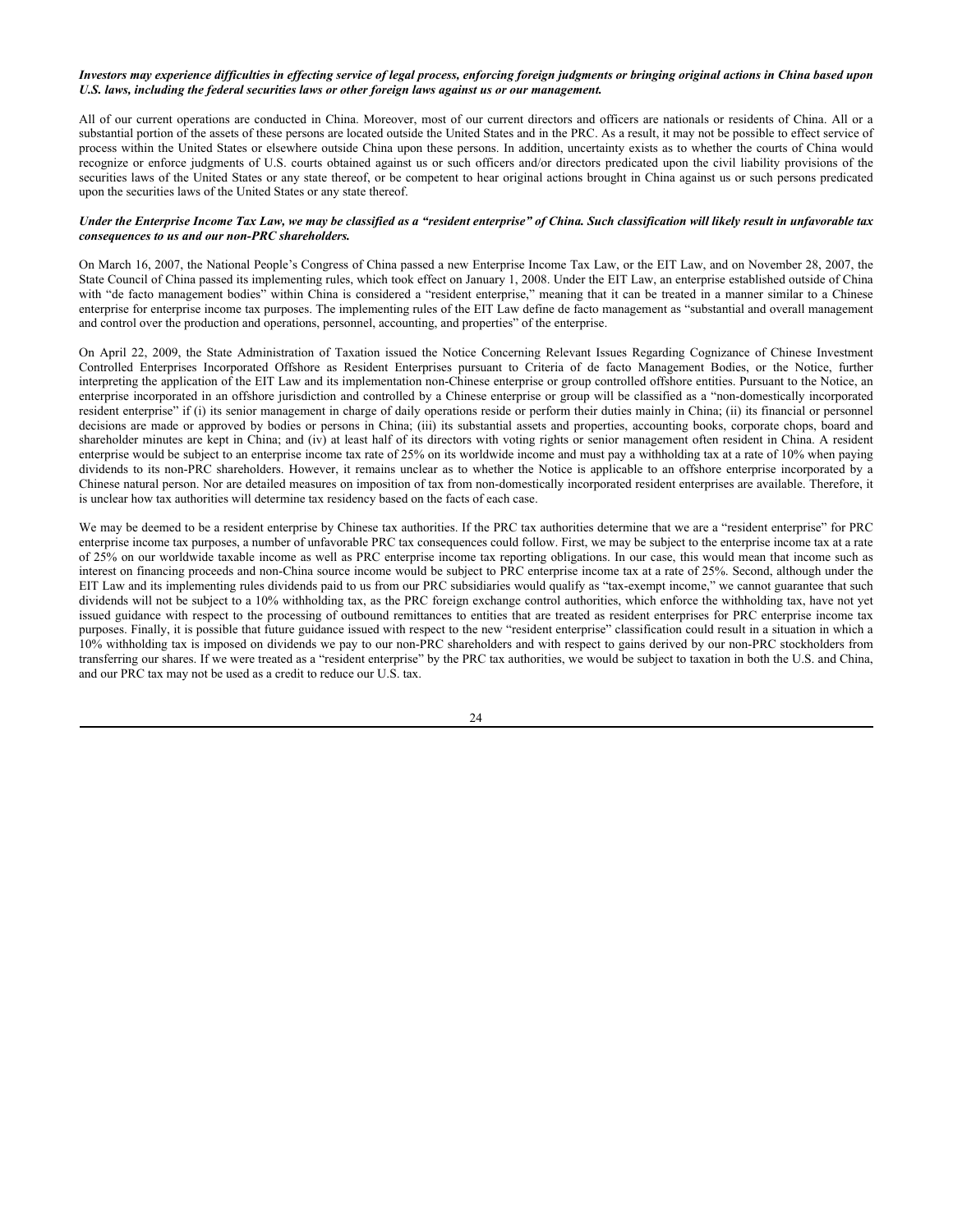# *We and our stockholders face uncertainties with respect to indirect transfers of equity interests in PRC resident enterprises or other assets attributed to a Chinese establishment of a non-Chinese company, or immovable properties located in China owned by non-Chinese companies.*

In October 2017, the State Administration of Taxation issued the Bulletin on Issues Concerning the Withholding of Non-PRC Resident Enterprise Income Tax at Source, or Bulletin 37, which replaced the Notice on Strengthening Administration of Enterprise Income Tax for Share Transfers by Non-PRC Resident Enterprises issued by the State Administration of Taxation on December 10, 2009, and partially replaced and supplemented rules under the Bulletin on Issues of Enterprise Income Tax on Indirect Transfers of Assets by Non-PRC Resident Enterprises, or Bulletin 7, issued by the State Administration of Taxation on February 3, 2015. Pursuant to Bulletin 7, an "indirect transfer" of PRC assets, including a transfer of equity interests in an unlisted non-PRC holding company of a PRC resident enterprise, by non-PRC resident enterprises may be re-characterized and treated as a direct transfer of the underlying PRC assets, if such arrangement does not have a reasonable commercial purpose and was established for the purpose of avoiding payment of PRC enterprise income tax. As a result, gains derived from such indirect transfer may be subject to PRC enterprise income tax. According to Bulletin 7, "PRC taxable assets" include assets attributed to an establishment in China, immoveable properties located in China, and equity investments in PRC resident enterprises and any gains from the transfer of such asset by a direct holder, who is a non-PRC resident enterprise, would be subject to PRC enterprise income taxes. When determining whether there is a "reasonable commercial purpose" of the transaction arrangement, features to be taken into consideration include: whether the main value of the equity interest of the relevant offshore enterprise derives from PRC taxable assets; whether the assets of the relevant offshore enterprise mainly consists of direct or indirect investment in China or if its income mainly derives from China; whether the offshore enterprise and its subsidiaries directly or indirectly holding PRC taxable assets have real commercial nature which is evidenced by their actual function and risk exposure; the duration of existence of the business model and organizational structure; the replicability of the transaction by direct transfer of PRC taxable assets; and the tax situation of such indirect transfer and applicable tax treaties or similar arrangements. In the case of an indirect offshore transfer of assets of a PRC establishment, the resulting gain is to be included with the enterprise income tax filing of the PRC establishment or place of business being transferred, and may consequently be subject to PRC enterprise income tax at a rate of 25%. Where the underlying transfer relates to immoveable properties located in China or to equity investments in a PRC resident enterprise, which is not related to a PRC establishment or place of business of a nonresident enterprise, a PRC enterprise income tax of 10% would apply, subject to available preferential tax treatment under applicable tax treaties or similar arrangements, and the party who is obligated to make the transfer payments has the withholding obligation. Pursuant to Bulletin 37, the withholding agent shall declare and pay the withheld tax to the competent tax authority in the place where such withholding agent is located within 7 days from the date of occurrence of the withholding obligation, while the transferor is required to declare and pay such tax to the competent tax authority within the statutory time limit according to Bulletin 7. Late payment of applicable tax will subject the transferor to default interest. Both Bulletin 37 and Bulletin 7 do not apply to transactions of sale of shares by investors through a public stock exchange where such shares were acquired from a transaction through a public stock exchange.

There is uncertainty as to the application of Bulletin 37 or previous rules under Bulletin 7. We face uncertainties as to the reporting and other implications of certain past and future transactions where PRC taxable assets are involved, such as offshore restructuring, sale of the shares in our offshore subsidiaries or investments. Our company may be subject to filing obligations or taxes if our company is transferor in such transactions, and may be subject to withholding obligations if our company is transferee in such transactions, under Bulletin 37 and Bulletin 7. For transfer of shares in our company by investors that are non-PRC resident enterprises, our PRC subsidiary may be requested to assist in the filing under Bulletin 37 and Bulletin 7. As a result, we may be required to expend valuable resources to comply with Bulletin 37 and Bulletin 7 or to request the relevant transferors from whom we purchase taxable assets to comply with these circulars, or to establish that our company should not be taxed under these circulars, which may have a material adverse effect on our financial condition and results of operations.

## *We may be exposed to liabilities under the Foreign Corrupt Practices Act and Chinese anti-corruption laws, and any determination that we violated these laws could have a material adverse effect on our business.*

We are subject to the Foreign Corrupt Practice Act ("FCPA"), and other laws that prohibit improper payments or offers of payments to foreign governments and their officials and political parties by U.S. persons and issuers as defined by the statute, for the purpose of obtaining or retaining business. We have operations, have agreements with third parties, and make most of our sales in China. The PRC also strictly prohibits bribery of government officials. Our activities in China create the risk of unauthorized payments or offers of payments by the employees, consultants, sales agents, or distributors of our subsidiaries, even though they may not always be subject to our control. It is our policy to implement safeguards to discourage these practices by our employees. However, our existing safeguards and any future improvements may prove to be less than effective, and the employees, consultants, sales agents, or distributors of our subsidiaries may engage in conduct for which we might be held responsible. Violations of the FCPA or Chinese anticorruption laws may result in severe criminal or civil sanctions, and we may be subject to other liabilities, which could negatively affect our business, operating results and financial condition. In addition, the U.S. government may seek to hold our subsidiaries liable for successor liability FCPA violations committed by companies in which we invest or that we acquire.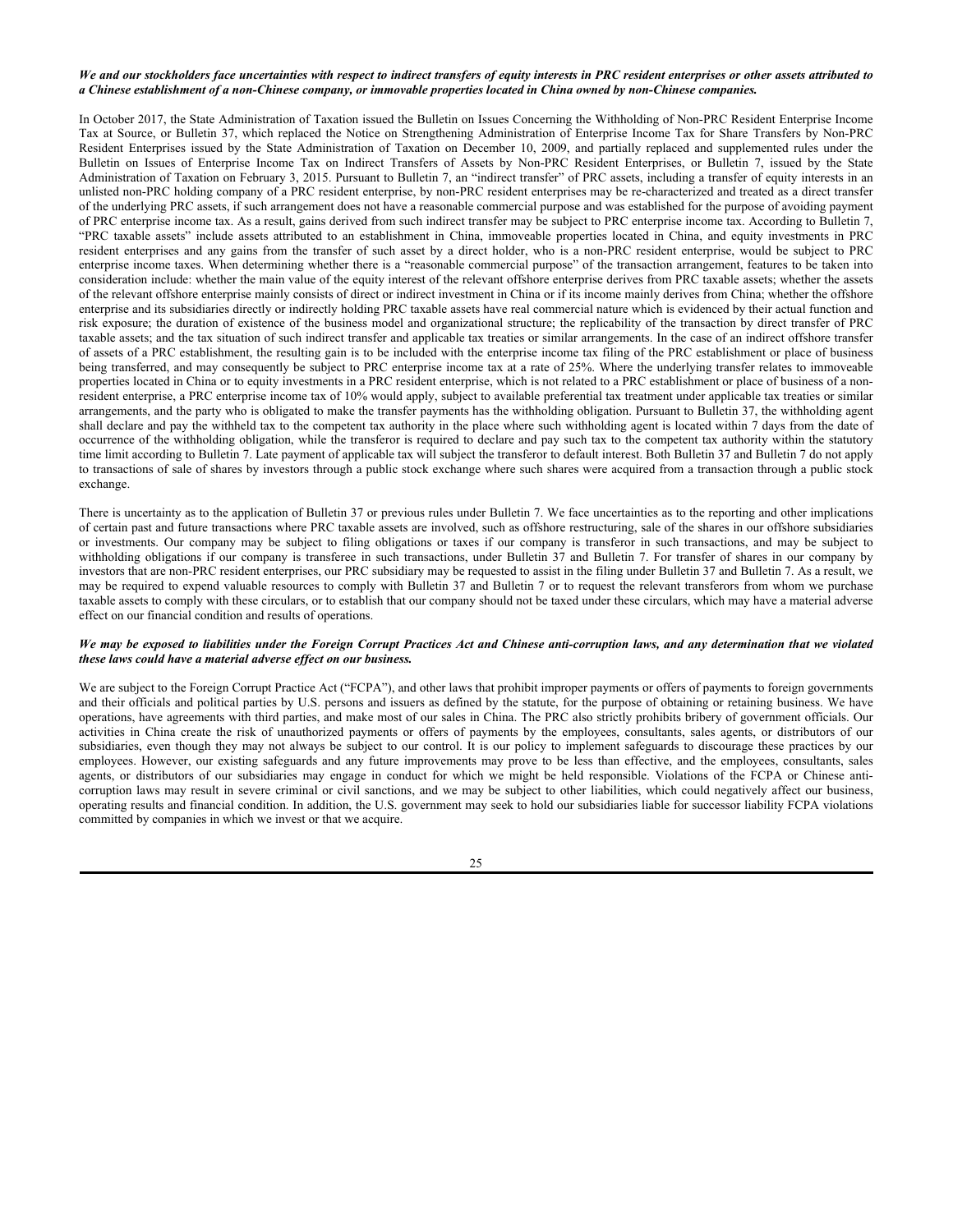# **RISKS RELATED TO OUR COMMON STOCK**

#### *Numerous factors, many of which are beyond our control, may cause the market price of our common stock to fluctuate significantly.*

There are numerous factors, many of which are beyond our control, may cause the market price of our common stock to fluctuate significantly. These factors include:

- our earnings releases, actual or anticipated changes in our earnings, fluctuations in our operating results or our failure to meet the expectations of financial market analysts and investors;
- changes in financial estimates by us or by any securities analysts who might cover our shares;
- speculation about our business in the press or the investment community;
- significant developments relating to our relationships with our customers or suppliers;
- stock market price and volume fluctuations of other publicly traded companies and, in particular, those that are in the our industries;
- customer demand for our products;
- investor perceptions of the our industry in general and our company in particular;
- the operating and stock performance of comparable companies;
- general economic conditions and trends;
- major catastrophic events;
- announcements by us or our competitors of new products, significant acquisitions, strategic partnerships or divestitures;
- changes in accounting standards, policies, guidance, interpretation or principles;
- loss of external funding sources;
- sales of our shares, including sales by our directors, officers or significant shareholders; and
- additions or departures of key personnel.

Securities class action litigation is often instituted against companies following periods of volatility in their share price. This type of litigation could result in substantial costs to us and divert our management's attention and resources. Moreover, securities markets may from time to time experience significant price and volume fluctuations for reasons unrelated to operating performance of particular companies. For example, in July 2008, the securities markets in the United States, China and other jurisdictions experienced the largest decline in share prices since September 2001. These market fluctuations may adversely affect the price of our shares and other interests in our company at a time when you want to sell your interest in us.

# *If we fail to comply with the continued listing requirements of NASDAQ, we would face possible delisting, which would result in a limited public market for our shares and make obtaining future debt or equity financing more difficult for us.*

Our common stock is traded and listed on the NASDAQ Global Market under the symbol "CBAT", which was changed from "CBAK" on November 30, 2018. The common stock may be delisted if we fail to maintain certain NASDAQ listing requirements.

On August 9, 2018, we received a letter from the Listing Qualifications staff of The Nasdaq Stock Market LLC ("Nasdaq") indicating that for the last 30 consecutive business days, the bid price of our common stock closed below the minimum \$1.00 per share. On January 15, 2019, we received another notice from the Nasdaq notifying us that for the last 30 consecutive business days prior to the date of the notice, the market value of publicly held shares of our common stock was less than \$15 million, which does not meet the requirement for continued listing on The Nasdaq Global Market. On February 4, 2019, we received notification from staff of Nasdaq notifying us that we have regained compliance with the minimum bid price and the minimum market value of publicly held shares requirements for continued listing set forth in NASDAQ Listing Rules 5450(a)(1) and 5450(b)(3)(c), respectively. As a result, the matters of the Company's noncompliance with the minimum bid price and the minimum market value of publicly held shares requirements under NASDAQ Listing Rules have been closed. As of April 12, 2019, the closing price of our common stock was \$1.02 per share.

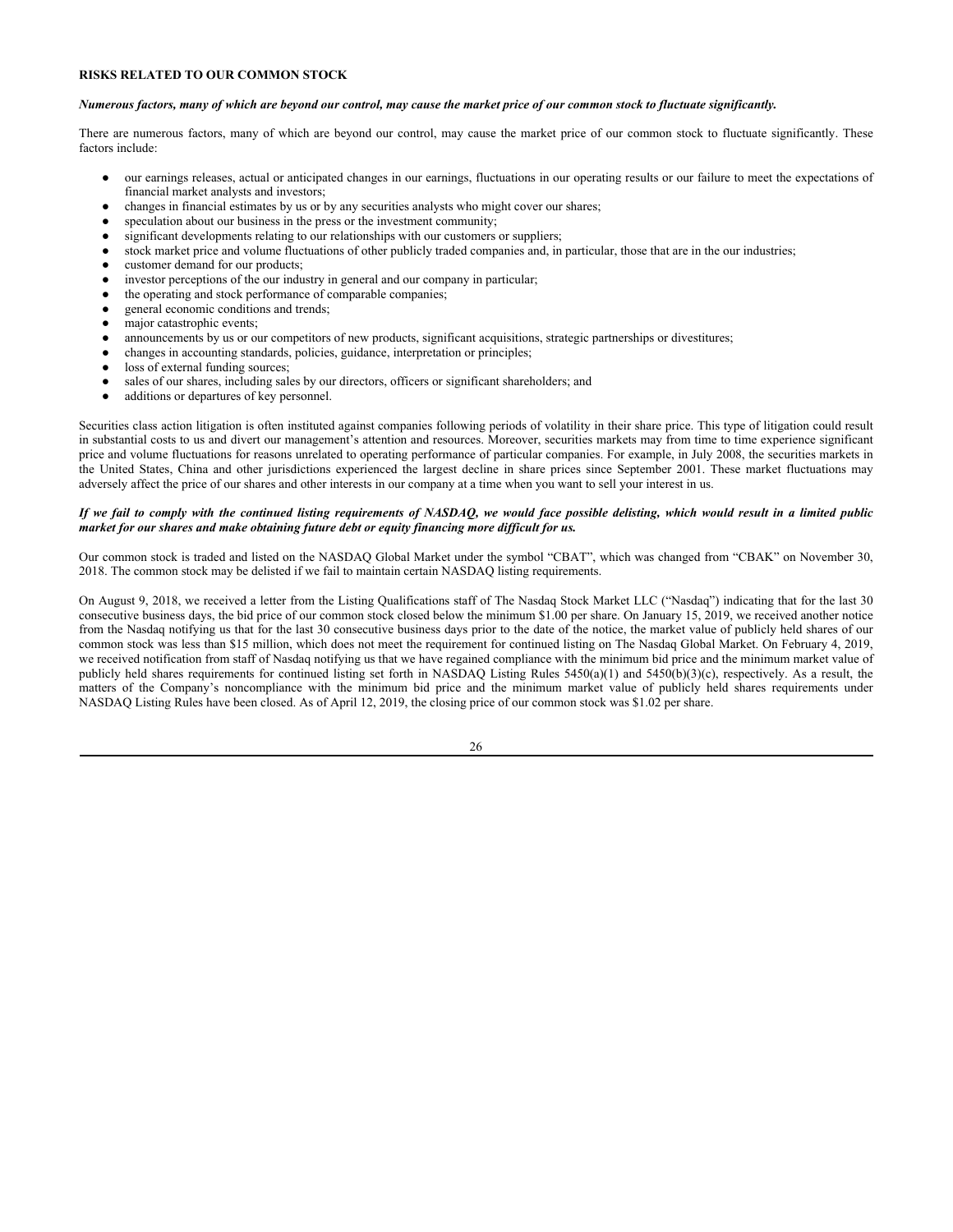We cannot ensure you that the Company will continue to comply with the requirements for continued listing on the NASDAQ Global Market in the future. If our common stock loses its status on The NASDAQ Global Market and we are not successful in obtaining a listing on The NASDAQ Capital Market, our common stock would likely trade in the over-the-counter market. If our shares were to trade on the over-the-counter market, selling our common stock could be more difficult because smaller quantities of shares would likely be bought and sold, transactions could be delayed, and security analysts' coverage of us may be reduced. In addition, in the event our common stock is delisted, broker-dealers have certain regulatory burdens imposed upon them, which may discourage broker-dealers from effecting transactions in our common stock, further limiting the liquidity of our common stock. These factors could result in lower prices and larger spreads in the bid and ask prices for our common stock. Such delisting from the NASDAQ Global Market and continued or further declines in our share price could also greatly impair our ability to raise additional necessary capital through equity or debt financing, and could significantly increase the ownership dilution to shareholders caused by our issuing equity in financing or other transactions.

## *If we were delisted from NASDAQ, we may become subject to the trading complications experienced by "Penny Stocks" in the over-the-counter market.*

Delisting from NASDAQ may cause our shares of common stock to become the SEC's "penny stock" rules. The SEC generally defines a penny stock as an equity security that has a market price of less than \$5.00 per share or an exercise price of less than \$5.00 per share, subject to specific exemptions. One such exemption is to be listed on NASDAQ. Therefore, were we to be delisted from NASDAQ, our common stock may become subject to the SEC's "penny stock" rules. These rules require, among other things, that any broker engaging in a purchase or sale of our securities provide its customers with: (i) a risk disclosure document, (ii) disclosure of market quotations, if any, (iii) disclosure of the compensation of the broker and its salespersons in the transaction and (iv) monthly account statements showing the market values of our securities held in the customer's accounts. A broker would be required to provide the bid and offer quotations and compensation information before effecting the transaction. This information must be contained on the customer's confirmation. Generally, brokers are less willing to effect transactions in penny stocks due to these additional delivery requirements. These requirements may make it more difficult for shareholders to purchase or sell our shares. Because the broker, not us, prepares this information, we would not be able to assure that such information is accurate, complete or current.

## *Our directors and executive officers, collectively, own approximately 17.44% of our outstanding common stock and may possess significant influence in or control over our management and affairs.*

Mr. Yunfei Li, our president and chief executive officer and chairman of our board, and our other executive officers and directors beneficially owns an aggregate of 17.44% of our outstanding common stock. As a result, our directors and executive officers, acting together, may have significant influence in or control over our management and affairs, including the election of directors and approval of significant corporate transactions, such as mergers, consolidation, and sale of all or substantially all of our assets. Consequently, this concentration of ownership may have the effect of delaying or preventing a change of control, including a merger, consolidation or other business combination involving us, even if such a change of control would benefit our stockholders.

## *We do not intend to pay dividends for the foreseeable future.*

For the foreseeable future, we intend to retain any earnings to finance the development and expansion of our business, and we do not anticipate paying any cash dividends on our common stock. Accordingly, investors must be prepared to rely on sales of their common stock after price appreciation to earn an investment return, which may never occur. Investors seeking cash dividends should not purchase our common stock. Any determination to pay dividends in the future will be made at the discretion of our board of directors and will depend on our results of operations, financial condition, contractual restrictions, restrictions imposed by applicable law and other factors our board deems relevant.

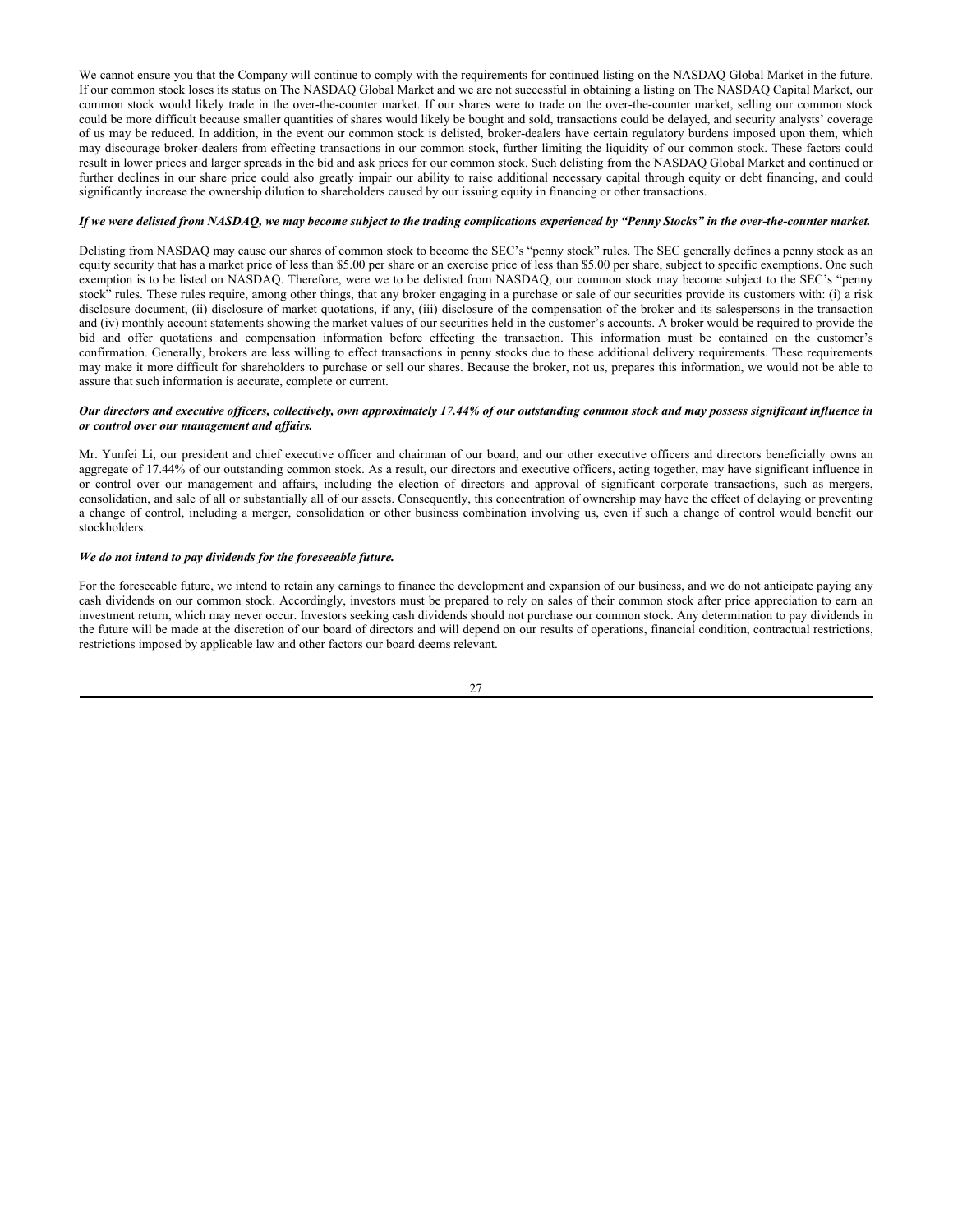# *Provisions in our articles of incorporation and bylaws could entrench our board of directors and prevent a change in control.*

Our articles of incorporation provide that special meetings of the stockholders can only be called by our president or any other executive officer, or the board of directors, or any member thereof, the record holder or holders of at least 10% of all shares entitled to vote at the meeting, or the president or secretary at the written request of our stockholders holding not less than 30% of all shares issued, outstanding and entitled to vote. In addition, our bylaws and/or our articles of incorporation (i) allow vacancies in the board of directors to be filled by a majority of the remaining directors, though less than a quorum, (ii) provide that no contract or transaction between us and one or more of our directors or officers is void if certain criteria are met, (iii) provide that our bylaws may be amended or appealed at any meeting of the board of directors at which a quorum is present, by the affirmative vote of a majority of the directors present at such meeting, and (iv) provide that at an annual meeting, our stockholders elect a board of directors and transact such other business as may properly be brought before the meeting; by contrast, at a special meeting, our stockholders may transact only the business for the purposes specified in the notice of the meeting unless all of our stockholders entitled to vote are present at the special meeting and consent.

In addition, our board of directors may cause us to issue our authorized but unissued shares of common stock in the future without stockholders' approval. These additional shares may be utilized for a variety of corporate purposes, including future public offerings to raise additional capital, corporate acquisitions and employee benefit plans. The existence of authorized but unissued shares of common stock could render more difficult or discourage an attempt to obtain control of a majority of our common stock by means of a proxy contest, tender offer, merger or otherwise.

Collectively, these provisions may have the effect of entrenching our existing board members, discouraging or preventing a transaction including a change in control transaction where such transaction would be beneficial to our stockholders.

# **ITEM 1B. UNRESOLVED STAFF COMMENTS.**

Not applicable.

# **ITEM 2. PROPERTIES.**

We have completed the construction of the facilities in our Dalian site with a total area of 41,700 square meters comprising manufacturing facilities, warehousing and packaging facilities and administrative offices at the BAK Industrial Park in Dalian. Of that space, approximately 32,802 square meters are manufacturing facilities. We have completed the construction of a power battery manufacturing plant and a power battery packing plant in Dalian which started commercial production in July 2015. We are also in the progress to construct two more buildings with a total area of 32,543 square meters including a manufacturing plant and a warehouse of finished goods. We believe that these facilities will meet our recent business needs as well as the needs of our expanded operations in the future.

The following table sets forth the breakdown of our facilities as of December 31, 2018 based on use:

| <b>Facility</b>              | <b>Usage</b>           | Area $(m^2)$ |
|------------------------------|------------------------|--------------|
| Constructions completed      | Manufacturing          | 32,802       |
|                              | R&D and administrative | 3,231        |
|                              | Warehousing            | 4,765        |
|                              | Other facilities       | 902          |
|                              | <b>Subtotal</b>        | 41,700       |
|                              |                        |              |
| Constructions in progress    | Manufacturing          | 19,543       |
|                              | Warehousing            | 13,000       |
|                              | <b>Subtotal</b>        | 32,543       |
|                              |                        |              |
| Dalian CBAK Power facilities | <b>Total</b>           | 74,243       |

We currently have insurance for the completed constructions. We expect we will purchase related insurance for the remaining buildings after the construction is completed and the property ownership certificates are obtained.

We have not yet obtained the property ownership certificates of the buildings in our Dalian manufacturing facilities. As of December 31, 2018, we have submitted applications to the Chinese government for the ownership certificates on the completed buildings located on these lands. However, the application process takes longer than the Company expected and it has not obtained the certificates as of the date of this report.

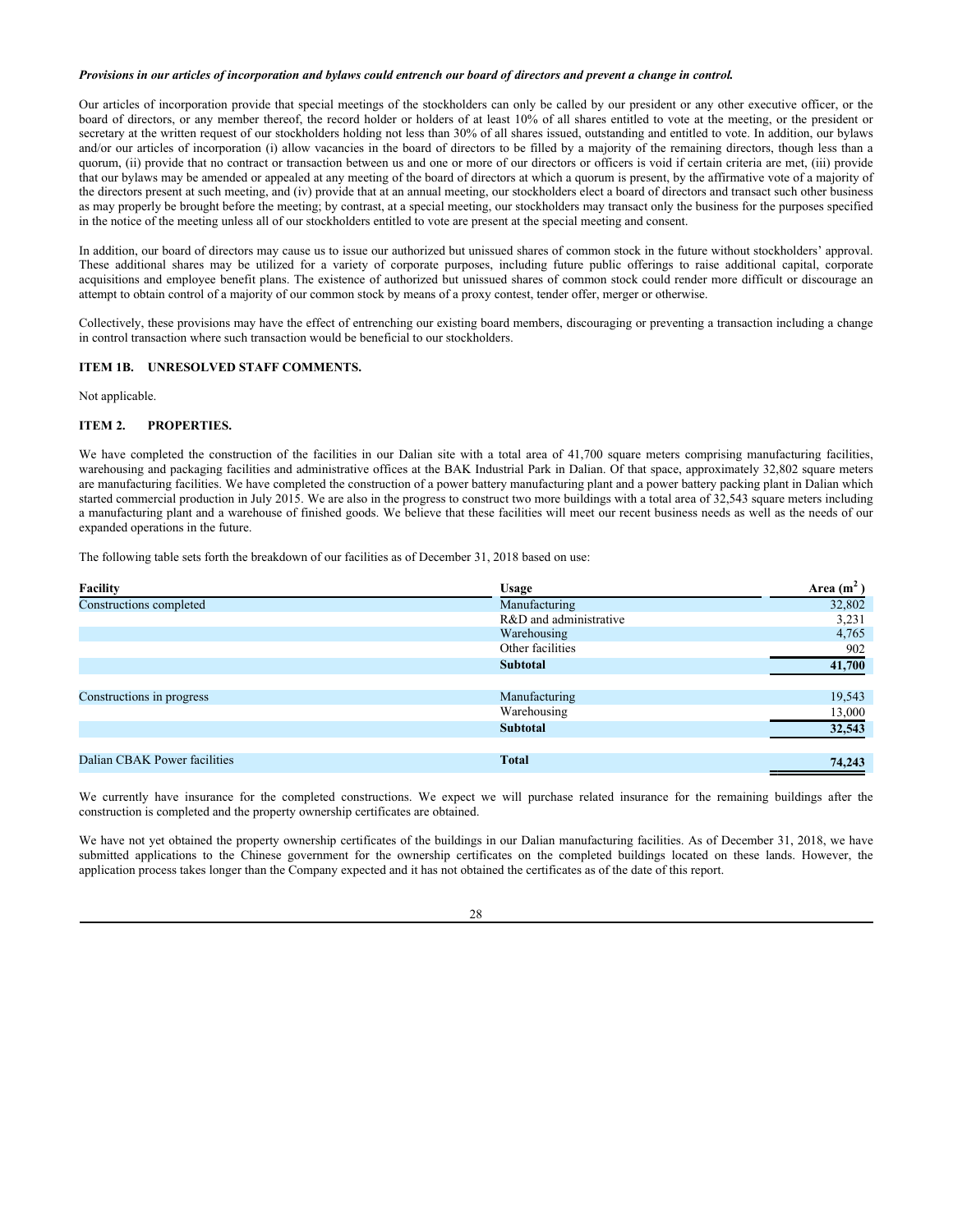# **ITEM 3. LEGAL PROCEEDINGS.**

From time to time, we may become involved in various lawsuits and legal proceedings, which arise, in the ordinary course of business. However, litigation is subject to inherent uncertainties, and an adverse result in these, or other matters, may arise from time to time that may harm our business. Other than the legal proceedings set forth below, we are currently not aware of any such legal proceedings or claims that we believe will have an adverse effect on our business, financial condition or operating results:

On July 7, 2016, Shenzhen Huijie Purification System Engineering Co., Ltd ("Shenzhen Huijie"), one of the Company's contractors, filed a lawsuit against CBAK Power in the Peoples' Court of Zhuanghe City, Dalian for the failure to pay pursuant to the terms of the contract and entrusted part of the project of the contract to a third party without their prior consent. The plaintiff sought a total amount of \$1,225,705 (RMB 8,430,792), including construction costs of \$0.9 million (RMB6.1 million, which we already accrued for at June 30, 2016), interest of \$30,689 (RMB0.2 million) and compensation of \$0.3 million (RMB1.9 million). On September 7, 2016, upon the request of Shenzhen Huijie for property preservation, the Court of Zhuanghe froze CBAK Power's bank deposits totaling \$1,225,705 (RMB 8,430,792) for a period of one year. Further on September 1, 2017, upon the request of Shenzhen Huijie, the Court of Zhuanghe froze the bank deposits for another one year until August 31, 2018. On June 30, 2017, according to the trial of first instance, the Court of Zhuanghe ruled that CBAK Power should pay the remaining contract amount of RMB6,135,860 (approximately \$0.9 million) claimed by Shenzhen Huijie as well as other expenses incurred including deferred interest, discounted charge on bills payable, litigation fee and property preservation fee totaled \$0.1 million. On July 24, 2017, CBAK Power filed an appellate petition to the Intermediate Peoples' Court of Dalian ("Court of Dalian)" challenging the lower court's judgement rendered on June 30, 2017. On November 17, 2017, the Court of Dalian rescinded the original judgement and remanded the case to the Court of Zhuanghe for retrial. The Court of Zhuanghe did a retrial and requested an appraisal to be performed by a third-party appraisal institution on the construction cost incurred and completed by Shenzhen Huijie on the subject project. On November 8, 2018, we received from the Court of Zhuanghe that construction-cost-appraisal report which determined that the construction cost incurred and completed by Shenzhen Huijie for the subject project to be \$1,327,340 (RMB9,129,868). As of December 31, 2018, the Company has already paid RMB 10,962,140 (approximately \$1,593,724).

In late February 2018, we received notice from Court of Zhuanghe that Shenzhen Huijie filed another lawsuit against CBAK Power for the failure pursuant to the terms of a fire-control contract. The plaintiff sought a total amount of RMB244,942 (\$35,610), including construction costs of RMB238,735 (\$34,708) and interest of RMB6,207 (\$902).We have accrued for these amounts as of December 31, 2017.The Court of Zhuanghe requested an appraisal to be performed by a third-party appraisal institution on the uncompleted construction cost on the subject project, which should be deducted from the total construction cost of the contract. Based on the appraisal report from the appraisal institution, the uncompleted cost was RMB 170,032 (\$24,720).On October 16, 2018, the Court of Zhuanghe determined that CBAK Power should pay RMB 77,042 (\$11,200) to Shenzhen Huijie after deducting the uncompleted cost, as well as other expenses incurred including deferred interest and litigation fee. On January 29, 2019, the Intermediate Peoples' Court of Dalian ("Court of Dalian)" dismissed the appeal by Shenzhen Huijie, and affirmed the original judgment.

Although we believe that the plaintiff's claims in the above lawsuits are without merit and we are vigorously defending ourselves, there is no assurance that we will be successful in the lawsuit. In the event that plaintiff prevails in the lawsuit, unfavorable court judgment could have an adverse effect on our business, financial condition and results of operations.

In May 2017, CBAK Power filed a lawsuit in the Court of Zhuanghe against Pingxiang Anyuan Tourism Bus Manufacturing Co., Ltd., ("Anyuan Bus"), one of CBAK Power's customers, for failure to pay pursuant to the terms of the sales contract. CBAK Power sought a total amount of RMB18,279,858 (\$2,657,605), including goods amount of RMB17,428,000 (\$2,533,759) and interest of RMB851,858 (\$123,847). On December 19, 2017, the Court of Zhuanghe rendered the judgement that Anyuan Bus should pay the goods amount of RMB17,428,000 (\$2,533,759) and the interest until the goods amount was paid off, and litigation fee of RMB131,480 (\$19,115). Anyuan Bus did not appeal and as a result, the judgment is currently in the enforcement phase. On June 29, 2018, we filed a petition with the Court of Zhuanghe for enforcement of the judgement against all of Anyuan Bus' shareholders, including Jiangxi Zhixin Automobile Co., Ltd, Anyuan Bus Manufacturing Co., Ltd, Anyuan Coal Group Co., Ltd, Qian Ronghua, Qian Bo and Li Junfu. On October 22, 2018, the Court of Zhuanghe issued a judgment supporting our petition that all the Anyuan Bus' shareholders should be liable to pay us the debt as confirmed under the trial. On November 9, 2018, all the shareholders appealed against the judgment after receiving the notice from the Court. On March 29, 2019, we received judgment from the Court of Zhuanghe that all these six shareholders cannot be added as judgment debtors. On April 11, 2019, we have filed appellate petition to the Intermediate Peoples' Court of Dalian challenging the judgment from the Court of Zhuanghe.

## **ITEM 4. MINE SAFETY DISCLOSURES.**

Not applicable.

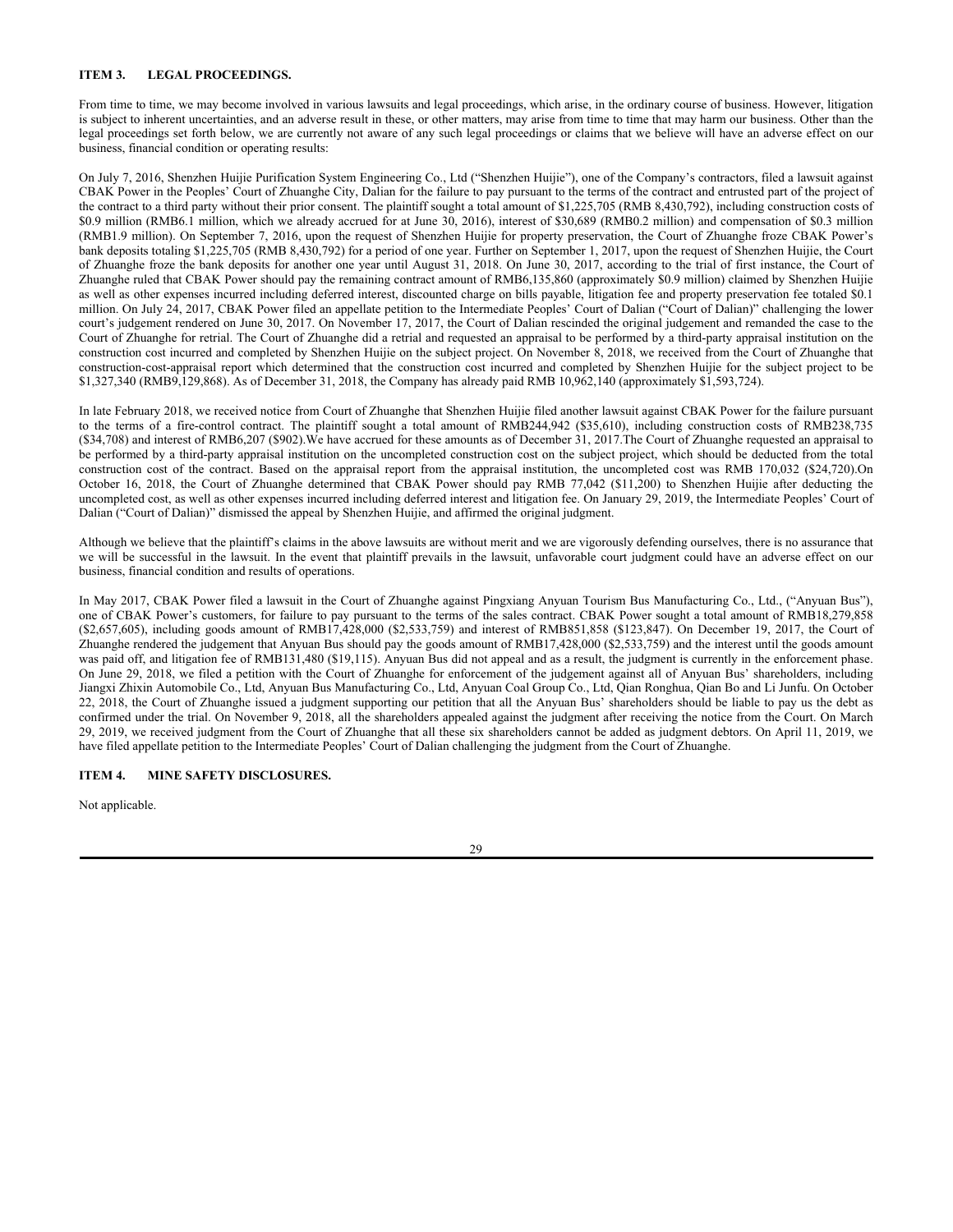# **PART II**

# **ITEM 5. MARKET FOR REGISTRANT'S COMMON EQUITY, RELATED STOCKHOLDER MATTERS AND ISSUER PURCHASES OF EQUITY SECURITIES.**

## **Market Information**

Our common stock is listed on The NASDAQ Global Market under the symbol "CBAT", which was changed from "CBAK" on November 30, 2018.

#### **Approximate Number of Holders of Our Common Stock**

As of April 12, 2019, there were approximately 52 holders of record of our common stock, which does not include the number of stockholders holding shares of our common stock in "street name".

#### **Dividend Policy**

We have never declared or paid any dividends, nor do we have any present plan to pay any cash dividends on our common stock in the foreseeable future. We currently intend to retain most, if not all, of our available funds and any future earnings to operate and expand our business.

As we are a holding company, we rely on dividends paid to us by our subsidiaries in the PRC through our Hong Kong subsidiary, BAK Asia. In accordance with its articles of association, each of our subsidiaries in the PRC is required to allocate to its statutory general reserve at least 10% of its respective aftertax profits determined in accordance with the PRC accounting standards and regulations. Each of our subsidiaries in the PRC may stop allocations to its general reserve if such reserve has reached 50% of its registered capital. Allocations to the reserve can only be used for making up losses and other specified purposes and may not be paid to us in the form of loans, advances, or cash dividends. Dividends paid by our PRC subsidiaries to BAK Asia, our Hong Kong subsidiary, will not be subject to Hong Kong capital gains or other income tax under current Hong Kong laws and regulations because they will not be deemed to be assessable income derived from or arising in Hong Kong. Such dividends, however, may be subject to a 10% withholding tax in the PRC.

Our board of directors has discretion on whether to pay dividends unless the distribution would render us unable to repay our debts as they become due, as provided in Chapter 78.288 of the Nevada Revised Statutes. Even if our board of directors decides to pay dividends, the form, frequency and amount will depend upon our future operations and earnings, capital requirements and surplus, general financial condition, contractual restrictions and other factors that the board of directors may deem relevant.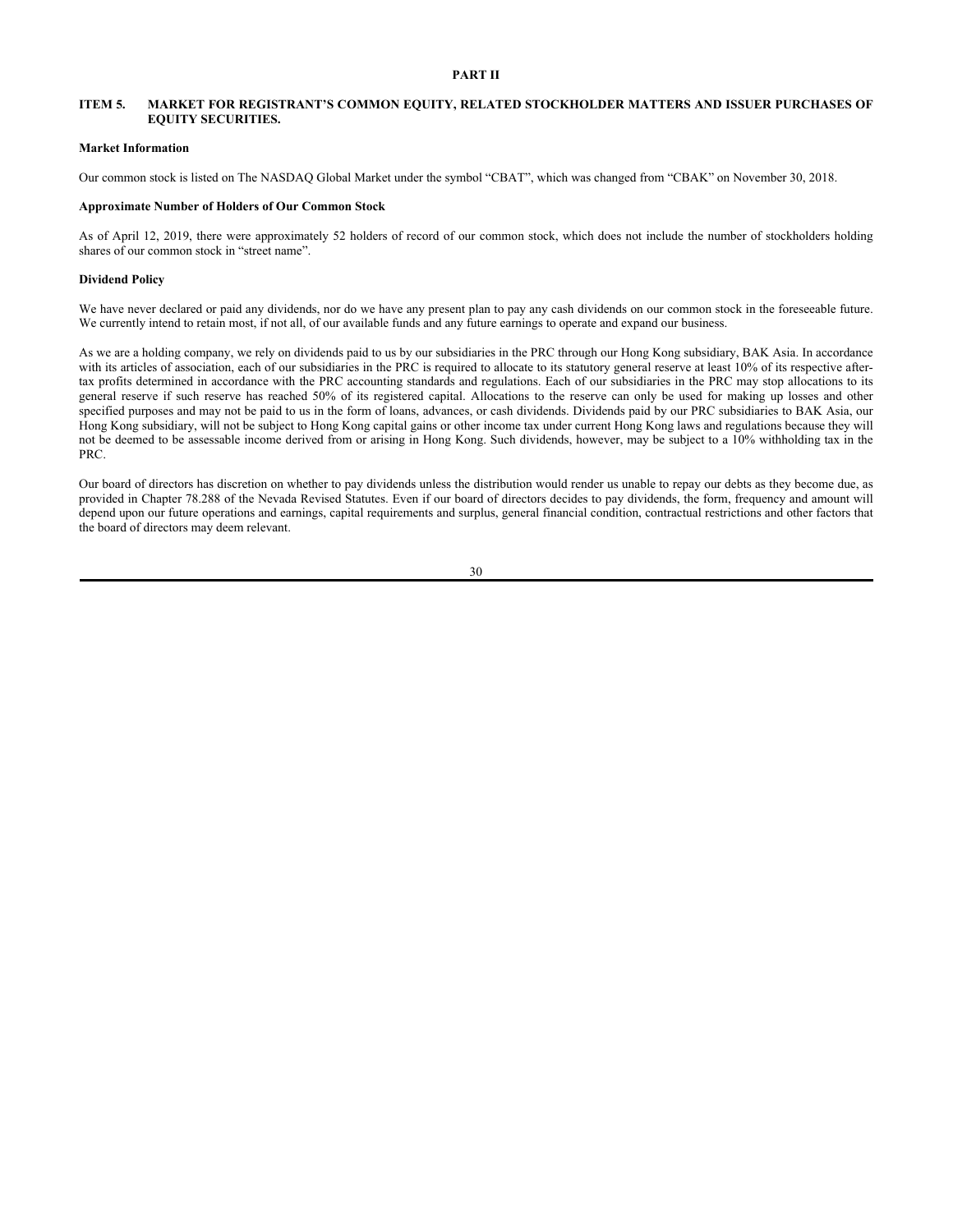# **Securities Authorized for Issuance Under Equity Compensation Plans**

See Item 12, "Security Ownership of Certain Beneficial Owners and Management and Related Stockholder Matters — Securities Authorized for Issuance Under Equity Compensation Plans."

# **Recent Sales of Unregistered Securities**

We have not sold any equity securities during the 2018 fiscal year that were not previously disclosed in a quarterly report on Form 10-Q or a current report on Form 8-K that was filed during the 2018 fiscal year.

## **Purchases of Equity Securities**

No repurchases of our common stock were made during the fiscal year of 2018.

## **ITEM 6. SELECTED FINANCIAL DATA.**

Not applicable.

# **ITEM 7. MANAGEMENT'S DISCUSSION AND ANALYSIS OF FINANCIAL CONDITION AND RESULTS OF OPERATIONS.**

*The following management's discussion and analysis should be read in conjunction with our financial statements and the notes thereto and the other financial information appearing elsewhere in this report. In addition to historical information, the following discussion contains certain forward-looking information. See "Special Note Regarding Forward Looking Statements" above for certain information concerning those forward looking statements. Our financial statements are prepared in U.S. dollars and in accordance with U.S. GAAP.* 

## **Overview**

We are engaged in the developing, manufacturing and selling of new energy high power lithium batteries, which are mainly used in the following applications:

- Electric vehicles ("EV"), such as electric cars, electric buses, hybrid electric cars and buses;
- Light electric vehicles ("LEV"), such as electric bicycles, electric motors, sight-seeing cars; and
- Electric tools, energy storage, uninterruptible power supply, and other high power applications.

We generated revenues from the manufacture and sale of high power lithium batteries of \$24.4 million and \$58.4 million for the fiscal years ended December 31, 2018 and 2017, respectively. We incurred a net loss of \$2.0 million and \$21.5 million during the fiscal years ended December 31, 2018 and 2017, respectively. Our revenues are adversely impacted by the reduction of government subsidies to new energy vehicles, pursuant to the "Notice on Adjusting and Improving the Policy of Financial Subsidy for the Promotion and Application of New Energy Vehicles" jointly released by the Ministry of Finance, the Ministry of Industry and Information Technology, the Ministry of Science and Technology and the National Development and Reform Commission of the PRC on February 12, 2018. Given the new subsidy policy's negative impact on electric vehicle manufactures, as a temporary measure, we reduced our production of batteries used in EV and focused more on batteries of uninterruptable supplies. Accordingly, net revenues from sales of batteries for uninterruptable supplies was \$16.2 million for the fiscal year ended December 31, 2018, as compared to \$2.9 million for fiscal year ended December 31, 2017, an increase of \$13.3 million, or 464%.

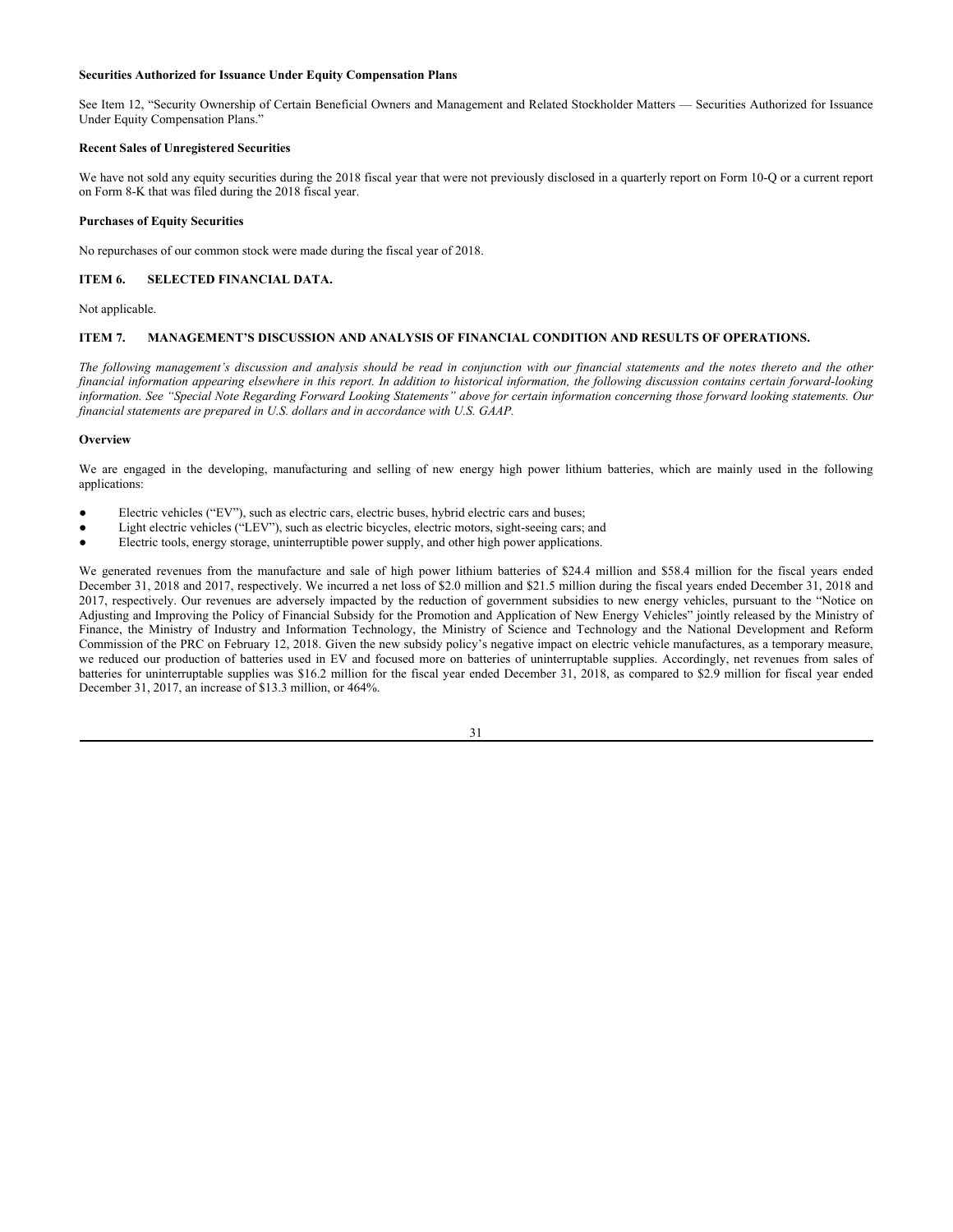We have completed the construction of a cylindrical power battery manufacturing plant and a power battery packing plant of our Dalian facilities which started commercial production in July 2015. We have received and been utilizing most of BAK Tianjin's operating assets relocated to our Dalian facilities, including its machinery and equipment for battery production and battery pack production, customers, management team and technical staff, patents and technologies. We have also purchased machinery and equipment to expand our manufacturing capabilities.

In 2016, we received advances of approximately \$5.5 million from certain investors and on July 28, 2016, we entered into securities purchase agreements with these investors and converted such loans into equity interests by issuing 2.2 million shares of our common stock to these investors on August 17, 2016.

On February 17, 2017, we signed a letter of understanding with each of eight individual investors, who are also our current shareholders, including our CEO, Mr. Yunfei Li, whereby these shareholders agreed to subscribe for new shares of our common stock totaling \$10 million. In April and May 2017, we received cash of \$9.6 million from these shareholders. On May 31, 2017, we entered into a securities purchase agreement with these investors, pursuant to which we agreed to issue an aggregate of 6,403,518 shares of common stock, par value \$0.001 per share to these investors, at a purchase price of \$1.50 per share, for an aggregate price of \$9.6 million, including 746,018 shares issued to Mr. Yunfei Li, our CEO. On June 22, 2017, we issued the shares to the investors.

On January 7, 2019, each of Mr. Dawei Li and Mr. Yunfei Li entered into an agreement with CBAK Power and Tianjin New Energy whereby Tianjin New Energy assigned its rights to loans to CBAK Power of approximately \$3.5 million (RMB23,980,950) and \$1.7 million (RMB11,647,890) (totaled \$5.2 million, the "Debts") to Mr. Dawei Li and Mr. Yunfei Li, respectively.

On January 7, 2019, the Company entered into a Cancellation Agreement (the "Cancellation Agreement") with Mr. Dawei Li and Mr. Yunfei Li (the creditors). Pursuant to the terms of the Cancellation Agreement, Mr. Dawei Li and Mr. Yunfei Li agreed to cancel the Debts in exchange for 3,431,373 and 1,666,667 shares of common stock of the Company, respectively, (collectively, the "Shares") at an exchange price of \$1.02 per share. Upon receipt of the Shares, the creditors released the Company from any claims, demands and other obligations relating to the Debts. The Cancellation Agreement contains customary representations and warranties of the creditors. The creditors do not have registration rights with respect to the Shares.

As of December 31, 2018, we had unutilized committed banking facilities of \$15.0 million. We plan to renew these loans upon maturity, and intend to raise additional funds through bank borrowings and equity financing in the future to meet our daily cash demands, if required.

In the meanwhile, due to the growing environmental pollution problem, the Chinese government is currently providing vigorous support to the development of new energy facilities and vehicles. It is expected that we will be able to secure more potential orders from the new energy market. We believe with that the booming future market demand in high power lithium ion products, we can continue as a going concern and return to profitability.

These consolidated financial statements have been prepared assuming we will continue to operate as a going concern, which contemplates the realization of assets and the settlement of liabilities in the normal course of business. The consolidated financial statements do not include any adjustments to reflect the possible future effects on the recoverability and classification of assets or the amounts and classification of liabilities that may result from the outcome of this uncertainty related to our ability to continue as a going concern.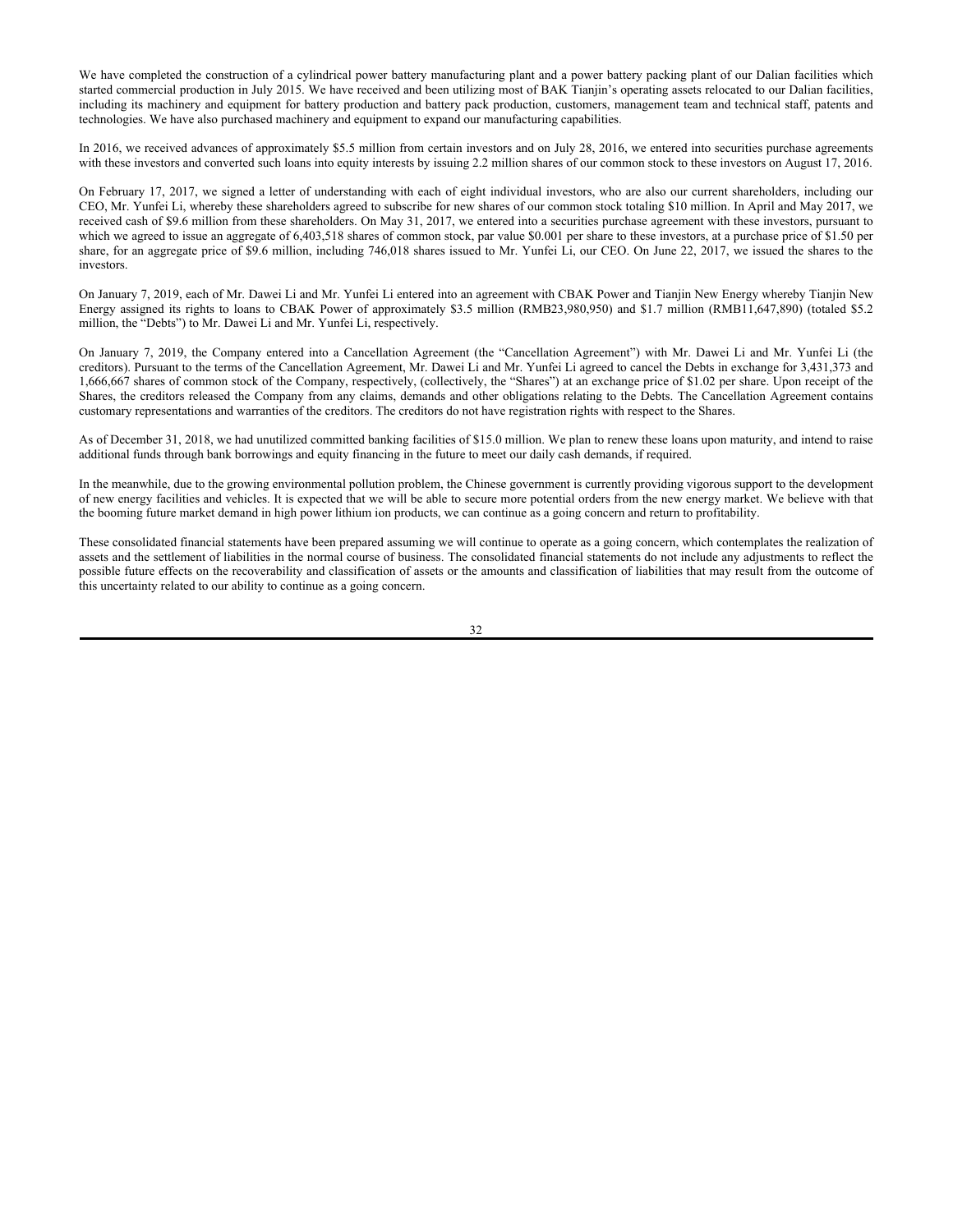# **Financial Statement Presentation**

*Net revenues.* The new revenue standards become effective for the Company on January 1, 2018, and were adopted using the modified retrospective method. The adoption of the new revenue standards as of January 1, 2018 did not change our revenue recognition as the majority of its revenues continue to be recognized when the customer takes control of its products. As we did not identify any accounting changes that impacted the amount of reported revenues with respect to its product revenues, no adjustment to accumulated deficit was required upon adoption.

Under the new revenue standards, we recognize revenues when our customer obtains control of promised goods or services, in an amount that reflects the consideration which it expects to receive in exchange for those goods. We recognize the revenues following the five step model prescribed under ASU No. 2014-09: (i) identify contract(s) with a customer; (ii) identify the performance obligations in the contract; (iii) determine the transaction price; (iv) allocate the transaction price to the performance obligations in the contract; and (v) recognize revenues when (or as) we satisfy the performance obligation.

Revenues from product sales are recognized when the customer obtains control of our product, which occurs at a point in time, typically upon delivery to the customer. We expenses incremental costs of obtaining a contract as and when incurred it the expected amortization period of the asset that it would have recognized is on year or less or the amount is immaterial.

Revenue from product sales are recorded net of reserves established for applicable discounts and allowances that are offered within contracts with our customers.

Product revenue reserves, which are classified as a reduction in product revenues, are generally characterized in the categories: discounts and returns. These reserves are based on estimates of the amounts earned or to be claimed on the related sales and are classified as reductions of accounts receivable as the amount is payable to the Company's customer.

Cost of revenues. Cost of revenues consists primarily of material costs, employee remuneration for staff engaged in production activity, share-based compensation, depreciation and related expenses that are directly attributable to the production of products. Cost of revenues also includes write-downs of inventory to lower of cost and net realizable value.

*Research and development expenses.* Research and development expenses primarily consist of remuneration for R&D staff, share-based compensation, depreciation and maintenance expenses relating to R&D equipment, and R&D material costs.

Sales and marketing expenses. Sales and marketing expenses consist primarily of remuneration for staff involved in selling and marketing efforts, including staff engaged in the packaging of goods for shipment, warranty expenses, advertising cost, depreciation, share-based compensation and travel and entertainment expenses. We do not pay slotting fees to retail companies for displaying our products, engage in cooperative advertising programs, participate in buy-down programs or similar arrangements.

*General and administrative expenses.* General and administrative expenses consist primarily of employee remuneration, share-based compensation, professional fees, insurance, benefits, general office expenses, depreciation, liquidated damage charges and bad debt expenses.

*Finance costs, net.* Finance costs consist primarily of interest income and interest on bank loans, net of capitalized interest.

*Income tax expenses.* Our subsidiaries in PRC are subject to an income tax rate of 25%. Our Hong Kong subsidiary BAK Asia is subject to profits tax at a rate of 16.5%. However, because we did not have any assessable income derived from or arising in Hong Kong, BAK Asia had not paid any such tax.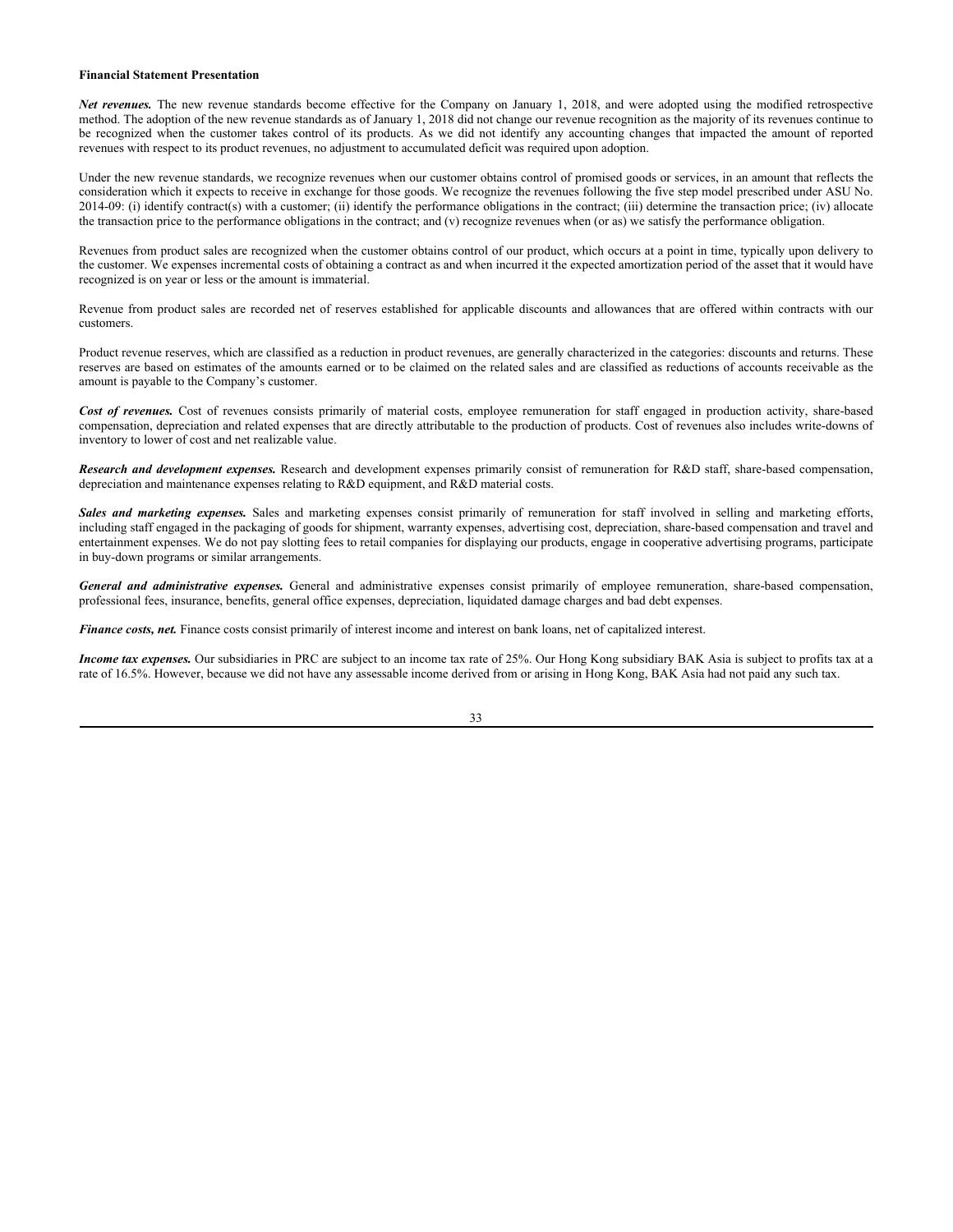# **Results of Operations**

# *Comparison of Years Ended December 31, 2017 and December 31, 2018*

The following table sets forth key components of our results of operations for the years indicated, both in dollars and as a percentage of our revenue.

(All amounts, other than percentages, in thousands of U.S. dollars)

|                                                                       | <b>Years Ended</b> |                      |     |                      | Change   |               |  |
|-----------------------------------------------------------------------|--------------------|----------------------|-----|----------------------|----------|---------------|--|
|                                                                       |                    | December 31,<br>2017 |     | December 31,<br>2018 | S        | $\frac{6}{9}$ |  |
| Net revenues                                                          |                    | 58,375               | \$. | 24,433               | (33,942) | (58)          |  |
| Cost of revenues                                                      |                    | (68, 571)            |     | (27, 732)            | 40,839   | 60            |  |
| Gross loss                                                            |                    | (10, 196)            |     | (3,299)              | 6,897    | 68            |  |
| Operating expenses:                                                   |                    |                      |     |                      |          |               |  |
| Research and development expenses                                     |                    | 1,739                |     | 2,481                | 742      | 43            |  |
| Sales and marketing expenses                                          |                    | 3,217                |     | 2,081                | (1, 136) | (35)          |  |
| General and administrative expenses                                   |                    | 4,329                |     | 4,497                | 168      | 4             |  |
| Impairment charge on property, plant and equipment                    |                    | 972                  |     | 918                  | (54)     | (6)           |  |
| Provision for doubtful accounts                                       |                    | 725                  |     | 163                  | (562)    | (78)          |  |
| Total operating expenses                                              |                    | 10,982               |     | 10,140               | (842)    | (8)           |  |
| Operating loss                                                        |                    | (21, 178)            |     | (13, 439)            | 7,739    | 37            |  |
| Finance expense, net                                                  |                    | (245)                |     | (834)                | (589)    | (240)         |  |
| Other (expenses) income, net                                          |                    | (44)                 |     | 12,316               | 12,360   | 28,091        |  |
| Loss before income tax                                                |                    | (21, 467)            |     | (1,957)              | 19,510   | 91            |  |
| Income tax expenses                                                   |                    |                      |     |                      |          |               |  |
| Net loss                                                              |                    | (21, 467)            |     | (1,957)              | 19,510   | 91            |  |
| Less: Net loss attributable to non-controlling interests              |                    |                      |     | 14                   | 14       | 100           |  |
| Net loss attributable to shareholders of CBAK Energy Technology, Inc. |                    | (21, 467)            |     | (1, 943)             | 19,524   | 90            |  |

*Net revenues*. Net revenues were \$24.4 million for the fiscal year ended December 31, 2018, as compared to \$58.4 million for the fiscal year ended December 31, 2017, a decrease of \$33.9 million, or 58%.

The following table sets forth the breakdown of our net revenues by end-product applications derived from high-power lithium batteries.

(All amounts, other than percentage, in thousands of U.S. dollars)

|                                       | <b>Years Ended</b> | Change                            |           |               |
|---------------------------------------|--------------------|-----------------------------------|-----------|---------------|
|                                       | 2017               | December 31, December 31,<br>2018 |           | $\frac{6}{9}$ |
| High-power lithium batteries used in: |                    |                                   |           |               |
| Electric vehicles                     | 55,007 \$          | 8,169                             | (46, 838) | (85)          |
| Light electric vehicles               | 496                | 64                                | (432)     | (87)          |
| Uninterruptable supplies              | 2.872              | 16,200                            | 13,328    | 464           |
|                                       | 58,375             | 24.433                            | (33,942)  | (58)          |

# 34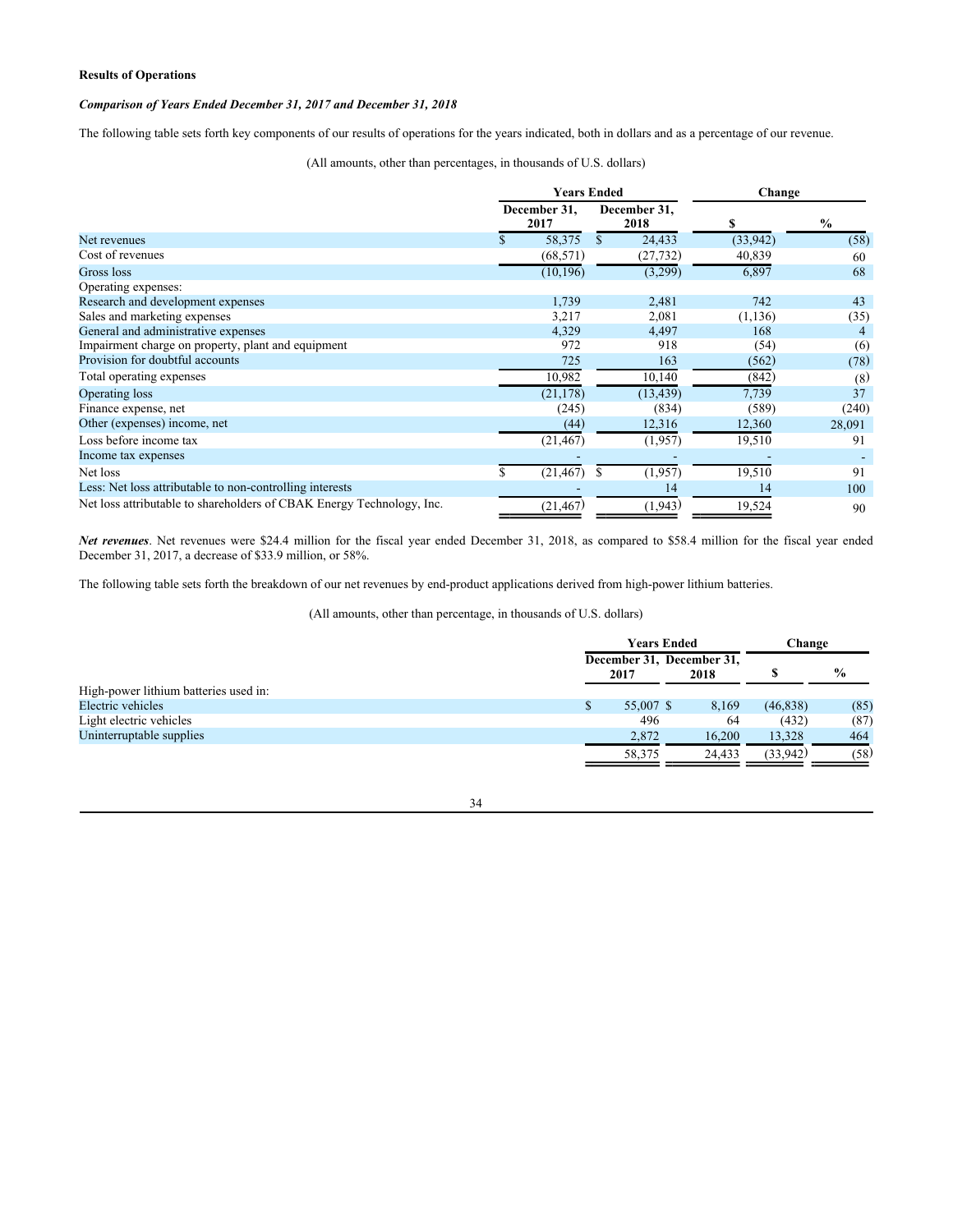Net revenues from sales of batteries for electric vehicles were \$8.2 million for the fiscal year ended December 31, 2018, as compared to \$55.0 million for 2017, a decrease of \$46.8 million, or 85%. Pursuant to the "Notice on Adjusting and Improving the Policy of Financial Subsidy for the Promotion and Application of New Energy Vehicles" jointly released by the Ministry of Finance, the Ministry of Industry and Information Technology, the Ministry of Science and Technology and the National Development and Reform Commission of the PRC on February 12, 2018, new energy vehicles will receive different subsidies based on their driving range and technical performance. Vehicles having long driving range and high technical performance will get higher subsidies. New subsidy standards took effect officially on June 12, 2018. Given the new subsidy policy's negative impact on electric vehicle manufacturers, as a temporary measure, we reduced our production of batteries used in EV and focused more on batteries of uninterruptable supplies. However, we believe the above policies will in long term encourage the production of new energy vehicles, optimize the structure of the new energy vehicles industry, enhance technical standards of the industry and strengthen its core competitiveness, and ultimately foster strategic development of the new energy vehicles.

Net revenues from sales of batteries for light electric vehicles was approximately \$64,000 for the fiscal year ended December 31, 2018, as compared approximately \$496,000 for 2017, representing a decrease of \$432,000, or 87% . As we focused more on electric vehicle market, our sales of batteries for light electric vehicles remains at a small-scale level in recent years.

Net revenues from sales of batteries for uninterruptable supplies was \$16.2 million for the fiscal year ended December 31, 2018, as compared to \$2.9 million for fiscal year ended December 31, 2017, an increase of \$13.3 million, or 464%. As we focused more on this market in 2018, sale of batteries for uninterruptable power supplies increased significantly.

Cost of revenues. Cost of revenues decreased to \$27.7 million for the fiscal year ended December 31, 2018, as compared to \$68.6 million for 2017, a decrease of \$40.9 million, or 60%. The decrease in cost of revenues was mainly due to decreased net revenues. Included in cost of revenues were write down of obsolete inventories of \$5.8 million for the year ended December 31, 2017, while it was \$0.1 million for the year ended 2018. We write down the inventory value whenever there is an indication that it is impaired. The increase in provision of inventory is mainly due to the increase of inventory with ageing over 1 year. However, further write-down may be necessary if market conditions continue to deteriorate.

*Gross loss.* Gross loss for the year ended December 31, 2018 was \$3.3 million, or 13.5% of net revenues as compared to gross loss of \$10.2 million, or 17.5% of net revenues, for the fiscal year ended December 31, 2017. Our new Dalian facilities commenced manufacturing activities in July 2015. Inefficiency was inevitably caused by the operation of the newly installed machinery and newly hired production staff. We continued our efforts to improve our efficiency and tried to reduce gross loss both in dollar term and percentage term through improvement in quality control and product mix to meet market demand.

*Research and development expenses.* Research and development expenses increased to \$2.5 million for the year ended December 31, 2018, as compared to \$1.7 million for 2017, an increase of \$0.8 million, or 43%. We continued to hire more R&D personnel and incur more R&D activities on testing new materials with an aim to diversify our raw material supply sources, reduce our exposure to possible price fluctuations and to improve our product quality.

*Sales and marketing expenses.* Sales and marketing expenses decreased to \$2.1 million for the year ended December 31, 2018, as compared to \$3.2 million for 2017, a decrease of \$1.1 million, or 35%, primarily due to a decrease of \$2.0 million in provision for warranty expenses. For the year ended December 31, 2018, we sold more uninterruptable supplies with shorter warranty period requirements than electric vehicle batteries. On the other hand, in order to secure orders from new customers, we paid more on product quality certification.

*General and administrative expenses.* General and administrative expenses increased to \$4.5 million for the year ended December 31, 2018, as compared to \$4.3 million for 2017, an increase of \$0.2 million, or 4%.

*Property, plant and equipment impairment charge.* The property, plant and equipment impairment charge was \$1 million and \$0.9 million for the years ended December 31, 2017 and 2018, respectively. During the course of our strategic review of our operations for the years ended December 31, 2017 and 2018, we assessed the recoverability of the carrying value of certain property, plant and equipment which resulted in impairment losses of \$1 million and \$0.9 million, respectively. The impairment charge considered by us in performing this assessment include current operating results, trends and prospects, the manner in which the property is used, and the effects of obsolescence, demand, competition, and other economic factors.

35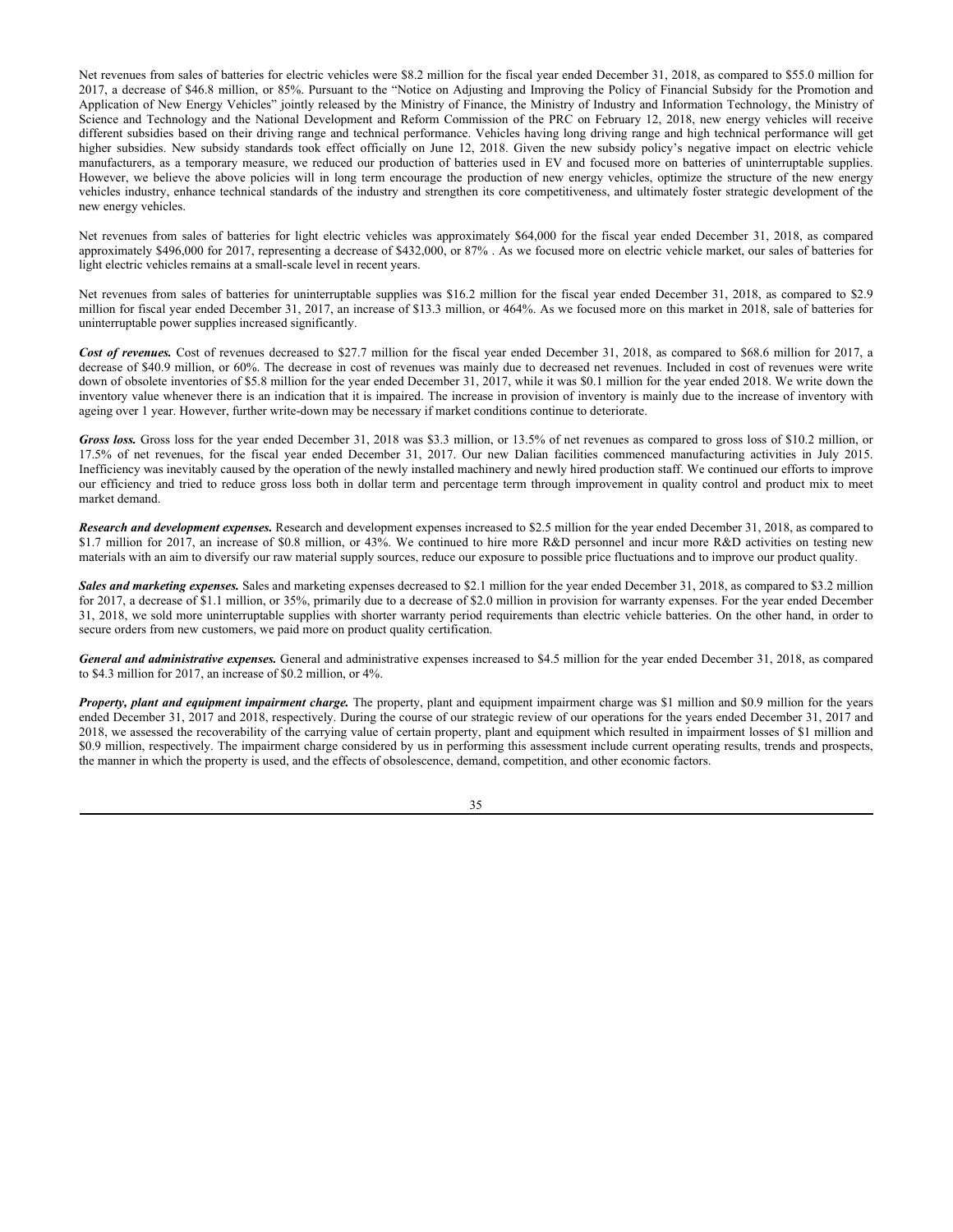*Provision for doubtful accounts.* Provision for doubtful accounts decreased to \$0.2 million for the year ended December 31, 2018, as compared to \$0.7 million for 2017.

*Operating loss.* As a result of the above, our operating loss totaled \$13.4 million for the year ended December 31, 2018, as compared to \$21.2 million for 2017, a decrease of \$7.7 million or 37%.

*Finance expense, net*. Finance expense, net was \$0.8 million for the year ended December 31, 2018, as compared to \$0.2 million for 2017. Interest expenses in 2018 increased as result of our higher average bank loan balances.

*Other (expenses) income.* Other income was \$12.3 million for the year ended December 31, 2018, as compared to other expenses of approximately \$44,000 for 2017. We recorded a gain on the transfer of our patented proprietary technology to BAK Shenzhen (net of VAT) of \$12.1 million in the third quarter of 2018.

*Net loss*. As a result of the foregoing, we had a net loss of \$2.0 million for the year ended December 31, 2018, compared to a net loss of \$21.5 million for 2017.

## **Liquidity and Capital Resources**

We had financed our liquidity requirements from a variety of sources, including short-term bank loans, other short-term loans and bills payable under bank credit agreements, advance from our related and unrelated parties, investors and issuance of capital stock.

We incurred a net loss of \$2.0 million in the fiscal year ended December 31, 2018. As of December 31, 2018, we had cash and cash equivalents of \$0.4 million. Our total current assets were \$56.4 million and our total current liabilities were \$92.9 million, resulting in a net working capital deficiency of \$36.6 million. These factors raise substantial doubts about our ability to continue as a going concern.

As disclosed under Item 1 of PART I, "BUSINESS—Overview of Our Business", we have obtained \$9.6 million and nil through equity financing in the years ended December 31, 2017 and 2018, respectively, and we also have obtained banking facilities from various local banks in China. As of December 31, 2018, we had unutilized committed banking facilities of \$15.0 million.

We are currently expanding our product lines and manufacturing capacity in our Dalian plant, which require more funding to finance the expansion. We may also require additional cash due to changing business conditions or other future developments, including any investments or acquisitions we may decide to pursue. We plan to renew these loans upon maturity, if required, and plan to raise additional funds through bank borrowings and equity financing in the future to meet our daily cash demands, if required. However, there can be no assurance that we will be successful in obtaining this financing. If our existing cash and bank borrowing are insufficient to meet our requirements, we may seek to sell equity securities, debt securities or borrow from lending institutions. We can make no assurance that financing will be available in the amounts we need or on terms acceptable to us, if at all. The sale of equity securities, including convertible debt securities, would dilute the interests of our current shareholders. The incurrence of debt would divert cash for working capital and capital expenditures to service debt obligations and could result in operating and financial covenants that restrict our operations and our ability to pay dividends to our shareholders. If we are unable to obtain additional equity or debt financing as required, our business operations and prospects may suffer.

In the meanwhile, due to the growing environmental pollution problem, the Chinese government is currently providing vigorous support to the new energy facilities and vehicle. It is expected that we will be able to secure more potential orders from the new energy market. We believe with that the booming future market demand in high power lithium ion products, we can continue as a going concern and return to profitability.

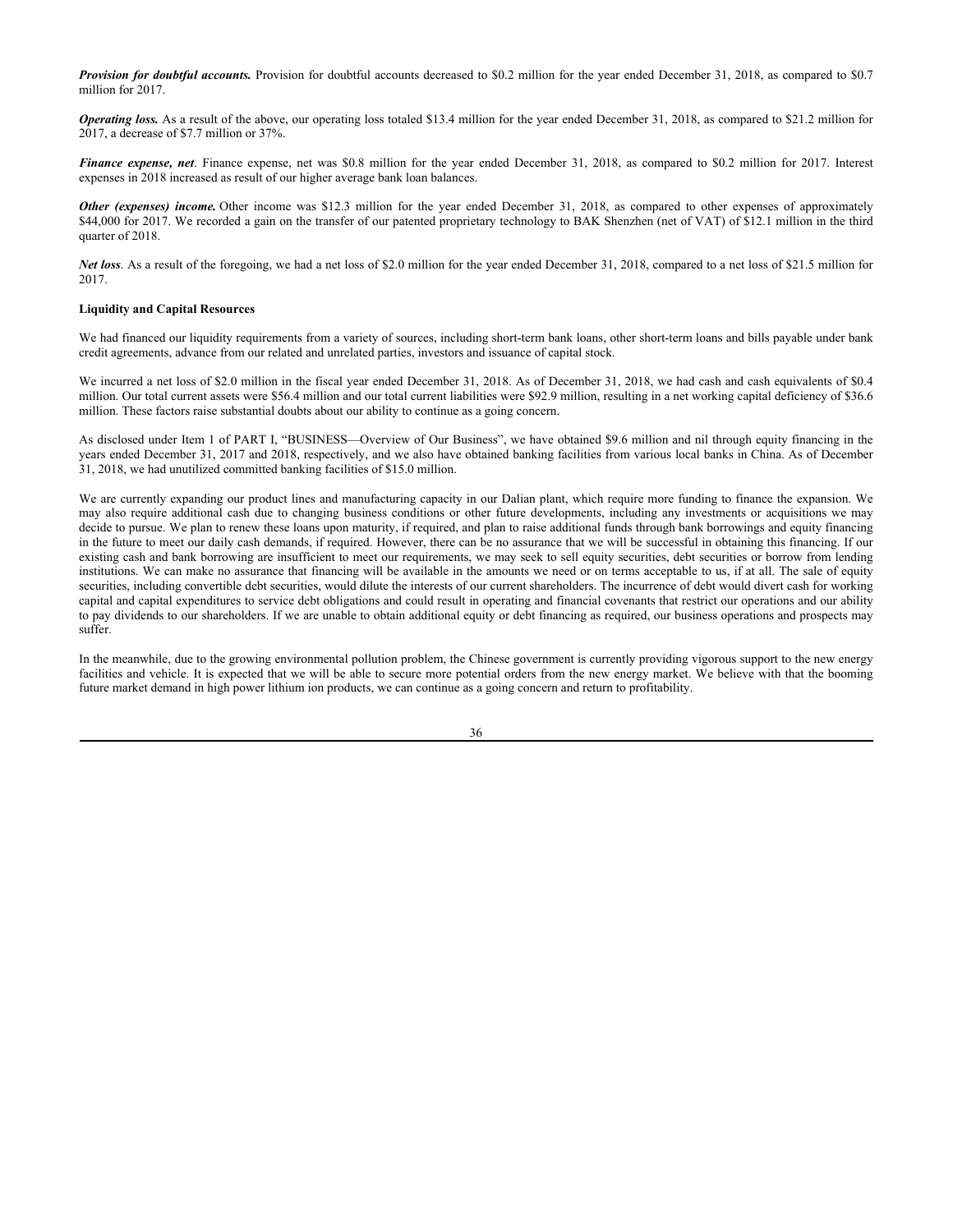The following table sets forth a summary of our cash flows for the periods indicated:

# (All amounts in thousands of U.S. dollars)

|                                                                                  | <b>Year Ended</b> |          |  |              |
|----------------------------------------------------------------------------------|-------------------|----------|--|--------------|
|                                                                                  | December 31.      |          |  | December 31, |
|                                                                                  |                   | 2017     |  | 2018         |
| Net cash provided by operating activities                                        |                   | 6.217    |  | 8,726        |
| Net cash used in investing activities                                            |                   | (12,048) |  | (7,327)      |
| Net cash provided by financing activities                                        |                   | 11,407   |  | 6,395        |
| Effect of exchange rate changes on cash and cash equivalents and restricted cash |                   | 486      |  | (854)        |
| Net increase in cash and cash equivalents and restricted cash                    |                   | 6.062    |  | 6.940        |
| Cash and cash equivalents and restricted cash at the beginning of the year       |                   | 4.687    |  | 10,749       |
| Cash and cash equivalents and restricted cash at the end of the year             |                   | 10.749   |  | 17.689       |

#### *Operating Activities*

Net cash provided by operating activities was \$8.7 million in the year ended December 31, 2018, as compared with \$6.2 million in 2017. The net cash provided by operating activities in 2018 was mainly attributable to a decrease in trade accounts and bills receivable of \$33.7 million, partially offset by our net loss (before gain on transfer of our patented proprietary technology, and excluding non-cash depreciation and amortization) of \$11.6 million, a decrease in trade accounts and bills payable of \$9.8 million, and a decrease in payables to our former subsidiaries of \$5.3 million.

#### *Investing Activities*

Net cash used in investing activities decreased to \$7.3 million in the fiscal year ended December 31, 2018, from \$12.0 million in 2017. The net cash used in investing activities in 2018 and 2017 mainly included purchases of property, plant and equipment and construction in progress.

#### *Financing Activities*

Net cash provided by financing activities was \$6.4 million in the fiscal year ended December 31, 2018, compared with \$11.4 million in 2017. In fiscal 2018, we borrowed \$25.3 million from banks and \$17.9 million from related parties, partially offset by repayment of bank borrowings of \$19.3 million and repayment to related parties totaled \$17.6 million. In fiscal 2017, we borrowed \$25.0 million in aggregate from related and unrelated parties, issued common stock for \$9.6 million, and obtained advances from investors of \$2.1 million, partially offset by repayment of short term bank borrowings of \$1.5 million and repayment to related and unrelated parties totaled \$23.8 million.

As of December 31, 2018, the principal amounts outstanding under our credit facilities and lines of credit were as follows:

# (All amounts in thousands of U.S. dollars)

|                               | <b>Maximum</b><br>amount<br>available | Amount<br>borrowed |
|-------------------------------|---------------------------------------|--------------------|
| Long-term credit facilities:  |                                       |                    |
| China Everbright Bank         | 28,955 \$                             | 24,274             |
|                               |                                       |                    |
| <b>Other lines of credit:</b> |                                       |                    |
| Industrial Bank Co., Ltd      | $2,185$ \$<br>\$                      | 2,184              |
| China Everbright Bank         | 36,859                                | 26,511             |
|                               | 39,044                                | 28,695             |
| Total                         | 67,999 \$                             | 52,969             |
|                               |                                       |                    |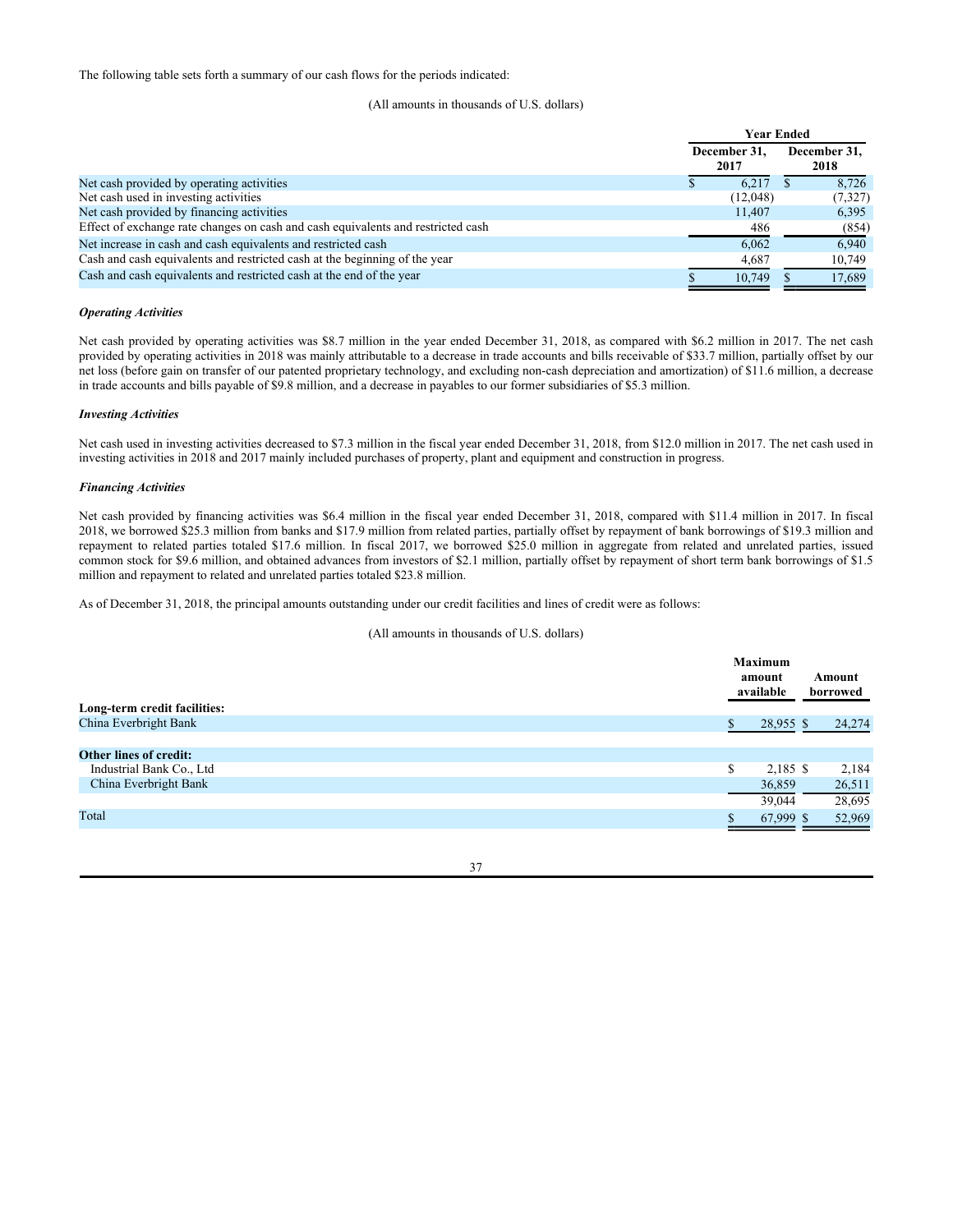# **Capital Expenditures**

We incurred capital expenditures of \$7.4 million and \$12.0 million in fiscal years ended December 31, 2018 and December 31, 2017, respectively. Our capital expenditures in 2018 were used primarily to construct our Dalian facility. The table below sets forth the breakdown of our capital expenditures by use for the periods indicated.

#### (All amounts in thousands of U.S. dollars)

|                                                                        |           | Year Ended                        |
|------------------------------------------------------------------------|-----------|-----------------------------------|
|                                                                        | 2017      | December 31, December 31,<br>2018 |
| Purchase of property, plant and equipment and construction in progress | 12.048 \$ | 7,359                             |

We estimate that our total capital expenditures in fiscal year 2019 will reach approximately \$6.0 million. Such funds will be used to renovate the current product lines and construct a new plant with one product lines and a new warehouse and battery module packing lines.

#### **Contractual Obligations and Commercial Commitments**

The following table sets forth our contractual obligations and commercial commitments as of December 31, 2018:

(All amounts in thousands of U.S. dollars)

|                                                   |    | <b>Payments Due by Period</b> |                     |               |                      |  |  |
|---------------------------------------------------|----|-------------------------------|---------------------|---------------|----------------------|--|--|
|                                                   |    | <b>Total</b>                  | Less than<br>1 year | $1 - 3$ vears | More than<br>3 years |  |  |
| Contractual Obligations                           |    |                               |                     |               |                      |  |  |
| Current maturities of long-term bank loans        | S. | $3,659$ \$                    | $3,659$ \$          |               | - S                  |  |  |
| Long-term bank loans                              |    | 20.614                        |                     | 20,614        |                      |  |  |
| Bills payables                                    |    | 29.361                        | 29,361              |               |                      |  |  |
| Payable to former subsidiaries                    |    | 4,302                         | 4,302               | ۰             |                      |  |  |
| Other short-term loans                            |    | 14.148                        | 14,148              | ٠             |                      |  |  |
| Capital injection to CBAK Trading                 |    | 400                           | 400                 | ۰             |                      |  |  |
| Capital injection to CBAK Power                   |    | 20,000                        | 20,000              |               |                      |  |  |
| Capital commitments for construction of buildings |    | 3,440                         | 3,440               |               |                      |  |  |
| Capital commitments for purchase of equipment     |    | 2,227                         | 2,227               | -             |                      |  |  |
| Future interest payment on bank loans             |    | 2,576                         | 1,378               | 1,198         |                      |  |  |
| Total                                             |    | $100.727$ \$                  | 78.915 \$           | 21,812 \$     |                      |  |  |

Other than the contractual obligations and commercial commitments set forth above, we did not have any other long-term debt obligations, operating lease obligations, capital commitments, purchase obligations or other long-term liabilities as of December 31, 2018.

#### **Off-Balance Sheet Transactions**

We have not entered into any transactions, agreements or other contractual arrangements to which an entity unconsolidated with us is a party and under which we have (i) any obligation under a guarantee, (ii) any retained or contingent interest in assets transferred to an unconsolidated entity that serves as credit, liquidity or market risk support to such entity, (iii) any obligation under derivative instruments that are indexed to our shares and classified as shareholders' equity in our consolidated balance sheets, or (iv) any obligation arising out of a variable interest in any unconsolidated entity that provides financing, liquidity, market risk or credit support to us or engages in leasing, hedging or research and development services with us.

#### **Critical Accounting Policies**

Our consolidated financial information has been prepared in accordance with U.S. GAAP, which requires us to make judgments, estimates and assumptions that affect (1) the reported amounts of our assets and liabilities, (2) the disclosure of our contingent assets and liabilities at the end of each fiscal period and (3) the reported amounts of revenues and expenses during each fiscal period. We continually evaluate these estimates based on our own historical experience, knowledge and assessment of current business and other conditions, our expectations regarding the future based on available information and reasonable assumptions, which together form our basis for making judgments about matters that are not readily apparent from other sources. Since the use of estimates is an integral component of the financial reporting process, our actual results could differ from those estimates. Some of our accounting policies require a higher degree of judgment than others in their application.

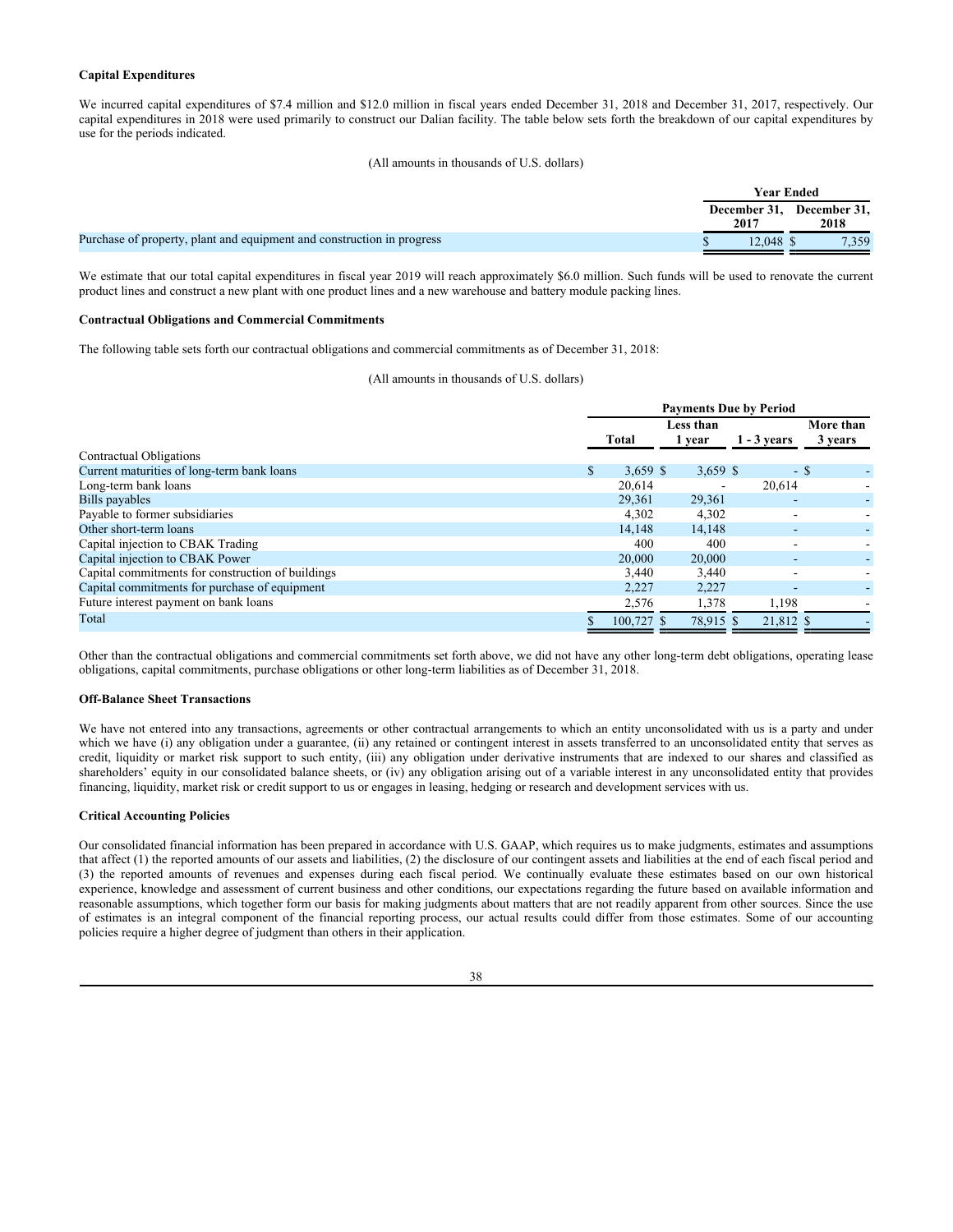When reviewing our financial statements, the following should also be considered: (1) our selection of critical accounting policies, (2) the judgment and other uncertainties affecting the application of those policies, and (3) the sensitivity of reported results to changes in conditions and assumptions. We believe the following accounting policies involve the most significant judgment and estimates used in the preparation of our financial statements.

We consider the following to be the most critical accounting policies:

#### *Revenue Recognition*

Under the new revenue standards, we recognize revenues when our customer obtains control of promised goods or services, in an amount that reflects the consideration which it expects to receive in exchange for those goods. We recognize revenues following the five step model prescribed under ASU No. 2014-09: (i) identify contract(s) with a customer; (ii) identify the performance obligations in the contract; (iii) determine the transaction price; (iv) allocate the transaction price to the performance obligations in the contract; and (v) recognize revenues when (or as) we satisfy the performance obligation.

Revenues from product sales are recognized when the customer obtains control of our product, which occurs at a point in time, typically upon delivery to the customer. We expense incremental costs of obtaining a contract as and when incurred if the expected amortization period of the asset that it would have recognized is one year or less or the amount is immaterial.

Revenues from product sales are recorded net of reserves established for applicable discounts and allowances that are offered within contracts with our customers.

Product revenue reserves, which are classified as a reduction in product revenues, are generally characterized in the categories: discounts and returns. These reserves are based on estimates of the amounts earned or to be claimed on the related sales and are classified as reductions of accounts receivable as the amount is payable to our customer.

## *Impairment of Long-lived Assets*

Long-lived assets, which include property, plant and equipment, prepaid land use rights and intangible assets, are reviewed for impairment whenever events or changes in circumstances indicate that the carrying amount of an asset may not be recoverable.

Recoverability of long-lived assets to be held and used is measured by a comparison of the carrying amount of an asset to the estimated undiscounted future cash flows expected to be generated by the asset. If the carrying amount of an asset exceeds its estimated undiscounted future cash flows, an impairment charge is recognized by the amount by which the carrying amount of the asset exceeds the fair value of the asset.

## *Trade Accounts and Bills Receivable*

Trade accounts and bills receivable are recorded at the invoiced amount, net of allowances for doubtful accounts and sales returns. The allowance for doubtful accounts is our best estimate of the amount of probable credit losses in our existing trade accounts receivable. We determine the allowance based on historical write-off experience, customer specific facts and economic conditions.

Outstanding accounts receivable balances are reviewed individually for collectability. Account balances are charged off against the allowance after all means of collection have been exhausted and the potential for recovery is considered remote.

#### *Inventories*

Inventories are stated at the lower of cost or net realizable value. The cost of inventories is determined using the weighted average cost method, and includes expenditure incurred in acquiring the inventories and bringing them to their existing location and condition. In case of finished goods and work in progress, cost includes an appropriate share of production overhead based on normal operating capacity. Net realizable value is the estimated selling prices in the ordinary course of business, less reasonably predictable costs of completion, disposal, and transportation.

We record adjustments to its inventory for estimated obsolescence or diminution in net realizable value equal to the difference between the cost of the inventory and the estimated net realizable value. At the point of loss recognition, a new cost basis for that inventory is established, and subsequent changes in facts and circumstances do not result in the restoration or increase in that newly established cost basis.

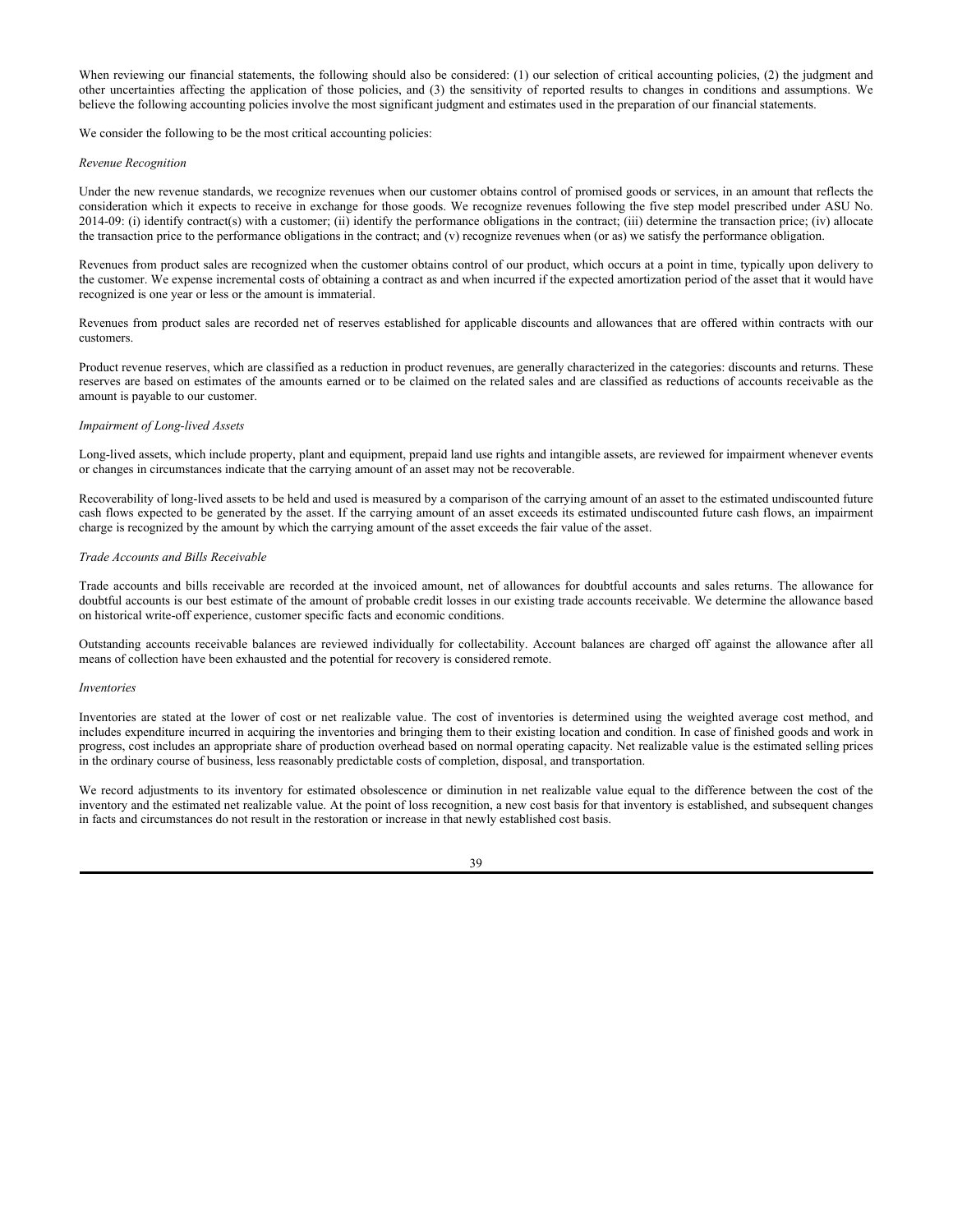# *Warranties*

We provide a manufacturer's warranty on all our products. We accrue a warranty reserve for the products sold, which includes our best estimate of the projected costs to repair or replace items under warranty. These estimates are based on actual claims incurred to date and an estimate of the nature, frequency and costs of future claims. These estimates are inherently uncertain given our relatively short history of sales of our current products, and changes to our historical or projected warranty experience may cause material changes to the warranty reserve in the future. The portion of the warranty reserve expected to be incurred within the next 12 months is included within accrued liabilities and other while the remaining balance is included within other long-term liabilities on the consolidated balance sheets.

#### *Government Grants*

Our subsidiaries in China receive government subsidies from local Chinese government agencies in accordance with relevant Chinese government policies. In general, we present the government subsidies received as income unless the subsidies received are earmarked to compensate a specific expense, which have been accounted for by offsetting the specific expense, such as research and development expense, interest expenses and removal costs. Unearned government subsidies received are deferred for recognition until the criteria for such recognition could be met.

Grants applicable to land are amortized over the life of the depreciable facilities constructed on it. For research and development expenses, we match and offset the government grants with the expenses of the research and development activities as specified in the grant approval document in the corresponding period when such expenses are incurred.

#### *Share-based Compensation*

We adopted the provisions of ASC Topic 718 which requires us to measure and recognize compensation expenses for an award of an equity instrument based on the grant-date fair value. The cost is recognized over the vesting period (or the requisite service period). ASC Topic 718 also requires us to measure the cost of a liability classified award based on its current fair value. The fair value of the award will be remeasured subsequently at each reporting date through the settlement date. Changes in fair value during the requisite service period are recognized as compensation cost over that period. Further, ASC Topic 718 requires us to estimate forfeitures in calculating the expense related to stock-based compensation.

The fair value of each option award is estimated on the date of grant using the Black-Scholes Option Valuation Model. The expected volatility was based on the historical volatilities of our listed common stocks in the United States and other relevant market information. We use historical data to estimate share option exercises and employee departure behavior used in the valuation model. The expected terms of share options granted is derived from the output of the option pricing model and represents the period of time that share options granted are expected to be outstanding. Since the share options once exercised will primarily trade in the U.S. capital market, the risk-free rate for periods within the contractual term of the share option is based on the U.S. Treasury yield curve in effect at the time of grant.

#### **Changes in Accounting Standards**

Please refer to note 2 to our consolidated financial statements, "Summary of Significant Accounting Policies and Practices –Recently Issued Accounting Standards," for a discussion of relevant pronouncements.

#### **Exchange Rates**

The financial records of our PRC subsidiaries are maintained in RMB. In order to prepare our financial statements, we have translated amounts in RMB into amounts in U.S. dollars. The amounts of our assets and liabilities on our balance sheets are translated using the closing exchange rate as of the date of the balance sheet. Revenues, expenses, gains and losses are translated using the average exchange rate prevailing during the period covered by such financial statements. Adjustments resulting from the translation, if any, are included in our cumulative other comprehensive income in our stockholders' equity section of our balance sheet. All other amounts that were originally booked in RMB and translated into U.S. dollars were translated using the closing exchange rate on the date of recognition. Consequently, the exchange rates at which the amounts in those comparisons were computed varied from year to year.

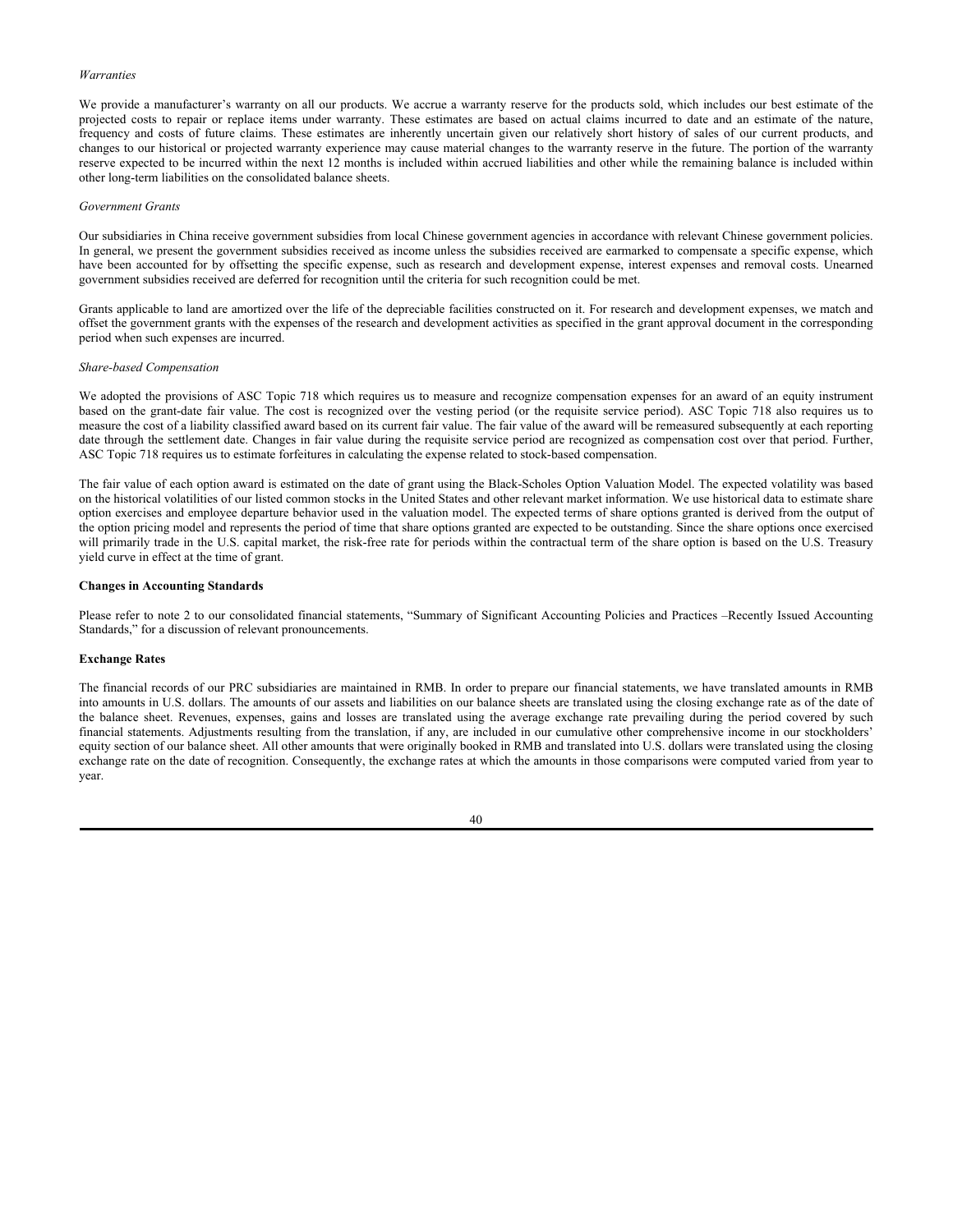The exchange rates used to translate amounts in RMB into U.S. dollars in connection with the preparation of our financial statements were as follows:

|                                                                                                |                          | RMB per U.S. Dollar       |  |
|------------------------------------------------------------------------------------------------|--------------------------|---------------------------|--|
|                                                                                                | <b>Fiscal Year Ended</b> |                           |  |
|                                                                                                |                          | December 31, December 31, |  |
|                                                                                                | 2017                     | 2018                      |  |
| Balance sheet items, except for equity accounts                                                | 6.5060                   | 6.8783                    |  |
| Amounts included in the statement of income and comprehensive loss and statement of cash flows | 6.7591                   | 6.6282                    |  |

# **ITEM 7A. QUANTITATIVE AND QUALITATIVE DISCLOSURES ABOUT MARKET RISK.**

Not applicable.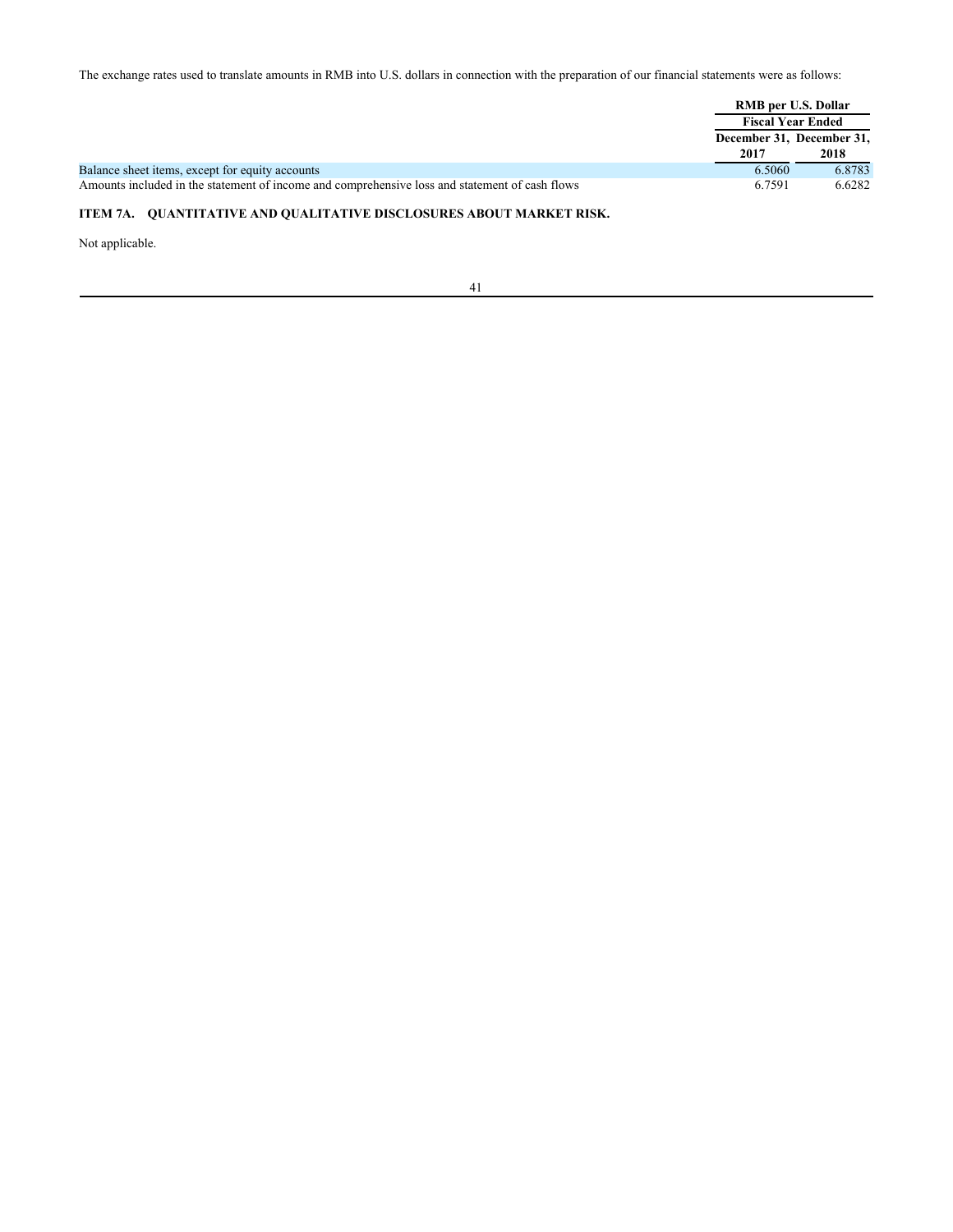# **FINANCIAL STATEMENTS CBAK ENERGY TECHNOLOGY, INC. AND SUBSIDIARIES CONSOLIDATED FINANCIAL STATEMENTS FOR THE YEARS ENDED DECEMBER 31, 2017 AND 2018**

# **CBAK ENERGY TECHNOLOGY, INC. AND SUBSIDIARIES**

# **TABLE OF CONTENTS**

| Contents                                                                                                             | Page(s)      |
|----------------------------------------------------------------------------------------------------------------------|--------------|
| Report of Independent Registered Public Accounting Firm                                                              | $F-2$        |
| Consolidated Balance Sheets as of December 31, 2017 and 2018                                                         | $F-3$        |
| Consolidated Statements of Operations and Comprehensive Income (Loss) for the years ended December 31, 2017 and 2018 | $F-4$        |
| Consolidated Statements of Changes in Shareholders' Equity for the years ended December 31, 2017 and 2018            | $F-5$        |
| Consolidated Statements of Cash Flows for the years ended December 31, 2017 and 2018                                 | $F-6$        |
| Notes to the Consolidated Financial Statements                                                                       | $F-7 - F-35$ |

F-1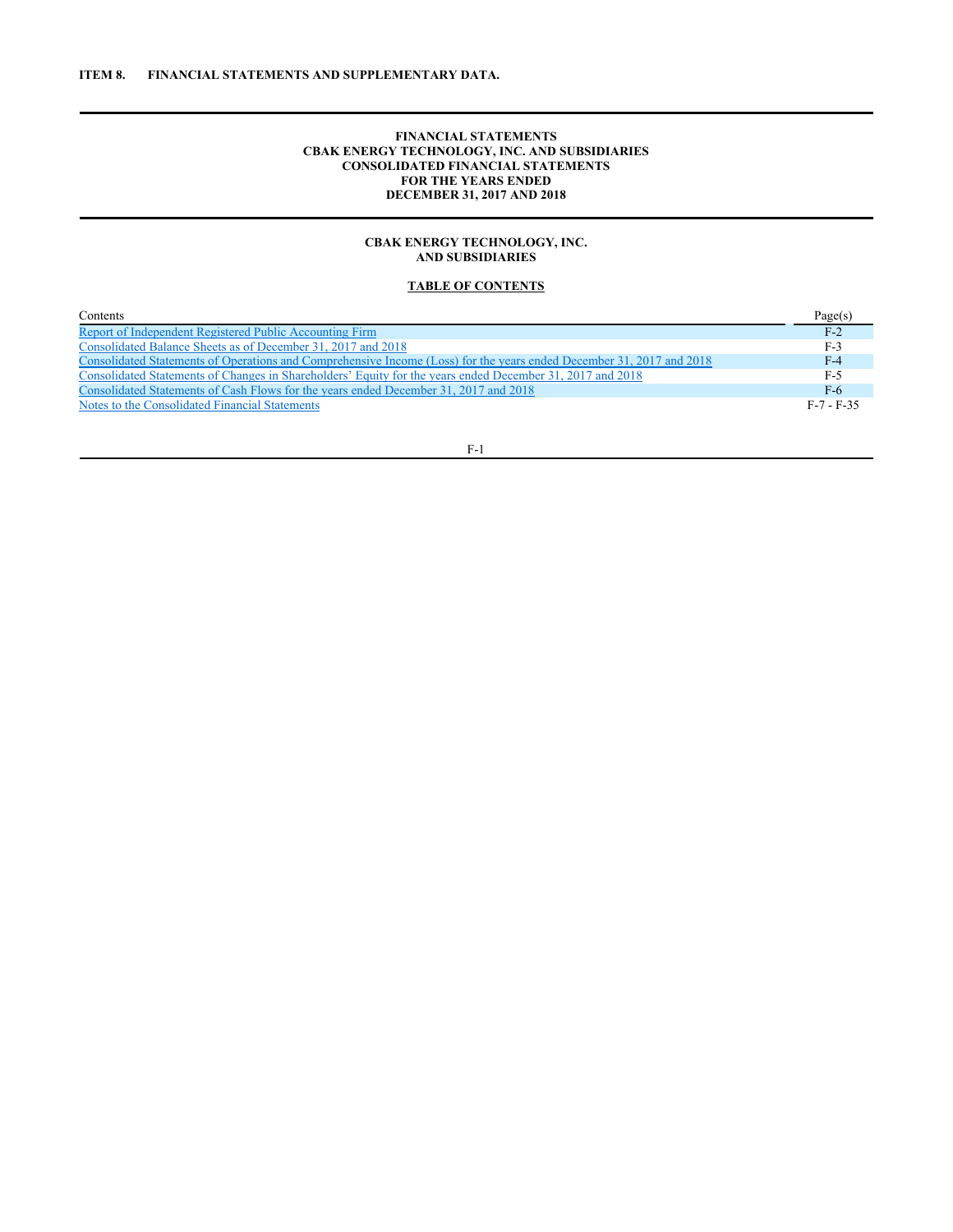## **Report of Independent Registered Public Accounting Firm**

To the Stockholders and Board of Directors and of CBAK Energy Technology, Inc.

#### **Opinion on the Financial Statements**

We have audited the accompanying consolidated balance sheets of CBAK Energy Technology, Inc. and subsidiaries (the "Company") as of December 31, 2018 and 2017, and the related consolidated statements of operations and comprehensive income (loss), changes in shareholders' equity and cash flows for each of the two years in the period ended December 31, 2018, and the related notes (collectively referred to as the "consolidated financial statements"). In our opinion, the consolidated financial statements present fairly, in all material respects, the consolidated financial position of the Company as of December 31, 2018 and 2017, and the consolidated results of its operations and its cash flows for each of the two years in the period ended December 31, 2018, in conformity with U.S. generally accepted accounting principles.

## **Going Concern**

The accompanying consolidated financial statements have been prepared assuming that the Company will continue as a going concern. As discussed in Note 1 to the consolidated financial statements, the Company has a working capital deficiency, accumulated deficit from recurring net losses and significant short-term debt obligations maturing in less than one year as of December 31, 2018. All these factors raise substantial doubt about its ability to continue as a going concern. Management's plans in regard to these matters are also discussed in Note 1 to the consolidated financial statements. These consolidated financial statements do not include any adjustments that might result from the outcome of this uncertainty.

#### **Basis for Opinion**

These consolidated financial statements are the responsibility of the Company's management. Our responsibility is to express an opinion on the Company's consolidated financial statements based on our audits. We are a public accounting firm registered with the Public Company Accounting Oversight Board (United States) ("PCAOB") and are required to be independent with respect to the Company in accordance with the U.S. federal securities laws and the applicable rules and regulations of the Securities and Exchange Commission and the PCAOB.

We conducted our audits in accordance with the standards of the PCAOB. Those standards require that we plan and perform the audit to obtain reasonable assurance about whether the financial statements are free of material misstatement, whether due to error or fraud. The Company is not required to have, nor were we engaged to perform, an audit of its internal control over financial reporting. As part of our audits, we are required to obtain an understanding of internal control over financial reporting but not for the purpose of expressing an opinion on the effectiveness of the Company's internal control over financial reporting. Accordingly, we express no such opinion.

Our audits included performing procedures to assess the risks of material misstatement of the consolidated financial statements, whether due to error or fraud, and performing procedures that respond to those risks. Such procedures included examining, on a test basis, evidence regarding the amounts and disclosures in the financial statements. Our audits also included evaluating the accounting principles used and significant estimates made by management, as well as evaluating the overall presentation of the financial statements. We believe that our audits provide a reasonable basis for our opinion.

/s/ Centurion ZD CPA& Co.

Centurion ZD CPA & Co. (successor to Centurion ZD CPA Limited)

We have served as the Company's auditor since 2016. Hong Kong, China April 16, 2019

F-2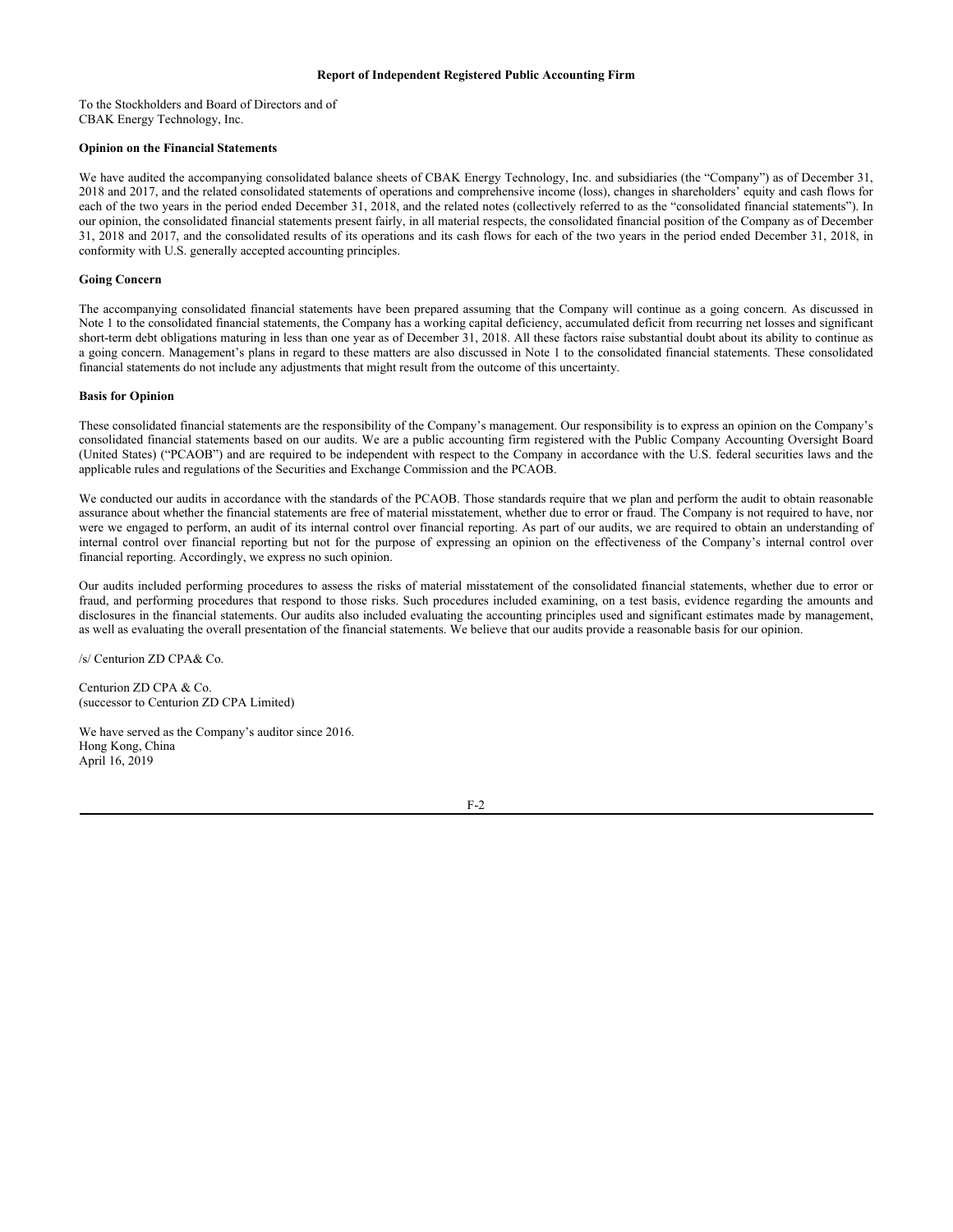## **CBAK Energy Technology, Inc. and Subsidiaries Consolidated Balance Sheets As of December 31, 2017 and 2018** (In US\$ except for number of shares)

|                                                                                                                                                                                                                        | Note           | December 31,<br>2017     | December 31.<br>2018     |
|------------------------------------------------------------------------------------------------------------------------------------------------------------------------------------------------------------------------|----------------|--------------------------|--------------------------|
| <b>Assets</b>                                                                                                                                                                                                          |                |                          |                          |
| Current assets                                                                                                                                                                                                         |                |                          |                          |
| Cash and cash equivalents                                                                                                                                                                                              |                | \$<br>1,644,535          | \$<br>449,670            |
| Pledged deposits                                                                                                                                                                                                       | 3              | 9,104,178                | 17,239,823               |
| Trade accounts and bills receivable, net                                                                                                                                                                               | $\overline{4}$ | 57,518,612               | 21,751,032               |
| Inventories                                                                                                                                                                                                            | 5              | 9,832,405                | 9,622,361                |
| Prepayments and other receivables                                                                                                                                                                                      | 6              | 6,971,810                | 7,143,454                |
| Prepaid land use rights, current portion                                                                                                                                                                               | 10             | 172,700                  | 163,352                  |
| Total current assets                                                                                                                                                                                                   |                | 85,244,240               | 56,369,692               |
| Property, plant and equipment, net                                                                                                                                                                                     | 8              | 34,965,510               | 38,908,503               |
| Construction in progress                                                                                                                                                                                               | 9              | 25,029,290               | 25,001,813               |
| Prepaid land use rights, non-current                                                                                                                                                                                   | 10             | 7,872,235                | 7,282,765                |
| Intangible assets, net                                                                                                                                                                                                 | 11             | 20,049                   | 20,869                   |
|                                                                                                                                                                                                                        |                |                          |                          |
| Total assets                                                                                                                                                                                                           |                | 153, 131, 324<br>\$      | 127,583,642<br>\$        |
| <b>Liabilities</b>                                                                                                                                                                                                     |                |                          |                          |
| Current liabilities                                                                                                                                                                                                    |                |                          |                          |
| Trade accounts and bills payable                                                                                                                                                                                       | 12             | \$<br>65.616.543         | S<br>52,495,063          |
| Current maturities of long-term bank loans                                                                                                                                                                             | 13             |                          | 3,659,324                |
| Other short-term loans                                                                                                                                                                                                 | 13             | 14,636,450               | 14, 147, 801             |
| Accrued expenses and other payables                                                                                                                                                                                    | 14             | 14,208,947               | 18,201,351               |
| Payables to former subsidiaries, net                                                                                                                                                                                   | $\overline{7}$ | 22,302,721               | 4,301,646                |
| Deferred government grants, current                                                                                                                                                                                    | 15             |                          |                          |
|                                                                                                                                                                                                                        |                | 152,003                  | 143,775                  |
| Total current liabilities                                                                                                                                                                                              |                | 116,916,664              | 92,948,960               |
| Long-term bank loans                                                                                                                                                                                                   | 13             | 19,489,702               | 20,614,194               |
| Deferred government grants, non-current                                                                                                                                                                                | 15             | 4,712,128                | 4,313,289                |
| Product warranty provisions                                                                                                                                                                                            | 16             | 2,279,831                | 2,250,615                |
| Long term tax payable                                                                                                                                                                                                  |                | 7,537,273                | 7,129,285                |
| <b>Total liabilities</b>                                                                                                                                                                                               |                | 150,935,598              | 127,256,343              |
| <b>Commitments and contingencies</b>                                                                                                                                                                                   | 21             |                          |                          |
|                                                                                                                                                                                                                        |                |                          |                          |
| <b>Shareholders' equity</b><br>Common stock \$0.001 par value; 500,000,000 authorized; 26,367,523 issued and 26,223,317<br>outstanding as of December 31, 2017; and 26,791,684 issued and 26,647,478 outstanding as of |                |                          |                          |
| December 31, 2018                                                                                                                                                                                                      |                | 26,368                   | 26,792                   |
| Donated shares                                                                                                                                                                                                         |                | 14,101,689               | 14,101,689               |
| Additional paid-in capital                                                                                                                                                                                             |                | 155,711,014              | 155,931,770              |
| Statutory reserves                                                                                                                                                                                                     |                | 1,230,511                | 1,230,511                |
| Accumulated deficit                                                                                                                                                                                                    |                | (163, 466, 713)          | (165, 409, 890)          |
| Accumulated other comprehensive loss                                                                                                                                                                                   |                | (1,340,533)              | (1,498,940)              |
| Less: Treasury shares                                                                                                                                                                                                  |                | 6,262,336<br>(4,066,610) | 4,381,932<br>(4,066,610) |
|                                                                                                                                                                                                                        |                |                          |                          |
| Total shareholders' equity                                                                                                                                                                                             |                | 2,195,726                | 315,322                  |
| Non-controlling interests                                                                                                                                                                                              |                |                          | 11,977                   |
| Total equity                                                                                                                                                                                                           |                | 2,195,726                | 327,299                  |
| Total liabilities and shareholder's equity                                                                                                                                                                             |                | \$<br>153, 131, 324      | \$127,583,642            |
|                                                                                                                                                                                                                        |                |                          |                          |

See accompanying notes to the consolidated financial statements.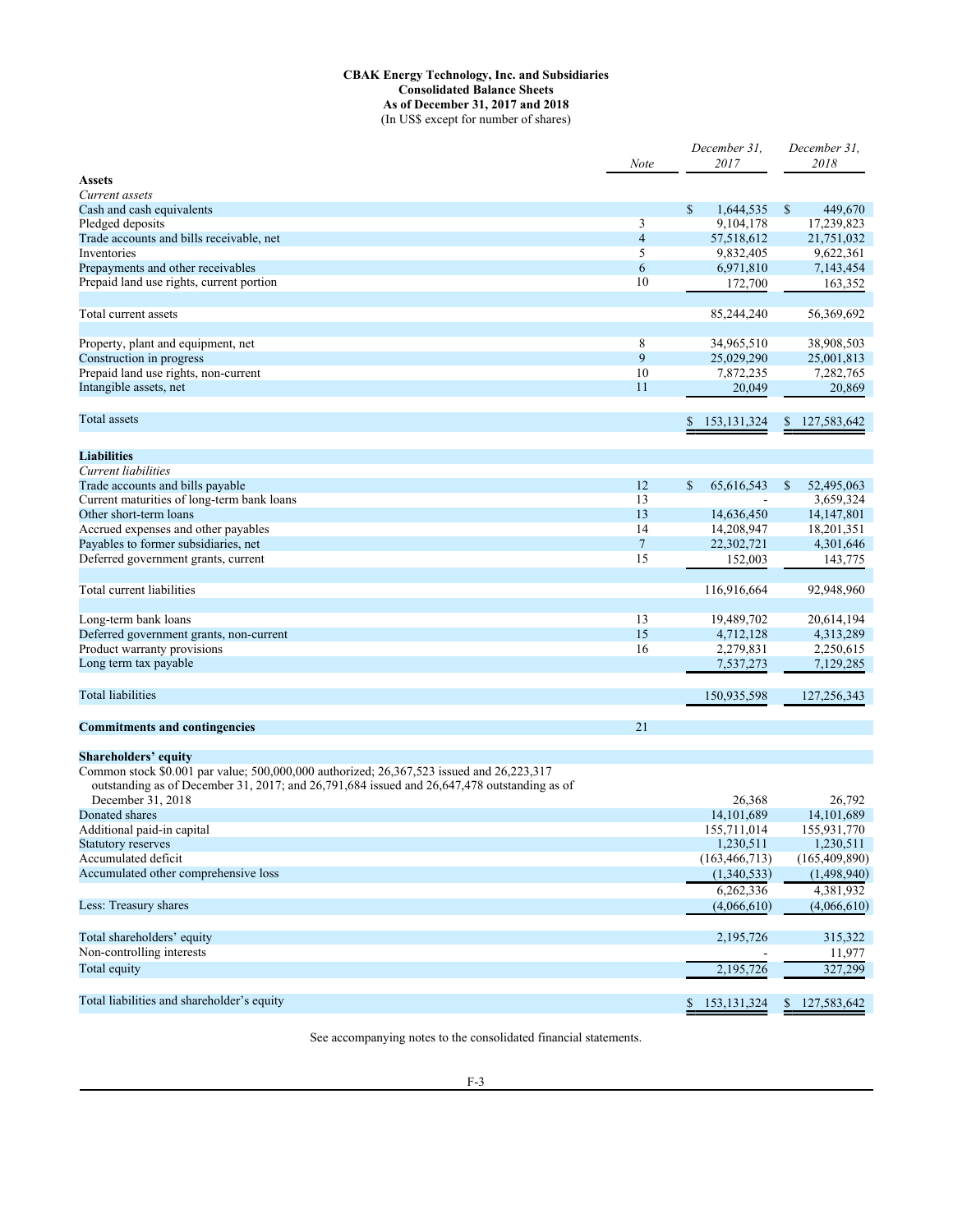# **CBAK Energy Technology, Inc. and Subsidiaries Consolidated Statements of Operations and Comprehensive Income (Loss) For the years ended December 31, 2017 and 2018** (In US\$ except for number of shares)

|                                                                           | <b>Note</b>    | Year ended<br>December 31.<br>2017 | Year ended<br>December 31.<br>2018 |
|---------------------------------------------------------------------------|----------------|------------------------------------|------------------------------------|
| Net revenues                                                              | 23             | 58,375,399<br>\$.                  | 24,433,304<br><sup>\$</sup>        |
| Cost of revenues                                                          |                | (68, 570, 871)                     | (27, 731, 901)                     |
| Gross loss                                                                |                | (10, 195, 472)                     | (3,298,597)                        |
| Operating expenses:                                                       |                |                                    |                                    |
| Research and development expenses                                         |                | (1,738,767)                        | (2,481,038)                        |
| Sales and marketing expenses                                              |                | (3,217,016)                        | (2,081,138)                        |
| General and administrative expenses                                       |                | (4,328,652)                        | (4,497,338)                        |
| Impairment charge on property, plant and equipment                        | 8              | (972, 387)                         | (918, 461)                         |
| Provision for doubtful accounts                                           | $\overline{4}$ | (725, 375)                         | (162, 488)                         |
| Total operating expenses                                                  |                | (10,982,197)                       | (10, 140, 463)                     |
| Operating loss                                                            |                | (21, 177, 669)                     | (13, 439, 060)                     |
| Finance expenses, net                                                     |                | (245, 015)                         | (834,391)                          |
| Other (expenses) income, net                                              | $\overline{7}$ | (44, 657)                          | 12,315,969                         |
| Loss before income tax                                                    |                | (21, 467, 341)                     | (1,957,482)                        |
| Income tax expense                                                        | 17             |                                    |                                    |
| Net loss                                                                  |                | (21, 467, 341)                     | (1,957,482)                        |
| Less: Net loss attributable to non-controlling interests                  |                |                                    | 14,305                             |
| Net loss attributable to shareholders of CBAK Energy Technology, Inc.     |                | (21, 467, 341)                     | (1,943,177)<br>S                   |
|                                                                           |                |                                    |                                    |
| Net loss                                                                  |                | (21, 467, 341)                     | (1,957,482)                        |
| Other comprehensive income (loss)                                         |                |                                    |                                    |
| - Foreign currency translation adjustment                                 |                | 620,928                            | (158,948)                          |
| Comprehensive loss                                                        |                | (20, 846, 413)                     | (2,116,430)                        |
| Less: Comprehensive loss attributable to non-controlling interests        |                |                                    | 14,846                             |
| Comprehensive loss attributable to CBAK Energy Technology, Inc.           |                | (20, 846, 413)                     | (2,101,584)                        |
|                                                                           |                |                                    |                                    |
| Loss per share                                                            | 19             |                                    |                                    |
| - Basic and diluted                                                       |                | \$<br>(0.92)                       | \$<br>(0.07)                       |
|                                                                           |                |                                    |                                    |
| Weighted average number of shares of common stock:<br>- Basic and diluted | 19             | 23, 237, 205                       | 26,596,263                         |
|                                                                           |                |                                    |                                    |

See accompanying notes to the consolidated financial statements.

F-4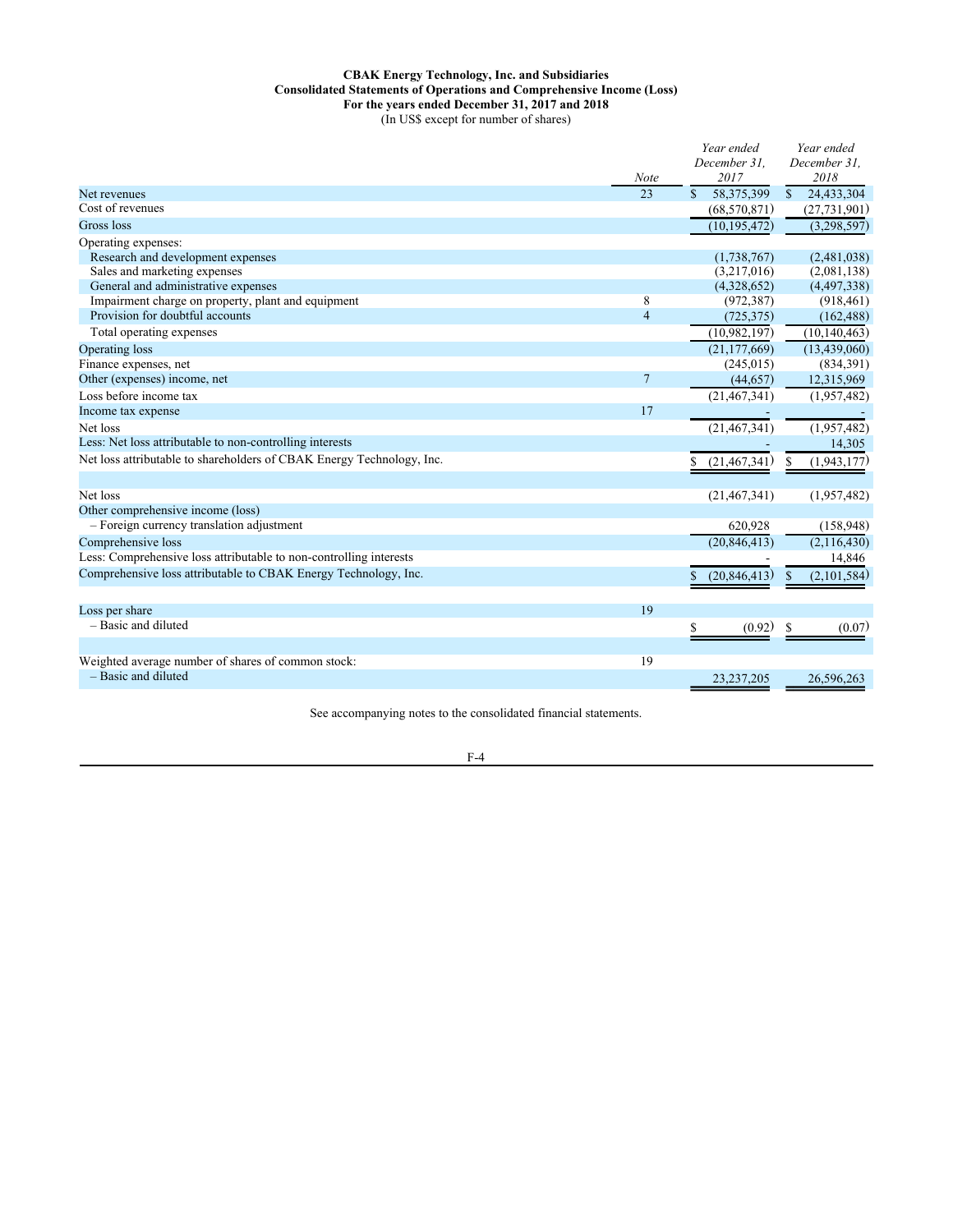# **CBAK Energy Technology, Inc. and Subsidiaries Consolidated Statements of Changes in Shareholders' Equity For the years ended 2017 and 2018**

(In US\$ except for number of shares)

|                                                                                       | Common stock<br>issued<br>Number<br>of shares | Amount | Donated<br>shares | Additional<br>paid-in<br>capital | Statutory<br>reserves<br>(Note 24) | Accumulated<br>deficit                                                                       | Accumulated<br>other<br>comprehensive controlling<br>(loss) income | $Non-$<br>interests | Number<br>of shares | Treasury shares<br>Amount         | Total<br>shareholders<br>equity           |
|---------------------------------------------------------------------------------------|-----------------------------------------------|--------|-------------------|----------------------------------|------------------------------------|----------------------------------------------------------------------------------------------|--------------------------------------------------------------------|---------------------|---------------------|-----------------------------------|-------------------------------------------|
| <b>Balance as of</b><br>January 1,<br>2017                                            |                                               |        |                   |                                  |                                    | 19,744,675 \$19,745 \$14,101,689 \$145,353,067 \$1,230,511 \$(141,999,372) \$                | $(1,961,461)$ \$                                                   |                     |                     |                                   | $-$ (144,206) \$(4,066,610) \$ 12,677,569 |
| Net loss                                                                              |                                               |        |                   |                                  | $\overline{\phantom{a}}$           | (21, 467, 341)                                                                               |                                                                    |                     |                     |                                   | (21, 467, 341)                            |
| Common stock<br>issued to new<br>investors                                            | 6,403,518                                     | 6,404  |                   | 9,598,874                        |                                    |                                                                                              |                                                                    |                     |                     |                                   | 9,605,278                                 |
| Share-based<br>compensation<br>for employee<br>and director<br>stock awards           |                                               |        |                   | 759,292                          |                                    |                                                                                              |                                                                    |                     |                     |                                   | 759,292                                   |
| Common stock<br>issued to<br>employees<br>and directors<br>for stock<br>award         | 219,330                                       | 219    |                   | (219)                            |                                    |                                                                                              |                                                                    |                     |                     |                                   |                                           |
| Foreign currency<br>translation<br>adjustment                                         |                                               |        |                   |                                  |                                    |                                                                                              | 620,928                                                            |                     |                     |                                   | 620,928                                   |
| <b>Balance as of</b><br>December 31,<br>2017                                          |                                               |        |                   |                                  |                                    | 26,367,523 \$26,368 \$14,101,689 \$155,711,014 \$1,230,511 \$(163,466,713) \$                | $(1,340,533)$ \$                                                   |                     |                     | $(144,206)$ \$ $(4,066,610)$ \$   | 2,195,726                                 |
| Capital<br>contribution<br>from non-<br>controlling<br>interests of a<br>subsidiary   |                                               |        |                   |                                  |                                    |                                                                                              |                                                                    | 26,823              |                     |                                   | 26,823                                    |
| Net loss                                                                              |                                               |        |                   |                                  | $\blacksquare$                     | (1,943,177)                                                                                  | $\blacksquare$                                                     | (14, 305)           |                     |                                   | (1,957,482)                               |
| Share-based<br>compensation<br>for employee<br>and director<br>stock awards           |                                               |        |                   | 221,180                          |                                    |                                                                                              |                                                                    |                     |                     |                                   | 221,180                                   |
| Common stock<br>issued to<br>employees<br>and directors<br>for stock<br>award         | 424,161                                       | 424    |                   | (424)                            |                                    |                                                                                              |                                                                    |                     |                     |                                   |                                           |
| Foreign currency<br>translation<br>adjustment<br><b>Balance as of</b><br>December 31, |                                               |        |                   |                                  |                                    |                                                                                              | (158, 407)                                                         | (541)               |                     |                                   | (158, 948)                                |
| 2018                                                                                  |                                               |        |                   |                                  |                                    | 26,791,684 \$26,792 \$14,101,689 \$155,931,770 \$1,230,511 \$(165,409,890) \$ (1,498,940) \$ |                                                                    |                     |                     | 11,977 (144,206) \$(4,066,610) \$ | 327,299                                   |

See accompanying notes to the consolidated financial statements.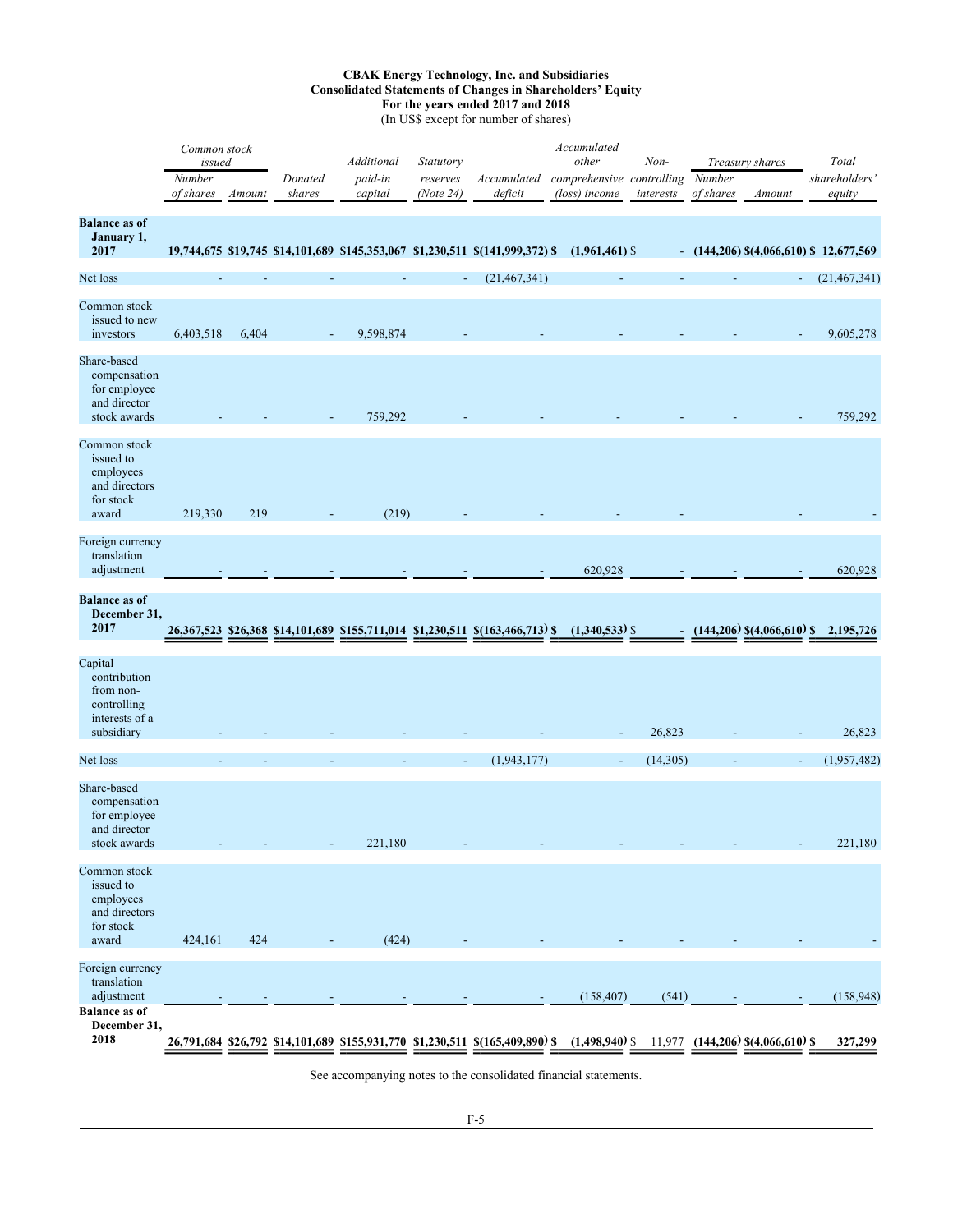#### **CBAK Energy Technology, Inc. and subsidiaries Consolidated statements of cash flows For the years ended December 31, 2017 and 2018** (In US\$)

|                                                                                                                                         | Year Ended<br>December 31,<br>2017 | Year Ended<br>December 31,<br>2018 |
|-----------------------------------------------------------------------------------------------------------------------------------------|------------------------------------|------------------------------------|
| <b>Cash flows from operating activities</b>                                                                                             |                                    |                                    |
| Net loss                                                                                                                                | $(21,467,341)$ \$<br>\$            | (1,957,482)                        |
| Adjustments to reconcile net loss to net cash provided by operating activities:                                                         |                                    |                                    |
| Depreciation and amortization                                                                                                           | 1,592,322                          | 2,466,127                          |
| Provision for doubtful accounts                                                                                                         | 725,375                            | 162,488                            |
| Write-down of inventories                                                                                                               | 5,776,891                          | 160,469                            |
| Share-based compensation                                                                                                                | 759,293                            | 221,180                            |
| Gain on disposal of property, plant and equipment                                                                                       |                                    | (10, 177)                          |
| Gain on disposal of patented proprietary technology (Note 7)                                                                            | ÷,                                 | (12, 118, 675)                     |
| Impairment charge                                                                                                                       | 972,387                            | 918,461                            |
| Exchange loss                                                                                                                           | 80,546                             |                                    |
| Changes in operating assets and liabilities:                                                                                            |                                    |                                    |
| Trade accounts and bills receivable                                                                                                     | (53, 553, 988)                     | 33,723,869                         |
| Inventories                                                                                                                             | 2,323,308                          | (475, 664)                         |
| Prepayments and other receivables                                                                                                       | (423, 140)                         | (739, 871)                         |
| Trade accounts and bills payable                                                                                                        | 47,722,036                         | (9,760,687)                        |
| Accrued expenses and other payables and product warranty provisions                                                                     | 2,751,700                          | 1,486,223                          |
| Trade receivable from and payables to former subsidiaries                                                                               | 18,957,525                         | (5,349,699)                        |
| Net cash provided by operating activities                                                                                               | 6,216,914                          | 8,726,562                          |
| <b>Cash flows from investing activities</b>                                                                                             |                                    |                                    |
| Proceeds on disposal of property, plant and equipment                                                                                   |                                    | 31,594                             |
| Purchases of property, plant and equipment and construction in progress                                                                 | (12,047,863)                       | (7,359,041)                        |
| Net cash used in investing activities                                                                                                   | (12,047,863)                       | (7, 327, 447)                      |
| <b>Cash flows from financing activities</b>                                                                                             |                                    |                                    |
| Advances from investors                                                                                                                 | 2,071,282                          |                                    |
| Advances from former subsidiaries                                                                                                       | 2,367,179                          |                                    |
| Capital injection from non-controlling interests                                                                                        |                                    | 26,823                             |
| Proceeds from bank borrowings                                                                                                           |                                    | 25,316,074                         |
| Repayment of bank borrowings                                                                                                            | (1,479,487)                        | (19,256,963)                       |
| Borrowings from unrelated parties                                                                                                       | 6,055,838                          |                                    |
| Repayment of borrowings from unrelated parties                                                                                          | (6,402,906)                        |                                    |
| Borrowings from related parties                                                                                                         | 18,964,063                         | 17,903,224                         |
| Repayment to related parties                                                                                                            | (17, 407, 191)                     | (17, 593, 772)                     |
| Repayment to former subsidiaries                                                                                                        | (2,367,179)                        |                                    |
| Proceeds from issuance of common stock (Note 1)                                                                                         | 9,605,277                          |                                    |
| Net cash provided by financing activities                                                                                               | 11,406,876                         | 6,395,386                          |
| Effect of exchange rate changes on cash and cash equivalents and restricted cash                                                        | 485,929                            | (853, 721)                         |
|                                                                                                                                         |                                    |                                    |
| Net increase in cash and cash equivalents and restricted cash<br>Cash and cash equivalents and restricted cash at the beginning of year | 6.061.856<br>4,686,857             | 6,940,780<br>10,748,713            |
| Cash and cash equivalents and restricted cash at the end of year                                                                        | \$<br>10,748,713                   | 17,689,493<br>S                    |
| Non-cash transactions:                                                                                                                  |                                    |                                    |
| Transfer of construction in progress to property, plant and equipment                                                                   | \$<br>15,637,965                   | \$<br>8,617,337                    |
| Proceeds on disposal of patented proprietary technology offset against amount due to a former subsidiary (Note 7)                       | \$                                 | $\overline{\$}$<br>12,845,795      |
| Cash paid during the year for:<br>Interest, net of amounts capitalized                                                                  |                                    |                                    |
|                                                                                                                                         | \$<br>95,903                       | \$<br>1,013,335                    |

See accompanying notes to the consolidated financial statements.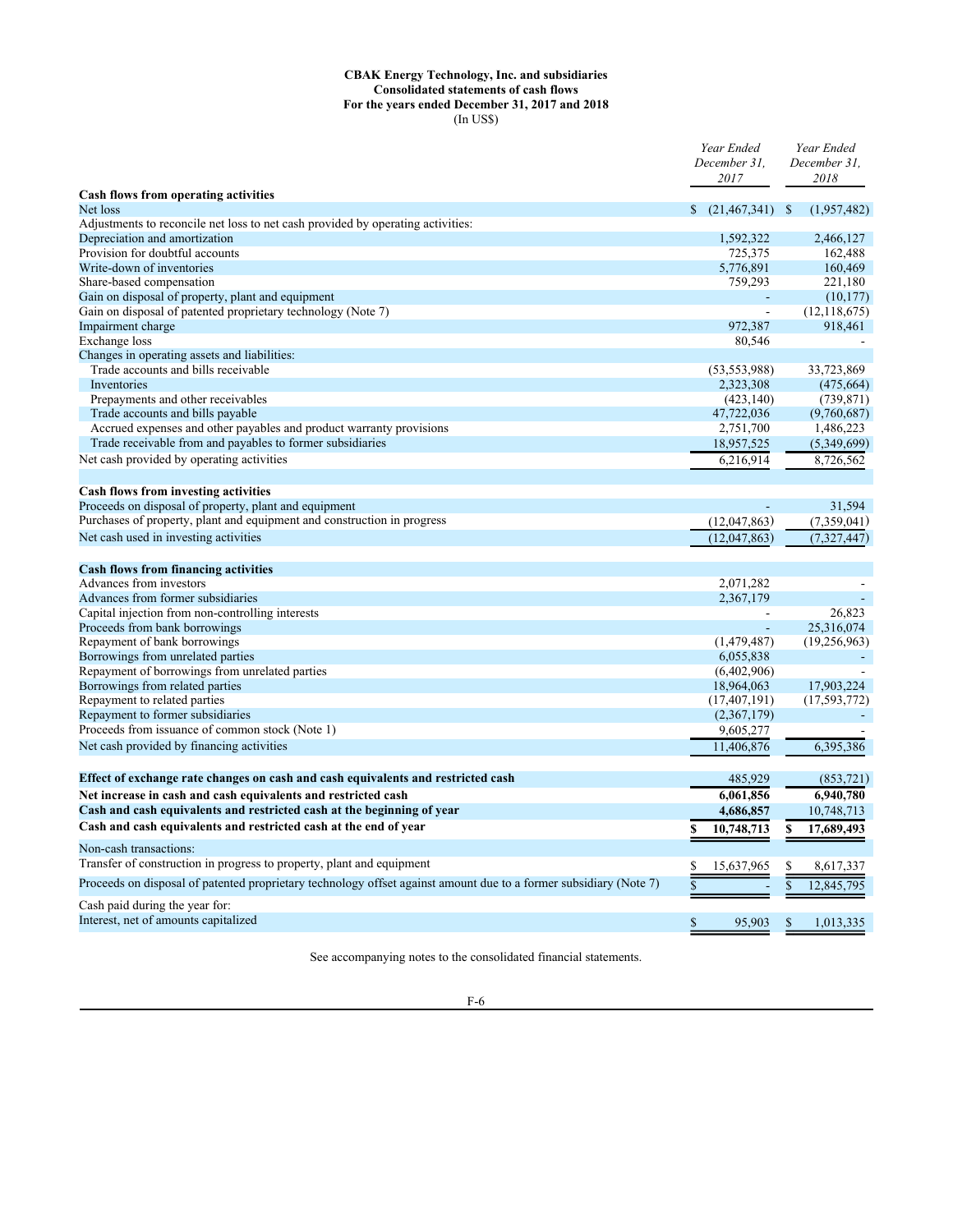#### **1. Principal Activities, Basis of Presentation and Organization**

#### *Principal Activities*

CBAK Energy Technology, Inc. (formerly known as China BAK Battery, Inc.) ("CBAK" or the "Company") is a corporation formed in the State of Nevada on October 4, 1999 as Medina Copy, Inc. The Company changed its name to Medina Coffee, Inc. on October 6, 1999 and subsequently changed its name to China BAK Battery, Inc. on February 14, 2005. CBAK and its subsidiaries (hereinafter, collectively referred to as the "Company") are principally engaged in the manufacture, commercialization and distribution of a wide variety of standard and customized lithium ion (known as "Li-ion" or "Li-ion cell") high power rechargeable batteries. Prior to the disposal of BAK International Limited ("BAK International") and its subsidiaries (see below), the batteries produced by the Company were for use in cellular telephones, as well as various other portable electronic applications, including high-power handset telephones, laptop computers, power tools, digital cameras, video camcorders, MP3 players, electric bicycles, hybrid/electric vehicles, and general industrial applications. After the disposal of BAK International and its subsidiaries on June 30, 2014, the Company will focus on the manufacture, commercialization and distribution of high power lithium ion rechargeable batteries for use in cordless power tools, light electric vehicles, hybrid electric vehicles, electric cars, electric busses, uninterruptable power supplies and other high power applications.

The shares of the Company traded in the over-the-counter market through the Over-the-Counter Bulletin Board from 2005 until May 31, 2006, when the Company obtained approval to list its common stock on The NASDAQ Global Market, and trading commenced that same date under the symbol "CBAK".

On January 10, 2017, the Company filed Articles of Merger with the Secretary of State of Nevada to effectuate a merger between the Company and the Company's newly formed, wholly owned subsidiary, CBAK Merger Sub, Inc. (the "Merger Sub"). According to the Articles of Merger, effective January 16, 2017, the Merger Sub merged with and into the Company with the Company being the surviving entity (the "Merger"). As permitted by Chapter 92A.180 of Nevada Revised Statutes, the sole purpose of the Merger was to effect a change of the Company's name.

Effective January 16, 2017, the name of the Company was changed to CBAK Energy Technology, Inc.

On January 16, 2017, the Board of Directors of the Company approved a change in the Company's fiscal year end from September 30 to December 31.

Effective November 30, 2018, the trading symbol for common stock of the Company, which trades on the Nasdaq Global Market, was changed from CBAK to CBAT.

#### *Basis of Presentation and Organization*

On November 6, 2004, BAK International, a non-operating holding company that had substantially the same shareholders as Shenzhen BAK Battery Co., Ltd ("Shenzhen BAK"), entered into a share swap transaction with the shareholders of Shenzhen BAK for the purpose of the subsequent reverse acquisition of the Company. The share swap transaction between BAK International and the shareholders of Shenzhen BAK was accounted for as a reverse acquisition of Shenzhen BAK with no adjustment to the historical basis of the assets and liabilities of Shenzhen BAK.

On January 20, 2005, the Company completed a share swap transaction with the shareholders of BAK International. The share swap transaction, also referred to as the "reverse acquisition" of the Company, was consummated under Nevada law pursuant to the terms of a Securities Exchange Agreement entered by and among CBAK, BAK International and the shareholders of BAK International on January 20, 2005. The share swap transaction has been accounted for as a capital-raising transaction of the Company whereby the historical financial statements and operations of Shenzhen BAK are consolidated using historical carrying amounts.

Also on January 20, 2005, immediately prior to consummating the share swap transaction, BAK International executed a private placement of its common stock with unrelated investors whereby it issued an aggregate of 1,720,087 shares of common stock for gross proceeds of \$17,000,000. In conjunction with this financing, Mr. Xiangqian Li, the Chairman and Chief Executive Officer of the Company ("Mr. Li"), agreed to place 435,910 shares of the Company's common stock owned by him into an escrow account pursuant to an Escrow Agreement dated January 20, 2005 (the "Escrow Agreement"). Pursuant to the Escrow Agreement, 50% of the escrowed shares were to be released to the investors in the private placement if audited net income of the Company for the fiscal year ended September 30, 2005 was not at least \$12,000,000, and the remaining 50% was to be released to investors in the private placement if audited net income of the Company for the fiscal year ended September 30, 2006 was not at least \$27,000,000. If the audited net income of the Company for the fiscal years ended September 30, 2005 and 2006 reached the above-mentioned targets, the 435,910 shares would be released to Mr. Li in the amount of 50% upon reaching the 2005 target and the remaining 50% upon reaching the 2006 target.

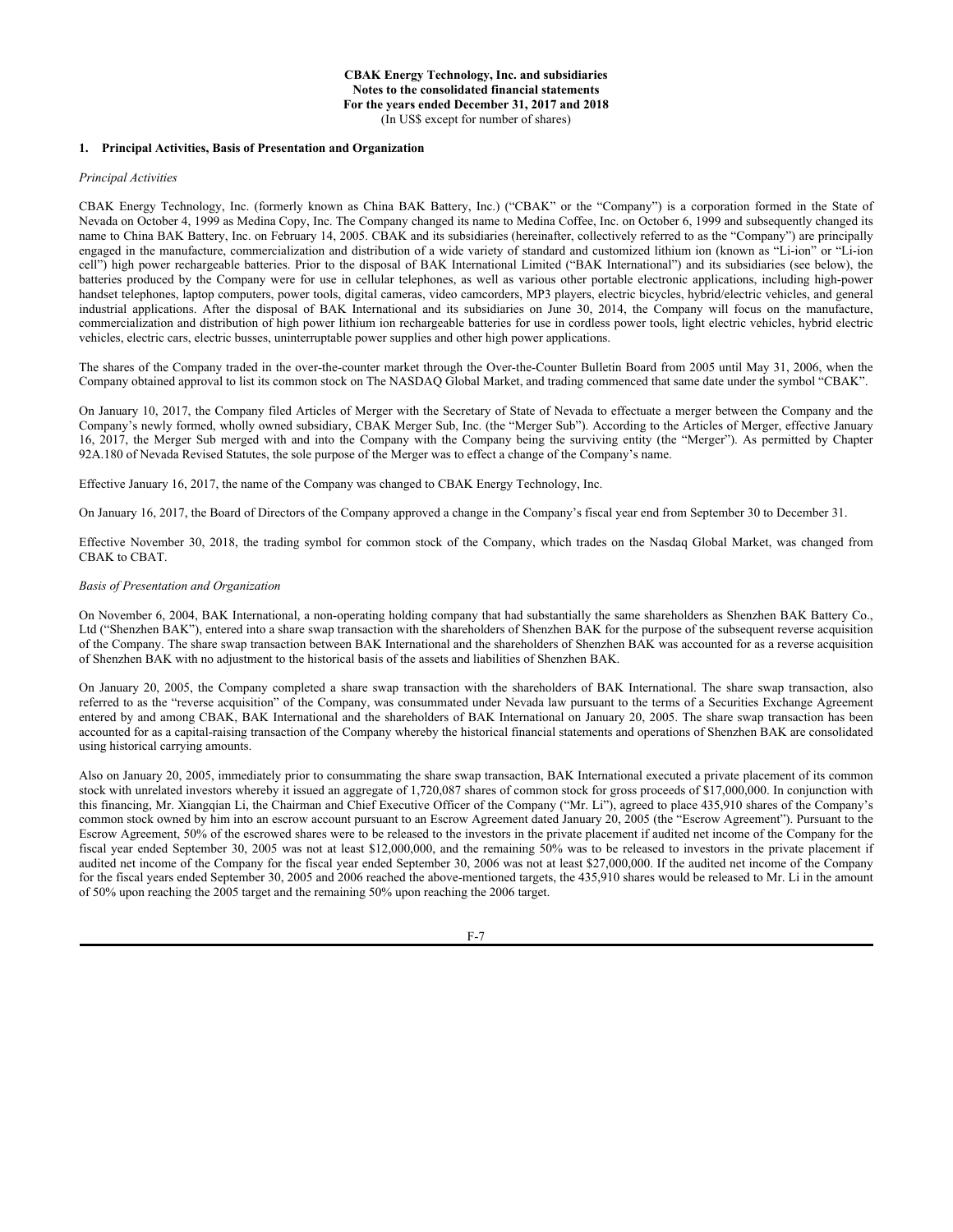#### **1. Principal Activities, Basis of Presentation and Organization (continued)**

# *Basis of Presentation and Organization (continued)*

Under accounting principles generally accepted in the United States of America ("US GAAP"), escrow agreements such as the one established by Mr. Li generally constitute compensation if, following attainment of a performance threshold, shares are returned to a company officer. The Company determined that without consideration of the compensation charge, the performance thresholds for the year ended September 30, 2005 would be achieved. However, after consideration of a related compensation charge, the Company determined that such thresholds would not have been achieved. The Company also determined that, even without consideration of a compensation charge, the performance thresholds for the year ended September 30, 2006 would not be achieved.

While the 217,955 escrow shares relating to the 2005 performance threshold were previously released to Mr. Li, Mr. Li executed a further undertaking on August 21, 2006 to return those shares to the escrow agent for the distribution to the relevant investors. However, such shares were not returned to the escrow agent, but, pursuant to a Delivery of Make Good Shares, Settlement and Release Agreement between the Company, BAK International and Mr. Li entered into on October 22, 2007 (the "Li Settlement Agreement"), such shares were ultimately delivered to the Company as described below. Because the Company failed to satisfy the performance threshold for the fiscal year ended September 30, 2006, the remaining 217,955 escrow shares relating to the fiscal year 2006 performance threshold were released to the relevant investors. As Mr. Li has not retained any of the shares placed into escrow, and as the investors party to the Escrow Agreement are only shareholders of the Company and do not have and are not expected to have any other relationship to the Company, the Company has not recorded a compensation charge for the years ended September 30, 2005 and 2006.

At the time the escrow shares relating to the 2006 performance threshold were transferred to the investors in fiscal year 2007, the Company should have recognized a credit to donated shares and a debit to additional paid-in capital, both of which are elements of shareholders' equity. This entry is not material because total ordinary shares issued and outstanding, total shareholders' equity and total assets do not change; nor is there any impact on income or earnings per share. Therefore, previously filed consolidated financial statements for the fiscal year ended September 30, 2007 will not be restated. This share transfer has been reflected in these financial statements by reclassifying the balances of certain items as of October 1, 2007. The balances of donated shares and additional paid-in capital as of October 1, 2007 were credited and debited by \$7,955,358 respectively, as set out in the consolidated statements of changes in shareholders' equity.

In November 2007, Mr. Li delivered the 217,955 shares related to the 2005 performance threshold to BAK International pursuant to the Li Settlement Agreement; BAK International in turn delivered the shares to the Company. Such shares (other than those issued to investors pursuant to the 2008 Settlement Agreements, as described below) are now held by the Company. Upon receipt of these shares, the Company and BAK International released all claims and causes of action against Mr. Li regarding the shares, and Mr. Li released all claims and causes of action against the Company and BAK International regarding the shares. Under the terms of the Li Settlement Agreement, the Company commenced negotiations with the investors who participated in the Company's January 2005 private placement in order to achieve a complete settlement of BAK International's obligations (and the Company's obligations to the extent it has any) under the applicable agreements with such investors.

Beginning on March 13, 2008, the Company entered into settlement agreements (the "2008 Settlement Agreements") with certain investors in the January 2005 private placement. Since the other investors have never submitted any claims regarding this matter, the Company did not reach any settlement with them.

Pursuant to the 2008 Settlement Agreements, the Company and the settling investors have agreed, without any admission of liability, to a settlement and mutual release from all claims relating to the January 2005 private placement, including all claims relating to the escrow shares related to the 2005 performance threshold that had been placed into escrow by Mr. Li, as well as all claims, including claims for liquidated damages relating to registration rights granted in connection with the January 2005 private placement. Under the 2008 Settlement Agreement, the Company has made settlement payments to each of the settling investors of the number of shares of the Company's common stock equivalent to 50% of the number of the escrow shares related to the 2005 performance threshold these investors had claimed; aggregate settlement payments as of June 30, 2015amounted to 73,749 shares. Share payments to date have been made in reliance upon the exemptions from registration provided by Section 4(2) and/or other applicable provisions of the Securities Act of 1933, as amended. In accordance with the 2008 Settlement Agreements, the Company filed a registration statement covering the resale of such shares which was declared effective by the SEC on June 26, 2008.

Pursuant to the Li Settlement Agreement, the 2008 Settlement Agreements and upon the release of the 217,955 escrow shares relating to the fiscal year 2006 performance threshold to the relevant investors, neither Mr. Li or the Company have any obligations to the investors who participated in the Company's January 2005 private placement relating to the escrow shares.

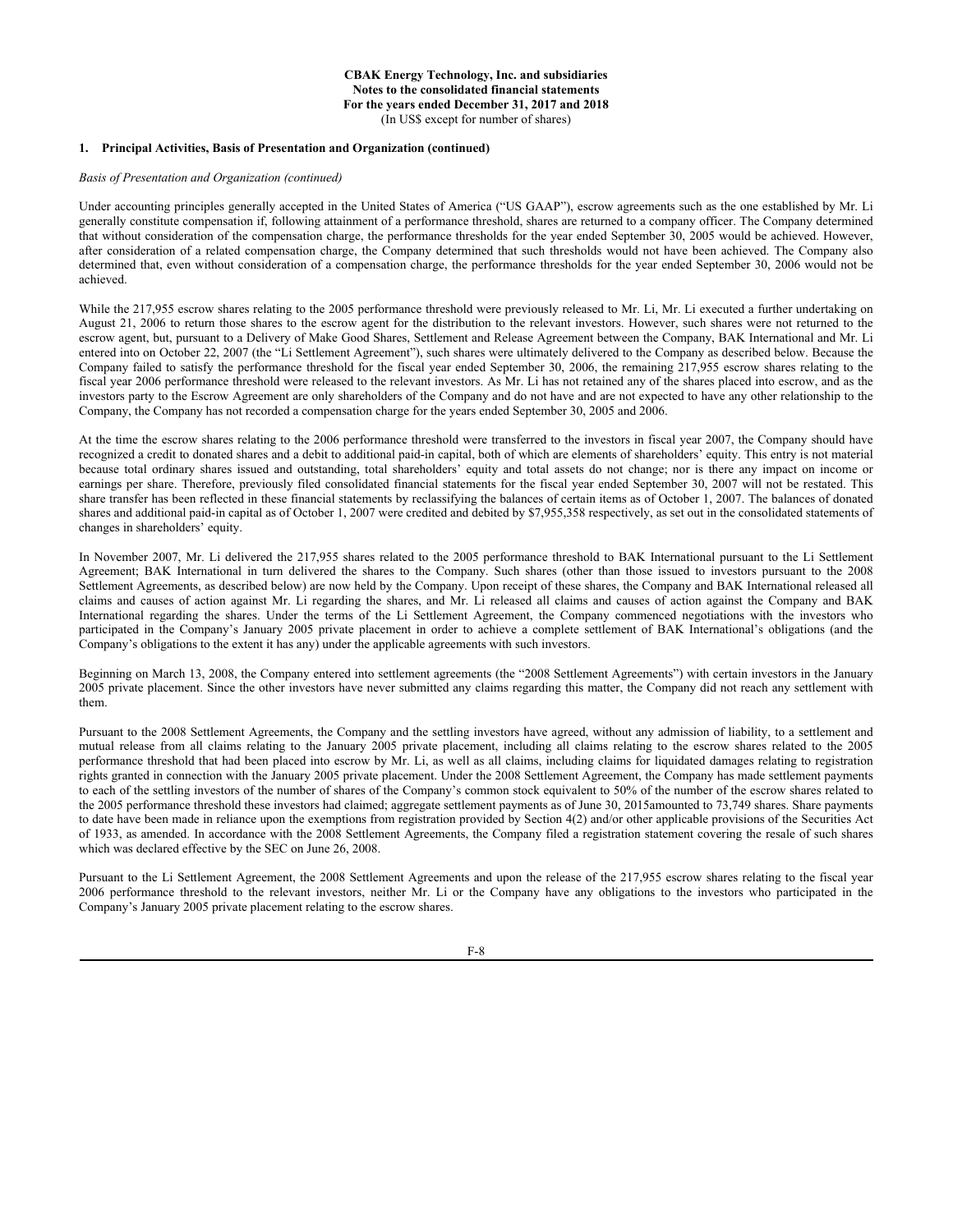#### **1. Principal Activities, Basis of Presentation and Organization (continued)**

*Basis of Presentation and Organization (continued)*

As of December 31, 2018, the Company had not received any claim from the other investors who have not been covered by the "2008 Settlement Agreements" in the January 2005 private placement.

As the Company has transferred the 217,955 shares related to the 2006 performance threshold to the relevant investors in fiscal year 2007 and the Company also have transferred 73,749 shares relating to the 2005 performance threshold to the investors who had entered the "2008 Settlement Agreements" with us in fiscal year 2008, pursuant to "Li Settlement Agreement" and "2008 Settlement Agreements", neither Mr. Li nor the Company had any remaining obligations to those related investors who participated in the Company's January 2005 private placement relating to the escrow shares.

On August 14, 2013, Dalian BAK Trading Co., Ltd was established as a wholly owned subsidiary of China BAK Asia Holding Limited ("BAK Asia") with a registered capital of \$500,000 (Note 21(i)). Pursuant to CBAK Trading's articles of association and relevant PRC regulations, BAK Asia was required to contribute the capital to CBAK Trading on or before August 14, 2015. On March 7, 2017, the name of Dalian BAK Trading Co., Ltd was changed to Dalian CBAK Trading Co., Ltd ("CBAK Trading"). Up to the date of this report, the Company has contributed \$100,000 to CBAK Trading in cash.

On December 27, 2013, Dalian BAK Power Battery Co., Ltd was established as a wholly owned subsidiary of BAK Asia with a registered capital of \$30,000,000. Pursuant to CBAK Power's articles of association and relevant PRC regulations, BAK Asia was required to contribute the capital to CBAK Power on or before December 27, 2015. On March 7, 2017, the name of Dalian BAK Power Battery Co., Ltd was changed to Dalian CBAK Power Battery Co., Ltd ("CBAK Power"). On July 10, 2018, CBAK Power's registered capital was increased to \$50,000,000. Pursuant to CBAK Power's articles pf association and relevant PRC regulations, BAK Asia was required to contribute the remaining capital to CBAK Power on or before June 30, 2019. Up to the date of this report, the Company has contributed \$29,999,978 to CBAK Power through injection of a series of patents and cash of \$24,999,978.

On May 4, 2018, CBAK New Energy (Suzhou) Co., Ltd ("CBAK Suzhou") was established as a 90% owned subsidiary of CBAK Power with a registered capital of RMB10,000,000 (approximately \$1.5 million). The remaining 10% equity interest was held by certain employees of CBAK Suzhou. Pursuant to CBAK Suzhou's articles of association, each shareholder is entitled to the right of the profit distribution or responsible for the loss according to its proportion to the capital contribution. Pursuant to CBAK Suzhou's articles of association and relevant PRC regulations, CBAK Power was required to contribute the capital to CBAK Suzhou on or before December 31, 2019. Up to the date of this report, the Company has contributed RMB9.0 million (approximately \$1.3 million), and the other shareholders have contributed RMB184,500 (\$26,823) to CBAK Suzhou through injection of a series of cash. CBAK Suzhou is intended to be engaged in development and manufacture of new energy high power battery packs.

The Company's consolidated financial statements have been prepared under US GAAP.

The preparation of financial statements in conformity with US GAAP requires management to make estimates and assumptions that affect the reported amounts of assets and liabilities and disclosures of contingent assets and liabilities at the date of the financial statements and the reported amounts of revenues and expenses during the reporting periods. Actual results could differ from those estimates. This basis of accounting differs in certain material respects from that used for the preparation of the books of account of the Company's principal subsidiaries, which are prepared in accordance with the accounting principles and the relevant financial regulations applicable to enterprises with limited liability established in the PRC or Hong Kong. The accompanying consolidated financial statements reflect necessary adjustments not recorded in the books of account of the Company's subsidiaries to present them in conformity with US GAAP.

After the disposal of BAK International Limited and its subsidiaries, namely Shenzhen BAK, Shenzhen BAK Power Battery Co., Ltd (formerly BAK Battery (Shenzhen) Co., Ltd.) ("BAK Shenzhen"), BAK International (Tianjin) Ltd. ("BAK Tianjin"), Tianjin Chenhao Technological Development Limited (a subsidiary of BAK Tianjin established on May 8, 2014,"Tianjin Chenhao"), BAK Battery Canada Ltd. ("BAK Canada"), BAK Europe GmbH ("BAK Europe") and BAK Telecom India Private Limited ("BAK India"), effective on June 30, 2014, and as of December 31, 2018, the Company's subsidiaries consisted of: i) China BAK Asia Holdings Limited ("BAK Asia"), a wholly owned limited liability company incorporated in Hong Kong on July 9, 2013; ii) Dalian CBAK Trading Co., Ltd. ("CBAK Trading"), a wholly owned limited company established on August 14, 2013 in the PRC; iii) Dalian CBAK Power Battery Co., Ltd. ("CBAK Power"), a wholly owned limited liability company established on December 27, 2013 in the PRC; and iv) CBAK New Energy (Suzhou) Co., Ltd. ("CBAK Suzhou"), a 90% owned limited liability company established on May 4, 2018 in the PRC.

The Company continued its business and continued to generate revenues from sale of batteries via subcontracting the production to BAK Tianjin and BAK Shenzhen, former subsidiaries before the completion of construction and operation of its facility in Dalian. BAK Tianjin and BAK Shenzhen are now suppliers of the Company and the Company does not have any significant benefits or liability from the operating results of BAK Tianjin and BAK Shenzhen except the normal risk with any major supplier.

As of the date of this report, Mr. Xiangqian Li is no longer a director of BAK International and BAK Tianjin. He remained as a director of Shenzhen BAK and BAK Shenzhen.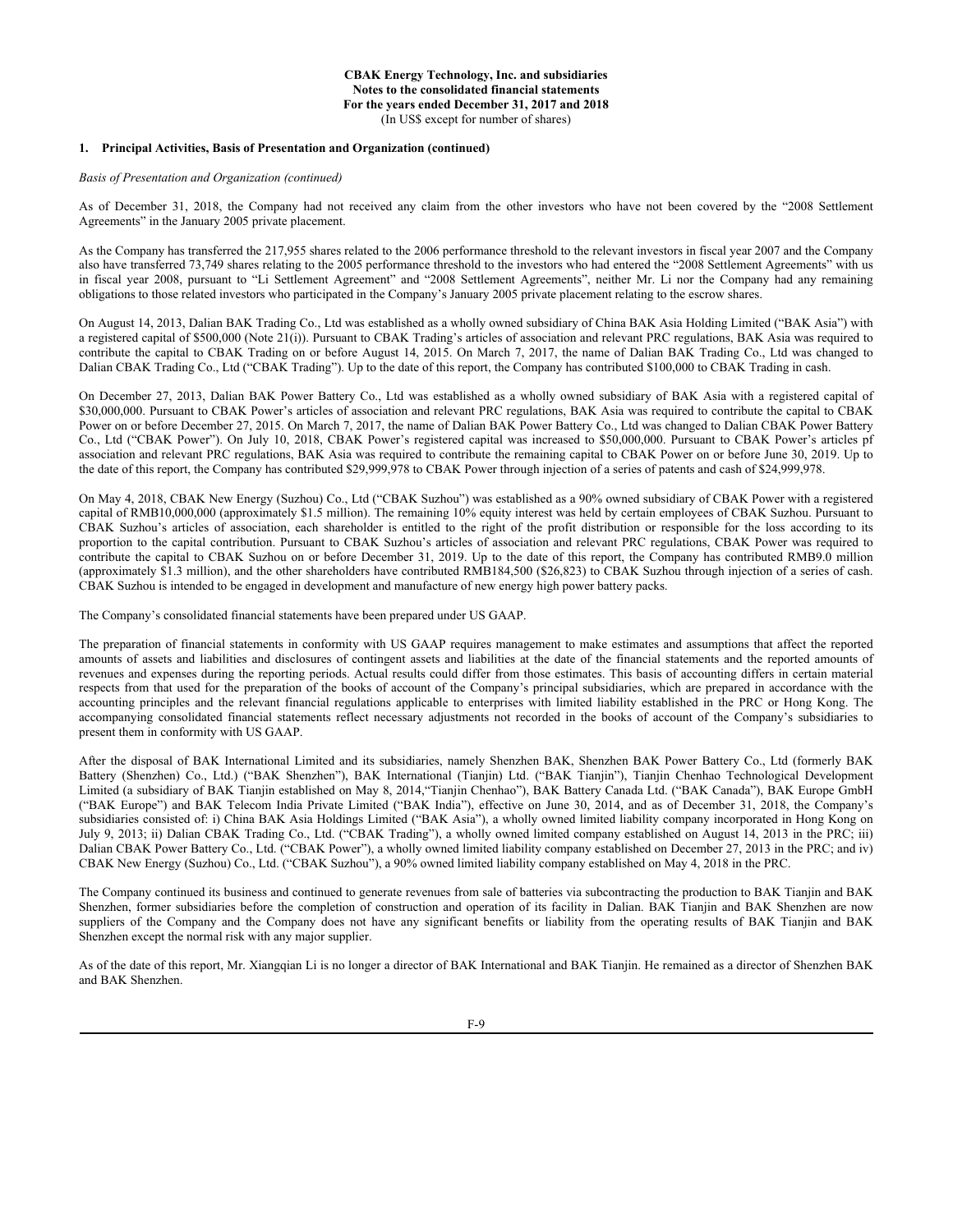#### **1. Principal Activities, Basis of Presentation and Organization (continued)**

## *Basis of Presentation and Organization (continued)*

On and effective March 1, 2016, Mr. Xiangqian Li resigned as Chairman, director, Chief Executive Officer, President and Secretary of the Company. On the same date, the Board of Directors of the Company appointed Mr. Yunfei Li as Chairman, Chief Executive Officer, President and Secretary of the Company. On March 4, 2016, Mr. Xiangqian Li transferred 3,000,000 shares to Mr. Yunfei Li for a price of \$2.4 per share. After the share transfer, Mr. Yunfei Li held 3,000,000 shares or 17.3% and Mr. Xiangqian Li held 760,557 shares at 4.4% of the Company's outstanding stock, respectively. As of December 31, 2018, Mr. Yunfei Li held 3,868,518 shares or 14.52% of the Company's outstanding stock, and Mr. Xiangqian Li held none of the Company's outstanding stock.

The Company had a working capital deficiency, accumulated deficit from recurring net losses and short-term debt obligations as of December 31, 2017 and 2018. These factors raise substantial doubts about the Company's ability to continue as a going concern.

In June and July 2015, the Company received advances of approximately \$9.8 million from potential investors. On September 29, 2015, the Company entered into a Debt Conversion Agreement with these investors. Pursuant to the terms of the Debt Conversion Agreement, each of the creditors agreed to convert existing loan principal of \$9,847,644 into an aggregate 4,376,731 shares of common stock of the Company ("the Shares") at a conversion price of \$2.25 per share. Upon receipt of the Shares on October 16, 2015, the creditors released the Company from all claims, demands and other obligations relating to the Debts. As such, no interest was recognized by the Company on the advances from investors pursuant to the supplemental agreements with investors and the Debt Conversion Agreement.

In June 2016, the Company received further advances in the aggregate of \$2.9 million from Mr. Jiping Zhou and Mr. Dawei Li. These advances were unsecured, non-interest bearing and repayable on demand. On July 8, 2018, the Company received further advances of \$2.6 million from Mr. Jiping Zhou. On July 28, 2016, the Company entered into securities purchase agreements with Mr. Jiping Zhou and Mr. Dawei Li to issue and sell an aggregate of 2,206,640 shares of common stock of the Company, at \$2.5 per share, for an aggregate consideration of approximately \$5.52 million. On August 17, 2016, the Company issued these shares to the investors.

On February 17, 2017, the Company signed investment agreements with eight investors (including Mr. Yunfei Li, the Company's CEO, and seven of the Company's existing shareholders) whereby the investors agreed to subscribe new shares of the Company totaling \$10 million. Pursuant to the investment agreements, in January 2017 the 8 investors paid the Company a total of \$2.06 million as down payments. Mr. Yunfei Li agrees to subscribe new shares of the Company totaled \$1,120,000 and made down payment of \$225,784 in January 2017. On April 1, April 21, April 26 and May 10, 2017, the Company received \$1,999,910, \$3,499,888, \$1,119,982 and \$2,985,497 from these investors, respectively. On May 31, 2017, the Company entered into a securities purchase agreement with the eight investors, pursuant to which the Company agreed to issue an aggregate of 6,403,518 shares of common stock to these investors, at a purchase price of \$1.50 per share, for an aggregate price of \$9.6 million, among which 746,018 shares issued to Mr. Yunfei Li. On June 22, 2017, the Company issued the shares to the investors.

At December 31, 2018, the Company had aggregate interest-bearing bank loans of approximately \$24.3 million, due in 2019 to 2021, in addition to approximately \$89.3 million of other current liabilities.

As of December 31, 2018, the Company had unutilized committed banking facilities of \$15.0 million.

On January 9, 2019, the Company entered into cancellation agreement with two creditors whereby other loans of \$5.2 million were canceled in exchange for an aggregate of 5,098,040 shares of common stock of the Company at an exchange price of \$1.02 per share.

The Company is currently expanding its product lines and manufacturing capacity in its Dalian plant, which requires more funding to finance the expansion. The Company plans to raise additional funds through banks borrowings and equity financing in the future to meet its daily cash demands, if required.

However, there can be no assurance that the Company will be successful in obtaining further financing. The Company expects that it will be able to secure more potential orders from the new energy market, especially from the electric car market and UPS market. The Company believes that with the booming future market demand in high power lithium ion products, it can continue as a going concern and return to profitability.

The accompanying consolidated financial statements have been prepared assuming the Company will continue to operate as a going concern, which contemplates the realization of assets and the settlement of liabilities in the normal course of business. The consolidated financial statements do not include any adjustments to reflect the possible future effects on the recoverability and classification of assets or the amounts and classification of liabilities that may result from the outcome of this uncertainty related to the Company's ability to continue as a going concern.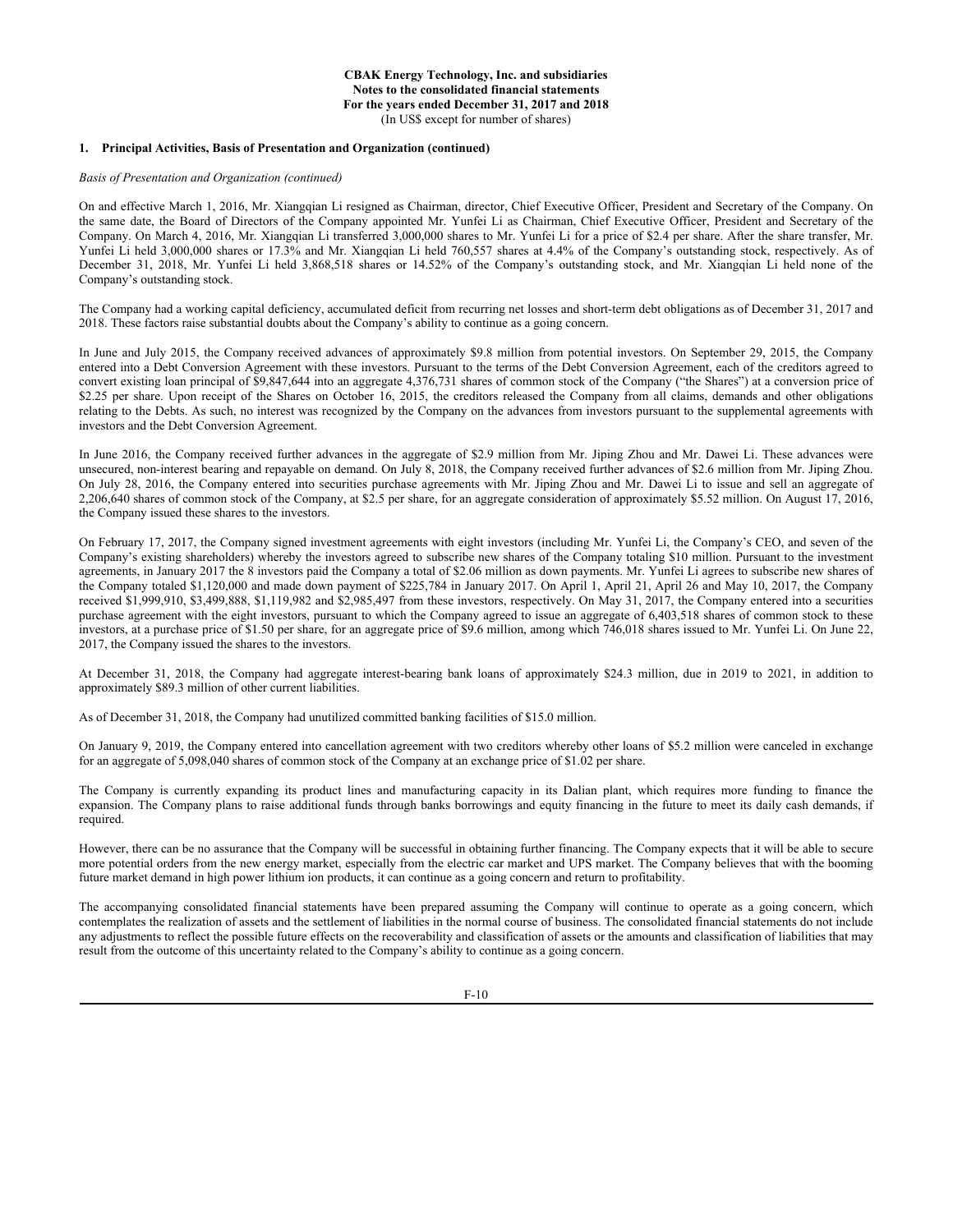#### **2. Summary of Significant Accounting Policies and Practices**

# *(a) Principles of Consolidation*

The consolidated financial statements include the financial statements of the Company and its subsidiaries up to the date of disposal. All significant intercompany balances and transactions have been eliminated prior to consolidation.

#### *(b) Cash and Cash Equivalents*

Cash consists of cash on hand and in banks excluding pledged deposits. The Company considers all highly liquid debt instruments, with initial terms of less than three months to be cash equivalents.

#### *(c) Trade Accounts and Bills Receivable*

Trade accounts and bills receivable are recorded at the invoiced amount, net of allowances for doubtful accounts and sales returns. The allowance for doubtful accounts is the Company's best estimate of the amount of probable credit losses in the Company's existing trade accounts receivable. The Company determines the allowance based on historical write-off experience, customer specific facts and economic conditions.

Outstanding accounts receivable balances are reviewed individually for collectability. Account balances are charged off against the allowance after all means of collection have been exhausted and the potential for recovery is considered remote.

#### *(d) Inventories*

Inventories are stated at the lower of cost or net realizable value. The cost of inventories is determined using the weighted average cost method, and includes expenditures incurred in acquiring the inventories and bringing them to their existing location and condition. In case of finished goods and work in progress, the cost includes an appropriate share of production overhead based on normal operating capacity. Net realizable value is the estimated selling prices in the ordinary course of business, less reasonably predictable costs of completion, disposal, and transportation.

The Company records adjustments to its inventory for estimated obsolescence or diminution in net realizable value equal to the difference between the cost of the inventory and the estimated net realizable value. At the point of loss recognition, a new cost basis for that inventory is established, and subsequent changes in facts and circumstances do not result in the restoration or increase in that newly established cost basis.

#### *(e) Property, Plant and Equipment*

Property, plant and equipment (except construction in progress) are stated at cost less accumulated depreciation and impairment charges. Depreciation is calculated based on the straight-line method (after taking into account their respective estimated residual values) over the estimated useful lives of the assets as follows:

| <b>Buildings</b>        | $5 - 35$ years |
|-------------------------|----------------|
| Machinery and equipment | $1 - 15$ vears |
| Office equipment        | $1 - 5$ years  |
| Motor vehicles          | $5 - 10$ years |

The cost and accumulated depreciation of property, plant and equipment sold are removed from the consolidated balance sheets and resulting gains or losses are recognized in the consolidated statements of operations and comprehensive loss.

Construction in progress mainly represents expenditures in respect of the Company's corporate campus, including offices, factories and staff dormitories, under construction. All direct costs relating to the acquisition or construction of the Company's corporate campus and equipment, including interest charges on borrowings, are capitalized as construction in progress. No depreciation is provided in respect of construction in progress.

A long-lived asset to be disposed of by abandonment continues to be classified as held and used until it is disposed of.

## *(f) Prepaid Land Use Rights*

Land use rights are carried at cost and amortized on a straight-line basis over the period of rights of 50 years.

F-11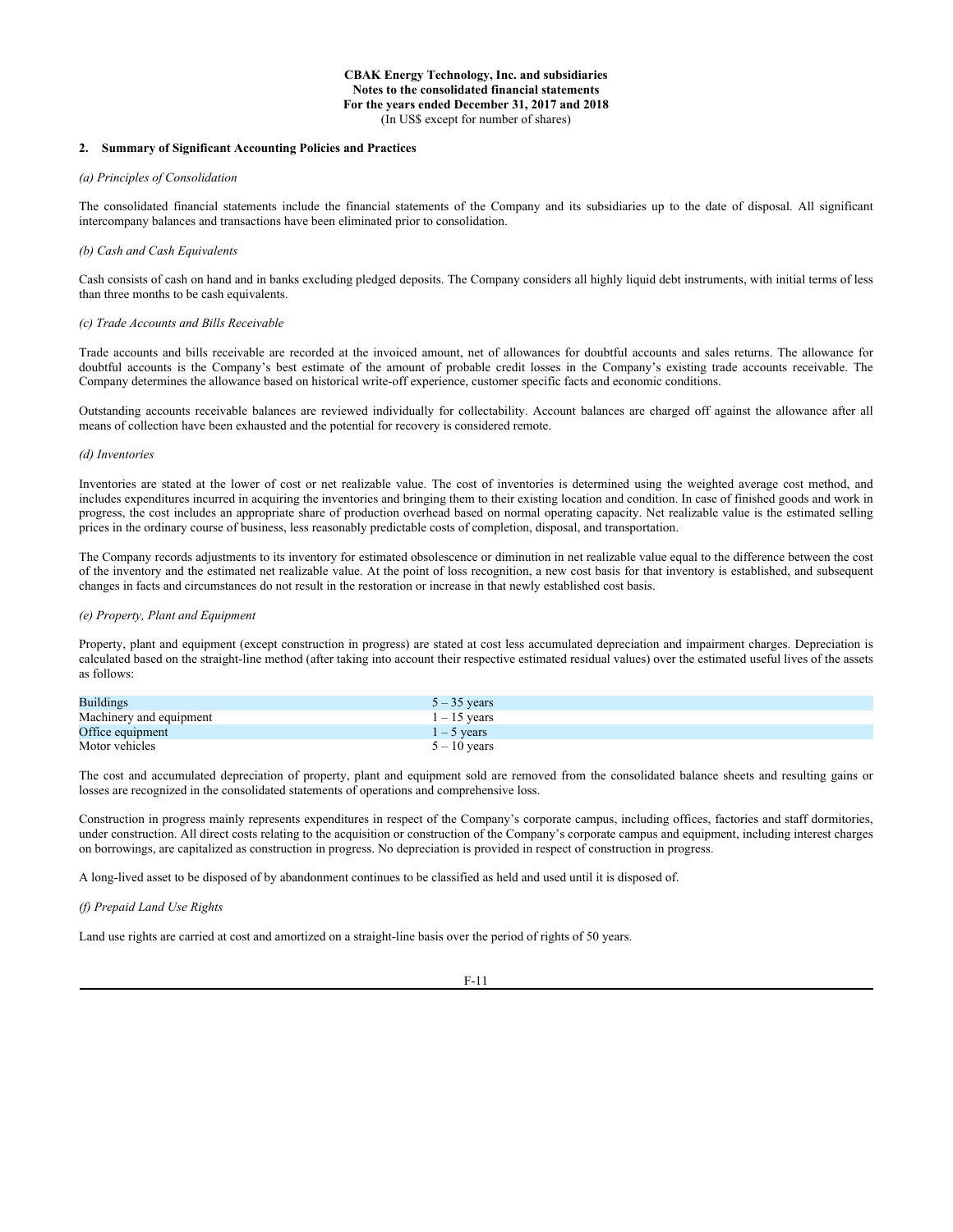#### **2. Summary of Significant Accounting Policies and Practices (Continued)**

# *(g) Foreign Currency Transactions and Translation*

The reporting currency of the Company is the United States dollar ("US dollar"). The financial records of the Company's PRC operating subsidiaries are maintained in their local currency, the Renminbi ("RMB"), which is the functional currency. The financial records of the Company's subsidiaries established in other countries are maintained in their local currencies. Assets and liabilities of the subsidiaries are translated into the reporting currency at the exchange rates at the balance sheet date, equity accounts are translated at historical exchange rates, and income and expense items are translated using the average rate for the period. The translation adjustments are recorded in accumulated other comprehensive income under shareholders' equity.

Monetary assets and liabilities denominated in currencies other than the applicable functional currencies are translated into the functional currencies at the prevailing rates of exchange at the balance sheet date. Nonmonetary assets and liabilities are remeasured into the applicable functional currencies at historical exchange rates. Transactions in currencies other than the applicable functional currencies during the period are converted into the functional currencies at the applicable rates of exchange prevailing at the transaction dates. Transaction gains and losses are recognized in the consolidated statements of operations.

RMB is not a fully convertible currency. All foreign exchange transactions involving RMB must take place either through the People's Bank of China (the "PBOC") or other institutions authorized to buy and sell foreign exchange. The exchange rates adopted for the foreign exchange transactions are the rates of exchange quoted by the PBOC, which are determined largely by supply and demand. Translation of amounts from RMB into US dollars has been made at the following exchange rates for the respective periods:

| Year ended December 31, 2017              |                        |
|-------------------------------------------|------------------------|
| Balance sheet, except for equity accounts | RMB 6.5060 to US\$1.00 |
| Income statement and cash flows           | RMB 6.7591 to US\$1.00 |
|                                           |                        |
| Year ended December 31, 2018              |                        |
| Balance sheet, except for equity accounts | RMB 6.8783 to US\$1.00 |
| Income statement and cash flows           | RMB 6.6282 to US\$1.00 |
|                                           |                        |

#### *(h) Intangible Assets*

Intangible assets are stated in the balance sheet at cost less accumulated amortization and impairment, if any. The costs of the intangible assets are amortized on a straight-line basis over their estimated useful lives. The respective amortization periods for the intangible assets are as follows:

#### **Computer software** 10 years **10** years **10** years **10** years **10** years **10** years **10** years

## *(i) Impairment of Long-lived Assets*

Long-lived assets, which include property, plant and equipment, prepaid land use rights and intangible assets, are reviewed for impairment whenever events or changes in circumstances indicate that the carrying amount of an asset may not be recoverable.

Recoverability of long-lived assets to be held and used is measured by a comparison of the carrying amount of an asset to the estimated undiscounted future cash flows expected to be generated by the asset. If the carrying amount of an asset exceeds its estimated undiscounted future cash flows, an impairment charge is recognized by the amount by which the carrying amount of the asset exceeds the fair value of the asset. Fair value is generally measured based on either quoted market prices, if available, or discounted cash flow analyses.

#### *(j) Revenue Recognition*

In May 2014 the Financial Accounting Standards Board ("FASB") issued Accounting Standards Update ("ASU") No. 2014-09, Revenue from Contracts with Customers (Topic 606), which supersedes all existing revenue recognition requirements, including most industry specific guidance. This new standard requires a company to recognize revenues when it transfers goods or services to customers in an amount that reflects the consideration that the company expects to receive for those goods or services. The FASB subsequently issued the following amendments to ASU No. 2014-09 that have the same effective date and transition date: ASU No. 2016-08, Revenue from Contracts with Customers (Topic 606): Principal versus Agent Considerations; ASU No. 2016- 10, Revenue from Contracts with Customers (Topic 606): Identifying Performance Obligations and Licensing; ASU No. 2016-12, Revenue from Contracts with Customers (Topic 606): Narrow-Scope Improvements and Practical Expedients; and ASU No. 2016-20, Technical Corrections and Improvements to Topic 606, Revenue from Contracts with Customers. The Company adopted these amendments with ASU 2014-09 (collectively, the new revenue standards).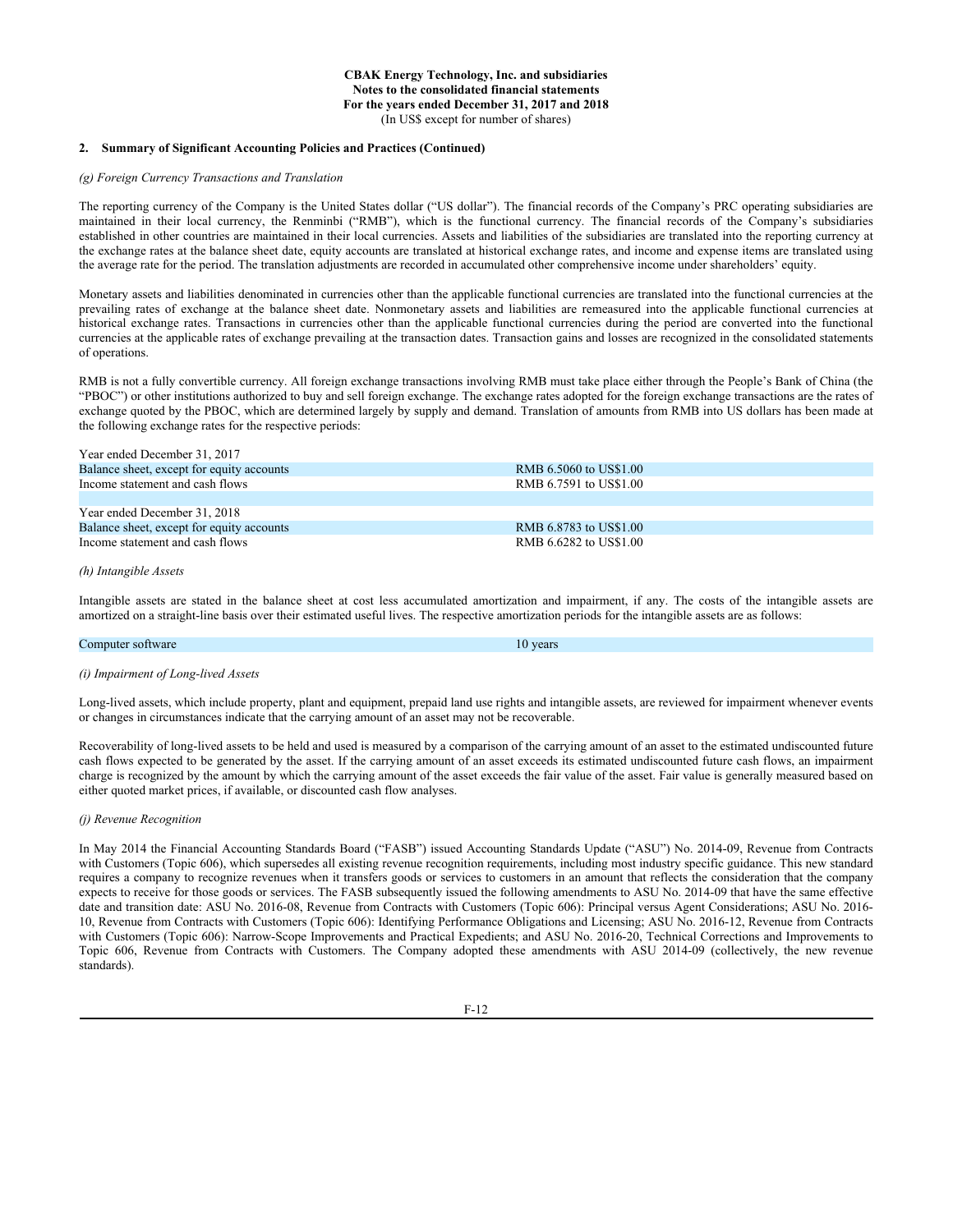# **2 Summary of Significant Accounting Policies and Practices (Continued)**

#### *(j) Revenue Recognition (continued)*

The new revenue standards became effective for the Company on January 1, 2018, and were adopted using the modified retrospective method. The adoption of the new revenue standards as of January 1, 2018 did not change the Company's revenue recognition as the majority of its revenues continue to be recognized when the customer takes control of its product. As the Company did not identify any accounting changes that impacted the amount of reported revenues with respect to its product revenues, no adjustment to accumulated deficit was required upon adoption.

Under the new revenue standards, the Company recognizes revenues when its customer obtains control of promised goods or services, in an amount that reflects the consideration which it expects to receive in exchange for those goods. The Company recognizes revenues following the five step model prescribed under ASU No. 2014-09: (i) identify contract(s) with a customer; (ii) identify the performance obligations in the contract; (iii) determine the transaction price; (iv) allocate the transaction price to the performance obligations in the contract; and (v) recognize revenues when (or as) we satisfy the performance obligation.

Revenues from product sales are recognized when the customer obtains control of the Company's product, which occurs at a point in time, typically upon delivery to the customer. The Company expenses incremental costs of obtaining a contract as and when incurred if the expected amortization period of the asset that it would have recognized is one year or less or the amount is immaterial.

Revenues from product sales are recorded net of reserves established for applicable discounts and allowances that are offered within contracts with the Company's customers.

Product revenue reserves, which are classified as a reduction in product revenues, are generally characterized in the categories: discounts and returns. These reserves are based on estimates of the amounts earned or to be claimed on the related sales and are classified as reductions of accounts receivable as the amount is payable to the Company's customer.

## *(k) Cost of Revenues*

Cost of revenues consists primarily of material costs, employee compensation, depreciation and related expenses, which are directly attributable to the production of products. Write-down of inventories to lower of cost or market is also recorded in cost of revenues.

#### *(l) Income Taxes*

Income taxes are accounted for under the asset and liability method. Deferred tax assets and liabilities are recognized for the future tax consequences attributable to differences between the financial statement carrying amounts of existing assets and liabilities and their respective tax bases and operating loss and tax credit carry forwards. Deferred tax assets are reduced by a valuation allowance to the extent management concludes it is more likely than not that the assets will not be realized. Deferred tax assets and liabilities are measured using enacted tax rates applied to taxable income in the years in which those temporary differences are expected to be recovered or settled. The effect on deferred tax assets and liabilities of a change in tax rates is recognized in the statement of operations and comprehensive loss in the period that includes the enactment date.

The impact of an uncertain income tax positions on the income tax return must be recognized at the largest amount that is more likely than not to be sustained upon audit by the relevant tax authority. An uncertain income tax position will not be recognized if it has less than a 50% likelihood of being sustained. Interest and penalties on income taxes will be classified as a component of the provisions for income taxes.

The significant uncertain tax position arose from the subsidies granted by the local government for the Company's PRC subsidiary, which may be modified or challenged by the central government or the tax authority. A reconciliation of January 1, 2017, through December 31, 2018 amount of unrecognized tax benefits excluding interest and penalties ("Gross UTB") is as follows:

|                                                               | Gross UTB | Surcharge |    | Net UTB   |
|---------------------------------------------------------------|-----------|-----------|----|-----------|
| Balance as of January 1, 2017                                 | 7,061,140 |           | ۰. | 7,061,140 |
| Increase in unrecognized tax benefits taken in current period | 476.133   |           |    | 476.133   |
| Balance as of December 31, 2017                               | 7,537,273 |           |    | 7,537,273 |
| Decrease in unrecognized tax benefits taken in current year   | (407.988) |           |    | (407.988) |
| Balance as of December 31, 2018                               | 7.129.285 |           | -  | 7.129.285 |

As of December 31, 2018, and 2017, the Company had not accrued any interest and penalties related to unrecognized tax benefits.

The Company's Chinese subsidiaries are subject to taxation in the PRC. The PRC income tax returns are generally not subject to examination by the tax authorities for tax years before calendar (tax) year 2012. With a few exceptions, the calendar (tax) years 2013-2017 remain open to examination by tax authorities in the PRC.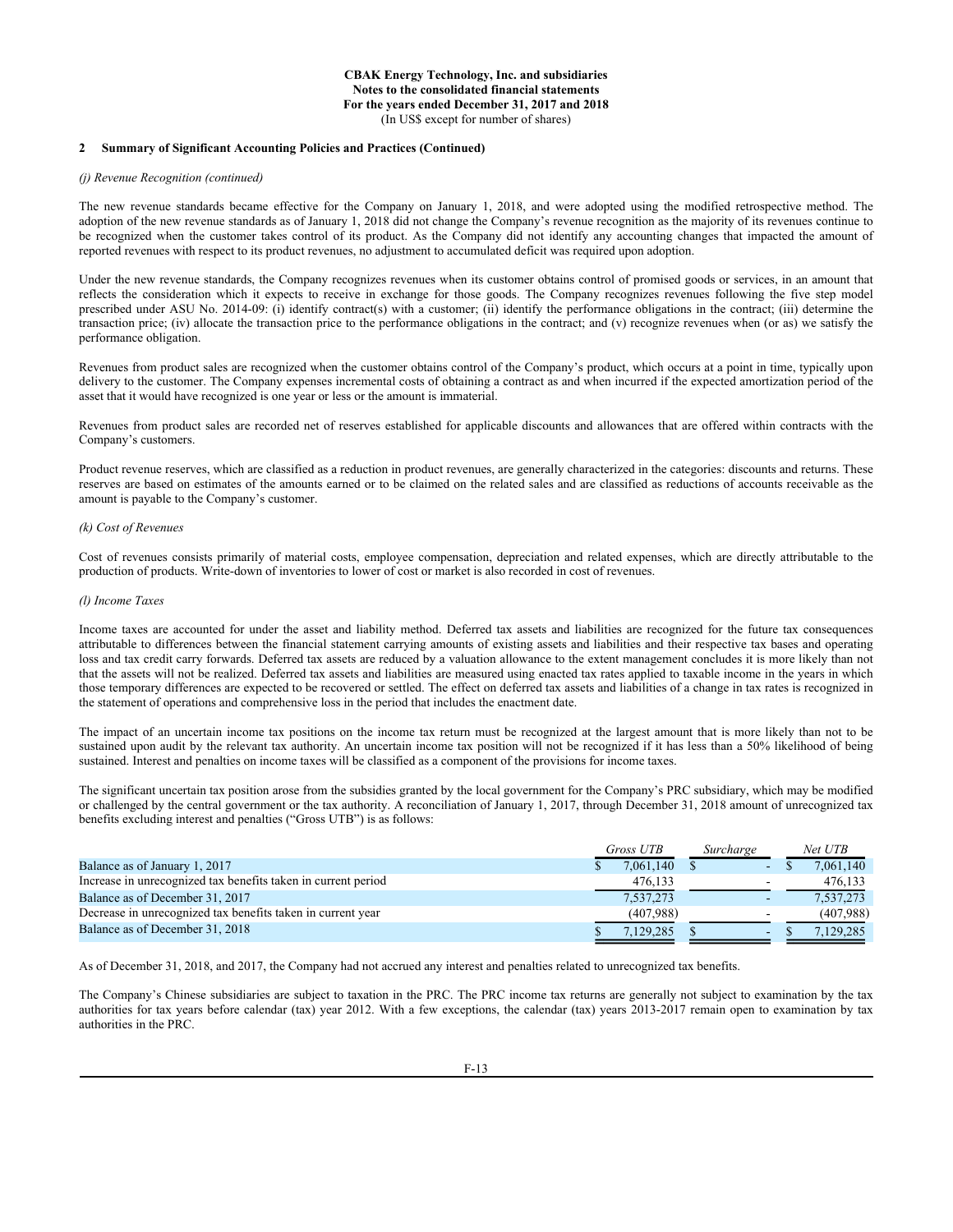#### **2. Summary of Significant Accounting Policies and Practices (Continued)**

# *(m) Research and Development and Advertising Expenses*

Research and development and advertising expenses are expensed as incurred. Research and development expenses consist primarily of remuneration for research and development staff, depreciation and material costs for research and development.

#### *(n) Bills Payable*

Bills payable represent bills issued by financial institutions to the Company's vendors. The Company's vendors receive payments from the financial institutions directly upon maturity of the bills and the Company is obliged to repay the face value of the bills to the financial institutions.

#### *(o) Warranties*

The Company provides a manufacturer's warranty on all its products. It accrues a warranty reserve for the products sold, which includes management's best estimate of the projected costs to repair or replace items under warranty. These estimates are based on actual claims incurred to date and an estimate of the nature, frequency and costs of future claims. These estimates are inherently uncertain given the Company's relatively short history of sales of its current products, and changes to its historical or projected warranty experience may cause material changes to the warranty reserve in the future. The portion of the warranty reserve expected to be incurred within the next 12 months is included within accrued liabilities and other while the remaining balance is included within other long-term liabilities on the consolidated balance sheets.

#### *(p) Government Grants*

The Company's subsidiaries in China receive government subsidies from local Chinese government agencies in accordance with relevant Chinese government policies. In general, the Company presents the government subsidies received as part of other income unless the subsidies received are earmarked to compensate a specific expense, which have been accounted for by offsetting the specific expense, such as research and development expense, interest expenses and removal costs. Unearned government subsidies received are deferred for recognition until the criteria for such recognition could be met.

Grants applicable to land are amortized over the life of the depreciable facilities constructed on it. For research and development expenses, the Company matches and offsets the government grants with the expenses of the research and development activities as specified in the grant approval document in the corresponding period when such expenses are incurred.

#### *(q) Share-based Compensation*

The Company adopted the provisions of ASC Topic 718 which requires the Company to measure and recognize compensation expenses for an award of an equity instrument based on the grant-date fair value. The cost is recognized over the vesting period (or the requisite service period). ASC Topic 718 also requires the Company to measure the cost of a liability classified award based on its current fair value. The fair value of the award will be remeasured subsequently at each reporting date through the settlement date. Changes in fair value during the requisite service period are recognized as compensation cost over that period. Further, ASC Topic 718 requires the Company to estimate forfeitures in calculating the expense related to stock-based compensation.

The fair value of each option award is estimated on the date of grant using the Black-Scholes Option Valuation Model. The expected volatility was based on the historical volatilities of the Company's listed common stocks in the United States and other relevant market information. The Company uses historical data to estimate share option exercises and employee departure behavior used in the valuation model. The expected terms of share options granted is derived from the output of the option pricing model and represents the period of time that share options granted are expected to be outstanding. Since the share options once exercised will primarily trade in the U.S. capital market, the risk-free rate for periods within the contractual term of the share option is based on the U.S. Treasury yield curve in effect at the time of grant.

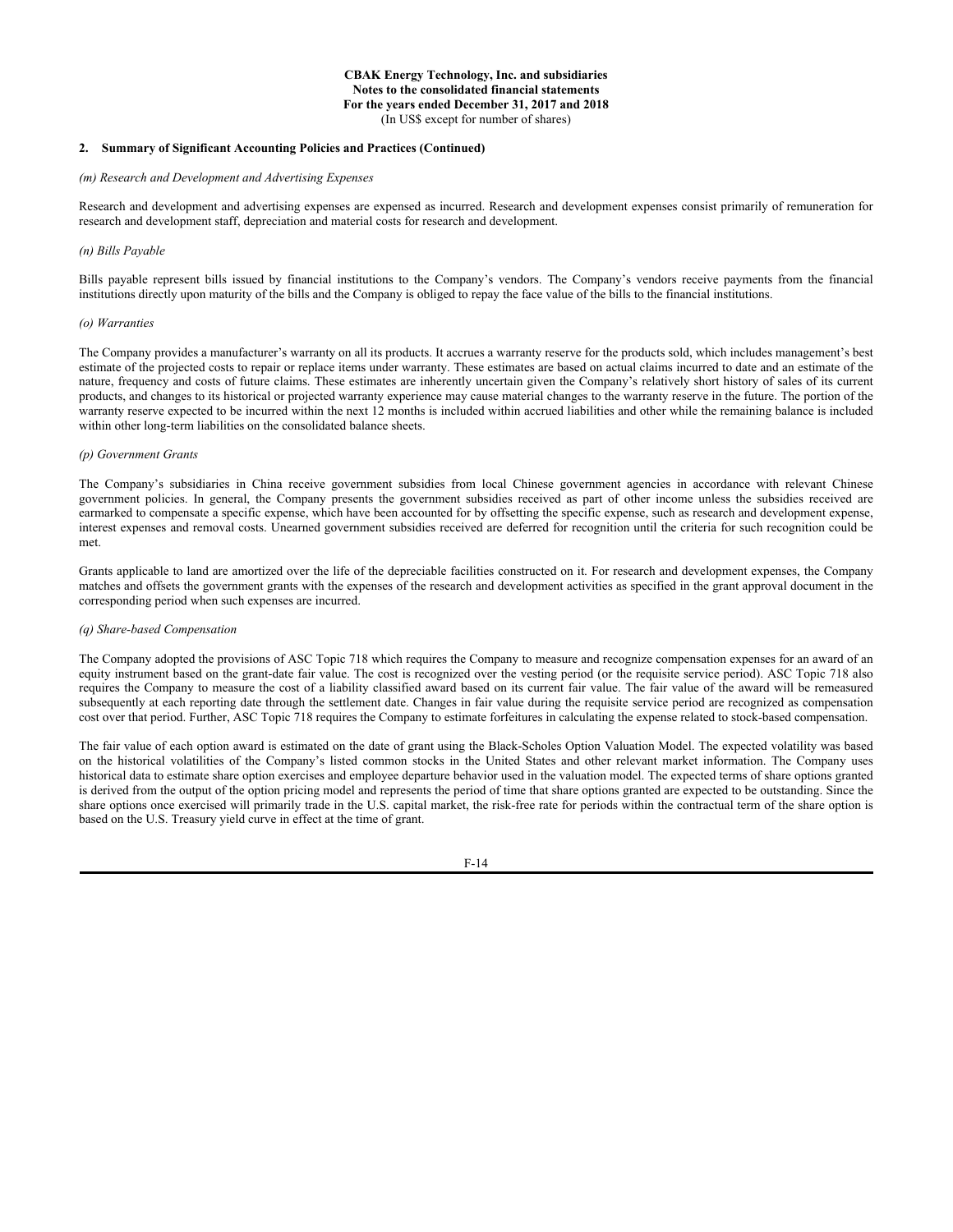#### **2. Summary of Significant Accounting Policies and Practices (Continued)**

# *(r) Retirement and Other Postretirement Benefits*

Contributions to retirement schemes (which are defined contribution plans) are charged to cost of revenues, research and development expenses, sales and marketing expenses and general and administrative expenses in the statement of operations and comprehensive loss as and when the related employee service is provided.

#### *(s) Loss per Share*

Basic and diluted loss per share is computed by dividing net loss by the weighted average number of ordinary shares outstanding during the year.

#### *(t) Use of Estimates*

The preparation of the consolidated financial statements in accordance with US GAAP requires management of the Company to make a number of estimates and assumptions relating to the reported amount of assets and liabilities and the disclosure of contingent assets and liabilities at the date of the consolidated financial statements and the reported amounts of revenues and expenses during the period. Actual results could differ from those estimates. Significant items subject to such estimates and assumptions include revenue recognition, the recoverability of the carrying amount of long-lived assets, unrecognized tax benefits, impairment on inventories, valuation allowance for receivables and deferred tax assets, provision for warranty and sales returns, and valuation of share-based compensation expense. Actual results could differ from those estimates.

#### *(u) Segment Reporting*

The Company uses the "management approach" in determining reportable operating segments. The management approach considers the internal organization and reporting used by the Company's chief operating decision maker for making operating decisions and assessing performance as the source for determining the Company's reportable segments. Management, including the chief operating decision maker, reviews operating results solely by monthly revenue of li-ion rechargeable batteries (but not by sub product type or geographic area) and operating results of the Company and, as such, the Company has determined that the Company has one operating segment as defined by ASC Topic 280 "Segment Reporting".

#### *(v) Commitments and Contingencies*

Liabilities for loss contingencies arising from claims, assessments, litigation, fines and penalties and other sources are recorded when it is probable that a liability has been incurred and the amount of the assessment can be reasonably estimated.

#### *(w) Recently Issued Accounting Standards*

In June 2016, the FASB issued ASU No. 2016-13, Financial Instruments-Credit Losses (Topic 326), which requires entities to measure all expected credit losses for financial assets held at the reporting date based on historical experience, current conditions, and reasonable and supportable forecasts. This replaces the existing incurred loss model and is applicable to the measurement of credit losses on financial assets measured at amortized cost. This guidance is effective for fiscal years, and interim periods within those fiscal years, beginning after December 15, 2019. Early application will be permitted for all entities for fiscal years, and interim periods within those fiscal years, beginning after December 15, 2018. The Company is currently evaluating the impact that the standard will have on its consolidated financial statements and related disclosures.

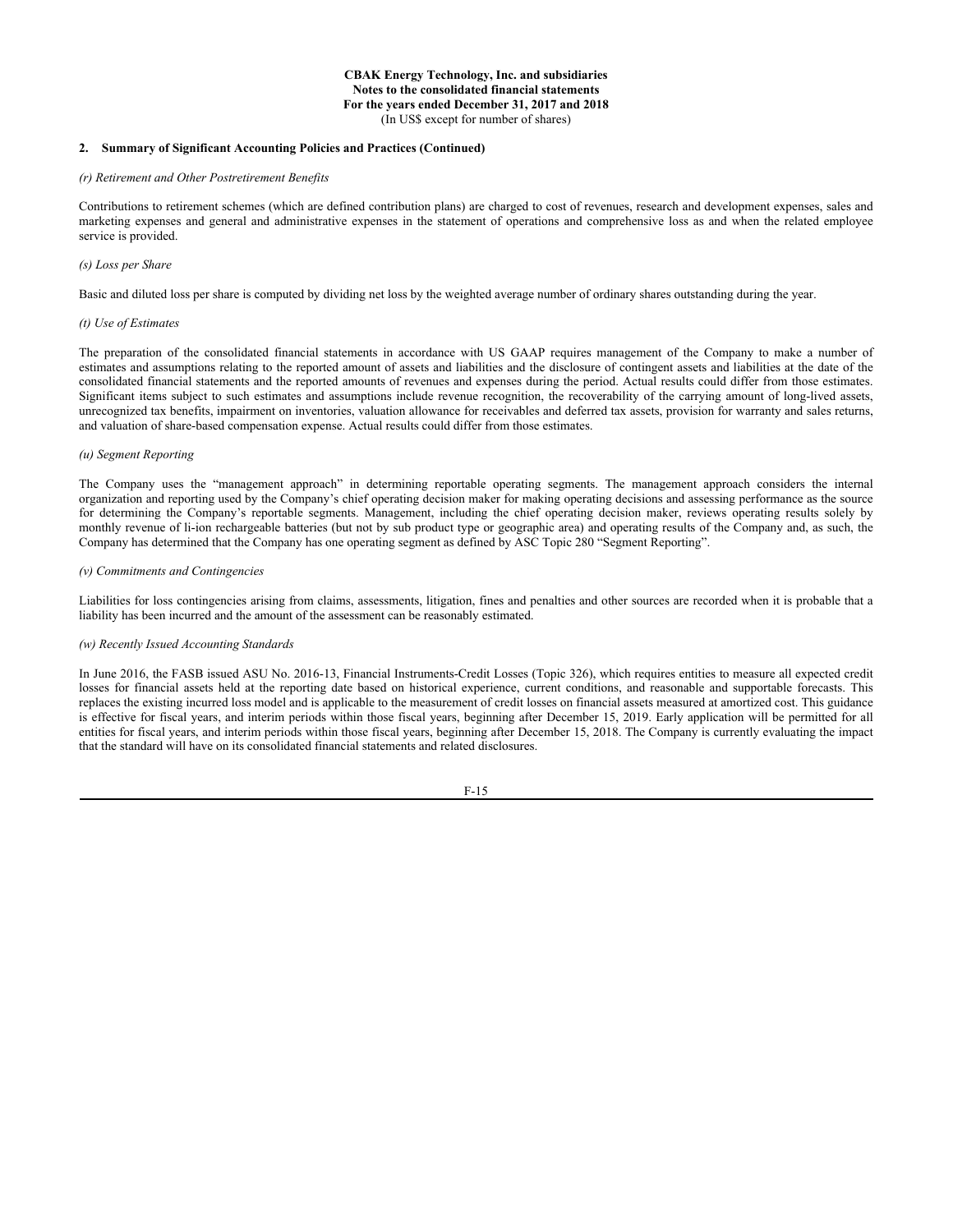# **2. Summary of Significant Accounting Policies and Practices (Continued)**

#### *(w) Recently Issued Accounting Standards (Continued)*

In August 2016, the FASB issued ASU No. 2016-15, Classification of Certain Cash Receipts and Cash Payments. ASU 2016-15 clarifies the presentation and classification of certain cash receipts and cash payments in the statement of cash flows. This ASU is effective for public business entities for fiscal years, and interim periods within those years, beginning after December 15, 2017, on a retrospective transition method to each period presented. Early adoption is permitted. The Company adopted this guidance for the reporting period beginning January 1, 2018, which did not have a material impact on its financial statements or disclosures.

In October 2016, the FASB issued ASU No. 2016-16—Income Taxes (Topic 740): Intra-Entity Transfers of Assets Other Than Inventory. This ASU improves the accounting for the income tax consequences of intra-entity transfers of assets other than inventory. This ASU is effective for fiscal years and interim periods within those years beginning after December 15, 2017. Early adoption is permitted. The Company adopted this guidance for the reporting period beginning January 1, 2018, which did not have a material impact on its financial statements or disclosures.

In January 2017, the FASB issued ASU No. 2017-04, Simplifying the Test for Goodwill Impairment. The guidance removes Step 2 of the goodwill impairment test, which requires a hypothetical purchase price allocation. A goodwill impairment will now be the amount by which a reporting unit's carrying value exceeds its fair value, not to exceed the carrying amount of goodwill. The guidance should be adopted on a prospective basis for the annual or any interim goodwill impairment tests beginning after December 15, 2019. Early adoption is permitted for interim or annual goodwill impairment tests performed on testing dates after January 1, 2017. The Company currently intends to adopt this guidance for the fiscal year beginning January 1, 2020, and does not anticipate that the adoption of this guidance will have a material impact on its financial statements or disclosures because the Company does not currently have any recorded goodwill.

In June 2018, the FASB issued ASU 2018-07, "Compensation — Stock Compensation (Topic 718): Improvements to Nonemployee Share-Based Payment Accounting," which expands the scope of ASC 718 to include share-based payment transactions for acquiring goods and services from non-employees. An entity should apply the requirements of ASC 718 to non-employee awards except for specific guidance on inputs to an option pricing model and the attribution of cost. The amendments specify that ASC 718 applies to all share-based payment transactions in which a grantor acquires goods or services to be used or consumed in a grantor's own operations by issuing share-based payment awards. The new guidance is effective for SEC filers for fiscal years, and interim reporting periods within those fiscal years, beginning after December 15, 2019 (i.e., January 1, 2020, for calendar year entities). Early adoption is permitted. The Company is evaluating the effects of the adoption of this guidance and currently believes that it will impact the accounting of the sharebased awards granted to non-employees.

F-16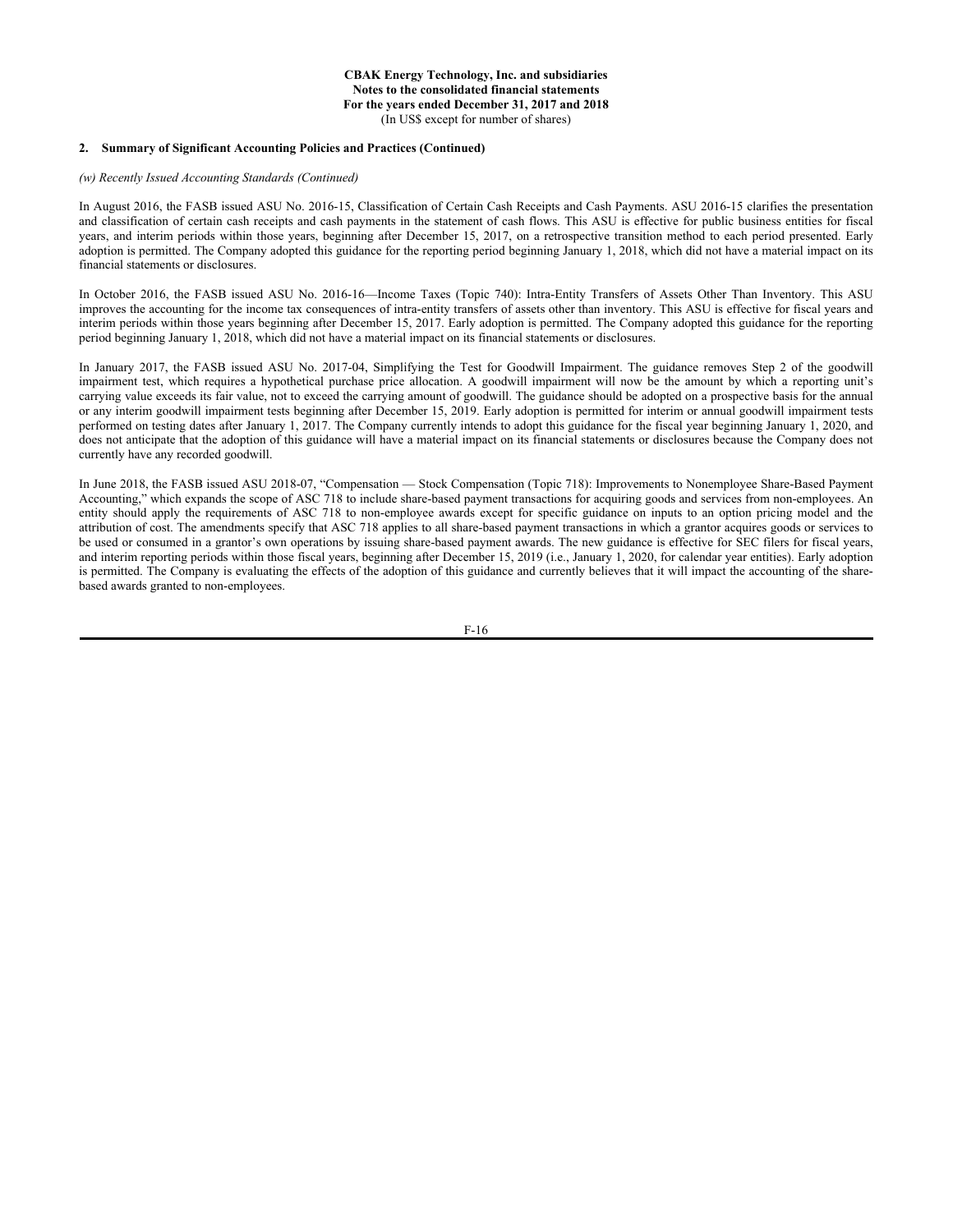## **3. Pledged deposits**

Pledged deposits as of December 31, 2017 and 2018 consisted of the following:

|                                  | December 31,<br>2017 |              | December 31.<br>2018 |
|----------------------------------|----------------------|--------------|----------------------|
| Pledged deposits with banks for: |                      |              |                      |
| Bills payable                    | 123,116              | <sup>S</sup> | 16,014,118           |
| Letters of credit                | 7,685,213            |              |                      |
| Others $*$                       | 1,295,849            |              | 1,225,705            |
|                                  | 9,104,178            |              | 17,239,823           |
|                                  |                      |              |                      |

**\*** On July 7, 2016, Shenzhen Huijie Purification System Engineering Co., Ltd ("Shenzhen Huijie"), one of the Company's contractors, filed a lawsuit against CBAK Power in the Peoples' Court of Zhuanghe City, Dalian for the failure to pay pursuant to the terms of the contract and entrusted part of the project of the contract to a third party without their prior consent. The plaintiff sought a total amount of \$1,225,709 (RMB 8,430,792), including construction costs of \$0.9 million (RMB6.1 million), interest of \$29,766 (RMB0.2 million) and compensation of \$0.3 million (RMB1.9 million), which the Company already accrued for as of September 30, 2016. On September 7, 2016, upon the request of Shenzhen Huijie, the Court froze CBAK Power's bank deposits totaling \$1,225,709 (RMB 8,430,792) for a period of one year. Further on September 1, 2017, upon the request of Shenzhen Huijie, the Court froze the bank deposits for another one year until August 31, 2018. The Court froze the bank deposits for another one year until August 27, 2019 upon the request of Shenzhen Huijie on August 27, 2018.

#### **4. Trade Accounts and Bills Receivable, net**

Trade accounts and bills receivable as of December 31, 2017 and 2018:

|                                       | December 31. | December 31. |
|---------------------------------------|--------------|--------------|
|                                       | 2017         | 2018         |
| Trade accounts receivable             | 42,095,211   | 19,054,863   |
| Less: Allowance for doubtful accounts | (3,700,922)  | (3,657,173)  |
|                                       | 38, 394, 289 | 15,397,690   |
| Bills receivable                      | 19,124,323   | 6,353,342    |
|                                       | 57,518,612   | 21,751,032   |

Included in trade accounts and bills receivables are retention receivables of nil and \$1,119,490 as of December 31, 2017 and 2018. Retention receivables are interest-free and recoverable at the end of the retention period of three to five years.

An analysis of the allowance for doubtful accounts is as follows:

|                                                                                  | December 31. |  | December 31. |
|----------------------------------------------------------------------------------|--------------|--|--------------|
|                                                                                  | 2017         |  | 2018         |
| Balance at beginning of year                                                     | 2,761,144    |  | 3,700,922    |
| Provision for the year                                                           | 839.917      |  | 474,950      |
| Reversal - recoveries by cash                                                    | (114, 542)   |  | (312, 462)   |
| Charged to consolidated statements of operations and comprehensive (loss) income | 725,375      |  | 162.488      |
| Foreign exchange adjustment                                                      | 214,403      |  | (206, 237)   |
| Balance at end of year                                                           | 3.700.922    |  | 3,657,173    |

#### **5. Inventories**

Inventories as of December 31, 2017 and 2018 consisted of the following:

|                  | December 31. | December 31. |
|------------------|--------------|--------------|
|                  | 2017         | 2018         |
| Raw materials    | 1,814,704    | 1,675,383    |
| Work in progress | 2,188,193    | 2,737,415    |
| Finished goods   | 5,829,508    | 5,209,563    |
|                  | 9,832,405    | 9,622,361    |

During the years ended December 31, 2017 and 2018, write-downs of obsolete inventories to lower of cost or net realizable value of \$5,776,891 and \$160,469, respectively, were charged to cost of revenues.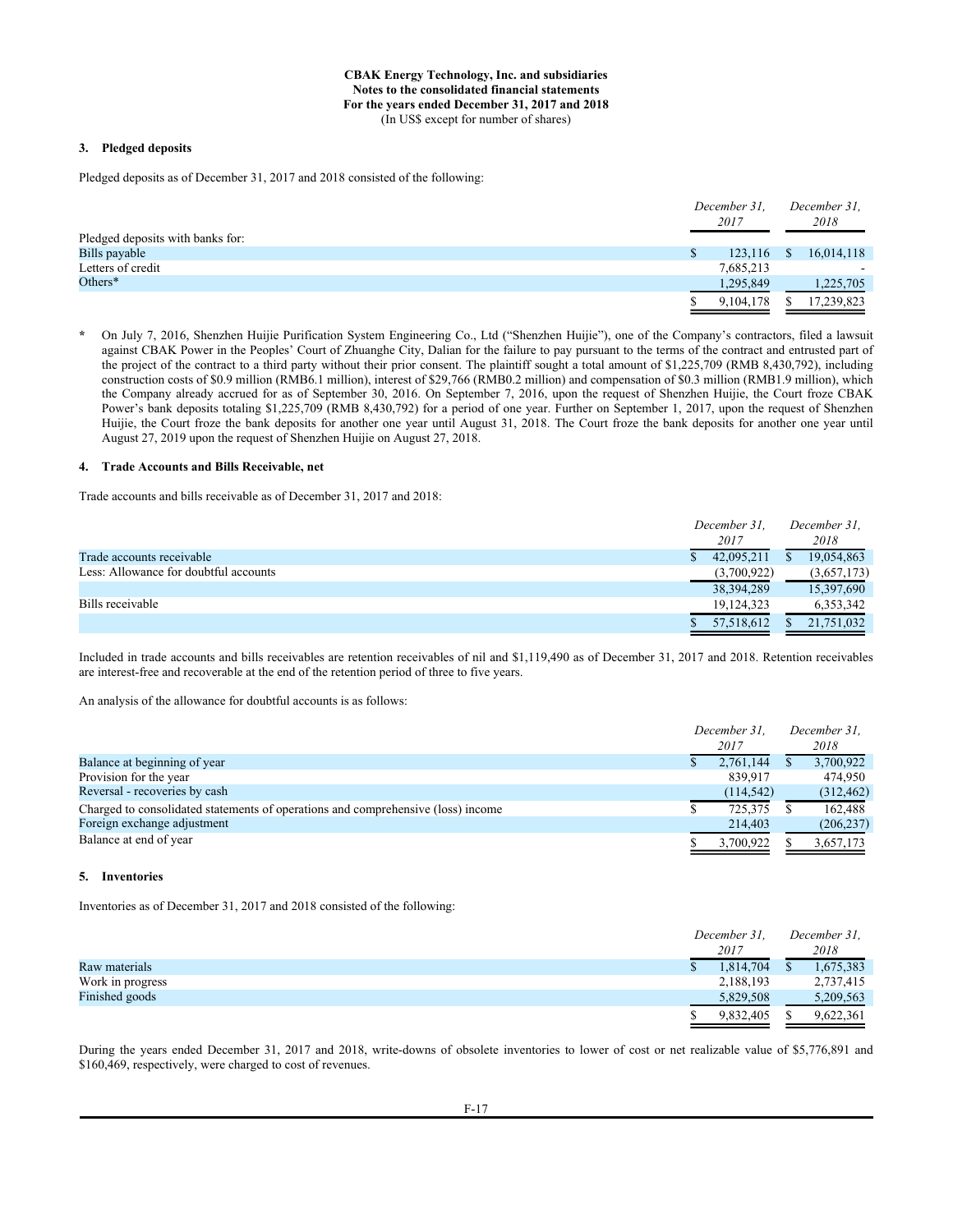# **6. Prepayments and Other Receivables**

Prepayments and other receivables as of December 31, 2017 and 2018 consisted of the following:

|                                       | December 31, |  | December 31. |
|---------------------------------------|--------------|--|--------------|
|                                       | 2017         |  | 2018         |
| Value added tax recoverable           | 5,963,506    |  | 5,359,275    |
| Prepayments to suppliers              | 706,488      |  | 1,157,966    |
| Deposits                              | 25,922       |  | 56,974       |
| Staff advances                        | 59.942       |  | 54,207       |
| Prepaid operating expenses            | 185,690      |  | 309,415      |
| Others                                | 37,262       |  | 212,617      |
|                                       | 6,978,810    |  | 7,150,454    |
| Less: Allowance for doubtful accounts | (7,000)      |  | (7,000)      |
|                                       | 6,971,810    |  | 7,143,454    |

## **7. Payables to former subsidiaries, net**

Payables to former subsidiaries as of December 31, 2017 and 2018 consisted of the following:

|                     | December 31. |  | December 31, |
|---------------------|--------------|--|--------------|
|                     | 2017         |  | 2018         |
| <b>BAK</b> Tianjin  | 282,682      |  | 972,913      |
| <b>BAK</b> Shenzhen | 22,020,039   |  | 3,328,733    |
|                     | 22,302,721   |  | 4,301,646    |

Balance as of December 31, 2017 and 2018 consisted of payables for purchase of inventories from BAK Tianjin and BAK Shenzhen. From time to time, the Company purchased from these former subsidiaries products that it did not produce to meet the needs of its customers.

In the third quarter of 2018, the Company disposed of its patented proprietary technology of high capacity prismatic batteries to BAK Shenzhen at a cash consideration of \$12,845,795 (approximately RMB85.1 million). The Company recognized a net gain of \$12,118,675, which was included in other income for year ended December 31, 2018. The Company and BAK Shenzhen agreed to offset the cash consideration of \$12,845,795 against the amount owed by the Company to BAK Shenzhen.

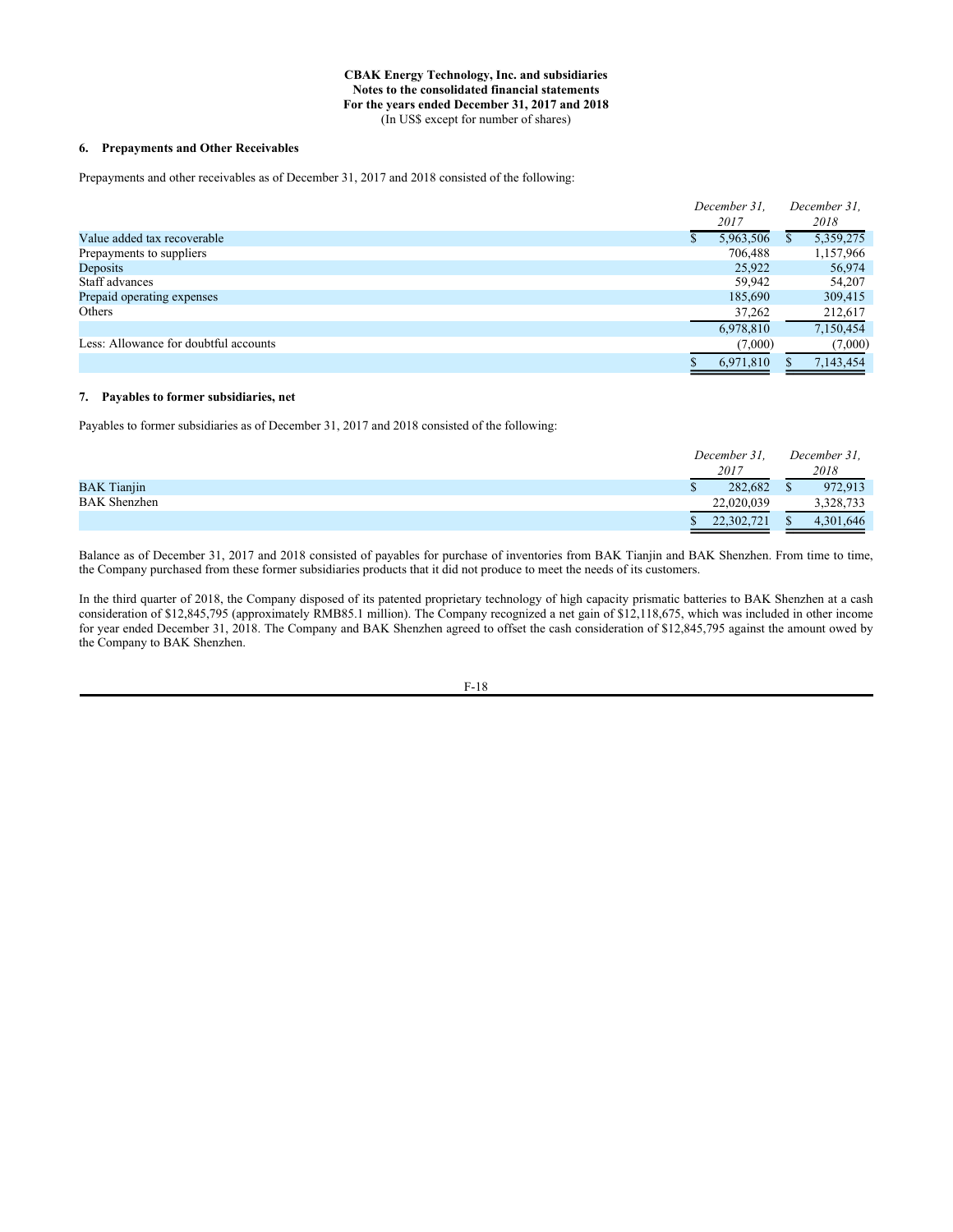#### **8. Property, Plant and Equipment, net**

Property, plant and equipment as of December 31, 2017 and 2018 consisted of the following:

|                          | December 31. |    | December 31. |
|--------------------------|--------------|----|--------------|
|                          | 2017         |    | 2018         |
| <b>Buildings</b>         | 24,979,022   | S. | 23,626,924   |
| Machinery and equipment  | 13,977,734   |    | 22,159,752   |
| Office equipment         | 184,014      |    | 218,581      |
| Motor vehicles           | 206,190      |    | 204,368      |
|                          | 39,346,960   |    | 46,209,625   |
| Impairment               | (1,010,216)  |    | (1,840,596)  |
| Accumulated depreciation | (3,371,234)  |    | (5,460,526)  |
| Carrying amount          | 34,965,510   |    | 38,908,503   |

During the years ended December 31, 2017 and 2018, the Company incurred depreciation expense of \$1,569,768 and \$2,442,428, respectively.

The Company has not yet obtained the property ownership certificates of the buildings in its Dalian manufacturing facilities with a carrying amount of \$23,670,773 and \$21,749,145 as of December 31, 2017 and 2018, respectively. The Company built its facilities on the land for which it had already obtained the related land use right. The Company has submitted applications to the Chinese government for the ownership certificates on the completed buildings located on these lands. However, the application process takes longer than the Company expected and it has not obtained the certificates as of the date of this report. However, since the Company has obtained the land use right in relation to the land, the management believe the Company has legal title to the buildings thereon albeit the lack of ownership certificates.

During the course of the Company's strategic review of its operations in the years ended December 31, 2017 and 2018, the Company assessed the recoverability of the carrying value of certain property, plant and equipment which resulted in impairment losses of approximately \$1.0 million and \$0.9 million, respectively.

# **9. Construction in Progress**

Construction in progress as of December 31, 2017 and 2018 consisted of the following:

|                                                             | December 31. | December 31. |
|-------------------------------------------------------------|--------------|--------------|
|                                                             | 2017         | 2018         |
| Construction in progress                                    | 24,288,889   | 23.562.557   |
| Prepayment for acquisition of property, plant and equipment | 740,401      | 1.439.256    |
| Carrying amount                                             | 25,029,290   | 25,001,813   |

Construction in progress as of December 31, 2017 and 2018 mainly comprised capital expenditures for the construction of the facilities and production lines of CBAK Power.

For the years ended December 31, 2017 and 2018, the Company capitalized interest of \$1,406,456 and \$1,257,136, respectively, to the cost of construction in progress.

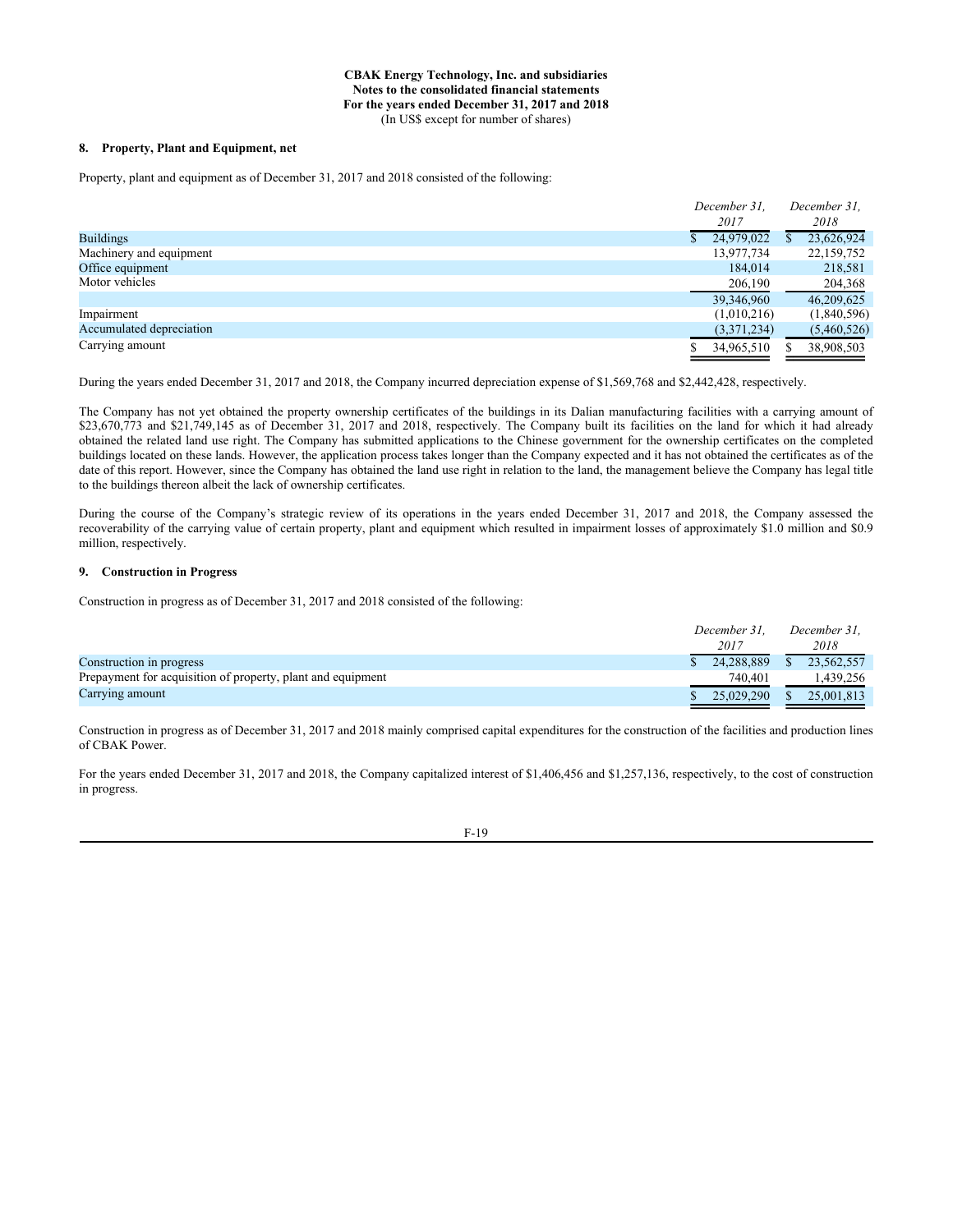# **10. Prepaid Land Use Rights, net**

Prepaid land use rights as of December 31, 2017 and 2018 consisted of the followings:

|                                    | December 31. | December 31. |            |  |
|------------------------------------|--------------|--------------|------------|--|
|                                    | 2017         |              | 2018       |  |
| Prepaid land use rights            | 8,634,993    |              | 8,167,587  |  |
| Accumulated amortization           | (590, 058)   |              | (721, 470) |  |
|                                    | 8,044,935    |              | 7,446,117  |  |
| Less: Classified as current assets | (172,700)    |              | (163, 352) |  |
|                                    | 7.872.235    |              | 7,282,765  |  |

Pursuant to a land use rights acquisition agreement dated August 10, 2014, the Company acquired the rights to use a piece of land with an area of 153,832m<sup>2</sup> in Dalian Economic Zone for 50 years up to August 9, 2064, at a total consideration of \$7,715,548 (RMB53.1 million). Other incidental costs incurred totaled \$452,039 (RMB3.1 million).

Amortization expenses of the prepaid land use rights were \$166,233 and \$169,516 for the years ended December 31, 2017 and 2018, respectively.

# **11. Intangible Assets, net**

Intangible assets as of December 31, 2017 and 2018 consisted of the followings:

|                           | December 31, | December 31, |
|---------------------------|--------------|--------------|
|                           | 2017         | 2018         |
| Computer software at cost | 27,340       | 31,025       |
| Accumulated amortization  | (7, 291)     | 10, 156)     |
|                           | 20,049       | 20,869       |

Amortization expenses were \$2,631 and \$3,383 for the years ended December 31, 2017 and 2018, respectively.

# **12. Trade Accounts and Bills Payable**

Trade accounts and bills payable as of December 31, 2017 and 2018 consisted of the followings:

|                                 | December 31.<br>2017 |    | December 31.<br>2018 |
|---------------------------------|----------------------|----|----------------------|
| Trade accounts payable          | 29,805,350           | S. | 23,134,269           |
| Bills payable                   |                      |    |                      |
| - Bank acceptance bills         | 34,025,080           |    | 28,911,556           |
| $-$ Commercial acceptance bills | 1,786,113            |    | 449,238              |
|                                 | 65,616,543           |    | 52,495,063           |

All the bills payable are of trading nature and will mature within six months to one year from the issue date.

The bank acceptance bills were pledged by:

(i) the Company's bank deposits (Note 3); and

(ii) \$19,047,471 and \$6,353,342 of the Company's bills receivable as of December 31, 2017 and 2018, respectively (Note 4).

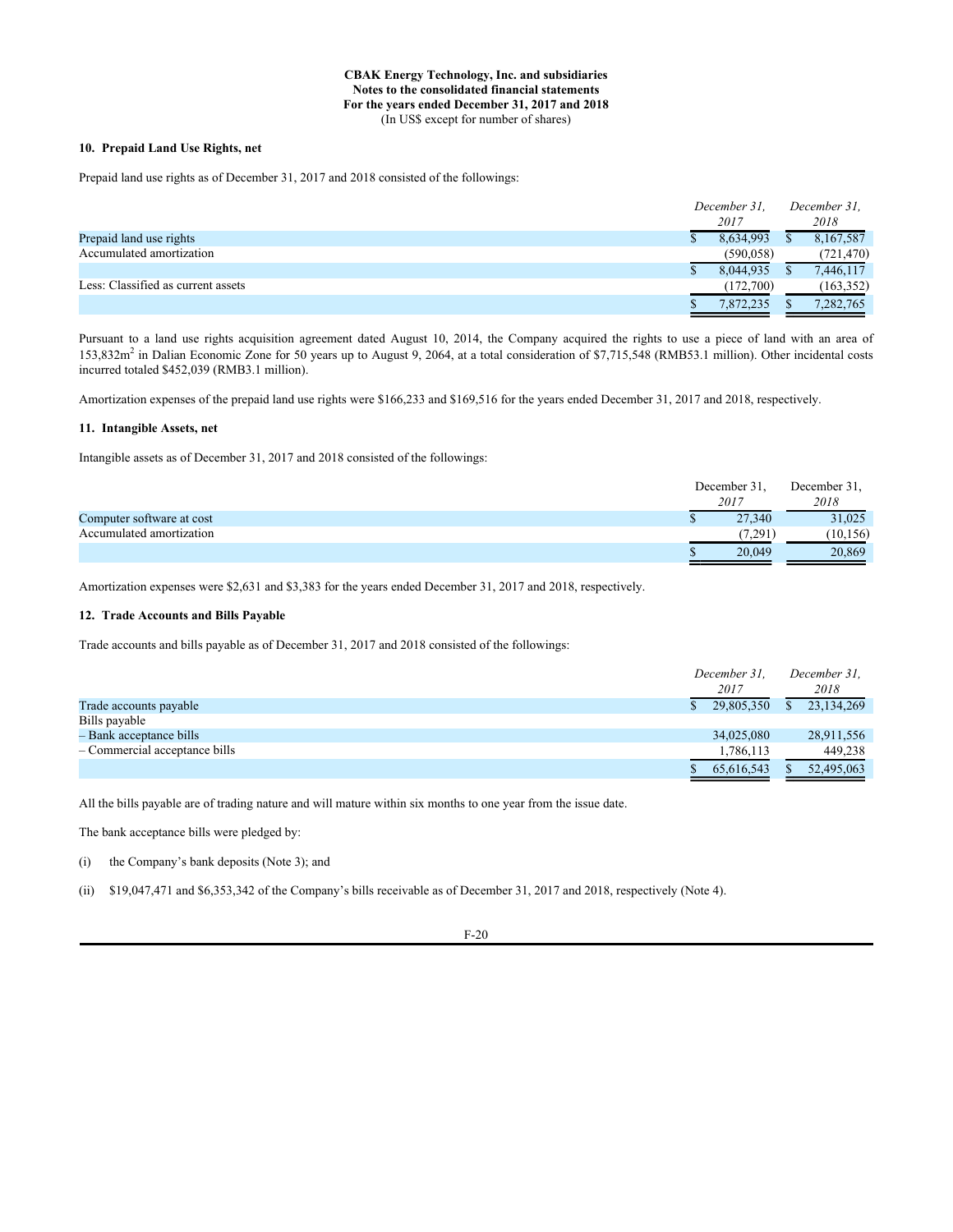#### **13. Loans**

*Bank loans:*

Bank borrowings as of December 31, 2017 and 2018 consisted of the followings:

| 2018       |
|------------|
| 3.659.324  |
| 20,614,194 |
| 24,273,518 |
|            |

On June 14, 2016, the Company renewed its banking facilities from Bank of Dandong for loans with a maximum amount of RMB130 million (approximately \$18.9 million), including three-year long-term loans and three-year revolving bank acceptance and letters of credit bills for the period from June 13, 2016 to June 12, 2019. The banking facilities were guaranteed by Mr. Yunfei Li ("Mr. Li"), the Company's CEO, and Ms. Qinghui Yuan, Mr. Li's wife, Mr. Xianqian Li, the Company's former CEO, Ms. Xiaoqiu Yu, the wife of the Company's former CEO and Shenzhen BAK Battery Co., Ltd., the Company's former subsidiary ("Shenzhen BAK"). Under the banking facilities, the Company borrowed various three-year term bank loans that totaled RMB126.8 million (approximately \$18.4 million and), bearing fixed interest at 7.2% per annum. The Company also borrowed various bank acceptance of RMB3.2 million (approximately \$0.5 million) under the facilities. The Company repaid the loan and bank acceptance bills on June 12, 2018.

In the second quarter of 2018, the Company obtained additional banking facilities from Bank of Dandong with bank acceptance bills of RMB5.0 million (approximately \$0.7 million) for a term until October 17, 2018. The Company has borrowed a series of bank acceptance bills totaled RMB5.0 million (approximately \$0.7 million) for a term until October 17, 2018. The Company repaid the bank acceptance bills on October 17, 2018.

On July 6, 2016, the Company obtained banking facilities from Bank of Dalian for loans with a maximum amount of RMB10 million (approximately \$1.5 million) and bank acceptance bills of RMB40 million (approximately \$5.8 million) to July 5, 2017. The banking facilities were guaranteed by Mr. Li, the Company's CEO, and Ms. Qinghui Yuan, Mr. Li's wife, and Shenzhen BAK. Under the banking facilities, on July 6, 2016 the Company borrowed one year short-term loan of RMB10 million (approximately \$1.5 million), bearing a fixed interest rate at 6.525% per annum. The Company also borrowed revolving bank acceptance totaled \$5.8 million, and bank deposit of 50% was required to secure against these bank acceptance bills. The Company repaid the loan and bank acceptance bills in July and August 2017.

On November 9, 2017, the Company obtained banking facilities from China Everbright Bank Dalian Branch with a maximum amount of RMB100 million (approximately \$14.5 million) with the term expiring on November 7, 2018. The banking facilities were secured by the 100% equity in CBAK Power held by BAK Asia. Under the facilities, bank deposits of approximately 50% were required to secure against this letter of credit. The Company borrowed a net letter of credit of RMB96.1 million (approximately \$14.0 million) to November 7, 2018. The Company repaid the letter of credit on November 7, 2018.

On June 4, 2018, the Company obtained banking facilities from China Everbright Bank Dalian Branch with a maximum amount of RMB200 million (approximately \$29.1 million) with the term from June 12, 2018 to June 10, 2021, bearing interest at 130% of benchmark rate of the People's Bank of China ("PBOC") for three-year long-term loans, at current rate 6.175% per annum. Under the facilities, the Company borrowed RMB167.0 million (approximately \$24.3 million) as of December 31, 2018. The loans are repayable in six installments of RMB0.8 million (\$0.12 million) on December 10, 2018, RMB24.0 million (\$3.54 million) on June 10, 2019, RMB0.8 million (\$0.12 million) on December 10, 2019, RMB74.7 million (\$10.86 million) on June 10, 2020, RMB0.8 million (\$0.12 million) on December 10, 2020 and RMB66.3 million (\$9.64 million) on June 10, 2021. The facilities were secured by the Company's land use rights, buildings, machinery and equipment. The Company repaid the bank loan of RMB0.8 million (\$0.12 million) on December 10, 2018.

Further, in August 2018, the Company borrowed a total of RMB60 million (approximately \$8.7 million) in the form of bills payable from China Everbright Bank Dalian Branch for a term until August 14, 2019, which was secured by the Company's cash totaled \$8.7 million. The Company discounted these two bills payable of even date to China Everbright Bank at a rate of 4.0%.

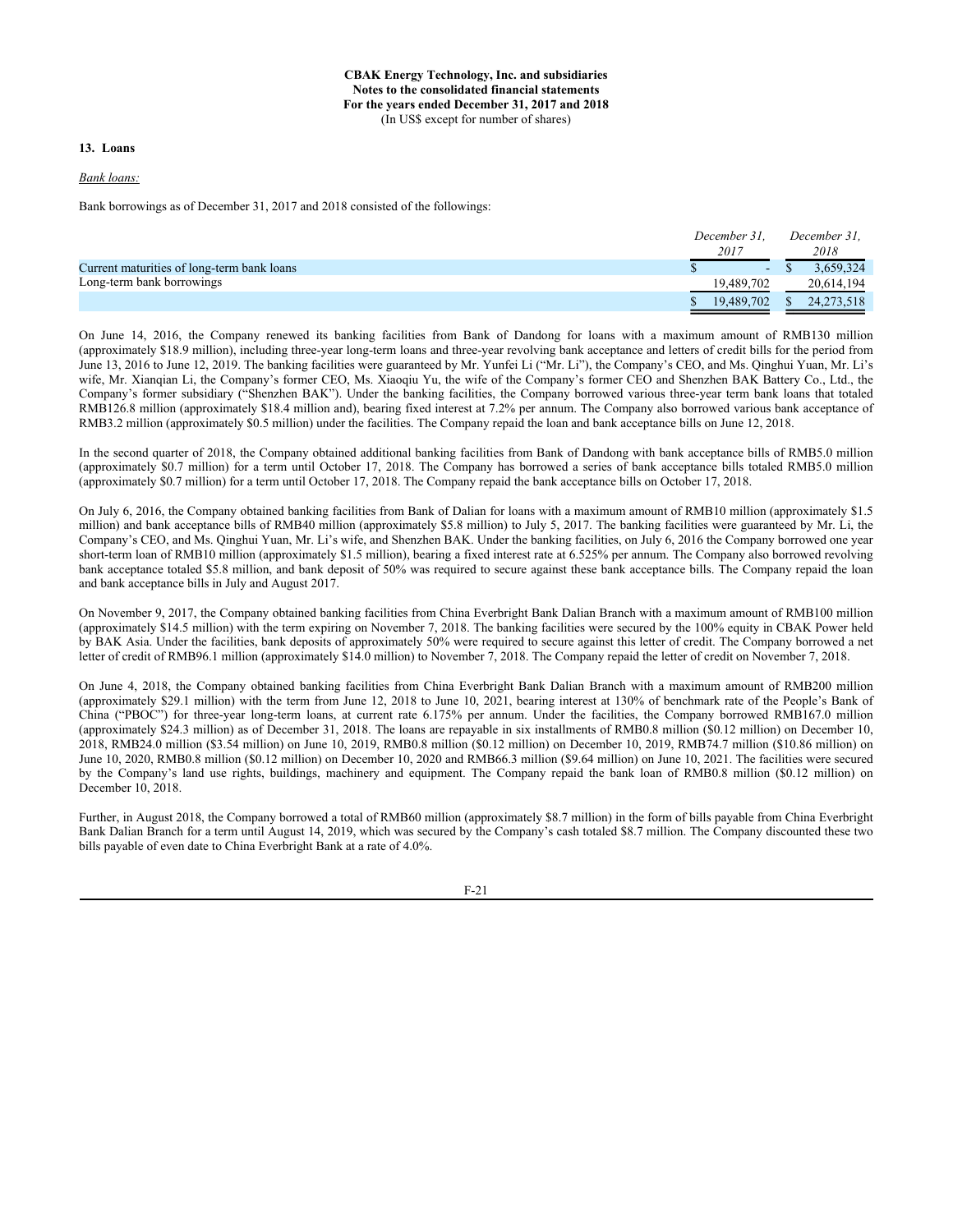#### **13. Loans (Continued)**

On August 22, 2018, the Company obtained one-year term facilities from China Everbright Bank Dalian Branch with a maximum amount of RMB100 million (approximately \$14.5 million) including revolving loans, trade finance, notes discount, and acceptance of commercial bills etc. Any amount drawn under the facilities requires security in the form of cash or banking acceptance bills receivables of at least the same amount. Under the facilities, as of December 31, 2018, the Company borrowed a series of bank acceptance bills totaled RMB28.8 million (approximately \$4.2 million) for a term until March 7, 2019, which was secured by bills receivable of \$4.2 million. The Company repaid the bank acceptance bills on March 7, 2019.

In November 2018, the Company borrowed a total of RMB100 million (approximately \$14.5 million) in the form of bills payable from China Everbright Bank Dalian Branch for a term until November 12, 2019, which was secured by the Company's cash totaled RMB 50 million (approximately \$7.3 million) and the 100% equity in CBAK Power held by BAK Asia. The Company discounted the bills payable of even date to China Everbright Bank at a rate of 4.0%.

On August 2, 2017, the Company obtained one-year term facilities from China Merchants Bank with a maximum amount of RMB100 million (approximately \$14.5 million) including revolving loans, trade finance, notes discount, and acceptance of commercial bills etc. Any amount drawn under the facilities requires security in the form of cash or banking acceptance bills receivable of at least the same amount. Under the facilities, the Company borrowed a series of bank acceptance bills from China Merchants Bank totaled RMB21.3 million (approximately \$3.1 million) for a term until October 25, 2018. The facilities expired on August 1, 2018 and the Company repaid the bills on October 25, 2018.

The Company also borrowed a series of acceptance bills from Industrial Bank Co., Ltd. Dalian Branch totaled RMB15.0 million (approximately \$2.2 million) for various terms through May 21, 2019, which was secured by bank deposits of RMB0.15 million (approximately \$0.02 million) and bills receivable of RMB14.9 million (approximately \$2.2 million).

In January 2019, the Company obtained one-year term facilities from Jilin Province Trust Co. Ltd. with a maximum amount of RMB40.0 million (approximately \$5.8 million), which was secured by land use rights and buildings of Eodos Liga Energy Co., Ltd. Under the facilities, the Company borrowed RMB16.4 million (\$2.4 million), RMB15.4 million (\$2.2 million), RMB6.6 million (\$1.0 million) and RMB1.2 million (\$0.2 million) on February 1, 2019, February 22, 2019, March 8, 2019 and March 21, 2019 respectively.

The facilities were secured by the Company's assets with the following carrying amounts:

| December 31.<br>2017 |  | December 31.<br>2018 |  |
|----------------------|--|----------------------|--|
| 7,808,329            |  | 16,014,118           |  |
| 8,044,935            |  | 7.446,117            |  |
| 18,391,993           |  | 17.501.902           |  |
| 2,374,748            |  | 10,206,100           |  |
| 19,047,471           |  | 6,353,342            |  |
| 55,667,476           |  | 57,521,579           |  |
|                      |  |                      |  |

As of December 31, 2018, the Company had unutilized committed banking facilities of \$15.0 million.

During the years ended December 31, 2017 and 2018, interest of \$1,494,275 and \$2,270,593 were incurred on the Company's bank borrowings, respectively.

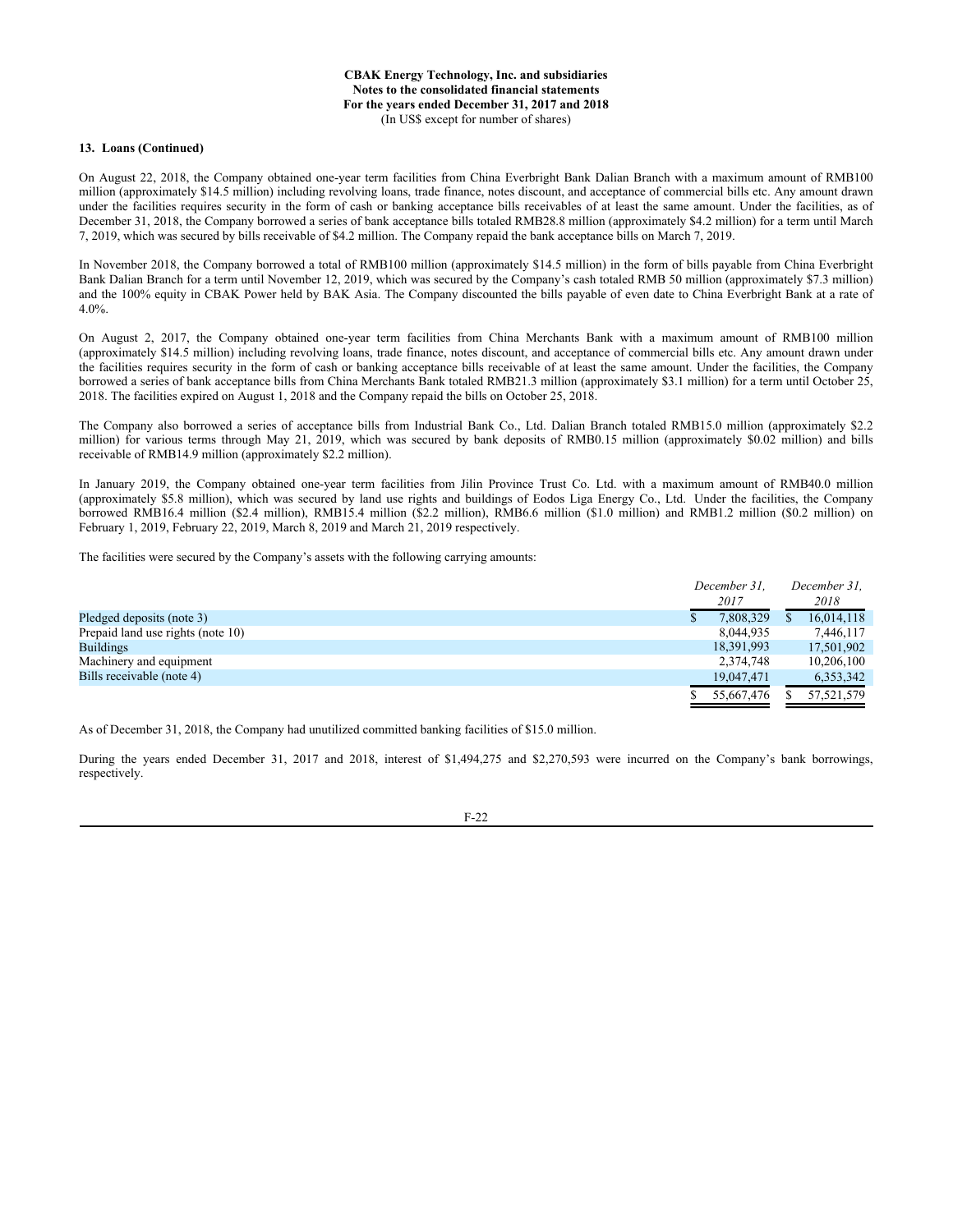## **13. Loans (Continued)**

# *Other short-term loans:*

Other short-term loans as of December 31, 2017 and 2018 consisted of the following:

|                                                                             |             |    | December 31. |     | December 31. |
|-----------------------------------------------------------------------------|-------------|----|--------------|-----|--------------|
|                                                                             | <b>Note</b> |    | 2017         |     | 2018         |
| Advance from related parties                                                |             |    |              |     |              |
| - Tianjin BAK New Energy Research Institute Co., Ltd ("Tianjin New Energy") | (a)         | S. | 11,493,437   | \$. | 11,095,070   |
| $-$ Mr. Xiangqian Li, the Company's Former CEO                              | (b)         |    | 100,000      |     | 100,000      |
| – Mr. Yunfei Li                                                             | (c)         |    |              |     | 116,307      |
| $-$ Shareholders                                                            | (d)         |    | 2,151,860    |     | 2,035,381    |
|                                                                             |             |    | 13,745,297   |     | 13,346,758   |
| Advances from unrelated third parties                                       |             |    |              |     |              |
| – Mr. Wenwu Yu                                                              | (e)         |    | 155,215      |     | 146,813      |
| – Mr. Mingzhe Li                                                            | (e)         |    | 44,269       |     |              |
| - Ms. Longqian Peng                                                         | (e)         |    | 691,669      |     | 654,230      |
|                                                                             |             |    | 891.153      |     | 801.043      |
|                                                                             |             |    |              |     |              |
|                                                                             |             |    | 14,636,450   |     | 14,147,801   |

(a) The Company received advances from Tianjin New Energy, a related company under the control of Mr. Xiangqian Li, the Company's former CEO, which was unsecured, non-interest bearing and repayable on demand. On November 1, 2016, Mr. Xiangqian Li ceased to be a shareholder but remained as a general manager of Tianjin New Energy.

On January 7, 2019, each of Mr. Dawei Li and Mr. Yunfei Li (the Company's CEO) entered into an agreement with CBAK Power and Tianjin New Energy whereby Tianjin New Energy assigned its rights to loans to CBAK Power of approximately \$3.5 million (RMB23,980,950) and \$1.7million (RMB11,647,890) (collectively \$5.2 million, the "Debts") to Mr. Dawei Li and Mr. Yunfei Li, respectively.

On January 7, 2019, the Company entered into a Cancellation Agreement (the "Cancellation Agreement") with Mr. Dawei Li and Mr. Yunfei Li (the creditors). Pursuant to the terms of the Cancellation Agreement, Mr. Dawei Li and Mr. Yunfei Li agreed to cancel the Debts in exchange for 3,431,373 and 1,666,667 shares of common stock of the Company, respectively, (collectively, the "Shares") at an exchange price of \$1.02 per share. Upon receipt of the Shares, the creditors will release the Company from any claims, demands and other obligations relating to the Debts. The Cancellation Agreement contains customary representations and warranties of the creditors. The creditors do not have registration rights with respect to the Shares.

- (b) Advances from Mr. Xiangqian Li, the Company's former CEO, was unsecured, non-interest bearing and repayable on demand.
- (c) Advances from Mr. Yunfei Li, the Company's CEO, was unsecured, non-interest bearing and repayable on demand.
- (d) The refundable deposits paid by certain shareholders in relation to share purchase (note 1) were unsecured, non-interest bearing and repayable on demand.
- (e) Advances from unrelated third parties were unsecured, non-interest bearing and repayable on demand.

F-23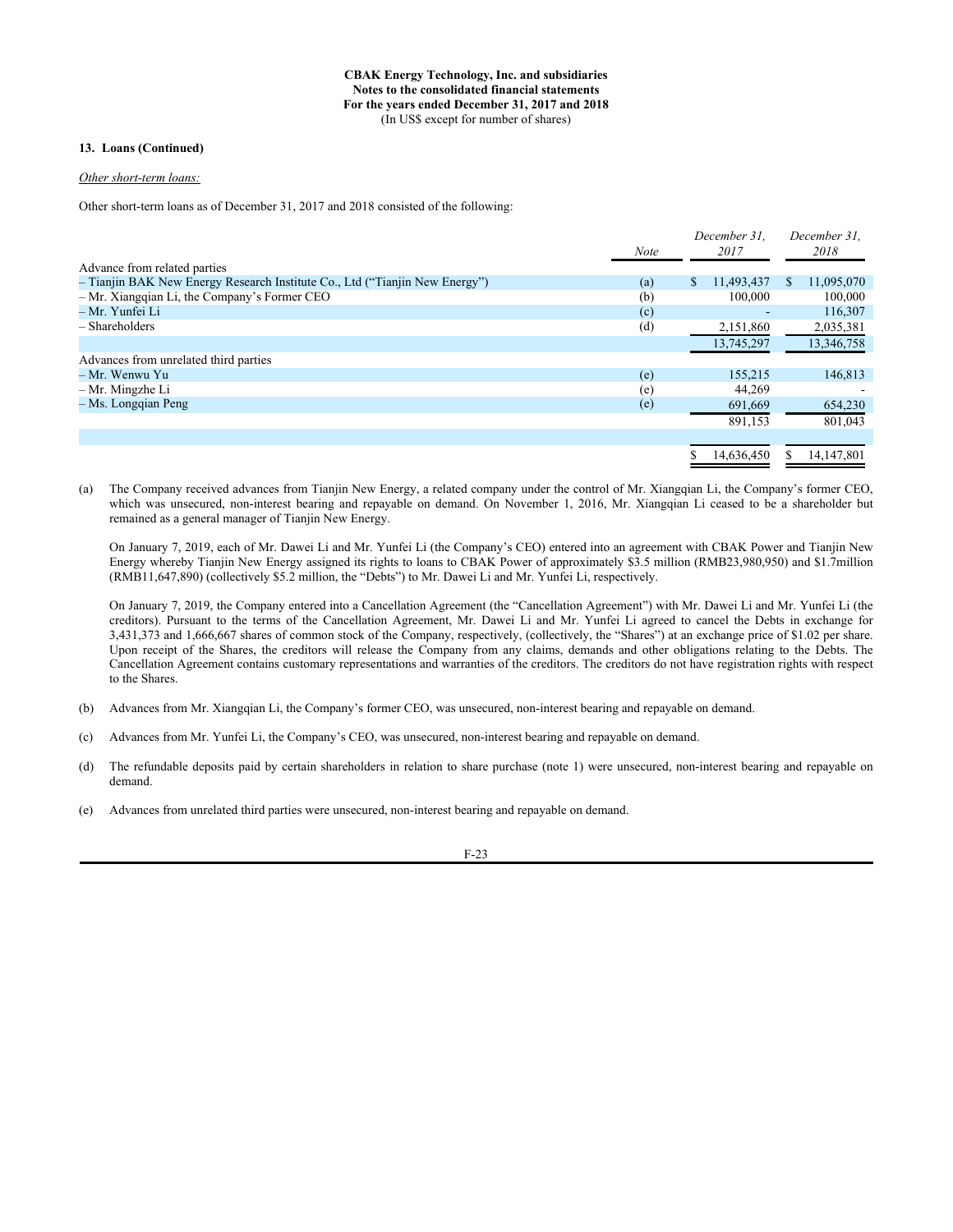#### **14. Accrued Expenses and Other Payables**

Accrued expenses and other payables as of December 31, 2017 and 2018 consisted of the following:

|                                     | December 31. |  | December 31. |  |
|-------------------------------------|--------------|--|--------------|--|
|                                     | 2017         |  | 2018         |  |
| Construction costs payable          | 1.405.651    |  | 5,950,746    |  |
| Equipment purchase payable          | 8.241.844    |  | 6,510,571    |  |
| Liquidated damages (note a)         | 1,210,119    |  | 1,210,119    |  |
| Accrued staff costs                 | 1,804,546    |  | 2,362,466    |  |
| Compensation costs (note $21(ii)$ ) | 116.989      |  | 110,657      |  |
| Customer deposits                   | 270,923      |  | 192,113      |  |
| Other payables and accruals         | 1,158,875    |  | 1,864,679    |  |
|                                     | 14.208.947   |  | 18.201.351   |  |

(a) On August 15, 2006, the SEC declared effective a post-effective amendment that the Company had filed on August 4, 2006, terminating the effectiveness of a resale registration statement on Form SB-2 that had been filed pursuant to a registration rights agreement with certain shareholders to register the resale of shares held by those shareholders. The Company subsequently filed Form S-1 for these shareholders. On December 8, 2006, the Company filed its Annual Report on Form 10-K for the year ended September 30, 2006 (the "2006 Form 10-K"). After the filing of the 2006 Form 10-K, the Company's previously filed registration statement on Form S-1 was no longer available for resale by the selling shareholders whose shares were included in such Form S-1. Under the registration rights agreement, those selling shareholders became eligible for liquidated damages from the Company relating to the above two events totaling approximately \$1,051,000. As of December 31, 2017 and 2018, no liquidated damages relating to both events have been paid.

On November 9, 2007, the Company completed a private placement for the gross proceeds to the Company of \$13,650,000 by selling 3,500,000 shares of common stock at the price of \$3.90 per share. Roth Capital Partners, LLC acted as the Company's exclusive financial advisor and placement agent in connection with the private placement and received a cash fee of \$819,000. The Company may have become liable for liquidated damages to certain shareholders whose shares were included in a resale registration statement on Form S-3 that the Company filed pursuant to a registration rights agreement that the Company entered into with such shareholders in November 2007. Under the registration rights agreement, among other things, if a registration statement filed pursuant thereto was not declared effective by the SEC by the 100th calendar day after the closing of the Company's private placement on November 9, 2007, or the "Effectiveness Deadline", then the Company would be liable to pay partial liquidated damages to each such investor of (a) 1.5% of the aggregate purchase price paid by such investor for the shares it purchased on the one month anniversary of the Effectiveness Deadline; (b) an additional 1.5% of the aggregate purchase price paid by such investor every thirtieth day thereafter (pro rated for periods totaling less than thirty days) until the earliest of the effectiveness of the registration statement, the ten-month anniversary of the Effectiveness Deadline and the time that the Company is no longer required to keep such resale registration statement effective because either such shareholders have sold all of their shares or such shareholders may sell their shares pursuant to Rule 144 without volume limitations; and (c) 0.5% of the aggregate purchase price paid by such investor for the shares it purchased in the Company's November 2007 private placement on each of the following dates: the ten-month anniversary of the Effectiveness Deadline and every thirtieth day thereafter (prorated for periods totaling less than thirty days), until the earlier of the effectiveness of the registration statement and the time that the Company no longer is required to keep such resale registration statement effective because either such shareholders have sold all of their shares or such shareholders may sell their shares pursuant to Rule 144 without volume limitations. Such liquidated damages would bear interest at the rate of 1% per month (prorated for partial months) until paid in full.

On December 21, 2007, pursuant to the registration rights agreement, the Company filed a registration statement on Form S-3, which was declared effective by the SEC on May 7, 2008. As a result, the Company estimated liquidated damages amounting to \$561,174 for the November 2007 registration rights agreement. As of December 31, 2017 and 2018, the Company had settled the liquidated damages with all the investors and the remaining provision of approximately \$159,000 was included in other payables and accruals.

F-24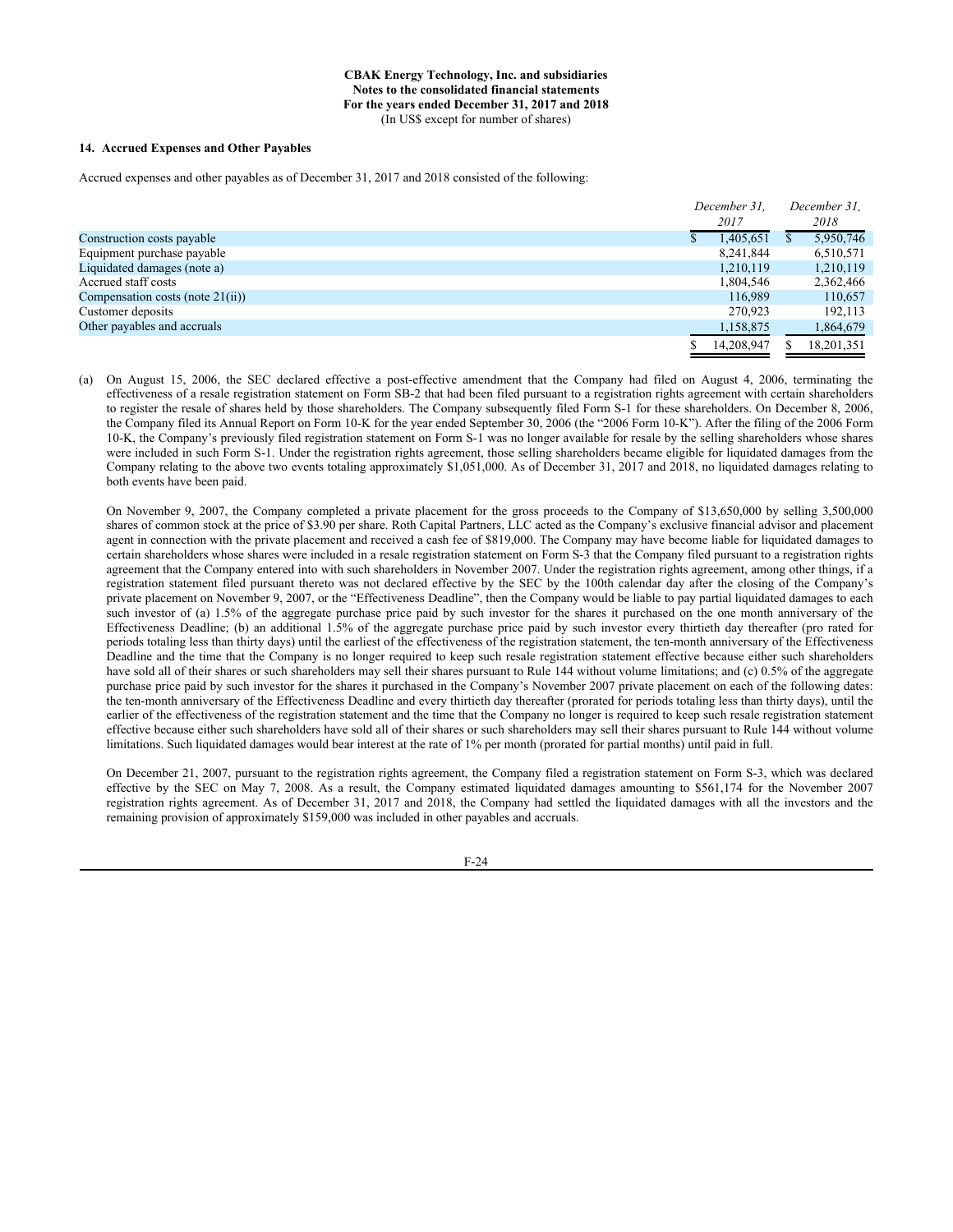#### **15. Deferred Government Grants**

Deferred government grants as of December 31, 2017 and 2018 consist of the following:

|                         | December 31. |           | December 31. |            |
|-------------------------|--------------|-----------|--------------|------------|
|                         |              | 2017      |              | 2018       |
| Total government grants |              | 4.864.131 |              | 4.457,064  |
| Less: Current portion   |              | (152,003) |              | (143, 775) |
| Non-current portion     |              | 4.712.128 |              | 4.313.289  |

In September 2013, the Management Committee of Dalian Economic Zone Management Committee (the "Management Committee") provided a subsidy of RMB150 million to finance the costs incurred in moving our facilities to Dalian, including the loss of sales while the new facilities were being constructed. For the year ended September 30, 2015, the Company recognized \$23,103,427 as income after offset of the related removal expenditures of \$1,004,027. No such income or offset was recognized in years ended December 31, 2017 and 2018.

On October 17, 2014, the Company received a subsidy of RMB46.2 million (approximately \$6.7 million) pursuant to an agreement with the Management Committee dated July 2, 2013 for costs of land use rights and to be used to construct the new manufacturing site in Dalian. Part of the facilities had been completed and was operated in July 2015 and the Company has initiated amortization on a straight-line basis over the estimated useful lives of the depreciable facilities constructed thereon.

The Company offset government grants of \$146,311 and \$149,200 for the years ended December 31, 2017 and 2018, respectively, against depreciation expenses of the Dalian facilities.

#### **16. Product Warranty Provisions**

The Company maintains a policy of providing after sales support for certain of its new EV and LEV battery products introduced since October 1, 2015 by way of a warranty program. The limited cover covers a period of six to twenty four months for battery cells, a period of twelve to twenty seven months for battery modules for light electric vehicles (LEV) such as electric bicycles, and a period of three years to eight years (or 120,000 or 200,000 km if reached sooner) for battery modules for electric vehicles (EV). The Company accrues an estimate of its exposure to warranty claims based on both current and historical product sales data and warranty costs incurred. The Company assesses the adequacy of its recorded warranty liability at least annually and adjusts the amounts as necessary.

Warranty expense is recorded as a component of sales and marketing expenses. Accrued warranty activity consisted of the following:

|                              | December 31.<br>2017 | December 31.<br>2018 |  |
|------------------------------|----------------------|----------------------|--|
| Balance at beginning of year | 205,404              | 2,279,831            |  |
| Warranty costs incurred      | (167, 685)           | (47,180)             |  |
| Provision for the year       | 2,151,101            | 145,804              |  |
| Foreign exchange adjustment  | 91,011               | (127, 840)           |  |
| Balance at end of year       | 2,279,831            | 2,250,615            |  |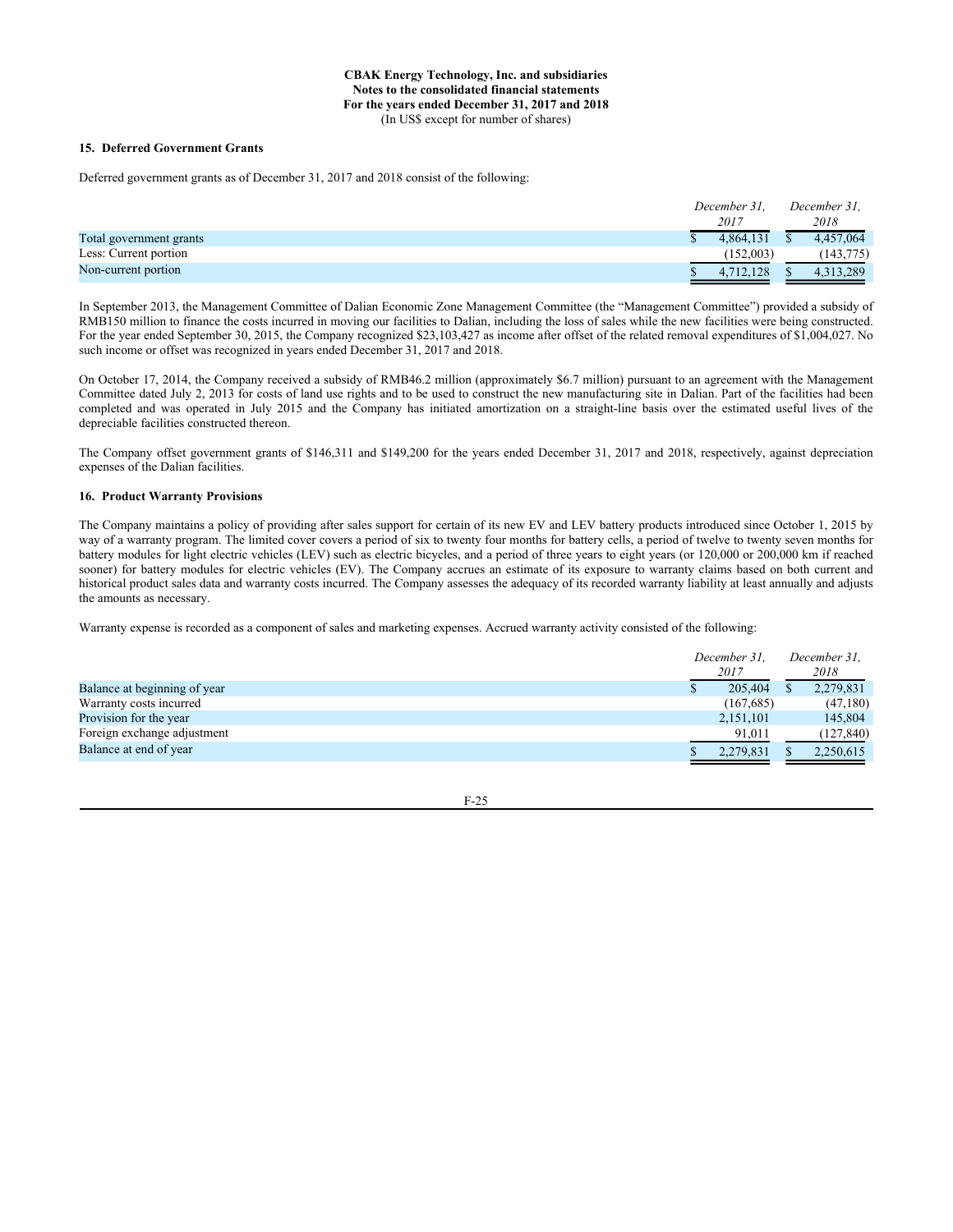# **17. Income Taxes, Deferred Tax Assets and Deferred Tax Liabilities**

*(a) Income taxes in the consolidated statements of comprehensive loss(income)*

The Company's provision for income taxes expenses (credit) consisted of:

|                | December 31, | December 31, |
|----------------|--------------|--------------|
|                | 2017         | 2018         |
| PRC income tax |              | -            |
| Current        |              |              |
| Deferred       | -            | -            |
|                |              |              |

## **United States Tax**

CBAK is a Nevada corporation that is subject to U.S. corporate income tax on its taxable income at a rate of up to 21% for taxable years beginning after December 31, 2017 and U.S. corporate income tax on its taxable income of up to 35% for prior tax years. The U.S. Tax Reform signed into law on December 22, 2017 significantly modified the U.S. Internal Revenue Code by, among other things, reducing the statutory U.S. federal corporate income tax rate from 35% to 21% for taxable years beginning after December 31, 2017; limiting and/or eliminating many business deductions; migrating the U.S. to a territorial tax system with a one-time transition tax on a mandatory deemed repatriation of previously deferred foreign earnings of certain foreign subsidiaries; subject to certain limitations, generally eliminating U.S. corporate income tax on dividends from foreign subsidiaries; and providing for new taxes on certain foreign earnings. Taxpayers may elect to pay the one-time transition tax over eight years, or in a single lump sum.

The U.S. Tax Reform also includes provisions for a new tax on GILTI effective for tax years of foreign corporations beginning after December 31, 2017. The GILTI provisions impose a tax on foreign income in excess of a deemed return on tangible assets of controlled foreign corporations ("CFCs"), subject to the possible use of foreign tax credits and a deduction equal to 50 percent to offset the income tax liability, subject to some limitations.

To the extent that portions of CBAK's U.S. taxable income, such as Subpart F income or GILTI, are determined to be from sources outside of the U.S., subject to certain limitations, the Company may be able to claim foreign tax credits to offset its U.S. income tax liabilities. If dividends that CBAK receives from its subsidiaries are determined to be from sources outside of the U.S., subject to certain limitations, CBAK will generally not be required to pay U.S. corporate income tax on those dividends. Any liabilities for U.S. corporate income tax will be accrued in the Company's consolidated statements of comprehensive income and estimated tax payments will be made when required by U.S. law.

No provision for income taxes in the United States has been made as CBAK had no taxable income for the years ended December 31, 2017 and 2018.

#### **Hong Kong Tax**

BAK Asia is subject to Hong Kong profits tax rate of 16.5% and did not have any assessable profits arising in or derived from Hong Kong for the years ended December 31, 2017 and 2018 and accordingly no provision for Hong Kong profits tax was made in these periods.

#### **PRC Tax**

The CIT Law in China applies an income tax rate of 25% to all enterprises but grants preferential tax treatment to High-New Technology Enterprises. CBAK Power was regarded as a "High-new technology enterprise" pursuant to a certificate jointly issued by the relevant Dalian Government authorities. The certificate was valid for three years commencing from year 2018. Under the preferential tax treatment, CBAK Power was entitled to enjoy a tax rate of 15% for the years from 2018 to 2020 provided that the qualifying conditions as a High-new technology enterprise were met.

A reconciliation of the provision for income taxes determined at the statutory income tax rate to the Company's income taxes is as follows:

|                                                        | Year ended<br>December 31.<br>2017 | Year ended<br>December 31.<br>2018 |
|--------------------------------------------------------|------------------------------------|------------------------------------|
| Loss before income taxes                               | \$(21,467,341)                     | (1,957,482)<br>S.                  |
| United States federal corporate income tax rate        | 35%                                | 21%                                |
| Income tax credit computed at United States statutory  |                                    |                                    |
| corporate income tax rate                              | (7,513,570)                        | (411,071)                          |
| Reconciling items:                                     |                                    |                                    |
| Over provision of deferred taxation in prior year      |                                    |                                    |
| Rate differential for PRC earnings                     | 2,019,848                          | (44,325)                           |
| Non-deductible expenses                                | 107.248                            | 131,888                            |
| Share based payments                                   | 265,752                            | 46,448                             |
| Recognition of tax losses previously not recognized    | (188, 647)                         | (132, 104)                         |
| Provisional re-measurement of deferred taxes – TCJ Act | 14,572,726                         |                                    |
| Valuation allowance on deferred tax assets             | (9,263,357)                        | 409,164                            |
| Income tax expenses                                    |                                    |                                    |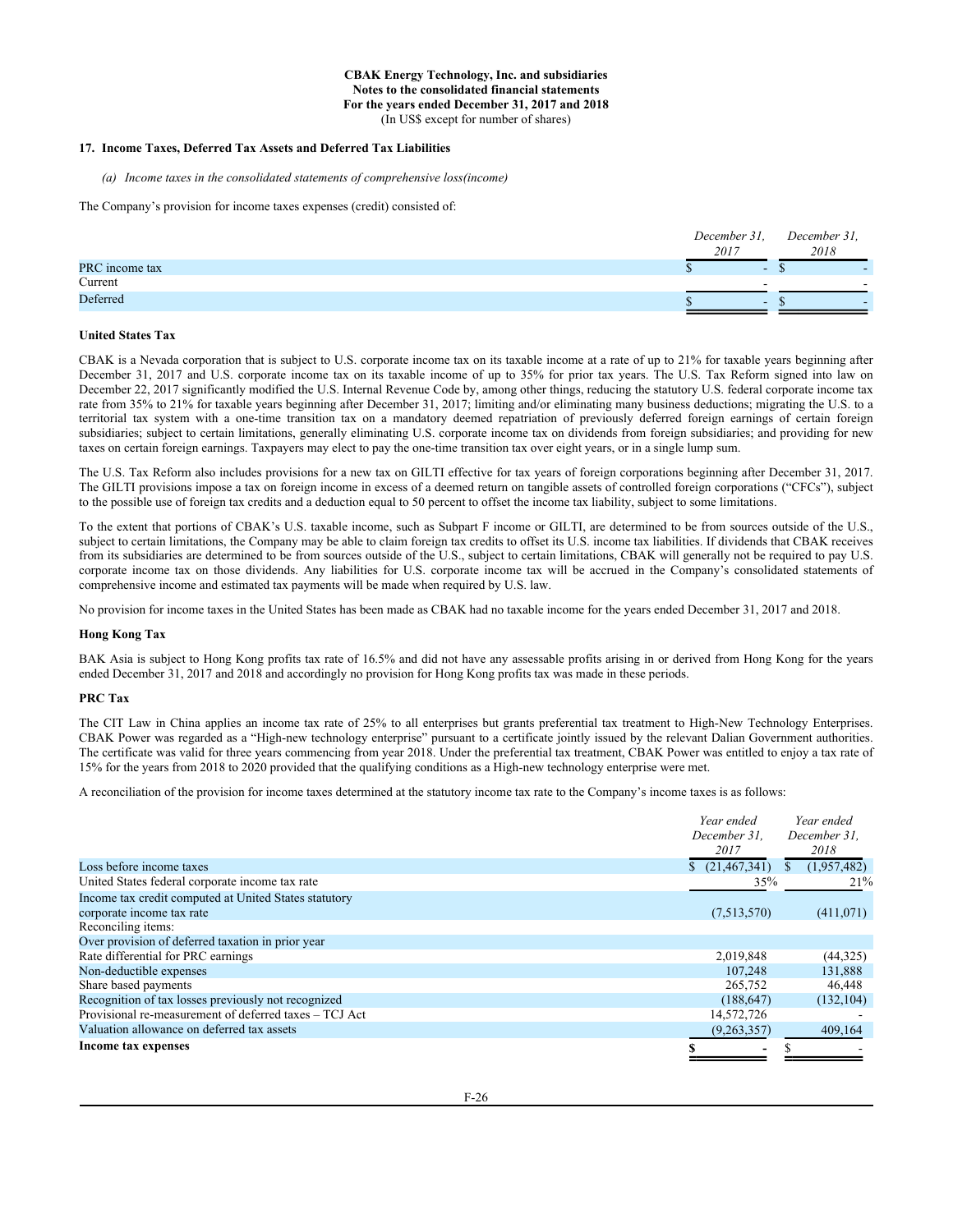## **17. Income Taxes, Deferred Tax Assets and Deferred Tax Liabilities (Continued)**

# *(b) Deferred tax assets and deferred tax liabilities*

The tax effects of temporary differences that give rise to significant portions of the deferred tax assets and liabilities as of December 31, 2017 and 2018 are presented below:

|                                       | December 31.<br>2017     | December 31,<br>2018 |
|---------------------------------------|--------------------------|----------------------|
| Deferred tax assets                   |                          |                      |
| Trade accounts receivable             | 1,098,183<br>S           | 1,031,389<br>S.      |
| Inventories                           | 1,772,444                | 1,751,161            |
| Property, plant and equipment         | 781.227                  | 618,416              |
| Provision for product warranty        | 569,958                  | 562,654              |
| Net operating loss carried forward    | 25,892,299               | 26,595,654           |
| Valuation allowance                   | (30, 114, 111)           | (30, 559, 274)       |
| Deferred tax assets, non-current      | $\overline{\phantom{0}}$ |                      |
|                                       |                          |                      |
| Deferred tax liabilities, non-current | $\sim$                   |                      |

As of December 31, 2018, the Company's U.S. entity had net operating loss carry forwards of \$103,580,741, of which \$102,293 available to reduce future taxable income which will expire in various years through 2035 and \$103,478,448 available to offset capital gains recognized in the succeeding 5 tax years. As of December 31, 2018, the Company's PRC subsidiaries had net operating loss carry forwards of \$19,374,795, which will expire in various years through 2028. Management believes it is more likely than not that the Company will not realize these potential tax benefits as these operations will not generate any operating profits in the foreseeable future. As a result, a valuation allowance was provided against the full amount of the potential tax benefits.

According to the PRC Tax Administration and Collection Law, the statute of limitations is three years if the underpayment of taxes is due to computational errors made by the taxpayer or its withholding agent. The statute of limitations extends to five years under special circumstances, which are not clearly defined. In the case of a related party transaction, the statute of limitations is ten years. There is no statute of limitations in the case of tax evasion.

#### **18. Share-based Compensation**

#### *Restricted Shares*

Restricted shares granted on June 30, 2015

On June 12, 2015, the Board of Director approved the CBAK Energy Technology, Inc. 2015 Equity Incentive Plan (the "2015 Plan") for Employees, Directors and Consultants of the Company and its Affiliates. The maximum aggregate number of Shares that may be issued under the Plan is ten million (10,000,000) Shares.

On June 30, 2015, pursuant to the 2015 Plan, the Compensation Committee of the Company's Board of Directors granted an aggregate of 690,000 restricted shares of the Company's common stock, par value \$0.001, to certain employees, officers and directors of the Company with a fair value of \$3.24 per share on June 30, 2015. In accordance with the vesting schedule of the grant, the restricted shares will vest in twelve equal quarterly installments on the last day of each fiscal quarter beginning on June 30, 2015 (i.e. last vesting period: quarter ended March 31, 2018). The Company recognizes the share-based compensation expenses on a graded-vesting method.

The Company recorded non-cash share-based compensation expense of \$264,105 for the year ended December 31, 2017, in respect of the restricted shares granted on June 30, 2015, of which \$216,260, \$30,621 and \$17,224 were allocated to general and administrative expenses, research and development expenses and sales and marketing expenses, respectively.

The Company recorded non-cash share-based compensation expense of \$17,160 for the year ended December 31, 2018, in respect of the restricted shares granted on June 30, 2015, of which \$14,051, \$1,990 and \$1,119 were allocated to general and administrative expenses, research and development expenses and sales and marketing expenses, respectively.

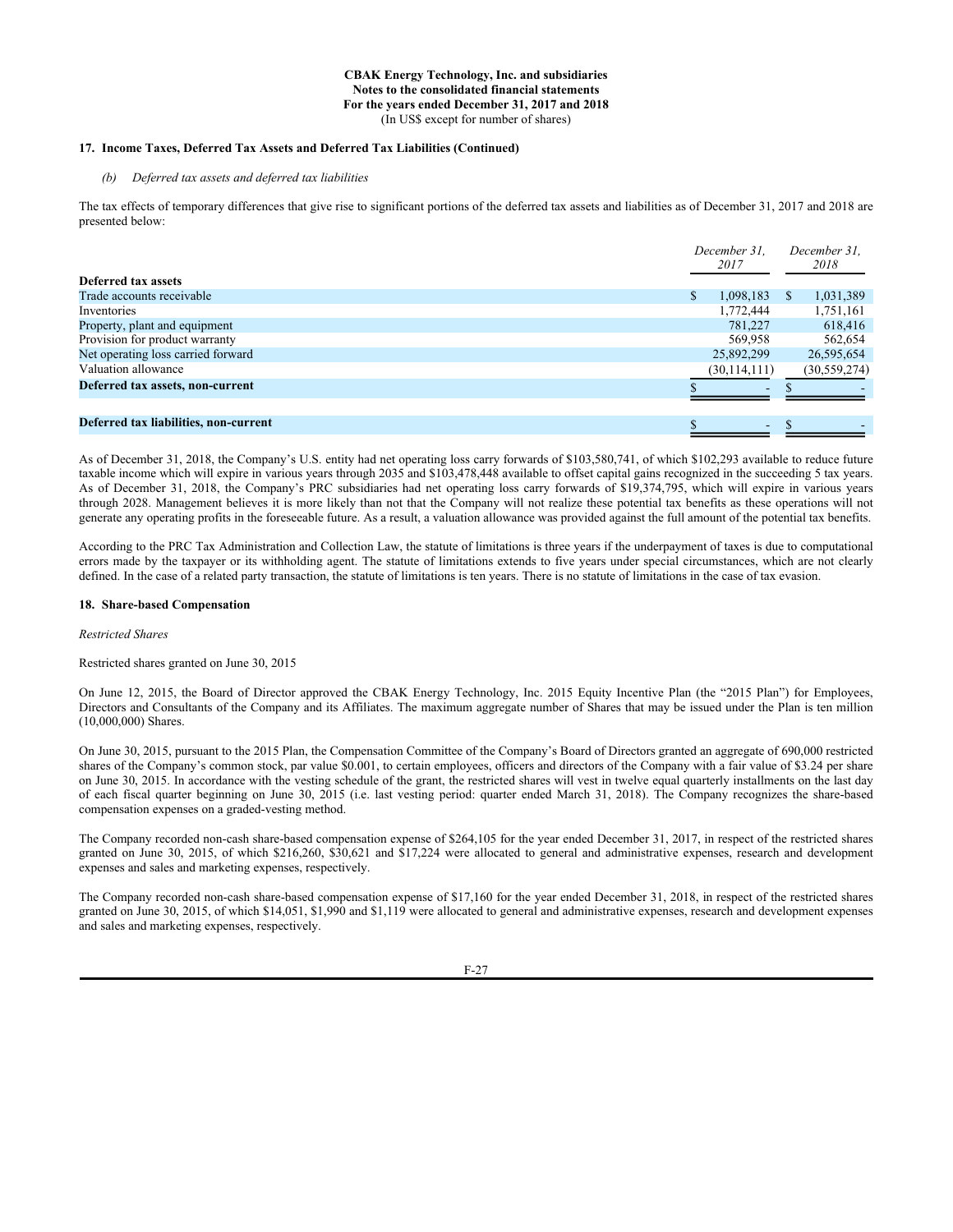#### **18. Share-based Compensation (Continued)**

As of December 31, 2018, non-vested restricted shares granted on June 30, 2015 are as follows:

| Non-vested shares as of January 1, 2018   | 55,000   |
|-------------------------------------------|----------|
| Granted                                   |          |
| Vested                                    | (55,000) |
| Non-vested shares as of December 31, 2018 |          |

As of December 31, 2018, there was no unrecognized stock-based compensation associated with the above restricted shares. As of December 31, 2018, 1,667 vested shares were to be issued.

#### Restricted shares granted on April 19, 2016

On April 19, 2016, pursuant to the Company's 2015 Equity Incentive Plan, the Compensation Committee of the Board of Directors of the Company (the "Compensation Committee") granted an aggregate of 500,000 restricted shares of the Company's common stock, par value \$0.001 (the "Restricted Shares"), to certain employees, officers and directors of the Company, of which 220,000 restricted shares were granted to the Company's executive officers and directors. There are three types of vesting schedules. First, if the number of restricted shares granted is below 3,000, the shares will vest annually in 2 equal installments over a two year period with the first vesting on June 30, 2017. Second, if the number of restricted shares granted is larger than or equal to 3,000 and is below 10,000, the shares will vest annually in 3 equal installments over a three year period with the first vesting on June 30, 2017. Third, if the number of restricted shares granted is above or equal to 10,000, the shares will vest semi-annually in 6 equal installments over a three year period with the first vesting on December 31, 2016. The fair value of these restricted shares was \$2.68 per share on April 19, 2016. The Company recognizes the sharebased compensation expenses over the vesting period (or the requisite service period) on a graded-vesting method.

The Company recorded non-cash share-based compensation expense of \$495,188 for the year ended December 31, 2017, in respect of the restricted shares granted on April 19, 2016 of which \$375,352, \$64,375, \$30,702 and \$24,759 were allocated to general and administrative expenses, research and development expenses, sales and marketing expenses and cost of revenues, respectively.

The Company recorded non-cash share-based compensation expense of \$204,020 for the year ended December 31,2018, in respect of the restricted shares granted on April 19, 2016 of which \$154,647, \$26,523, \$12,649 and \$10,201 were allocated to general and administrative expenses, research and development expenses, sales and marketing expenses and cost of revenues, respectively.

As of December 31, 2018, non-vested restricted shares granted on April 19, 2016 are as follows:

| Non-vested shares as of January 1, 2018   | 255,500   |
|-------------------------------------------|-----------|
| Granted                                   |           |
| Vested                                    | (157,165) |
| Forfeited                                 | (13,505)  |
| Non-vested shares as of December 31, 2018 | 84,830    |

As of December 31, 2018, there was unrecognized stock-based compensation of \$36,641 associated with the above restricted shares. As of December 31, 2018, 56,165 vested shares were to be issued.

As the Company itself is an investment holding company which is not expected to generate operating profits to realize the tax benefits arising from its net operating loss carried forward, no income tax benefits were recognized for such stock-based compensation cost under the stock option plan for the years ended December 31, 2017 and 2018.

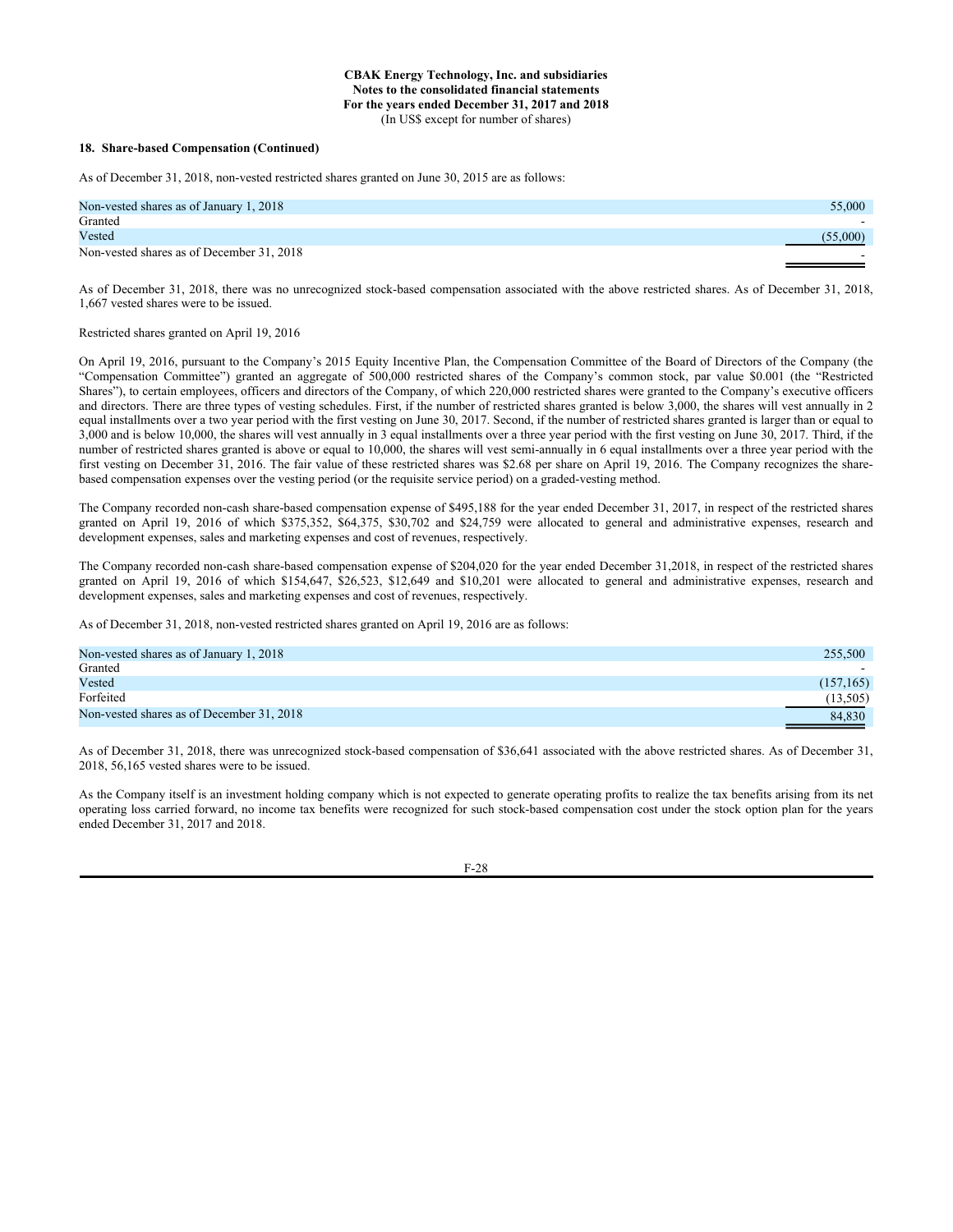### **19. Loss Per Share**

The following is the calculation of loss per share:

|                                                                       | Year ended     | Year ended   |
|-----------------------------------------------------------------------|----------------|--------------|
|                                                                       | December 31.   | December 31, |
|                                                                       | 2017           | 2018         |
| Net loss                                                              | (21, 467, 341) | (1,957,482)  |
| Less: Net loss attributable to non-controlling interests              |                | 14,305       |
| Net loss attributable to shareholders of CBAK Energy Technology, Inc. | (21, 467, 341) | (1,943,177)  |
|                                                                       |                |              |
| Weighted average shares used in basic and diluted computation         | 23, 237, 205   | 26,596,263   |
|                                                                       |                |              |
| Loss per share - basic and diluted                                    | (0.92)         | (0.07)       |

Note: Including 278,168 and 57,832 vested restricted shares granted pursuant to the 2015 Plan that were not yet issued as of December 31, 2017 and 2018, respectively.

For the years ended December 31, 2017 and 2018, 310,500 and 84,830 unvested restricted shares, respectively, were anti-dilutive and excluded from shares used in the diluted computation.

## **20. Fair Value of Financial Instruments**

ASC Topic 820, *Fair Value Measurement and Disclosures*, defines fair value as the exchange price that would be received for an asset or paid to transfer a liability (an exit price) in the principal or most advantageous market for the asset or liability in an orderly transaction between market participants on the measurement date. This topic also establishes a fair value hierarchy, which requires classification based on observable and unobservable inputs when measuring fair value. Certain current assets and current liabilities are financial instruments. Management believes their carrying amounts are a reasonable estimate of fair value because of the short period of time between the origination of such instruments and their expected realization and, if applicable, their current interest rates are equivalent to interest rates currently available. The three levels of valuation hierarchy are defined as follows:

- Level 1 inputs to the valuation methodology are quoted prices (unadjusted) for identical assets or liabilities in active markets.
- Level 2 inputs to the valuation methodology include quoted prices for similar assets and liabilities in active markets, and inputs that are observable for the assets or liability, either directly or indirectly, for substantially the full term of the financial instruments.
- Level 3 inputs to the valuation methodology are unobservable and significant to the fair value measurement.

The carrying amounts of financial assets and liabilities, such as cash and cash equivalents, trade accounts and bills receivable, other receivables, balances with former subsidiaries, other short-term loans, short-term and long-term bank loans and other payables approximate their fair values because of the short maturity of these instruments or the rate of interest of these instruments approximate the market rate of interest.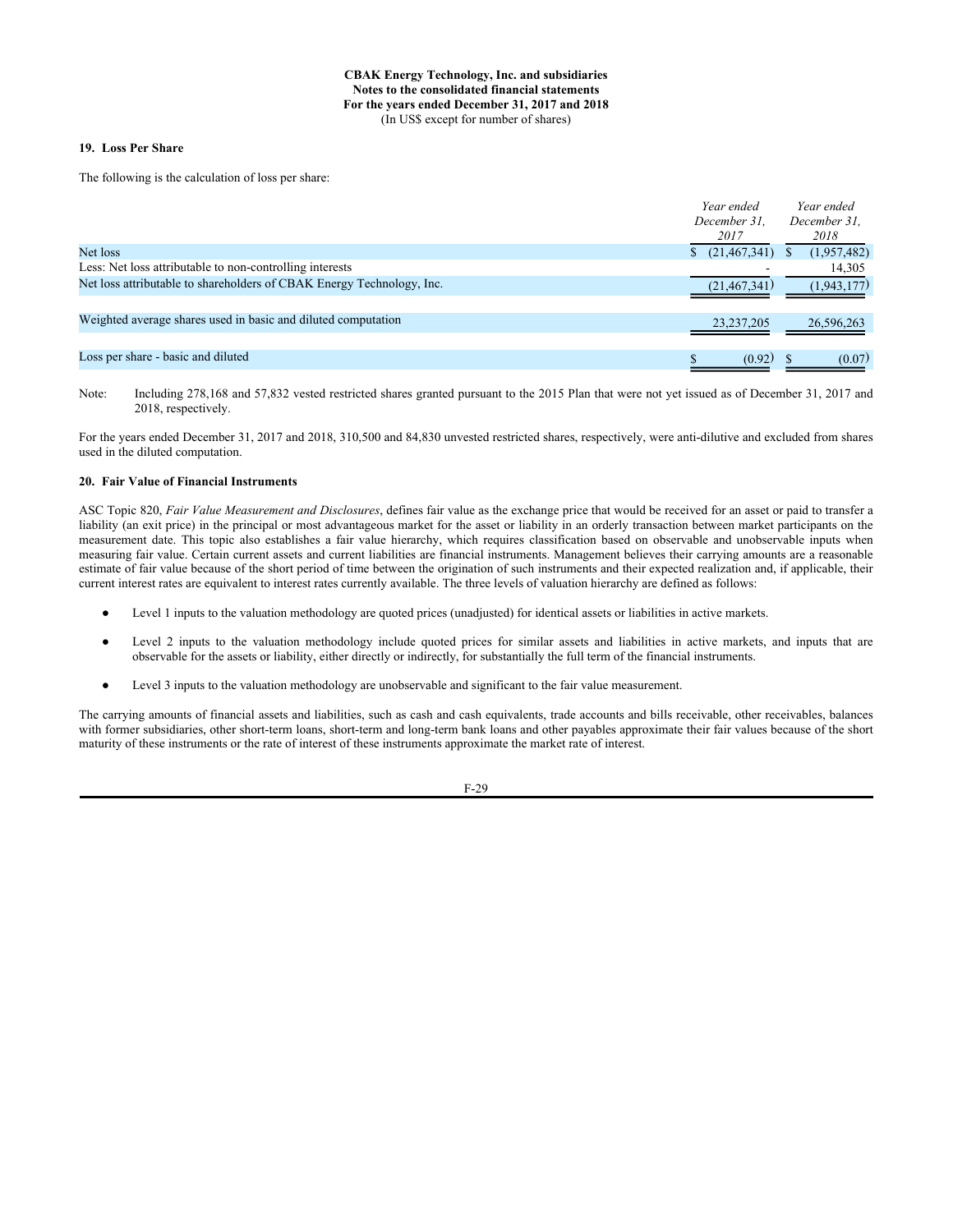# **21. Commitments and Contingencies**

*(i) Capital Commitments*

As of December 31, 2017 and 2018, the Company had the following contracted capital commitments:

|                                                           | December 31.<br>2017 | December 31.<br>2018 |
|-----------------------------------------------------------|----------------------|----------------------|
| For construction of buildings                             | 2.053.489            | 3.439.794            |
| For purchases of equipment                                | $\sim$               | 2,226,776            |
| Capital injection to CBAK Trading and CBAK Power (Note 1) | 400,000              | 20,400,000           |
|                                                           | 2.453.489            | 26,066,570           |

# *(ii) Litigation*

From time to time, the Company may become involved in various lawsuits and legal proceedings, which arise, in the ordinary course of business. However, litigation is subject to inherent uncertainties, and an adverse result in these, or other matters, may arise from time to time that may harm our business. Other than the legal proceeding set forth below, the Company is currently not aware of any such legal proceedings or claims that the Company believe will have an adverse effect on our business, financial condition or operating results.

On July 7, 2016, Shenzhen Huijie Purification System Engineering Co., Ltd ("Shenzhen Huijie"), one of the Company's contractors, filed a lawsuit against CBAK Power in the Peoples' Court of Zhuanghe City, Dalian, for the failure to pay pursuant to the terms of the contract and entrusted part of the project of the contract to a third party without their prior consent. The plaintiff sought a total amount of \$1,225,705 (RMB 8,430,792), including construction costs of \$0.9 million (RMB6.1 million, which the Company already accrued for at June 30, 2016), interest of \$30,689 (RMB0.2 million) and compensation of \$0.3 million (RMB1.9 million). On September 7, 2016, upon the request of Shenzhen Huijie for property preservation, the Court of Zhuanghe froze CBAK Power's bank deposits totaling \$1,225,705 (RMB 8,430,792) for a period of one year. Further on September 1, 2017, upon the request of Shenzhen Huijie, the Court of Zhuanghe froze the bank deposits for another one year until August 31, 2018. Further on August 27, 2018, the Court of Zhuanghe froze the bank deposits for another one year until August 27, 2019. On June 30, 2017, according to the trial of first instance, the Court of Zhuanghe ruled that CBAK Power should pay the remaining contract amount of RMB6,135,860 (approximately \$0.9 million) claimed by Shenzhen Huijie as well as other expenses incurred including deferred interest, discounted charge on bills payable, litigation fee and property preservation fee totaled \$0.1 million, the Company has accrued for these amounts as of December 31, 2017. On July 24, 2017, CBAK Power filed an appellate petition to the Intermediate Peoples' Court of Dalian ("Court of Dalian)" to defend the adjudication dated on June 30, 2017. On November 17, 2017, the Court of Dalian rescinded the original judgement and remanded the case to the Court of Zhuanghe for retrial. The Court of Zhuanghe did a retrial and requested an appraisal to be performed by a third-party appraisal institution on the construction cost incurred and completed by Shenzhen Huijie on the subject project. On November 8, 2018, the Company received from the Court of Zhuanghe the construction-cost-appraisal report which determined that the construction cost incurred and completed by Shenzhen Huijie for the subject project to be \$1,327,340 (RMB9,129,868). As of December 31, 2018, the Company has already paid RMB 10,962,140 (approximately \$1,593,724) and accrued \$0.9 million (RMB 6.1 million) for the construction cost incurred and completed by Shenzhen Huijie.

In late February 2018, CBAK Power received a notice from Court of Zhuanghe that Shenzhen Huijie filed another lawsuit against CBAK Power for the failure pursuant to the terms of a fire-control contract. The plaintiff sought a total amount of RMB244,942 (\$35,610), including construction costs of RMB238,735 (\$34,708) and interest of RMB6,207 (\$902), the Company has accrued for these amounts as of December 31, 2017. The Court of Zhuanghe requested an appraisal to be performed by a third-party appraisal institution on the uncompleted construction cost on the subject project, which should be deducted from the total construction cost of the contract. Based on the appraisal report from the appraisal institution, the uncompleted cost was RMB 170,032 (\$24,720). On October 16, 2018, the Court of Zhuanghe determined that CBAK Power should pay RMB 77,042 (\$11,200) to Shenzhen Huijie after deducting the uncompleted cost, as well as other expenses incurred including deferred interest and litigation fee. On January 29, 2019, the Intermediate Peoples' Court of Dalian ("Court of Dalian)" dismissed the appeal by Shenzhen Huijie and affirmed the original judgement.

In May 2017, CBAK Power filed a lawsuit in the Court of Zhuanghe against Pingxiang Anyuan Tourism Bus Manufacturing Co., Ltd., ("Anyuan Bus") one of CBAK Power's customers, for failure to pay pursuant to the terms of the sales contract. CBAK Power sought a total amount of RMB18,279,858 (\$2,657,605), including goods amount of RMB17,428,000 (\$2,533,759) and interest of RMB851,858 (\$123,847). On December 19, 2017, the Court of Zhuanghe determined that Anyuan Bus should pay the goods amount of RMB17,428,000 (\$2,533,759) and the interest until the goods amount was paid off, and a litigation fee of RMB131,480 (\$19,115). Anyuan Bus did not appeal and as a result, the judgment is currently in the enforcement phase. On June 29, 2018, the Company filed application petition with the Court of Zhuanghe for enforcement of the judgement against all of Anyuan Bus' shareholders, including Jiangxi Zhixin Automobile Co., Ltd, Anyuan Bus Manufacturing Co., Ltd, Anyuan Coal Group Co., Ltd, Qian Ronghua, Qian Bo and Li Junfu. On October 22, 2018, the Court of Zhuanghe issued a judgment supporting the Company's petition that all the Anyuan Bus' shareholders should be liable to pay the Company the debt as confirmed under the trial. On November 9, 2018, all the shareholders appealed against the judgment after receiving the notice from the Court. On March 29, 2019, the Company received judgment from the Court of Zhuanghe that all these six shareholders cannot be added as judgment debtors. On April 11, 2019, the Company have filed appellate petition to the Intermediate Peoples' Court of Dalian challenging the judgment from the Court of Zhuanghe.

As of December 31, 2017 and 2018, the Company had made a full provision against the receivable from Anyuan Bus of RMB 17,428,000 (\$2,533,759).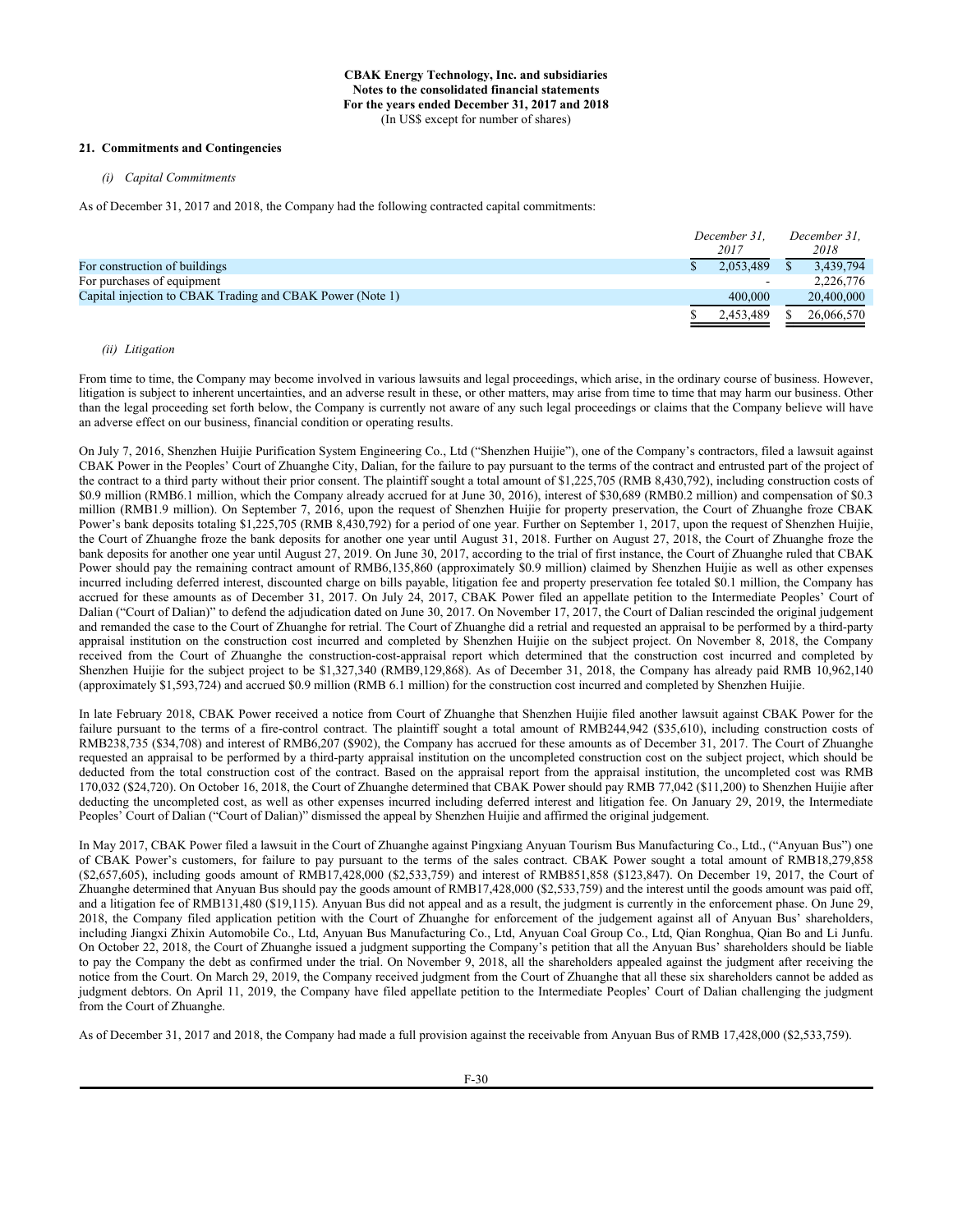# **22. Concentrations and Credit Risk**

## *(a) Concentrations*

The Company had the following customers that individually comprised 10% or more of net revenue for the years ended December 31, 2017 and 2018 as follows:

|            | Year ended        |              | Year ended        |        |
|------------|-------------------|--------------|-------------------|--------|
|            | December 31, 2017 |              | December 31, 2018 |        |
| Customer A | 12,869,446        | $22.05\%$ \$ |                   |        |
| Customer B | 29,837,878        | 51.11\%      |                   |        |
| Customer C | $\ast$            | $\ast$       | 6.330.608         | 25.91% |
| Customer D | $\ast$            | ∗            | 3,807,854         | 15.58% |

\* Comprised less than 10% of net revenue for the respective period.

The Company had the following customers that individually comprised 10% or more of accounts receivable as of December 31, 2017 and 2018 as follows:

|            | December 31, 2017 |        |           |        |  |
|------------|-------------------|--------|-----------|--------|--|
| Customer A |                   |        |           |        |  |
| Customer B | 23,835,201        | 62.08% | $\ast$    |        |  |
| Customer C | $*$               |        | 1,769,416 | 11.49% |  |
| Customer D | $\ast$            | *      | 4,283,023 | 27.82% |  |
| Customer E | 4,855,518         | 12.65% | $\ast$    |        |  |
| Customer F | 4,664,285         | 12.15% | ∗         | $\ast$ |  |
| Customer G | $*$               | $\ast$ | 2,293,257 | 14.89% |  |

For the years ended December 31, 2017 and 2018, the Company recorded the following transactions:

|                                                                                                              |   | December 31.<br>2017 |  | December 31.<br>2018 |
|--------------------------------------------------------------------------------------------------------------|---|----------------------|--|----------------------|
| Purchase of inventories from                                                                                 |   |                      |  |                      |
| <b>BAK</b> Tianjin                                                                                           | S | 126,567              |  | 716,997              |
| BAK Shenzhen**                                                                                               |   | 27,903,206           |  | 107,280              |
| Zhengzhou BAK Battery Co., Ltd*                                                                              |   | -                    |  | 2,032,756            |
|                                                                                                              |   |                      |  |                      |
| Sales of finished goods to                                                                                   |   |                      |  |                      |
| <b>BAK</b> Tianjin                                                                                           |   | 141,117              |  | 36,766               |
| <b>BAK</b> Shenzhen                                                                                          |   | 61,961               |  |                      |
| Zhengzhou BAK Battery Co., Ltd*                                                                              |   | 29,867               |  |                      |
|                                                                                                              |   |                      |  |                      |
| Proceeds on disposal of patented proprietary technology offset against amount due to BAK Shenzhen (Note 7)** |   |                      |  | 12,845,795           |

Mr. Xiangqian Li, the former CEO, is a director of this company. As of December 31, 2018 and December 31, 2017, payable to Zhengzhou BAK Battery Co., Ltd were \$2,291,621 and nil, respectively, was included in trade accounts and bills payable.

\*\* Mr. Xiangqian Li, our former CEO, is a director of this company.

*(b) Credit Risk*

Financial instruments that potentially subject the Company to a significant concentration of credit risk consist primarily of cash and cash equivalents and pledged deposits. As of December 31, 2017 and 2018, substantially all of the Company's cash and cash equivalents were held by major financial institutions located in the PRC, which management believes are of high credit quality.

For the credit risk related to trade accounts receivable, the Company performs ongoing credit evaluations of its customers and, if necessary, maintains reserves for potential credit losses.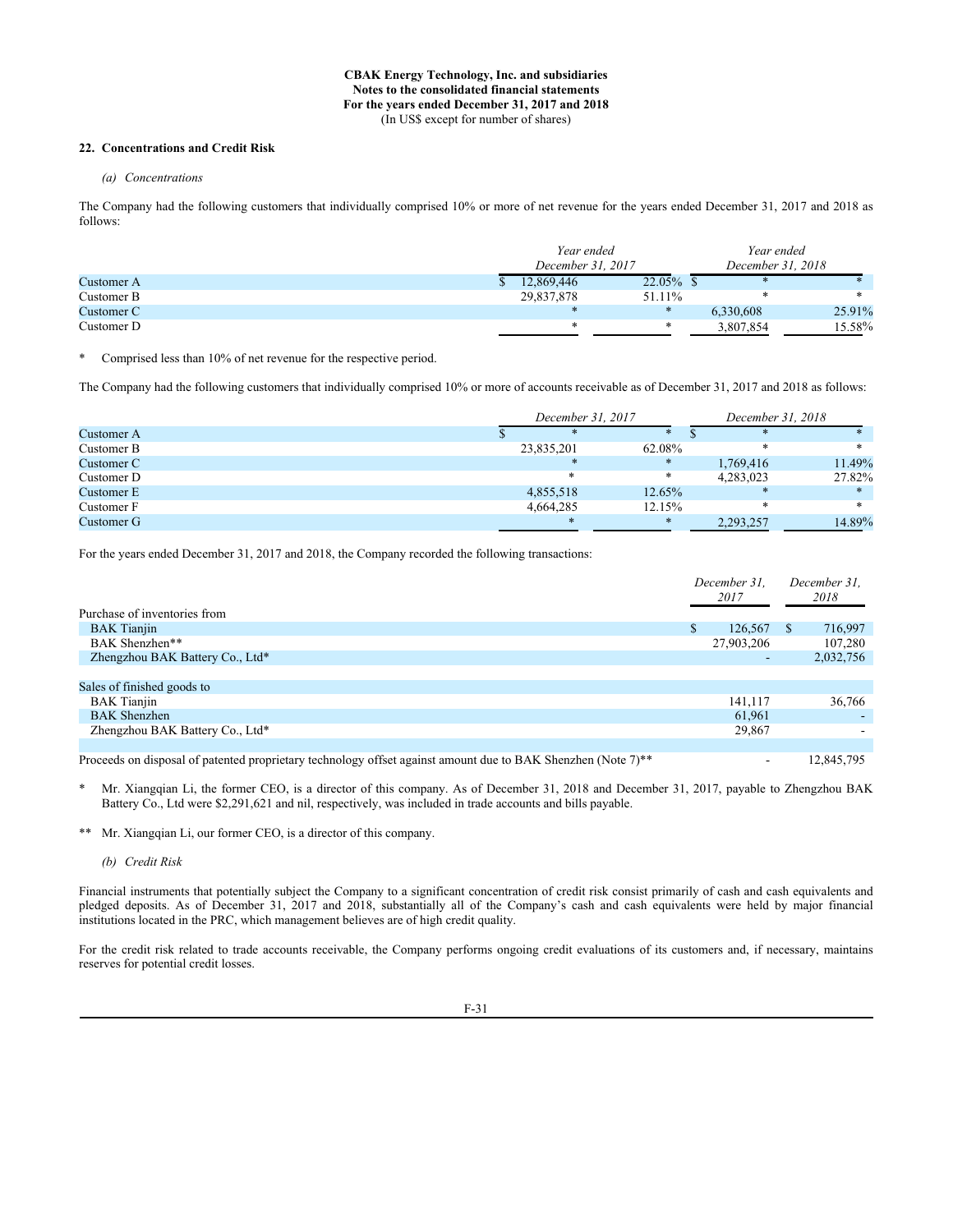# **23. Segment Information**

The Company used to engage in one business segment, the manufacture, commercialization and distribution of a wide variety of standard and customized lithium ion rechargeable batteries for use in a wide array of applications. The Company manufactured five types of Li-ion rechargeable batteries: aluminum-case cell, battery pack, cylindrical cell, lithium polymer cell and high-power lithium battery cell. The Company's products are sold to packing plants operated by third parties primarily for use in mobile phones and other electronic devices.

After the disposal of BAK International, the Company focused on producing high-power lithium battery cells. Net revenues from continuing operations for the years ended December 31, 2017 and 2018 were as follows:

#### *Net revenues by product:*

| High power lithium batteries used in: |    | Year ended<br>December 31.<br>2017 |    | Year ended<br>December 31.<br>2018 |
|---------------------------------------|----|------------------------------------|----|------------------------------------|
| Electric vehicles                     | S. | 55,007,370                         | S. | 8,169,195                          |
| Light electric vehicles               |    | 495,769                            |    | 64.140                             |
| Uninterruptable supplies              |    | 2,872,260                          |    | 16,199,969                         |
| Total                                 |    | 58, 375, 399                       |    | 24,433,304                         |

#### *Net revenues by geographic area:*

|                   |    | Year ended               |     | Year ended   |
|-------------------|----|--------------------------|-----|--------------|
|                   |    | December 31,             |     | December 31, |
|                   |    | 2017                     |     | 2018         |
| Mainland China    | S. | 57,425,420               |     | 21,292,111   |
| Europe            |    | 294,322                  |     | 99,996       |
| <b>PRC Taiwan</b> |    | 221,777                  |     | 103,256      |
| Israel            |    | 363,845                  |     | 990,953      |
| <b>USA</b>        |    | $\overline{\phantom{0}}$ |     | 1,833,837    |
| Others            |    | 70,035                   |     | 113,151      |
| Total             |    | 58, 375, 399             | \$. | 24,433,304   |

Substantially all of the Company's long-lived assets are located in the PRC.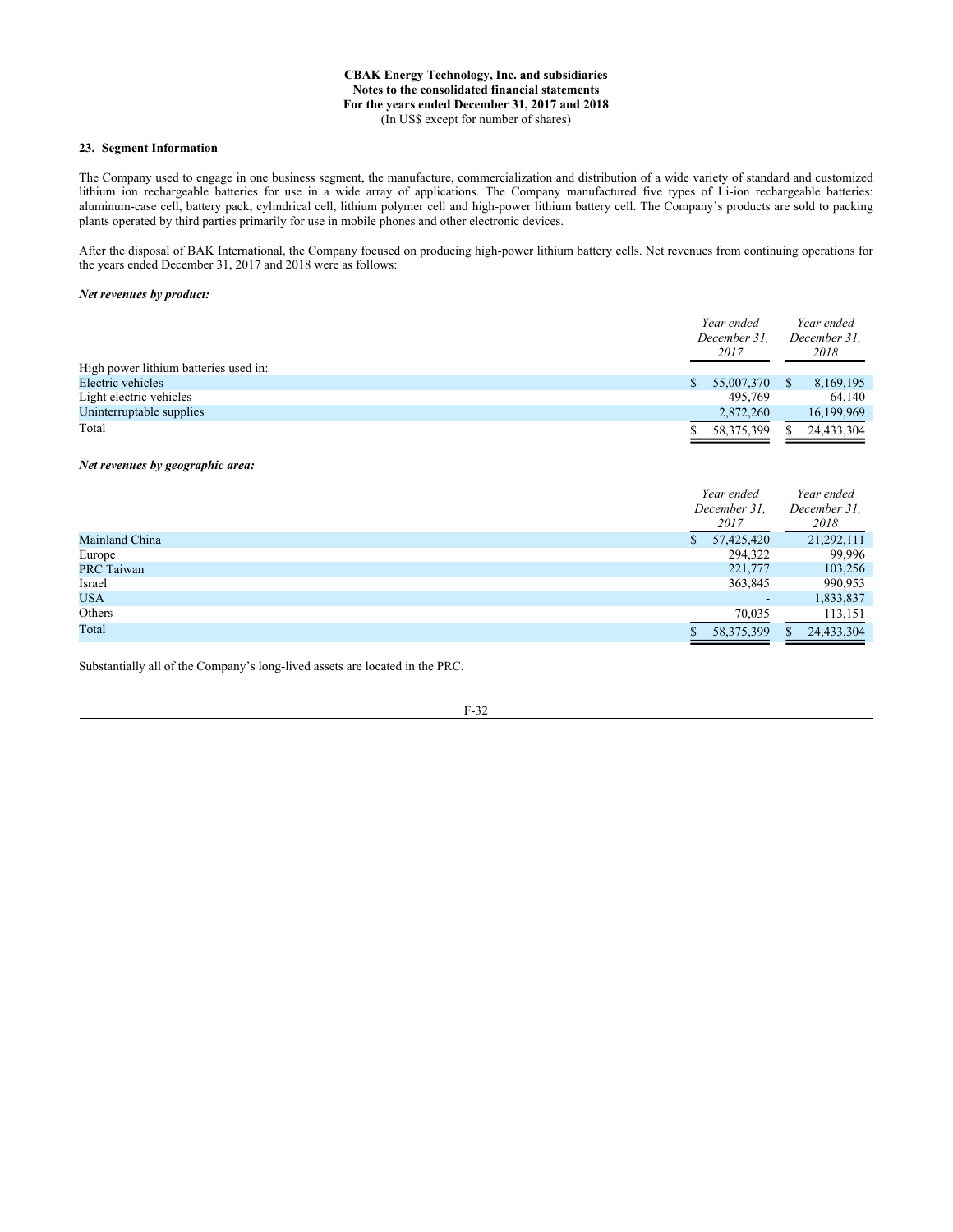#### **24. CBAK Energy Technology, Inc. (Parent Company)**

Under PRC regulations, subsidiaries in PRC ("the PRC subsidiaries") may pay dividends only out of their accumulated profits, if any, determined in accordance with PRC GAAP. In addition, the PRC subsidiaries are required to set aside at least 10% of their after tax net profits each year, if any, to fund the statutory general reserve until the balance of the reserves reaches 50% of their registered capital. The statutory general reserves are not distributable in the form of cash dividends to the Company and can be used to make up cumulative prior year losses, if any, and may be converted into share capital by the issue of new shares to shareholders in proportion to their existing shareholdings, or by increasing the par value of the shares currently held by them, provided that the reserve balance after such issue is not less than 25% of the registered capital. As of December 31, 2017 and 2018, additional transfers of \$24,019,489 were required for CBAK Power and CBAK Trading before the statutory general reserve reached 50% of the registered capital of the PRC subsidiaries. As of December 31, 2017 and 2018 there was \$1,230,511 appropriation from retained earnings and set aside for statutory general reserves by the PRC subsidiaries. CBAK Trading did not have after tax net profits since its incorporation and therefore no appropriation was made to fund its statutory general reserve as of December 31, 2017 and 2018. CBAK Power had after tax loss of \$20,035,942 and \$392,959 for the years ended December 31, 2017 and 2018, respectively.

Schedule I of Article 504 of Regulation SX requires the condensed financial information of the registrant (Parent Company) to be filed when the restricted net assets of consolidated subsidiaries exceed 25 percent of consolidated net assets as of the end of the most recently completed fiscal year. For purposes of this test, restricted net assets of consolidated subsidiaries shall mean that amount of the registrant's proportionate share of net assets of consolidated subsidiaries (after intercompany eliminations) which as of the end of the most recent fiscal year may not be transferred to the parent company by subsidiaries in the form of loans, advances or cash dividends without the consent of a third party (i.e., lender, regulatory agency, foreign government, etc.).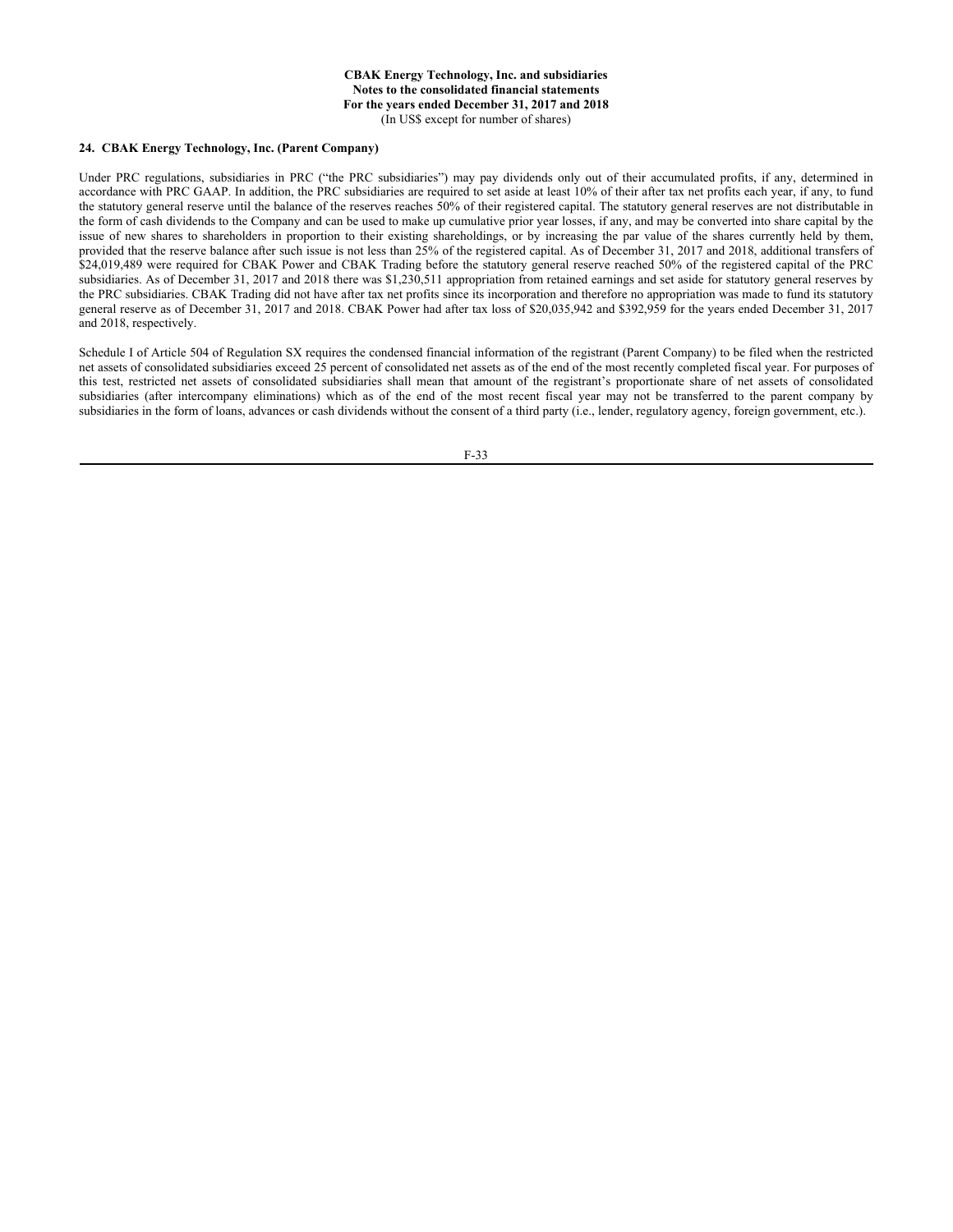# **24. CBAK Energy Technology, Inc. (Parent Company) (continued)**

## SCHEDULE I – CONDENSED FINANCIAL INFORMATION OF REGISTRANT

# CBAK ENERGY TECHNOLOGY, INC. PARENT COMPANY STATEMENTS OF OPERATIONS For the years ended December 31, 2017 and 2018 (Unaudited)

|                                       | Year ended<br>December 31,<br>2017 | Year ended<br>December 31,<br>2018 |  |  |
|---------------------------------------|------------------------------------|------------------------------------|--|--|
| REVENUE, net                          | S<br>٠.                            | S                                  |  |  |
| <b>OPERATING EXPENSES:</b>            |                                    |                                    |  |  |
| Salaries and consulting expenses      | 966,592                            | 451,036                            |  |  |
| General and administrative            | 302,861                            | 398,101                            |  |  |
|                                       |                                    |                                    |  |  |
| Total operating expenses              | (1,269,453)                        | (849, 137)                         |  |  |
|                                       |                                    |                                    |  |  |
| <b>LOSS FROM OPERATIONS</b>           | (1,269,453)                        | (849, 137)                         |  |  |
|                                       |                                    |                                    |  |  |
| <b>OTHER INCOME:</b>                  |                                    |                                    |  |  |
| LOSS ATTRIBUTABLE TO PARENT COMPANY   | (1,269,453)                        | (849, 137)                         |  |  |
|                                       |                                    |                                    |  |  |
| <b>EQUITY IN LOSS OF SUBSIDIARIES</b> | (20, 197, 888)                     | (1,094,040)                        |  |  |
|                                       |                                    |                                    |  |  |
| NETLOSS ATTRIBUTABLE TO SHAREHOLDERS  | (21, 467, 341)                     | (1,943,177)<br>$\mathbb{S}$        |  |  |

## CBAK ENERGY TECHNOLOGY, INC. PARENT COMPANY BALANCE SHEETS As of December 31, 2017 and 2018 (Unaudited)

|                                            | December 31.<br>2017 |    | December 31.<br>2018 |
|--------------------------------------------|----------------------|----|----------------------|
| <b>ASSETS</b>                              |                      |    |                      |
| Interests in subsidiaries                  | \$<br>3,744,185      | S  | 1,957,493            |
| Total assets                               | 3,744,185            |    | 1,957,493            |
|                                            |                      |    |                      |
| LIABILITIES AND SHAREHOLDERS' EQUITY       |                      |    |                      |
|                                            |                      |    |                      |
| <b>CURRENT LIABILITIES:</b>                |                      |    |                      |
| Accrued expenses and other payables        | 1,548,209            | S. | 1,642,171            |
| Total current liabilities                  | 1,548,209            |    | 1,642,171            |
|                                            |                      |    |                      |
| <b>SHAREHOLDERS' EQUITY</b>                | 2,195,976            |    | 315,322              |
| Total liabilities and shareholders' equity | 3,744,185            |    | 1,957,493            |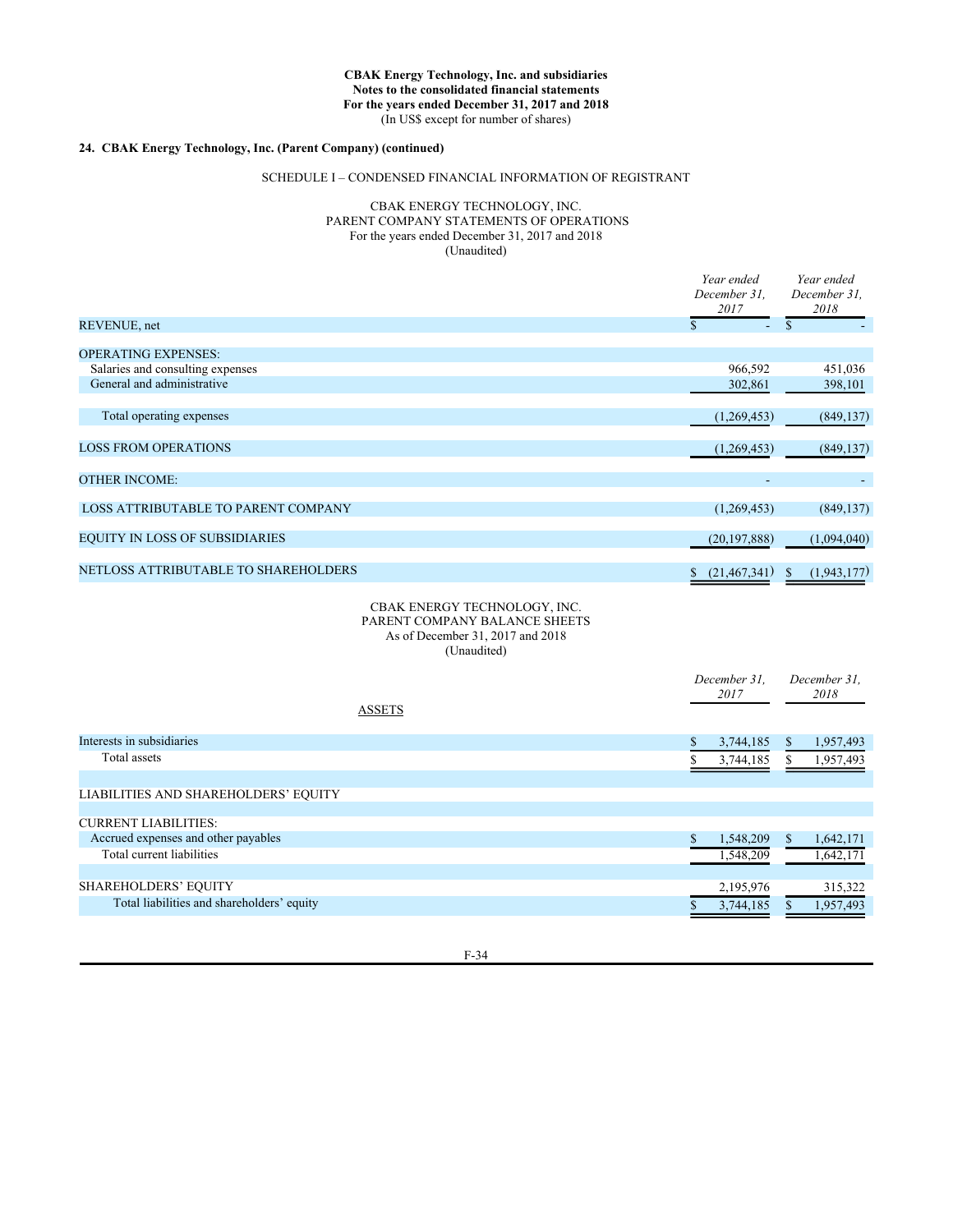# **24. CBAK Energy Technology, Inc. (Parent Company) (continued)**

#### CBAK ENERGY TECHNOLOGY, INC. PARENT COMPANY STATEMENTS OF CASH FLOWS For the years ended December 31, 2017 and 2018 (Unaudited)

|                                                                             | Year ended<br>December 31.<br>2017 | Year ended<br>December 31,<br>2018 |
|-----------------------------------------------------------------------------|------------------------------------|------------------------------------|
| CASH FLOWS FROM OPERATING ACTIVITIES:                                       |                                    |                                    |
| Net loss                                                                    | (21, 467, 341)<br>S.               | (1,943,177)<br><sup>8</sup>        |
| Adjustments to reconcile net loss to net cash used in operating activities: |                                    |                                    |
| Equity in loss of subsidiaries                                              | 20,197,888                         | 1,094,040                          |
| Share based compensation                                                    | 759,292                            | 221,180                            |
| Change in operating assets and liabilities                                  |                                    |                                    |
| Accrued expenses and other payable                                          | (27, 685)                          | 93,962                             |
| Net cash used in operating activities                                       | (537, 846)                         | (533, 995)                         |
| <b>CASH FLOWS FROM INVESTING ACTIVITIES:</b>                                |                                    |                                    |
| (Increase) decrease in interest in subsidiaries                             | (9,067,432)                        | 533,995                            |
| Net cash provided by (used in) investing activities                         | (9,067,432)                        | 533,995                            |
| <b>CASH FLOWS FROM FINANCING ACTIVITIES:</b>                                |                                    |                                    |
| Proceeds from issuance of common stock                                      | 9,605,278                          |                                    |
| Net cash provided by financing activities                                   | 9,605,278                          |                                    |
| <b>CHANGE IN CASH</b>                                                       |                                    |                                    |
| CASH, beginning of year                                                     |                                    |                                    |
|                                                                             |                                    |                                    |
| CASH, end of year                                                           |                                    |                                    |
|                                                                             |                                    |                                    |

The condensed parent company financial statements have been prepared using the equity method to account for its subsidiaries. Refer to the consolidated financial statements and notes presented above for additional information and disclosures with respect to these financial statements.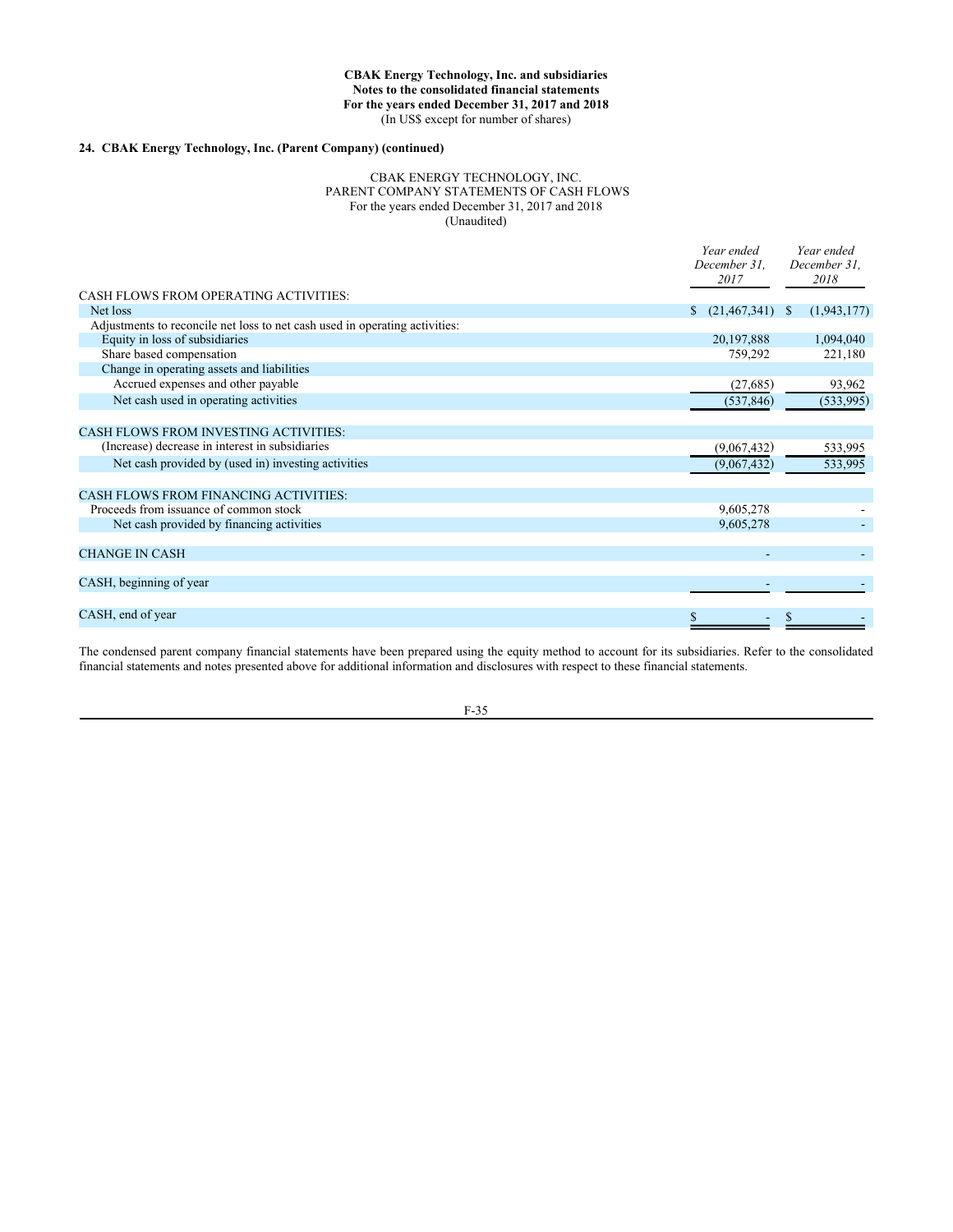None.

## **ITEM 9A. CONTROLS AND PROCEDURES.**

#### **Evaluation of Disclosure Controls and Procedures**

As required by Rule 13a-15 under the Exchange Act, our management has carried out an evaluation, with the participation and under the supervision of our Chief Executive Officer and Chief Financial Officer, of the effectiveness of the design and operation of our disclosure controls and procedures as of December 31, 2018. Disclosure controls and procedures refer to controls and other procedures designed to ensure that information required to be disclosed in the reports we file or submit under the Exchange Act is recorded, processed, summarized and reported within the time periods specified in the rules and forms of the SEC and that such information is accumulated and communicated to our management, including our Chief Executive Officer and our Chief Financial Officer, as appropriate, to allow timely decisions regarding required disclosure. In designing and evaluating our disclosure controls and procedures, management recognizes that any controls and procedures, no matter how well designed and operated, can provide only reasonable assurance of achieving the desired control objectives, and management is required to apply its judgment in evaluating and implementing possible controls and procedures.

Management conducted its evaluation of disclosure controls and procedures under the supervision of our Chief Executive Officer and our Chief Financial Officer. Based upon, and as of the date of this evaluation, our Chief Executive Officer and Chief Financial Officer concluded that our disclosure controls and procedures were ineffective as of December 31, 2018.

#### **Management's Annual Report on Internal Control over Financial Reporting**

Management is responsible for establishing and maintaining adequate internal control over financial reporting for the Company. Internal control over financial reporting refers to the process designed by, or under the supervision of, our Chief Executive Officer and our Chief Financial Officer, and effected by our board of directors, management and other personnel, to provide reasonable assurance regarding the reliability of our financial reporting and the preparation of financial statements for external purposes in accordance with U.S. GAAP, and includes those policies and procedures that:

- pertain to the maintenance of records that in reasonable detail accurately and fairly reflect the transactions and dispositions of our assets;
- provide reasonable assurance that transactions are recorded as necessary to permit preparation of financial statements in accordance with U.S. GAAP, and that our receipts and expenditures are being made only in accordance with the authorization of our management and directors; and
- provide reasonable assurance regarding prevention or timely detection of unauthorized acquisition, use or disposition of our assets that could have a material effect on the financial statements.

Because of its inherent limitations, internal control over financial reporting may not prevent or detect misstatements. Also, projections of any evaluation of effectiveness to future periods are subject to the risk that controls may become inadequate because of changes in conditions, or that the degree of compliance with the policies or procedures may deteriorate.

Management assessed the effectiveness of our internal control over financial reporting as of December 31, 2018. In making this assessment, management used the framework set forth in the report entitled Internal Control - Integrated Framework (2013) issued by the Committee of Sponsoring Organizations of the Treadway Commission, or COSO. The COSO framework summarizes each of the components of a company's internal control system, including (i) the control environment, (ii) risk assessment, (iii) control activities, (iv) information and communication, and (v) monitoring.

Based on this evaluation, our Chief Executive Officer and our Chief Financial Officer concluded that the Company's internal control over financial reporting as of December 31, 2018 were not effective because of the following material weaknesses in our internal control over financial reporting has been identified:

– We did not have appropriate policies and procedures in place to evaluate the proper accounting and disclosures of key documents and agreements.

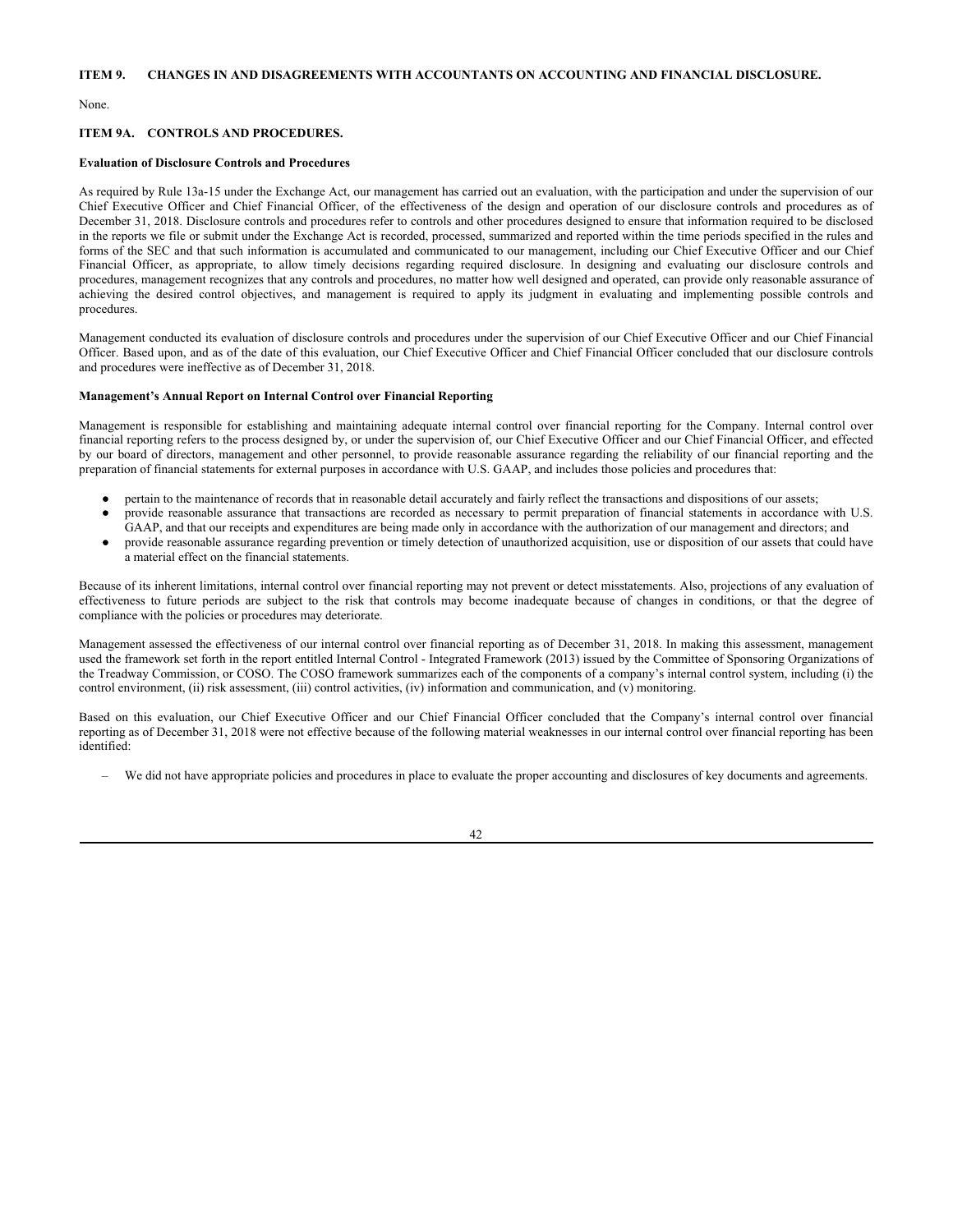– We do not have sufficient and skilled accounting personnel with an appropriate level of technical accounting knowledge and experience in the application of accounting principles generally accepted in the United States commensurate with our financial reporting requirements.

In order to cure the foregoing material weakness, we have taken or are taking the following remediation measures:

- Mr. Wenwu Wang was appointed by the Board of Directors of the Company as the Chief Financial Officer on August 21, 2017.
- We plan to make necessary changes by providing training to our financial team and our other relevant personnel on the U.S. GAAP accounting guidelines applicable to our financial reporting requirements.

We intend to complete the remediation of the material weaknesses discussed above as soon as practicable but we can give no assurance that we will be able to do so. Designing and implementing an effective disclosure controls and procedures is a continuous effort that requires us to anticipate and react to changes in our business and the economic and regulatory environments and to devote significant resources to maintain a financial reporting system that adequately satisfies our reporting obligations. The remedial measures that we have taken and intend to take may not fully address the material weakness that we have identified, and material weaknesses in our disclosure controls and procedures may be identified in the future. Should we discover such conditions, we intend to remediate them as soon as practicable. We are committed to taking appropriate steps for remediation, as needed.

#### **Changes in internal control over financial reporting**

Except for the matters described above, there were no changes in our internal controls over financial reporting during the fourth quarter of our fiscal year ended December 31, 2018 that have materially affected, or are reasonably likely to materially affect, our internal control over financial reporting.

# **ITEM 9B. OTHER INFORMATION.**

We have no information to disclose that was required to be disclosed in a report on Form 8-K during the fourth quarter of fiscal year 2018, but was not reported.

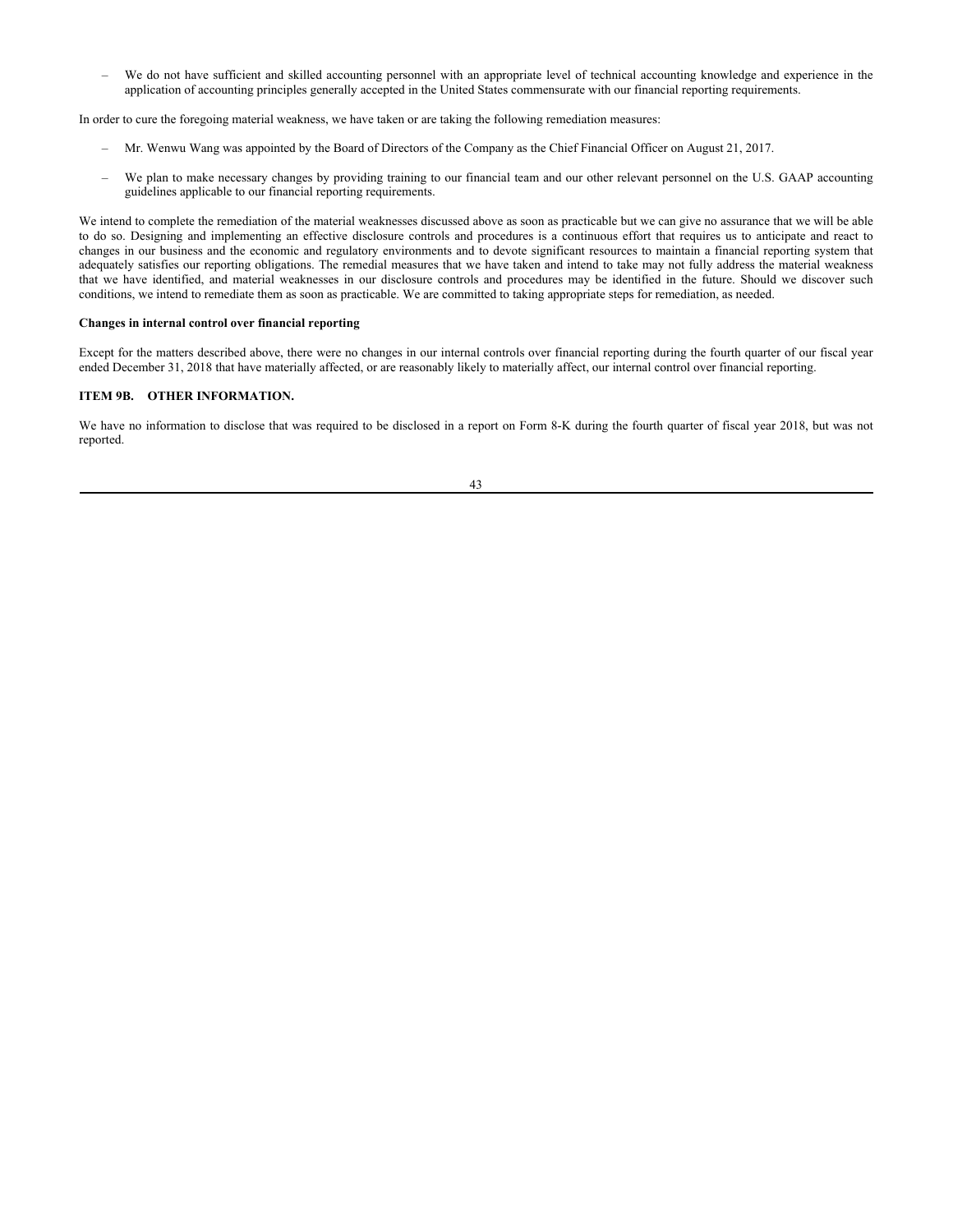# **PART III**

# **ITEM 10. DIRECTORS, EXECUTIVE OFFICERS AND CORPORATE GOVERNANCE.**

# **Directors and Executive Officers**

The following sets forth the name and position of each of our current executive officers and directors.

| <b>NAME</b>    | AGE | <b>POSITION</b>                                   |
|----------------|-----|---------------------------------------------------|
| Yunfei Li      | 52  | Chairman of the Board and Chief Executive Officer |
| J. Simon Xue   | 64  | Director                                          |
| Martha C. Agee | 63  | Director                                          |
| Jianjun He     | 46  | Director                                          |
| Guosheng Wang  | 46  | Director                                          |
| Wenwu Wang     |     | Chief Financial Officer                           |

*Yunfei Li* has served as the chairman of our board, our president and chief executive officer since March 1, 2016. Mr. Li has more than 20 years management experience in industries of real estate development, battery and new energy. Since May 2014, he has been Vice President of the Company's subsidiary, CBAK Power in charge of the company's construction of manufacturing facilities, government relationship and development of new customers. From May 2010 to May 2014, Mr. Li held management positions of various new energy development and real estate development companies in China. Prior to that, he was Director of Construction Department, Director of Comprehensive Management Department and Assistant to President of Shenzhen BAK Battery Co., Ltd., a former subsidiary of the Company, from March 2003 to May 2010. Mr. Li holds a Bachelor's degree in Civil Engineering from Liao Yuan Vocational Technical College.

*J. Simon Xue* has served as our director since February 1, 2016. Dr. Xue has approximately 40 years' experience in nuclear chemistry, solid state chemistry, superconductivity and materials for Lithium ion batteries. Within his research career, he has spent 21 years in the research and development of Lithium ion battery. Dr. Xue is currently the Senior Director of National Institute for Low-&-Clean Energy in China and a member of National "Thousand Talent" Plan and a member of Expert Committee for "Chinese Industrial Association of Power Sources." Prior to that, Dr. Xue was a director of Altair Nanotechnologies Inc., a Delaware company, between August 2011 and April 2012. From 2010 to 2011, he served as the chief executive officer of Yintong Energy Co., Ltd., a subsidiary of Canon Investment Holdings Ltd. Dr. Xue has also held positions at Ultralife, Duracell, B&K Electronics Co., Ltd., Valence Energy-Tech (Suzhou) Co., A123 Systems Inc. and International Battery Inc. He enjoys an extensive reputation in the whole product chain of lithium ion battery in China, including materials, equipment, cell manufacturing and testing. He has authored or co-authored over 50 scientific articles, 12 patents relevant to battery chemistry and materials and participated, presented and hosted more than 30 battery or material related international conferences. Dr. Xue completed his Ph.D. program in Solid State Chemistry in McMaster University in 1992.

*Martha C. Agee* has served as our director since November 15, 2012. Since 1997, Ms. Agee has been a senior lecturer of business law at Hankamer School of Business of Baylor University where she teaches courses in the Legal Environment of Business, International Business Law, and Healthcare Law & Ethics for graduate and undergraduate students. Prior to that, Ms. Agee practiced law from 1988 to 1996. Ms. Agee obtained her bachelor's degree in Accounting in 1976 and Juris Doctorate degree in 1988 from Baylor University.

*Jianjun He* has served as our director since November 4, 2013. Mr. He has more than 15 years' experience in accounting and finance and is an associate member of the Chinese Institute of Certificate Public Accounts. Mr. He has been the Managing Director of Jilin CybernautLvke Investment and Management Co., Ltd., an investment consulting firm in China, since January 1, 2013. From June 30, 2009 to December 31, 2012, Mr. He served as the Chief Financial Officer of THT Heat Transfer Technology, Inc. (Nasdaq: THTI) ("THT Heat"), a provider of heat exchangers and heat exchange solutions in China. Mr. He was the Chief Financial Officer of Siping City JuyuanHanyang Plate Heat Exchanger Co. Ltd, a wholly owned subsidiary of THT Heat from 2007 to December 2012. From 1999 to 2007, Mr. He worked as senior financial officer in Jilin Grain Group, a state-owned enterprise engaged in the grain processing and trading business. Mr. He graduated from Changchun Taxation College in 1995 with a Bachelor's degree in Auditing and obtained a Master's degree from Jilin University in 2005.

*Guosheng Wang* has served as our director since August 1, 2014. Since June 2014, Mr. Wang has been in charge of the construction of facilities of the Company's subsidiary, CBAK Power and the relocation of assets and equipment of BAK International (Tianjin) Limited ("BAK Tianjin") to CBAK Power. Prior to that, Mr. Wang served as vice president of operations of BAK Tianjin since May 2013, where he was managing the Quality Department, Purchase Department, Equipment Department and HR Department. From May 2010 to May 2013, Mr. Wang served as manager of Equipment Department of BAK Tianjin. From March 2008 to May 2010, he served as Director of No. 1 Manufacture Department of BAK Tianjin. Mr. Wang began his career working as an engineer at Harbin Railway Transportation Equipment Co., Ltd in 1994. Mr. Wang obtained his bachelor's degree in mechanical manufacturing engineering and equipment from Lanzhou Jiaotong University in July 1994.

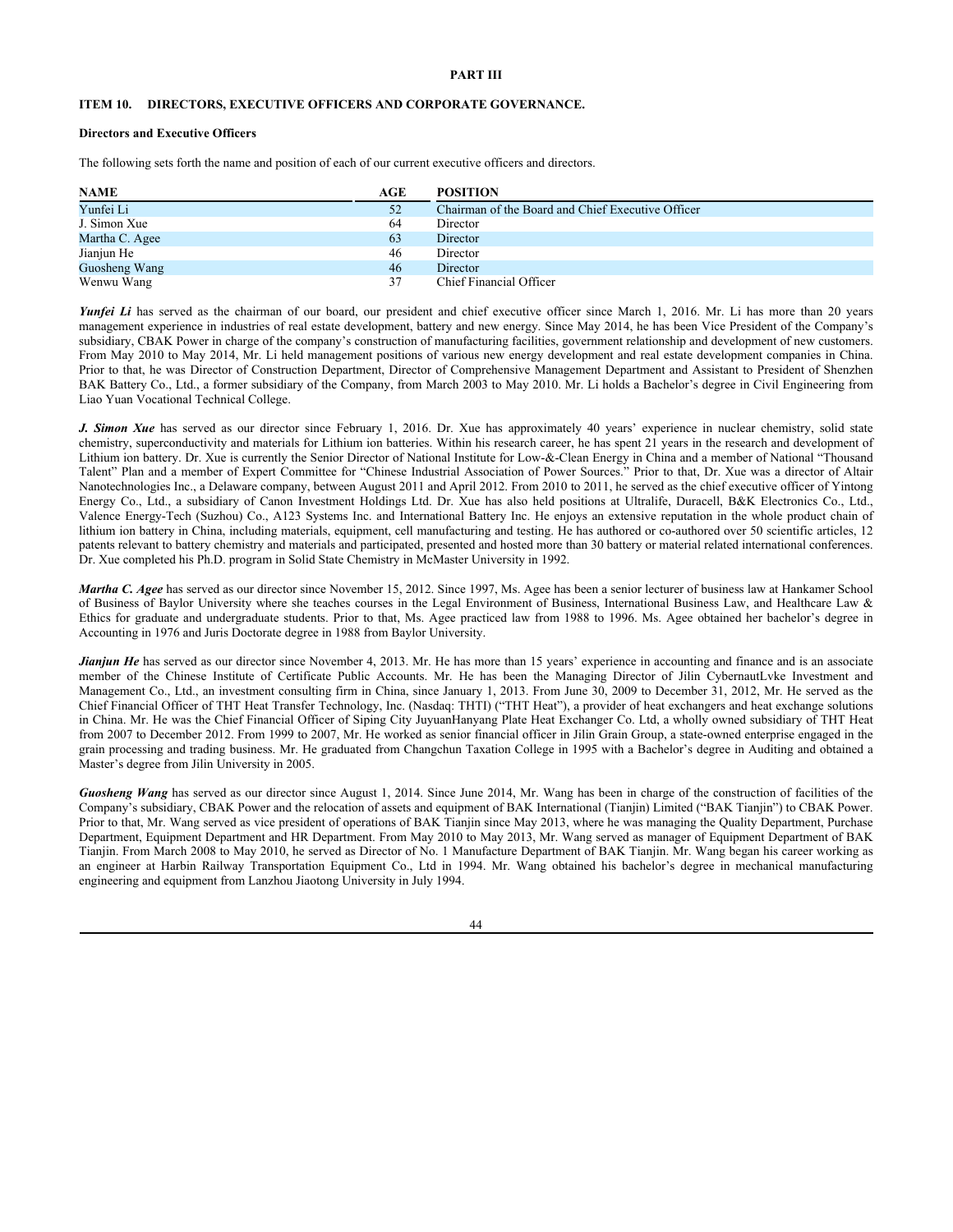*Wenwu Wang* has served as our Chief Financial Officer since August 21, 2017. Prior to that, Mr. Wang was our Interim Chief Financial Officer since August 28, 2014. He served as the financial controller of CBAK Power since April 2014, and was the vice financial manager of Shenzhen BAK from August 2013 to June 2014. Mr. Wang has been our consolidation and financial reporting manager since September 2012. From November 2010 to September 2012, he served as the financial manager of BAK India. From October 2008 to November 2010, Mr. Wang was account receivable supervisor of Shenzhen BAK and consolidation and financial reporting assistant of the Company. Mr. Wang received a bachelor's degree in Accounting from Southwest University in China.

There are no agreements or understandings for any of our executive officers or director to resign at the request of another person and no officer or director is acting on behalf of nor will any of them act at the direction of any other person.

Directors are elected until their successors are duly elected and qualified.

### **Director Qualifications**

Directors are responsible for overseeing the Company's business consistent with their fiduciary duty to shareholders. This significant responsibility requires highly-skilled individuals with various qualities, attributes and professional experience. The Board believes that there are general requirements for service on the Company's Board of Directors that are applicable to all directors and that there are other skills and experience that should be represented on the Board as a whole but not necessarily by each director. The Board and the Nominating and Corporate Governance Committee of the Board consider the qualifications of directors and director candidates individually and in the broader context of the Board's overall composition and the Company's current and future needs.

### *Qualifications for All Directors*

In identifying and evaluating nominees, the Nominating and Corporate Governance Committee may consult with the other Board members, management, consultants, and other individuals likely to possess an understanding of the Company's business and knowledge of suitable candidates. In making its recommendations, the Nominating and Corporate Governance Committee assesses the requisite skills and qualifications of nominees and the composition of the Board as a whole in the context of the Board's criteria and needs. In evaluating the suitability of individual Board members, the Nominating and Corporate Governance Committee may take into account many factors, including general understanding of marketing, finance and other disciplines relevant to the success of a publicly traded company in today's business environment; understanding of the Company's business and technology; the international nature of the Company's operations; educational and professional background; and personal accomplishment. The Nominating and Corporate Governance Committee evaluates each individual in the context of the Board as a whole, with the objective of recommending a group that can best perpetuate the success of the Company's business and represent stockholder interests through the exercise of sound judgment, using its diversity of experience. The Nominating and Corporate Governance Committee also ensures that a majority of nominees would be "independent directors" as defined under the applicable rules of the SEC and The NASDAQ Stock Market LLC.

#### *Qualifications, Attributes, Skills and Experience to be Represented on the Board as a Whole*

In its assessment of each potential candidate, including those recommended by stockholders, the Nominating and Corporate Governance Committee considers the nominee's judgment, integrity, experience, independence, understanding of the Company's business or other related industries and such other factors the Nominating and Corporate Governance Committee determines are pertinent in light of the current needs of the Board. The Nominating and Corporate Governance Committee also takes into account the ability of a Director to devote the time and effort necessary to fulfill his or her responsibilities to the Company.

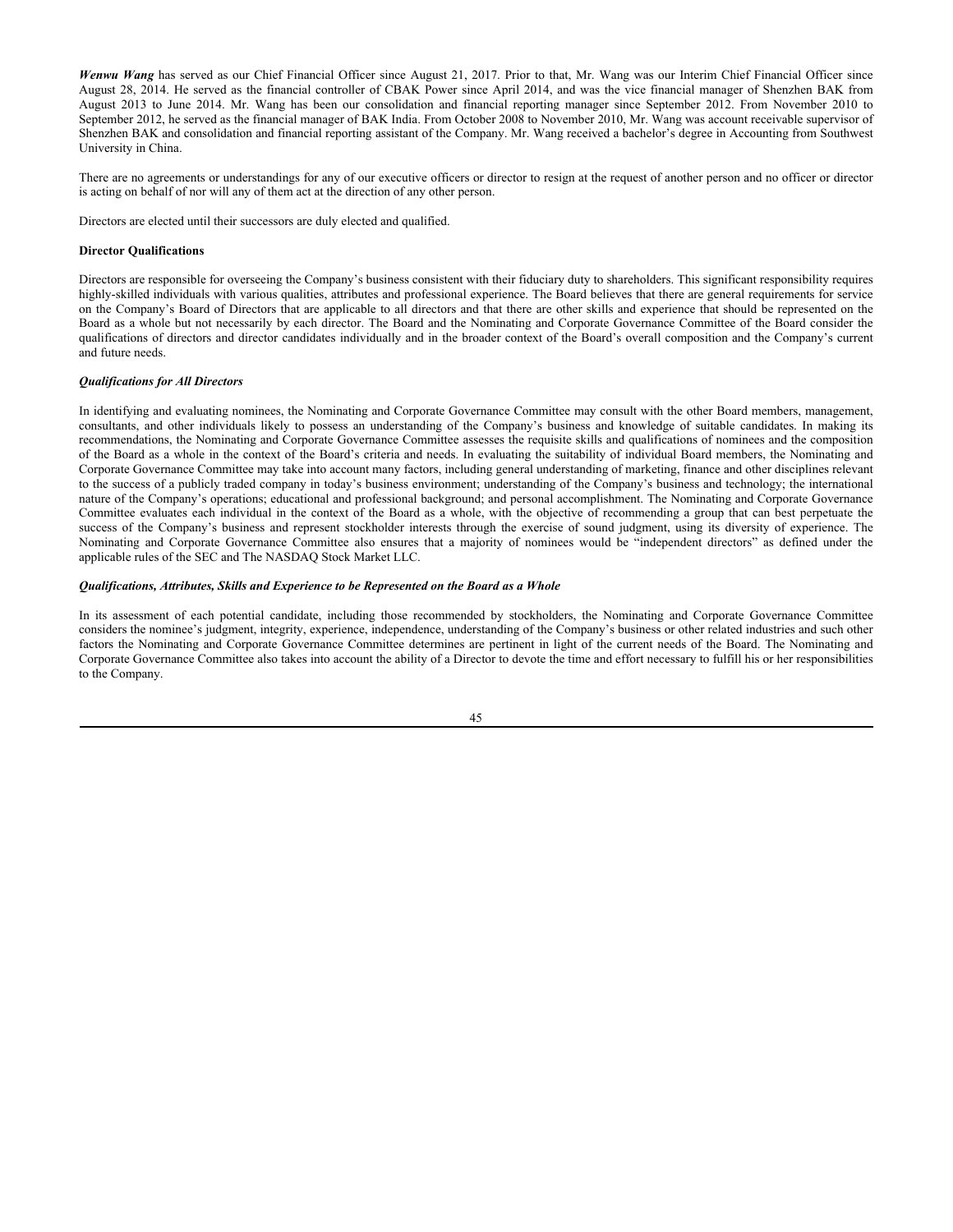The Board and the Nominating and Corporate Governance Committee require that each Director be a recognized person of high integrity with a proven record of success in his or her field. Each Director must demonstrate innovative thinking, familiarity with and respect for corporate governance requirements and practices, an appreciation of multiple cultures and a commitment to sustainability and to dealing responsibly with social issues. In addition to the qualifications required of all Directors, the Board assesses intangible qualities including the individual's ability to ask difficult questions and, simultaneously, to work collegially.

The Board has identified particular qualifications, attributes, skills and experience that are important to be represented on the Board as a whole, in light of the Company's current needs and business priorities. The Company's services are performed in various countries and in significant areas of future growth located outside of the United States. Accordingly, the Board believes that international experience or specific knowledge of key geographic growth areas and diversity of professional experiences should be represented on the Board. In addition, the Company's business is multifaceted and involves complex financial transactions. Therefore, the Board believes that the Board should include some Directors with a high level of financial literacy and some Directors who possess relevant business experience as a Chief Executive Officer or President. Our business involves complex technologies in a highly specialized industry. Therefore, the Board believes that extensive knowledge of the Company's business and industry should be represented on the Board.

The Board and the Nominating and Corporate Governance Committee do not have a specific diversity policy, but consider diversity of race, ethnicity, gender, age, cultural background and professional experiences in evaluating candidates for Board membership. Diversity is important because a variety of points of view contribute to a more effective decision-making process.

## *Summary of Qualifications of Directors*

Set forth below is a narrative disclosure that summarizes some of the specific qualifications, attributes, skills and experiences of our directors. For more detailed information, please refer to the biographical information for each director set forth above.

Mr. Li, has extensive senior management experience in the industry in which we operate and has held management positions of various new energy development and real estate development companies in China.

Dr. Xue, Chair of the Compensation Committee, has approximately 40 years' experience in nuclear chemistry, solid state chemistry, superconductivity and materials for Lithium ion batteries. Within his research career, he has spent 21 years in the research and development of Lithium ion battery.

Ms. Agee, Chair of the Audit Committee, was previously a Certified Public Accountant, worked as Chief Accountant for political sub-division for five and a half years and worked as Supervisor of Accounting for a large retail chain where the responsibilities included hiring, training, and supervision of accounting staff; preparation and analysis of 17 monthly financial statements and quarterly consolidated financial statements; budgeting, and internal auditing.

Mr. He, Chair of the Nominating and Corporate Governance Committee, has more than 15-year experience in accounting and finance and is an associate member of the Chinese Institute of Certificate Public Accounts.

Mr. Wang, has served with the Company since 2003 and brings to the Board extensive experience in all aspects of our business and industry and strong management and technical skills.

#### **Family Relationships**

There are no family relationships among our directors or officers.

#### **Involvement in Certain Legal Proceedings**

To the best of our knowledge, none of our directors or executive officers has, during the past ten years:

● been convicted in a criminal proceeding or been subject to a pending criminal proceeding (excluding traffic violations and other minor offences);

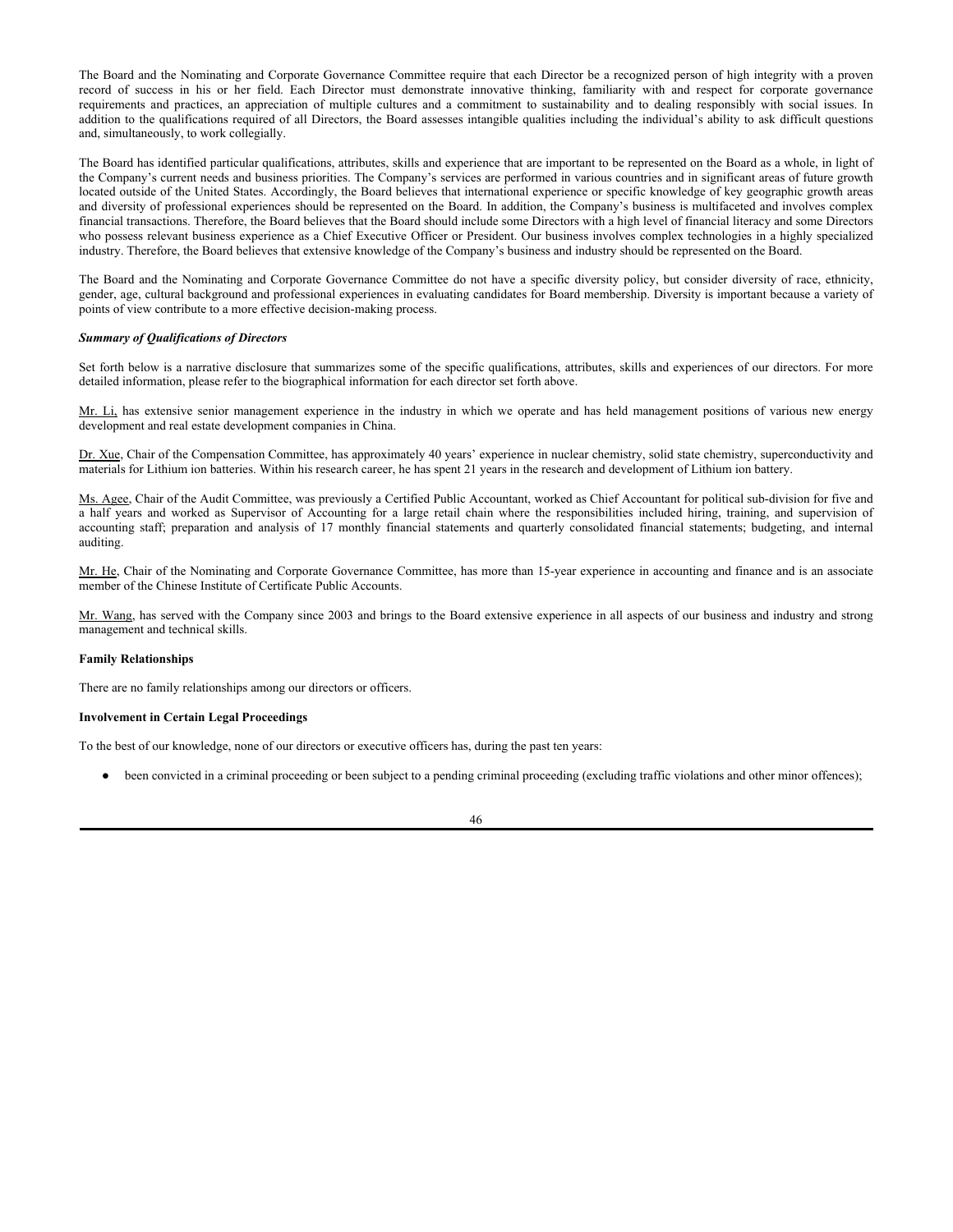- had any bankruptcy petition filed by or against the business or property of the person, or of any partnership, corporation or business association of which he was a general partner or executive officer, either at the time of the bankruptcy filing or within two years prior to that time;
- been subject to any order, judgment, or decree, not subsequently reversed, suspended or vacated, of any court of competent jurisdiction or federal or state authority, permanently or temporarily enjoining, barring, suspending or otherwise limiting, his involvement in any type of business, securities, futures, commodities, investment, banking, savings and loan, or insurance activities, or to be associated with persons engaged in any such activity;
- been found by a court of competent jurisdiction in a civil action or by the Securities and Exchange Commission or the Commodity Futures Trading Commission to have violated a federal or state securities or commodities law, and the judgment has not been reversed, suspended, or vacated;
- been the subject of, or a party to, any federal or state judicial or administrative order, judgment, decree, or finding, not subsequently reversed, suspended or vacated (not including any settlement of a civil proceeding among private litigants), relating to an alleged violation of any federal or state securities or commodities law or regulation, any law or regulation respecting financial institutions or insurance companies including, but not limited to, a temporary or permanent injunction, order of disgorgement or restitution, civil money penalty or temporary or permanent cease- anddesist order, or removal or prohibition order, or any law or regulation prohibiting mail or wire fraud or fraud in connection with any business entity; or
- been the subject of, or a party to, any sanction or order, not subsequently reversed, suspended or vacated, of any self- regulatory organization (as defined in Section  $3(a)(26)$  of the Exchange Act (15 U.S.C. 78c(a)(26))), any registered entity (as defined in Section 1(a)(29) of the Commodity Exchange Act (7 U.S.C. 1(a)(29))), or any equivalent exchange, association, entity or organization that has disciplinary authority over its members or persons associated with a member.

# **Board Composition and Committees**

Our board of directors is comprised of Yunfei Li, J. Simon Xue, Martha C. Agee, Jianjun He and Guosheng Wang.

J. Simon Xue, Martha Agee and Jianjun He each serves on our board of directors as an "independent director" as defined by as defined by Rule 5605(a)(2) of the NASDAQ Listing Rules. Our board of directors has determined that Martha Agee possesses the accounting or related financial management experience that qualifies her as financially sophisticated within the meaning of Rule  $5605(c)(2)$ (A) of the NASDAQ Listing Rule and that she is an "audit committee financial expert" as defined by the rules and regulations of the SEC.

Our board of directors currently has three standing committees which perform various duties on behalf of and report to the board of directors: (i) audit committee, (ii) compensation committee and (iii) nominating and corporate governance committee. Each of the three standing committees is comprised entirely of independent directors. From time to time, the board of directors may establish other committees.

## *Audit Committee*

Our Audit Committee consists of three members: Martha C. Agee, J. Simon Xue and Jianjun He. Pursuant to the determination of our Board of Directors, Ms. Agee serves as the chair of the Audit Committee and as our Audit Committee financial expert as that term is defined by the applicable SEC rules. Each director who has served or is serving on our Audit Committee was or is "independent" as that term is defined under the NASDAQ listing rules for Audit Committee members at all times during their service on such Committee.

The Audit Committee oversees our accounting and financial reporting processes and the audits of the financial statements of our Company. The Audit Committee is responsible for, among other things:

- the appointment, compensation, retention and oversight of the work of the independent auditor;
- reviewing and pre-approving all auditing services and permissible non-audit services (including the fees and terms thereof) to be performed by the independent auditor;
- reviewing and approving all proposed related-party transactions;
- discussing the interim and annual financial statements with management and our independent auditors;
- reviewing and discussing with management and the independent auditor (a) the adequacy and effectiveness of the Company's internal controls, (b) the Company's internal audit procedures, and (c) the adequacy and effectiveness of the Company's disclosure controls and procedures, and management reports thereon;
- reviewing reported violations of the Company's code of conduct and business ethics; and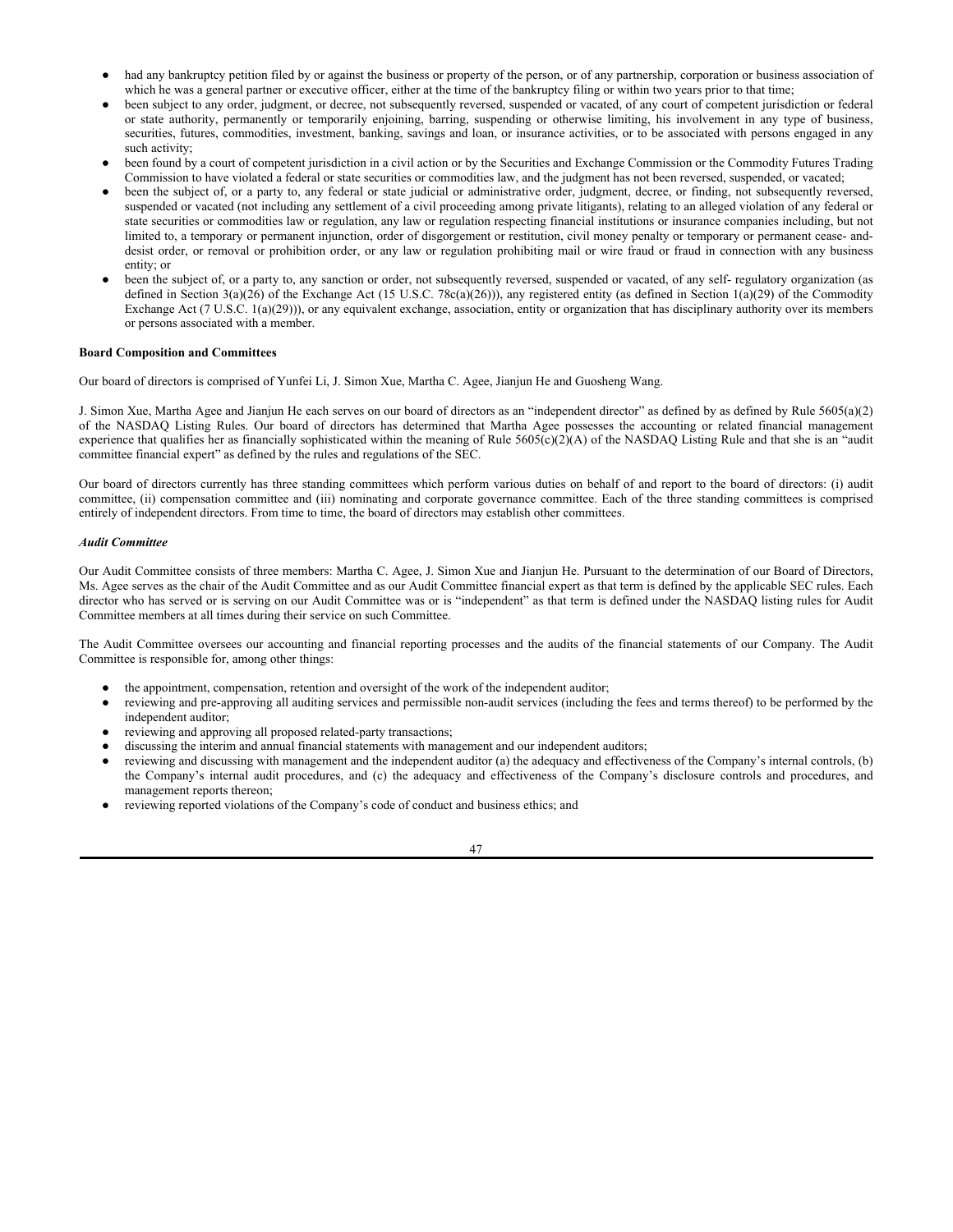reviewing and discussing with management and the independent auditor various topics and events that may have significant financial impact on the Company or that are the subject of discussions between management and the independent auditors.

## **Compensation Committee**

Our Compensation Committee consists of three members: Martha C. Agee, J. Simon Xue and Jianjun He, with Mr. Xue serving as chair. Each director who has served or is serving on our Compensation Committee was or is "independent" as that term is defined under the NASDAQ listing rules at all times during their service on such Committee.

The purpose of our Compensation Committee discharge the responsibilities of the Company's Board of Directors relating to compensation of the Company's executives, to produce an annual report on executive compensation for inclusion in the Company's proxy statement, if required, and to oversee and advise the Board on the adoption of policies that govern the Company's compensation programs, including stock and benefit plans. Our chief executive officer may not be present at any Compensation Committee meeting during which his compensation is deliberated. The Compensation Committee is responsible for, among other things:

- reviewing and approving the compensation structure for corporate officers at the level of corporate vice president and above;
- overseeing an evaluation of the performance of the Company's executive officers and approve the annual compensation, including salary, bonus, incentive and equity compensation, for the executive officers;
- reviewing and approving chief executive officer goals and objectives, evaluate chief executive officer performance in light of these corporate objectives, and set chief executive officer compensation consistent with Company philosophy;
- making recommendations to the Board regarding the compensation of board members;
- reviewing and making recommendations concerning long-term incentive compensation plans, including the use of equity-based plans. Except as otherwise delegated by the Board of Directors, the Compensation Committee will act on behalf of the Board of Directors as the "Committee" established to administer equity-based and employee benefit plans, and as such will discharge any responsibilities imposed on the Compensation Committee under those plans, including making and authorizing grants, in accordance with the terms of those plans.

#### **Nominating and Corporate Governance Committee**

Our Nominating and Corporate Governance Committee consists of three members: Martha C. Agee, J. Simon Xue and Jianjun He, with Mr. He serving as chair. Each director who has served or is serving on our Nominating and Corporate Governance Committee was or is "independent" as that term is defined under the NASDAQ listing standards at all times during their service on such Committee.

The purpose of the Nominating and Corporate Governance Committee is to determine the slate of director nominees for election to the Company's Board of Directors, to identify and recommend candidates to fill vacancies occurring between annual shareholder meetings, and to review the Company's policies and programs that relate to matters of corporate responsibility, including public issues of significance to the Company and its members. The Nominating and Corporate Governance Committee is responsible for, among other things:

- annually presenting to the Board a list of individuals recommended for nomination for election to the Board at the annual meeting of stockholders, and for appointment to the committees of the Board;
- annually reviewing the composition of each committee and present recommendations for committee memberships to the Board as needed; and
- annually evaluating and reporting to the Board of Directors on the performance and effectiveness of the Board of Directors to facilitate the directors fulfillment of their responsibilities in a manner that serves the interests of the Company's shareholders.

# **Code of Business Ethics and Conduct**

We have adopted a Code of Business Ethics and Conduct relating to the conduct of our business by our employees, officers and directors. We intend to maintain the highest standards of ethical business practices and compliance with all laws and regulations applicable to our business, including those relating to doing business outside the United States. A copy of the Code of Business Conduct and Ethics has been filed as Exhibit 14.1 to our Quarterly Report on Form 10-Q filed on August 22, 2006 and is hereby incorporated by reference into this annual report. The Code of Business Conduct and Ethics is also available on our website at www.cbak.com.cn. During the fiscal year ended December 31, 2018, there were no amendments to or waivers of our Code of Business Ethics and Conduct. If we effect an amendment to, or waiver from, a provision of our Code of Business Ethics and Conduct, we intend to satisfy our disclosure requirements by posting a description of such amendment or waiver on our Internet website at www.cbak.com.cn or via a current report on Form 8-K.

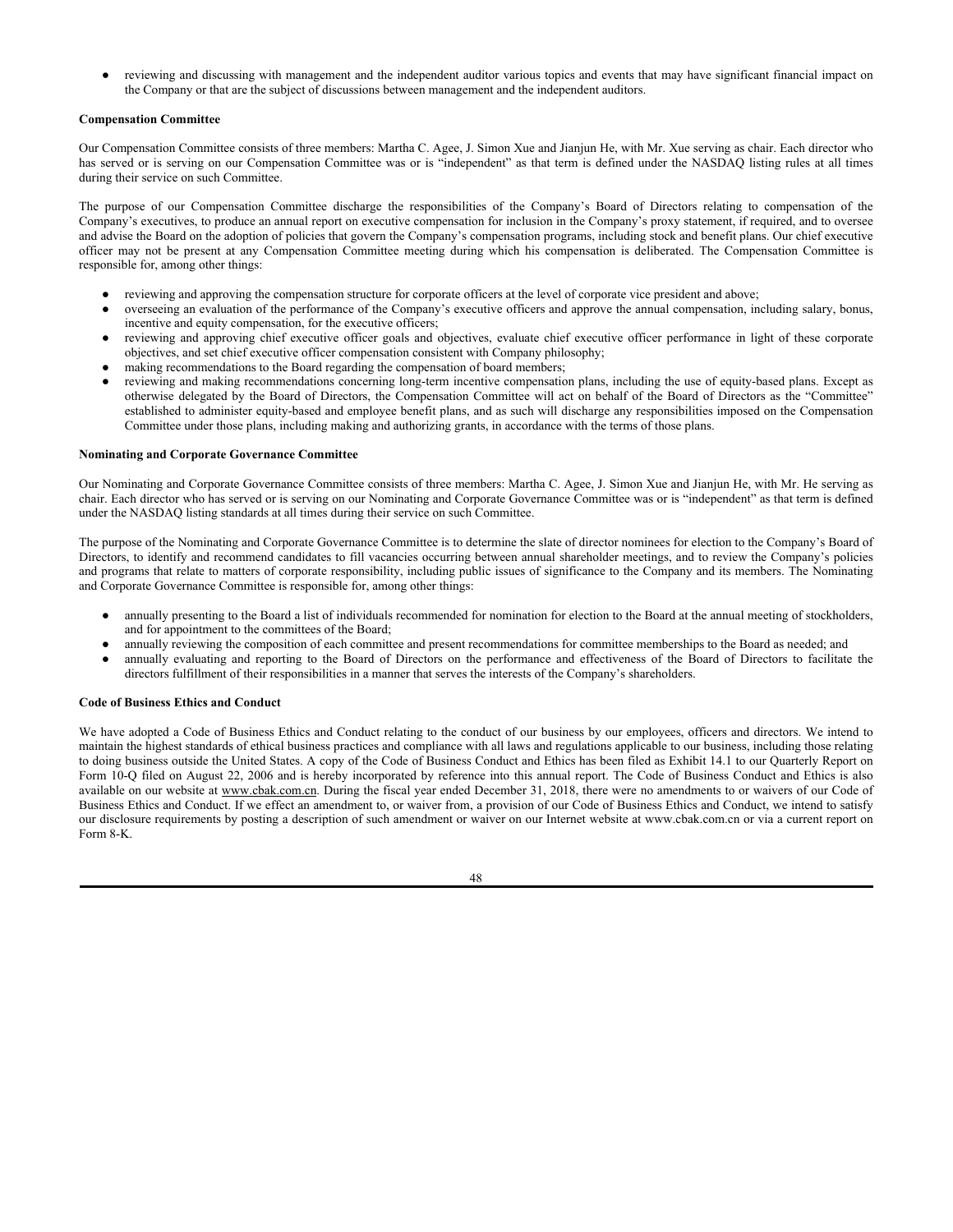# **Section 16(A) Beneficial Ownership Reporting Compliance**

Under U.S. securities laws, directors, certain executive officers and persons beneficially owning more than 10% of our Common Stock must report their initial ownership of the Common Stock, and any changes in that ownership, to the SEC. The SEC has designated specific due dates for these reports. Based solely on our review of copies of such reports filed with the SEC and written representations of our directors and executive offers, we believe that all persons subject to reporting filed the required reports on time in fiscal year 2018, except that Mr. Yunfei Li filed a late one Form 4 reporting one transaction.

## **ITEM 11. EXECUTIVE COMPENSATION.**

### **Summary Compensation Table**

The following table sets forth information concerning all cash and non-cash compensation awarded to, earned by or paid to the named persons for services rendered in all capacities during the noted periods. No other executive officer received total annual salary and bonus compensation in excess of \$100,000.

|                                               |                              | <b>Stock</b> |             |             |            |
|-----------------------------------------------|------------------------------|--------------|-------------|-------------|------------|
|                                               |                              | Salary       | Awards      | Option      |            |
| <b>Name and Principal Position</b>            | Period                       | $(S)^{(1)}$  | $(S)^{(2)}$ | Awards (\$) | Total (\$) |
| Yunfei Li, President, Chief Executive Officer | Year ended December 31, 2018 | 119,833      | 142,100     | ۰.          | 261,933    |
|                                               | Year ended December 31, 2017 | 119,749      | 166,400     | ۰           | 286,149    |
| Wenwu Wang, Chief Financial Officer           | Year ended December 31, 2018 | 63.627       | 31,367      |             | 94.994     |
|                                               | Year ended December 31, 2017 | 53.931       | 71,867      |             | 125,798    |

- (1) The amounts reported in this table have been converted from RMB to U.S. dollars based on the average conversion rate between the U.S. dollar and RMB for the applicable fiscal year, or \$1.00 to RMB 6.7591 (fiscal year 2017 exchange rate), \$1.00 to RMB 6.6282 (fiscal year 2018 exchange rate).
- (2) The stock awards consisted of: 1) restrict shares granted on June 30, 2015, which are vested and exercisable in twelve equal quarterly installment with the first vesting date of June 30, 2015 and with a fair value of \$3.24, and 2) restrict shares granted on April 19, 2016 with a fair value of \$2.68 per share, which are vested and exercisable under three types of vesting schedules. First, if the number of restricted shares granted is below 3,000, the shares will vest annually in 2 equal installments over a two year period with the first vesting on June 30, 2017. Second, if the number of restricted shares granted is larger than or equal to 3,000 and is below 10,000, the shares will vest annually in 3 equal installments over a three year period with the first vesting on June 30, 2017. Third, if the number of restricted shares granted is above or equal to 10,000, the shares will vest semi-annually in 6 equal installments over a three year period with the first vesting on December 31, 2016.

#### **Summary of Employment Agreements**

The base salary shown in the Summary Compensation Table is described in each named executive officer's respective employment agreement. The material terms of those employment agreements are summarized below.

We entered into employment agreements with three-year initial terms with our named executive officers with standard employment agreements. We entered into the employment agreements with Mr. Yunfei Li and Mr. Wenwu Wang on March 1, 2016 and September 30, 2014, respectively. On July 1, 2017, we entered into a new agreement with Mr. Wenwu Wang for another three-year terms from July 1, 2017 to June 30, 2020. Each of our standard employment agreements is automatically extended by a year at the expiration of the initial term and at the expiration of every one-year extension, until terminated in accordance with the termination provisions of the agreements, which are described below.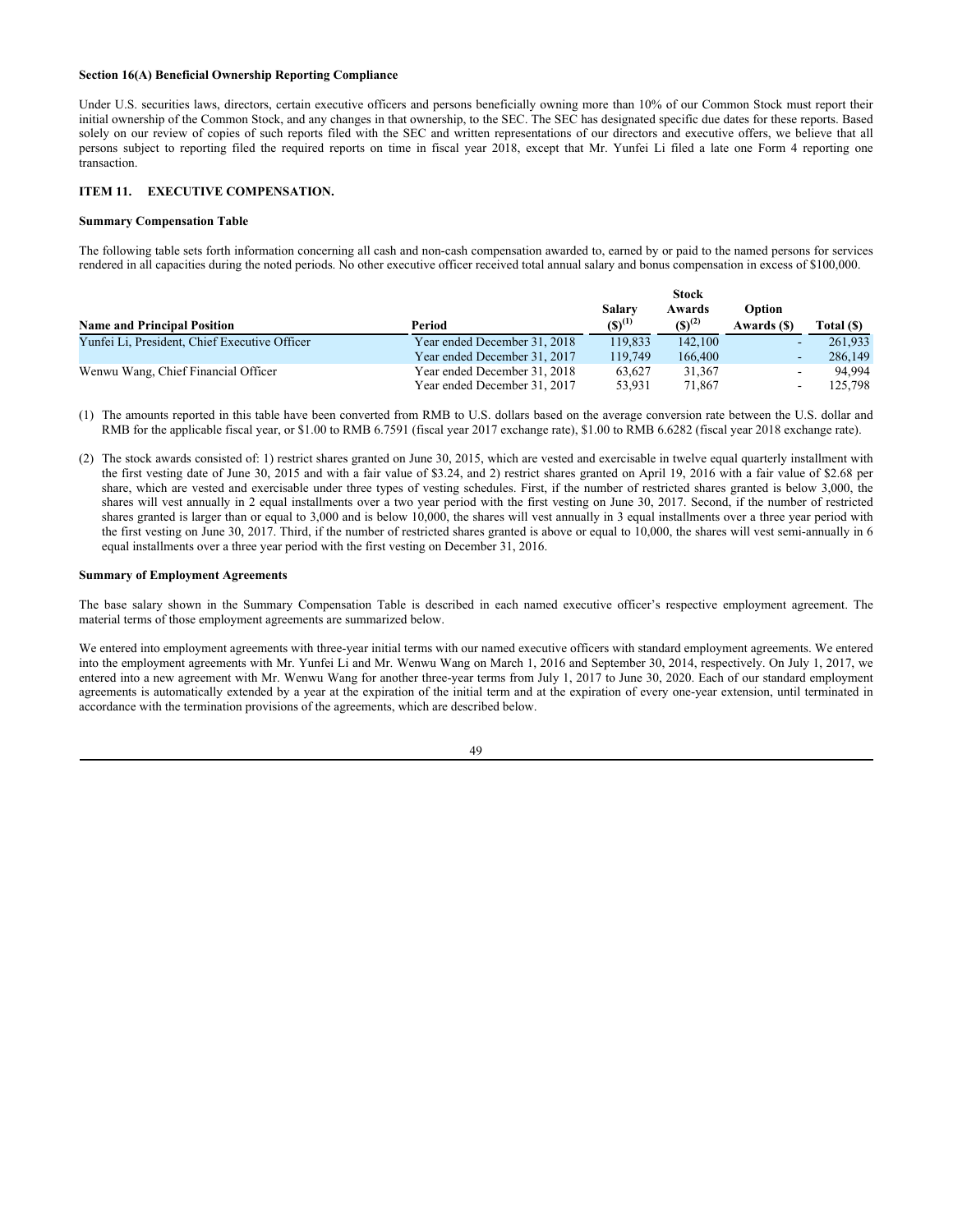Our standard employment agreement permits us to terminate the executive's employment for cause, at any time, without notice or remuneration, for certain acts of the executive, including but not limited to a conviction or plea of guilty to a felony, negligence or dishonesty to our detriment and failure to perform agreed duties after a reasonable opportunity to cure the failure. An executive may terminate his employment upon one month's written notice if there is a material reduction in his authority, duties and responsibilities or if there is a material reduction in his annual salary before the next annual salary review. Furthermore, we may terminate the executive's employment at any time without cause by giving one month's advance written notice to the executive officer. If we terminate the executive's employment without cause, the executive will be entitled to a termination payment of up to three months of his or her then base salary, depending on the length of such executive's employment with us. Specifically, the executive will receive salary continuation for: (i) one month following a termination effective prior to the first anniversary of the effective date of the employment agreement; (ii) two months following a termination effective prior to the second anniversary of the effective date; and (iii) three months following a termination effective prior to or any time after the third anniversary of the effective date. The employment agreements provide that the executive will not participate in any severance plan, policy, or program of the Company.

Our standard employment agreement contains customary non-competition, confidentiality, and non-disclosure covenants. Each executive officer has agreed to hold, both during and after the employment agreement expires or is earlier terminated, in strict confidence and not to use, except as required in the performance of his duties in connection with the employment, any confidential information, technical data, trade secrets and know-how of our company or the confidential information of any third party, including our affiliated entities and our subsidiaries, received by us. The executive officers have also agreed to disclose in confidence to us all inventions, designs and trade secrets which they conceive, develop or reduce to practice and to assign all right, title and interest in them to us. In addition, each executive officer has agreed to be bound by non-competition restrictions set forth in his or her employment agreement. Specifically, each executive officer has agreed not to, while employed by us and for a period of one year following the termination or expiration of the employment agreement,

- approach our clients, customers or contacts or other persons or entities, and not to interfere with the business relationship between us and such persons and/or entities;
- assume employment with or provide services as a director for any of our competitors, or engage in any business which is in direct or indirect competition with our business; or
- solicit the services of any of our employees.

#### **Outstanding Equity Awards at Fiscal Year-End 2018**

The following table sets forth the equity awards outstanding at December 31, 2018 for each of our named executive officers.

### **OUTSTANDING EQUITY AWARDS AT FISCAL YEAR-END**

|                                                  |                                                                                       |                                                                                                        | Option<br>Awards                                                                                                  |                                           |                |                                                                                                      | <b>Stock</b><br>Awards                                                                               |                                                                                                                                                |                                                                                                                                                                               |
|--------------------------------------------------|---------------------------------------------------------------------------------------|--------------------------------------------------------------------------------------------------------|-------------------------------------------------------------------------------------------------------------------|-------------------------------------------|----------------|------------------------------------------------------------------------------------------------------|------------------------------------------------------------------------------------------------------|------------------------------------------------------------------------------------------------------------------------------------------------|-------------------------------------------------------------------------------------------------------------------------------------------------------------------------------|
| Name                                             | Number of<br>securities<br>underlying<br>unexercised<br>options $(\#)$<br>exercisable | Number of<br>securities<br>underlying<br>unexercised<br>options $(\#)$<br>unexercisable options $(\#)$ | <b>Equity</b><br>incentive<br>plan<br>awards:<br>Number of<br>securities<br>underlying<br>unexercised<br>unearned | Option<br>exercise<br>price<br><b>(S)</b> | Option<br>date | <b>Number</b><br>of shares<br>or units<br>of stock<br>that have<br>expiration not vested<br>$^{(#)}$ | Market<br>value of<br>shares or<br>units of<br>stock that<br>have not<br>vested $(\#)$ vested $(\#)$ | <b>Equity</b><br>incentive<br>plan<br>awards:<br><b>Number</b><br>of<br>unearned<br>shares,<br>units or<br>other<br>rights<br>that have<br>not | <b>Equity</b><br>incentive<br>plan<br>awards:<br>Market<br>or<br>payout<br>value of<br>unearned<br>shares,<br>units or<br>other<br>rights<br>that have<br>not vested<br>$(S)$ |
| Yunfei Li, President,<br>Chief Executive Officer |                                                                                       |                                                                                                        |                                                                                                                   |                                           |                |                                                                                                      | ٠                                                                                                    | $25,000*$                                                                                                                                      | 67,000                                                                                                                                                                        |
| Wenwu Wang,<br>Chief Financial Officer           |                                                                                       |                                                                                                        |                                                                                                                   |                                           |                |                                                                                                      |                                                                                                      | $3.335**$                                                                                                                                      | 8,938                                                                                                                                                                         |

\* On June 30, 2015, Mr. Li was granted 30,000 restricted shares of the Company's common stock, par value \$0.001, under the 2015 Equity Incentive Plan of the Company (the "2015 Plan"). The restricted shares vest over a three year period in 12 equal quarterly installments with the first vesting date on June 30, 2015. On April 19, 2016, pursuant to the 2015 Plan, the Company granted Mr. Li an aggregate of 150,000 restricted shares of the Company's common stock. The restricted shares vest semi-annually in 6 equal installments over a three year period with the first vesting on December 31, 2016.

On June 30, 2015, Mr. Wang was granted 50,000 restricted shares of the Company's common stock, par value \$0.001, under the 2015 Plan. The restricted shares vest over a three year period in 12 equal quarterly installments with the first vesting date on June 30, 2015. On April 19, 2016, pursuant to the 2015 Plan, the Company granted Mr. Wang an aggregate of 20,000 restricted shares of the Company's common stock. The restricted shares vest semi-annually in 6 equal installments over a three year period with the first vesting on December 31, 2016.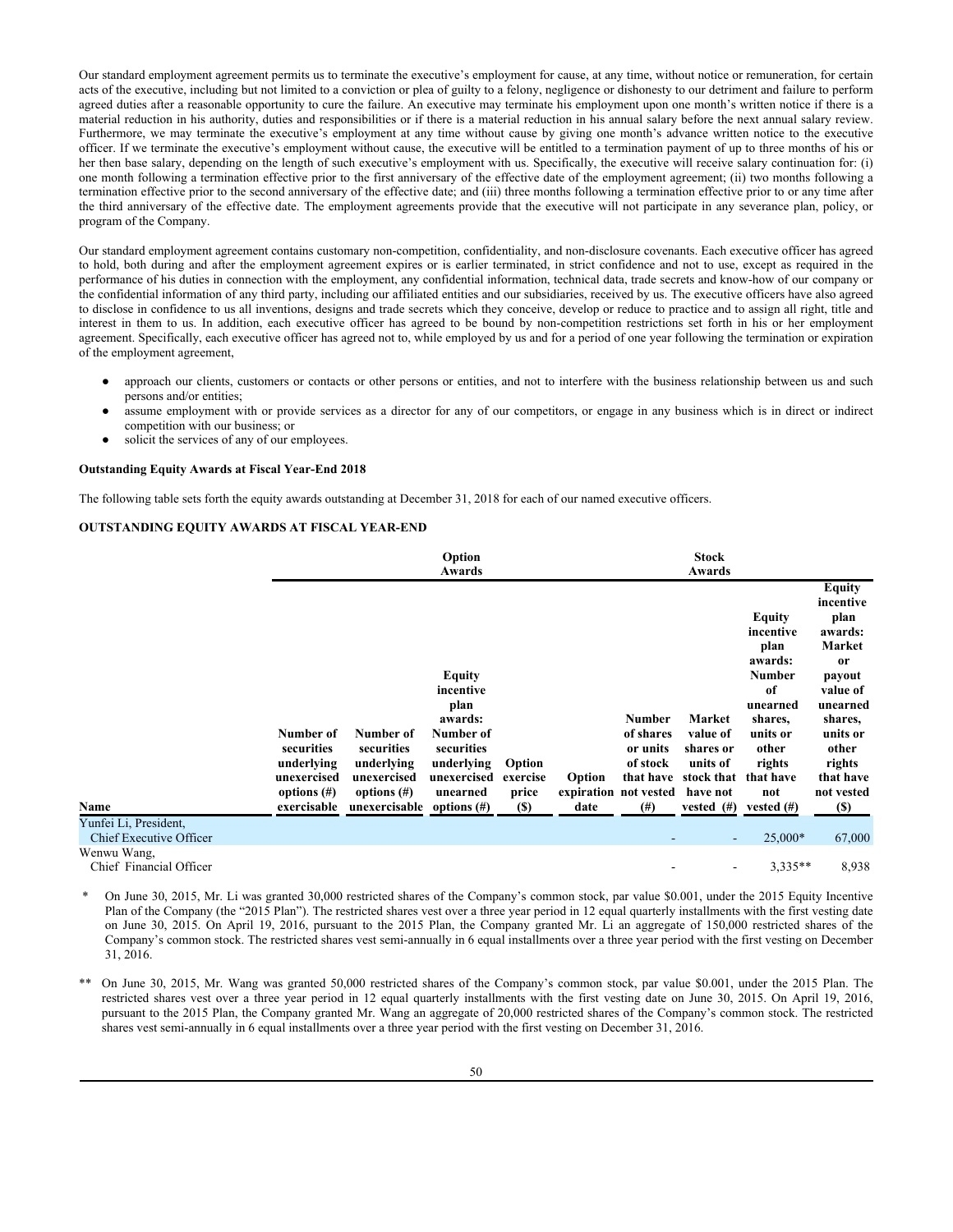# **Compensation of Directors**

Under our Compensation Plan for Non-Employee Directors, or the Directors Plan, each eligible non-employee director of the Company may receive an annual retainer fee. Pursuant to the Directors Plan, the annual retainer fee under the Directors Plan is subject to adjustments determined by our Board from time to time. Each independent director is also eligible to be granted 5,000 restricted shares of our common stock for serving as a director.

In December 2010, our Board of Directors unanimously approved a change in the annual retainer fee for independent directors in accordance with the Directors Plan. Effective January 1, 2011, our independent directors will be paid an annual retainer fee of \$45,000. As was previously our policy, the chair of the Audit Committee will continue to receive an additional \$5,000 in recognition of the added responsibility of this position. In connection with this change, the Board unanimously determined that the independent directors will no longer receive an annual issuance of restricted shares under the Directors Plan. Each of the independent directors has waived all rights to such annual issuances, including with respect to 2,500 of the shares that were to be issued to each of the independent directors during calendar year 2011 in connection with their grants on July 1, 2010.

Effective October 1, 2012, each of our independent directors will be paid an annual retainer fee of \$61,000. The chair of the Audit Committee will receive an additional \$9,000 in recognition of the added responsibility of this position.

In June 2013, due to the financial situation of the Company, each of the independent directors agreed to reduce their annual retainer fee to \$20,000, effective from the quarter ended June 30, 2013.

On June 30, 2015, each of our independent directors was granted 30,000 restricted shares of the Company's common stock, par value \$0.001, under the 2015 Plan. The restricted shares vest over a three year period in 12 equal quarterly installments with the first vesting date on June 30, 2015.

On April 19, 2016, pursuant to the 2015 Plan, the Company granted Dr. Xue an aggregate of 30,000 restricted shares of the Company's common stock. The restricted shares vest semi-annually in 6 equal installments over a three year period with the first vesting on December 31, 2016.

The following table sets forth the total compensation earned by our non-employee directors during our fiscal year ended December 31, 2018:

|                | Fees             |              |            |
|----------------|------------------|--------------|------------|
|                | <b>Earned or</b> |              |            |
|                | Paid in          | <b>Stock</b> |            |
| Name           | Cash (\$)        | Awards(\$)   | Total (\$) |
| J. Simon Xue   | 20,000           | 26,800       | 46,800     |
| Martha C. Agee | 20,000           | 8.125        | 28,125     |
| Jianjun He     | 20,000           | 8,125        | 28,125     |

We do not maintain a medical, dental or retirement benefits plan for the directors.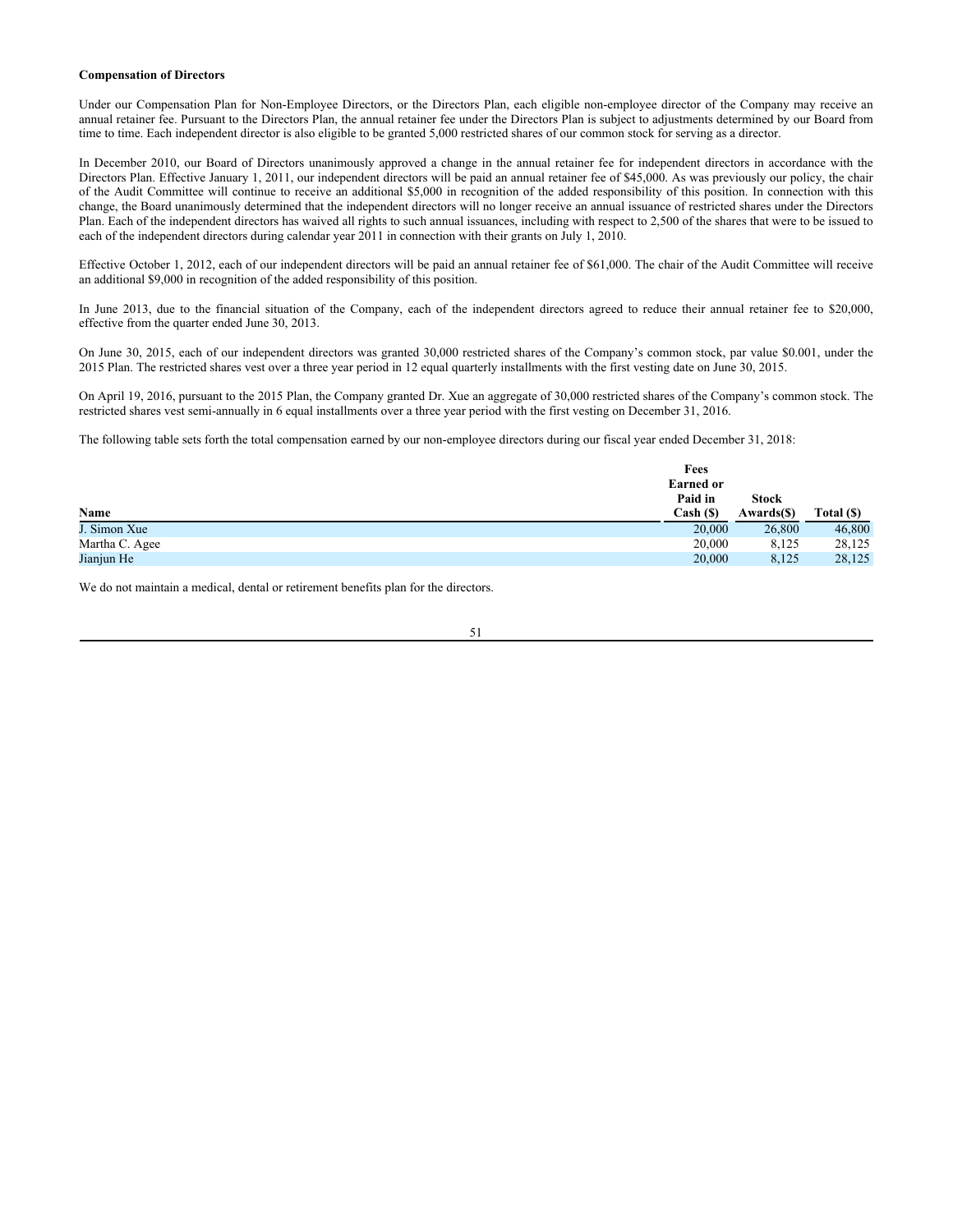Except as disclosed in this annual report, we have not compensated, and will not compensate, our non-independent directors, Mr. Yunfei Li and Mr. Guosheng Wang, for serving as our directors, although they are entitled to reimbursements for reasonable expenses incurred in connection with attending our board meetings.

The directors may determine remuneration to be paid to the directors with interested members of the Board refraining from voting. The Compensation Committee will assist the directors in reviewing and approving the compensation structure for the directors.

## **ITEM 12. SECURITY OWNERSHIP OF CERTAIN BENEFICIAL OWNERS AND MANAGEMENT AND RELATED STOCKHOLDER MATTERS.**

### **Securities Ownership of Certain Beneficial Owners and Management**

The following table sets forth information known to us with respect to the beneficial ownership of our Common Stock as of the close of business on April 12, 2019 (the "Reference Date") for: (i) each person known by us to beneficially own more than 5% of our voting securities, (ii) each named executive officer, (iii) each of our directors and nominees, and (iv) all of our executive officers and directors as a group:

| Names of Management and Names of Certain Beneficial Owners (1) | <b>Amount and Nature of</b><br><b>Beneficial Ownership</b> <sup>(1)</sup> |               |  |
|----------------------------------------------------------------|---------------------------------------------------------------------------|---------------|--|
|                                                                | Number $(2)$                                                              | Percent $(3)$ |  |
| Yunfei $Li^{(7)}$                                              | 5,535,185                                                                 | 17.44%        |  |
| J. Simon Xue <sup>(8)</sup>                                    | 20,000                                                                    | $\ast$        |  |
| Martha C. Agee <sup>(4)</sup>                                  | 30,000                                                                    | $\ast$        |  |
| Jianjun He <sup>(4)</sup>                                      | 30,000                                                                    | $\ast$        |  |
| Guosheng Wang <sup>(5)</sup>                                   | 59,165                                                                    | $\ast$        |  |
| Wenwu Wang <sup>(6)</sup>                                      | 63,332                                                                    | $\ast$        |  |
| All executive officers and directors as a group (6 persons)    | 5,737,682                                                                 | 18.07%        |  |
| Principal Shareholders                                         |                                                                           |               |  |
| Dawei $Li^{(7)}$                                               | 5,348,642                                                                 | 16.85%        |  |

- \* Denotes less than 1% of the outstanding shares of Common Stock.
- (1) The number of shares beneficially owned is determined under Securities and Exchange Commission ("SEC") rules, and the information is not necessarily indicative of beneficial ownership for any other purpose. Under those rules, beneficial ownership includes any shares as to which the individual has sole or shared voting power or investment power, and also any shares which the individual has the right to acquire within 60 days of the Reference Date, through the exercise or conversion of any stock option, convertible security, warrant or other right (a "Presently Exercisable" security). Including those shares in the table does not, however, constitute an admission that the named stockholder is a direct or indirect beneficial owner of those shares.

(2) Unless otherwise indicated, each person or entity named in the table has sole voting power and investment power (or shares that power with that person's spouse) with respect to all shares of Common Stock listed as owned by that person or entity.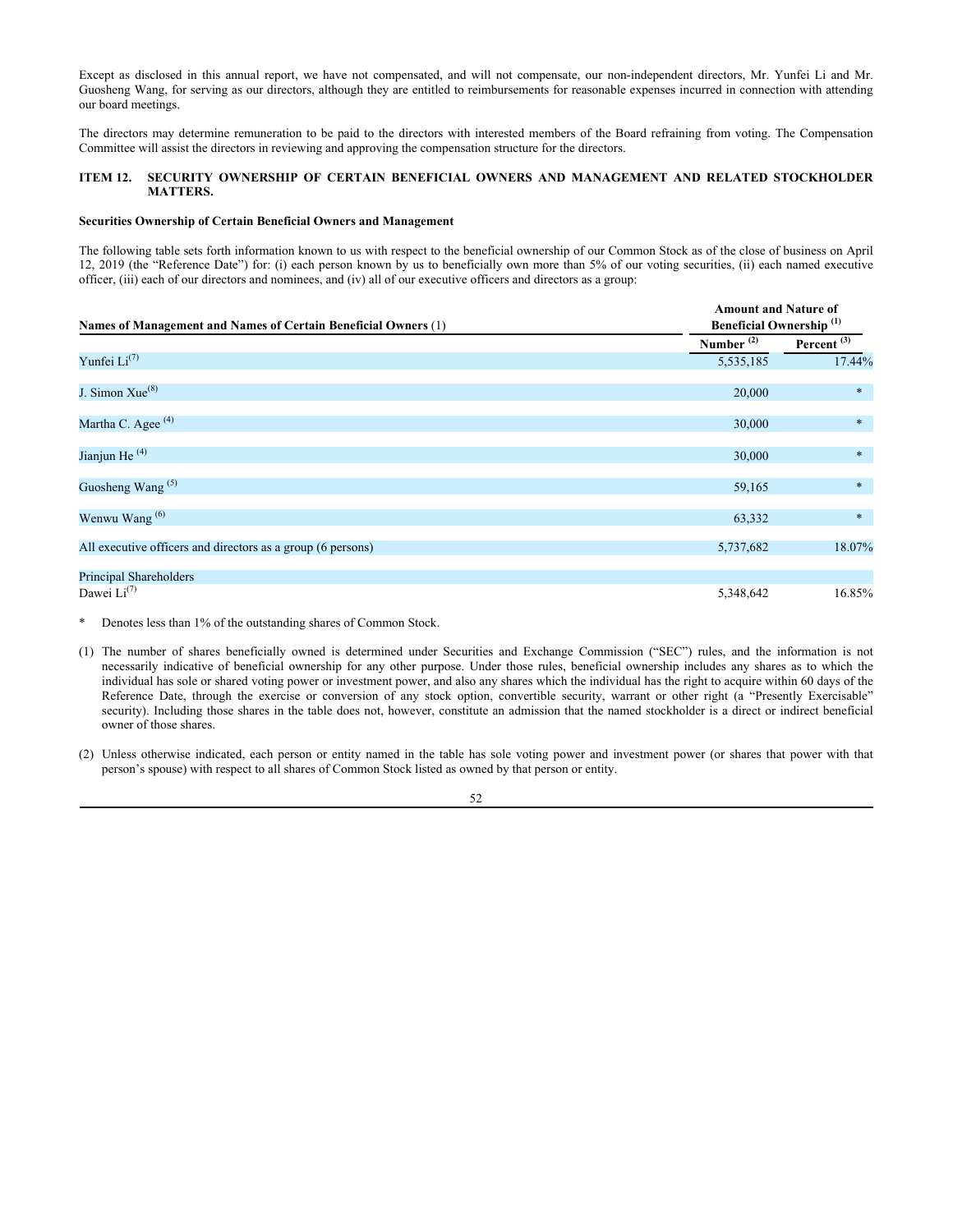- (3) A total of 31,745,518 shares of Common Stock are considered to be outstanding on the Reference Date. For each beneficial owner above, any Presently Exercisable securities of such beneficial owner have been included in the denominator, pursuant to Rule 13d-3(d)(1) under the Securities Exchange Act of 1934, as amended, or the Exchange Act.
- (4) On June 30, 2015, each of our independent directors was granted 30,000 restricted shares of the Company's common stock, par value \$0.001, under the 2015 Plan. The restricted shares vest over a three year period in 12 equal quarterly installments with the first vesting date on June 30, 2015.
- (5) On June 30, 2015, Mr. Guosheng Wang was granted 50,000 restricted shares of the Company's common stock, par value \$0.001, under the 2015 Plan. The restricted shares vest over a three year period in 12 equal quarterly installments with the first vesting date on June 30, 2015. On April 19, 2016, Mr. Wang was granted an additional 20,000 restricted shares under the 2015 Plan. Such shares vest semi-annually in 6 equal installments over a three year period with the first vesting on December 31, 2016.
- (6) On June 30, 2015, Mr. Wenwu Wang was granted 50,000 restricted shares of the Company's common stock, par value \$0.001, under the 2015 Plan. The restricted shares vest over a three year period in 12 equal quarterly installments with the first vesting date on June 30, 2015. On April 19, 2016, Mr. Wang was granted an additional 20,000 restricted shares under the 2015 Plan. Such shares vest semi-annually in 6 equal installments over a three year period with the first vesting on December 31, 2016.
- (7) On June 30, 2015, Mr. Yunfei Li was granted 30,000 restricted shares of the Company's common stock, par value \$0.001, under the 2015 Plan. The restricted shares vest over a three year period in 12 equal quarterly installments with the first vesting date on June 30, 2015.On April 19, 2016, pursuant to the 2015 Plan, the Company granted Mr. Li an aggregate of 150,000 restricted shares of the Company's common stock. The restricted shares vest semi- annually in 6 equal installments over a three year period with the first vesting on December 31, 2016. On February 17, 2017, we signed a letter of understanding with each of eight individual investors, including our CEO, Mr. Yunfei Li, whereby these shareholders agreed in principle to subscribe for new shares of our common stock totaling \$10 million. The issue price will be determined with reference to the market price prior to the issuance of new shares. In January 2017, the shareholders paid us a total of \$2.1 million as refundable deposits, among which, Mr. Yunfei Li agreed to subscribe new shares totaling \$1.12 million and pay a refundable deposit of \$0.2 million. In April and May 2017, we received cash of \$9.6 million from these shareholders. On May 31, 2017, we entered into a securities purchase agreement with these investors, pursuant to which we agreed to issue an aggregate of 6,403,518 shares of common stock, par value \$0.001 per share to these investors, at a purchase price of \$1.50 per share, for an aggregate price of \$9.6 million, including 746,018 shares were issued to Mr. Yunfei Li, our CEO. On June 22, 2017, we issued the shares to the investors. On January 7, 2019, the Company entered into a Cancellation Agreement (the "Cancellation Agreement") with two individual creditors, Mr. Yunfei Li and Mr. Dawei Li, who loaned an aggregate of approximately \$5.2 million to CBAK (the "Debts"). Pursuant to the terms of the Cancellation Agreement, the creditors agreed to cancel the Debts in exchange for an aggregate of 5,098,040 shares of common stock of the Company at an exchange price of \$1.02 per share. According to the amount of loan, 3,431,373 and 1,666,667 shares were issued to Mr. Dawei Li and Mr. Yunfei Li, respectively. Upon receipt of the Shares, the creditors released the Company from any claims, demands and other obligations relating to the Debts.
- (8) On April 19, 2016, pursuant to the 2015 Plan, the Company granted Dr. Xue an aggregate of 30,000 restricted shares of the Company's common stock. The restricted shares vest semi-annually in 6 equal installments over a three year period with the first vesting on December 31, 2016.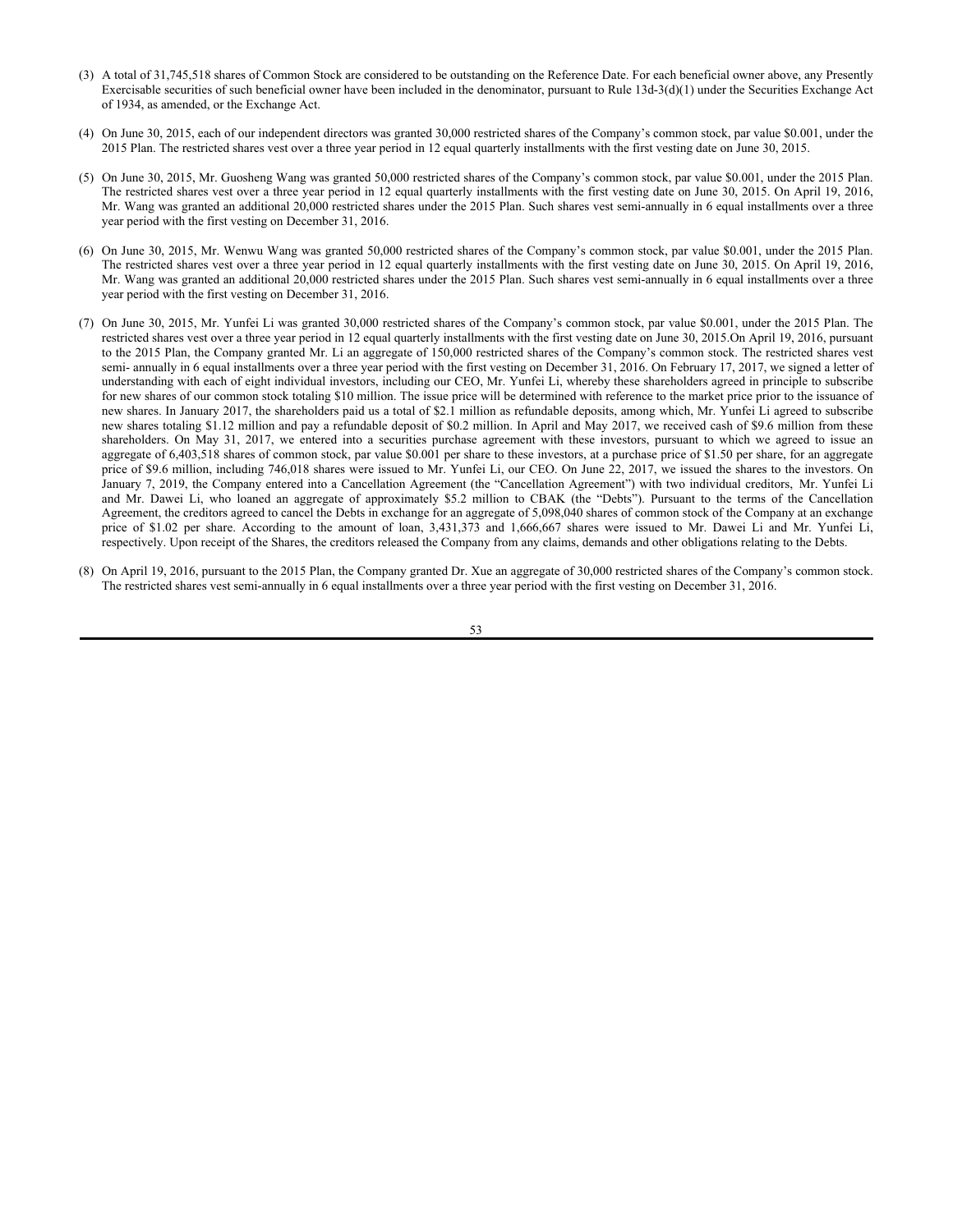# **Changes in Control**

There are no arrangements known to us, including any pledge by any person of our securities, the operation of which may at a subsequent date result in a change in control of the Company.

# **Securities Authorized for Issuance Under Equity Compensation Plans**

# *Stock Option Plan and Compensation Plan for Non-Employee Directors*

The following table sets forth certain information about the securities authorized for issuance under our Stock Option Plan and our Compensation Plan for Non-Employee Directors as of December 31, 2018. Options exercisable for all of the securities shown in column (a) below were granted under our Stock Option Plan.

|                                                            | Number of<br>securities<br>to be issued<br>upon<br>exercise of<br>outstanding outstanding<br>options,<br>warrants<br>and rights<br>(a) | Weighted-<br>average<br>exercise<br>price of<br>options,<br>warrants<br>and rights<br>(b) | Number of<br>securities<br>remaining<br>available for<br>future<br>issuance<br>under equity<br>compensation<br>plans<br>(excluding<br>securities<br>reflected in<br>column<br>$(a)$ $(c)$ |
|------------------------------------------------------------|----------------------------------------------------------------------------------------------------------------------------------------|-------------------------------------------------------------------------------------------|-------------------------------------------------------------------------------------------------------------------------------------------------------------------------------------------|
| Equity compensation plans approved by security holders     | -                                                                                                                                      | ۰.                                                                                        | 222,401(1)                                                                                                                                                                                |
| Equity compensation plans not approved by security holders |                                                                                                                                        | ۰                                                                                         | ٠                                                                                                                                                                                         |
| Total                                                      |                                                                                                                                        | ٠                                                                                         | 222,401(1)                                                                                                                                                                                |
|                                                            |                                                                                                                                        |                                                                                           |                                                                                                                                                                                           |

\* All information in and below this table gives retroactive effect to our one-for-five reverse stock split effected on October 26, 2012.

(1) Includes 86,500 shares of restricted stock that were available for future issuance under our Compensation Plan for Non-Employee Directors and 135,901 shares of restricted stock that were available for future issuance under our Stock Option Plan, as of December 31, 2018.

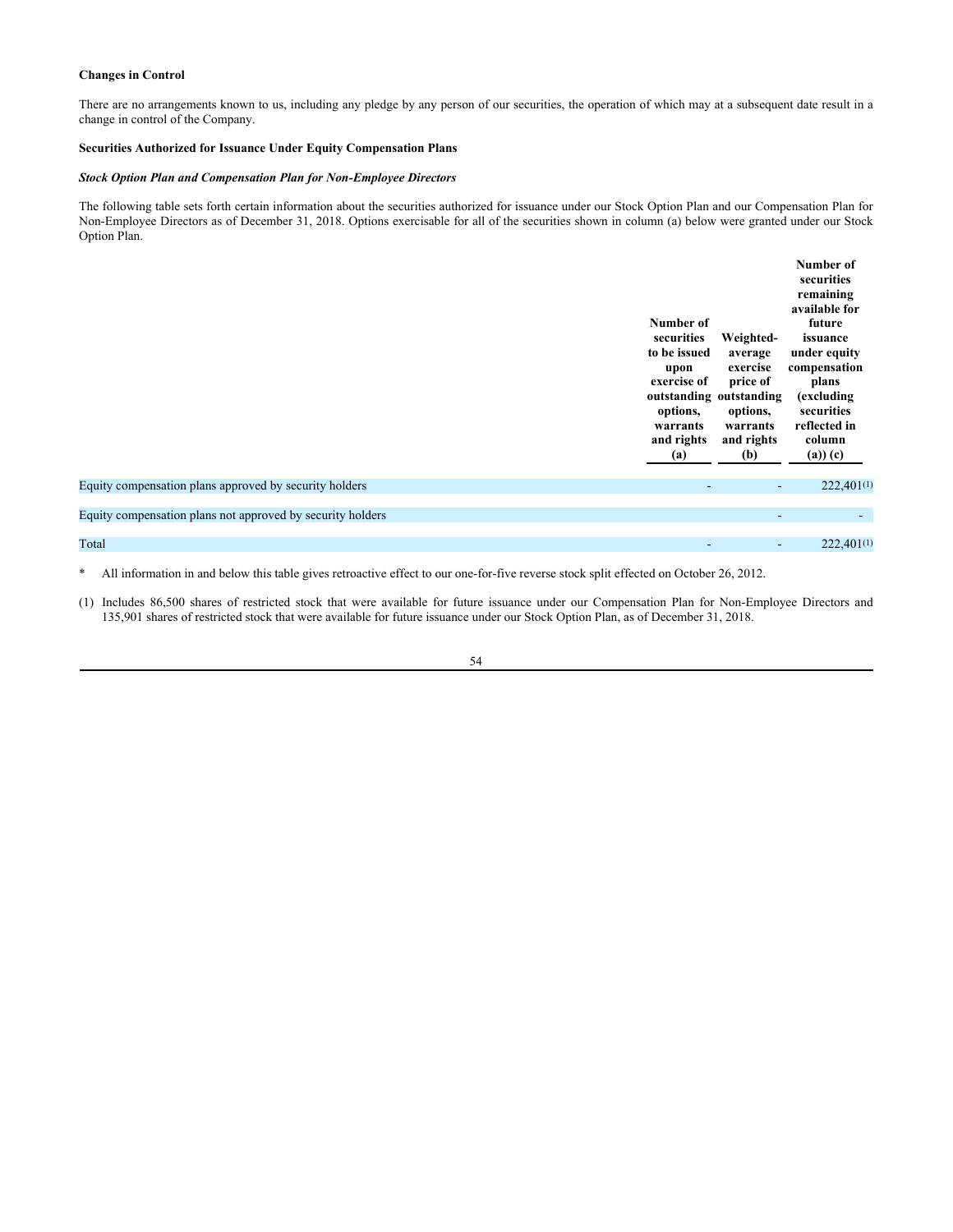# *2015 Equity Incentive Plan*

The following table sets forth certain information about the securities authorized for issuance under our 2015 Plan as of December 31, 2018. Options exercisable for all of the securities shown in column (a) below were granted under our 2015 Plan.

|                                                            | Number of<br>securities<br>to be issued<br>upon<br>exercise of<br>outstanding outstanding<br>options,<br>warrants<br>and rights<br>(a) | Weighted-<br>average<br>exercise<br>price of<br>options,<br>warrants<br>and rights<br>(b) | Number of<br>securities<br>remaining<br>available for<br>future<br>issuance<br>under equity<br>compensation<br>plans<br>(excluding<br>securities<br>reflected in<br>column<br>$(a))$ $(c)$ |
|------------------------------------------------------------|----------------------------------------------------------------------------------------------------------------------------------------|-------------------------------------------------------------------------------------------|--------------------------------------------------------------------------------------------------------------------------------------------------------------------------------------------|
| Equity compensation plans approved by security holders     | 142,662 \$                                                                                                                             | 2.94                                                                                      | 8,876,352(1)                                                                                                                                                                               |
| Equity compensation plans not approved by security holders | ۰                                                                                                                                      |                                                                                           |                                                                                                                                                                                            |
| Total                                                      | 142,662 \$                                                                                                                             | 2.94                                                                                      | 8,876,352(1)                                                                                                                                                                               |

On June 12, 2015, shareholders of the Company approved the 2015 Plan for employees, directors and consultants of the Company and its affiliates. The maximum aggregate number of shares that may be issued under the 2015 Plan is ten million (10,000,000).

On June 30, 2015, pursuant to the 2015 Plan, the Company granted an aggregate of 690,000 restricted shares of the Company's common stock to certain employees, officers and directors of the Company. In accordance with the vesting schedule of the grant, the restricted shares will vest in twelve equal quarterly installments on the last day of each fiscal quarter beginning on June 30, 2015 and ending on March 31, 2018.

On April 19, 2016, pursuant to the 2015 Plan, the Company granted an aggregate of 500,000 restricted shares of the Company's common stock to certain employees, officers and directors of the Company. The restricted shares vest semi-annually in 6 equal installments over a three year period with the first vesting on December 31, 2016.

As of December 31, 2018, 980,986 vested shares were issued, and 142,662 shares were to be issued upon vesting. Under the 2015 Plan, 8,854,500 shares are available for future issuance.

# **ITEM 13. CERTAIN RELATIONSHIPS AND RELATED TRANSACTIONS, AND DIRECTOR INDEPENDENCE.**

# **Transactions with Related Persons**

We obtained a three-year banking facilities of \$19.5 million from Bank of Dandong. The banking facilities were guaranteed by Mr. Yunfei Li ("Mr. Li"), our CEO, and Ms. Qinghui Yuan, Mr. Li's wife, Mr. Xianqian Li, our former CEO, Ms. Xiaoqiu Yu, the wife of our former CEO, and Shenzhen BAK, our former subsidiary. We also obtained a one-year banking facilities of \$7.5 million from Bank of Dalian. The banking facilities were guaranteed by Mr. Li, Ms. Qinghui Yuan, and Shenzhen BAK. Mr. Yunfei Li did not receive and is not entitled to receive any consideration for the above-referenced guarantees. We are not independently obligated to indemnify any of those guarantors for any amounts paid by them pursuant to any guarantee.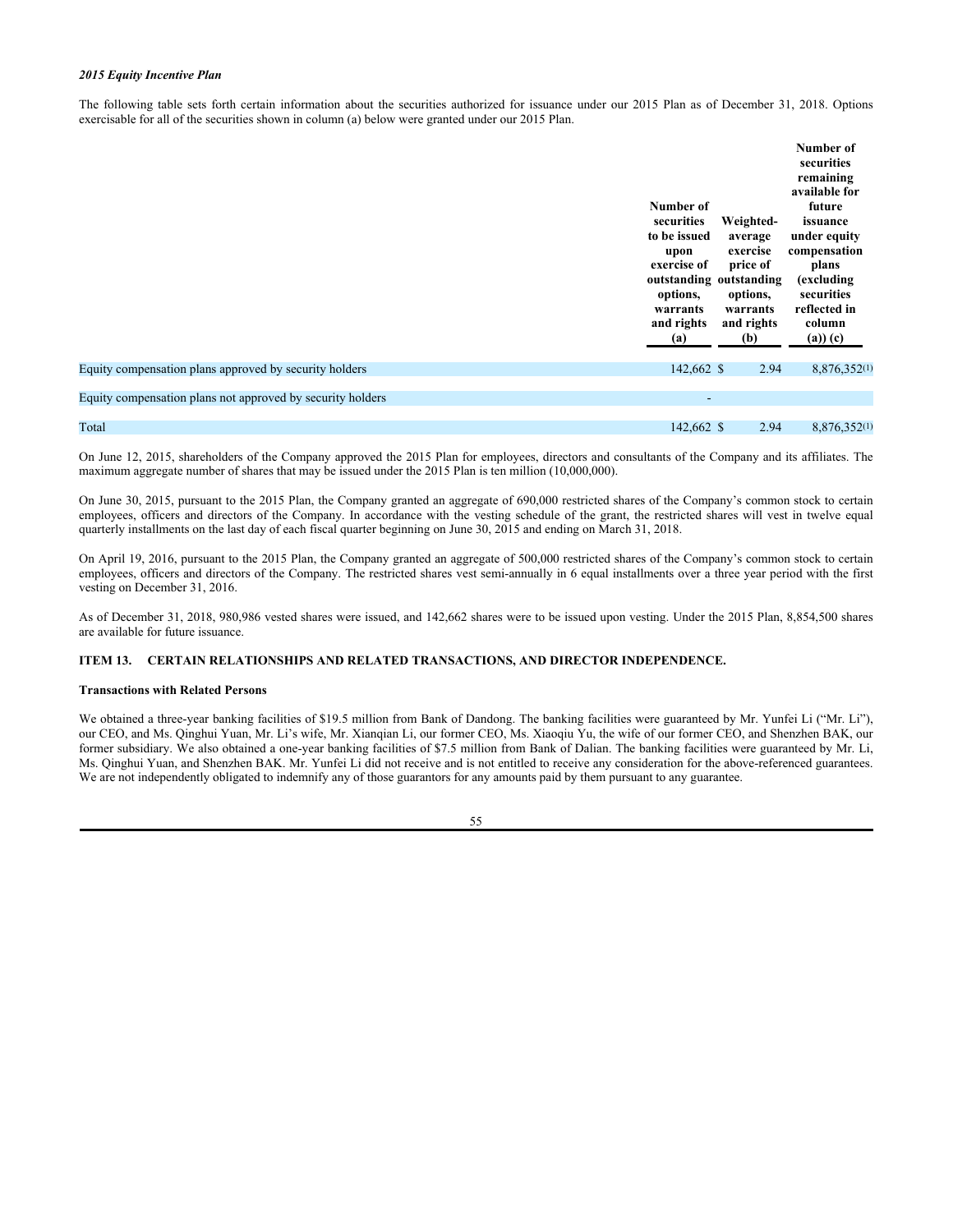After the disposal of BAK International and prior to the completion of construction of the new manufacturing site in Dalian, we generated our revenues from sale of batteries via subcontracting the production to BAK Tianjin, a former subsidiary. Also, from time to time, in order to meet the needs of our customers, we purchased products from these former subsidiaries that we did not produce.

For the year ended year ended December 31, 2017 and 2018, we purchased inventories of (i) \$0.1 million and \$0.7 million from BAK Tianjin, respectively; (ii) \$27.9 million and \$0.1 million from BAK Shenzhen, respectively and (iii) nil and \$2 million from Zhengzhou BAK, respectively.

For the year ended December 31, 2017 and 2018, we generated revenue of

- \$141,117and \$36,766 from BAK Tianjin, respectively;
- \$61,961 and nil from BAK Shenzhen, respectively;
- \$29,867 and nil, respectively from Zhengzhou BAK Battery Co., Ltd. Mr. Xiangqian Li, our former CEO, is director of this company. In September 2018, we transferred a patented proprietary high capacity prismatic battery technology, which we had been developing since 2017, to BAK Shenzhen with a consideration of RMB85,144,500 (approximately \$12.8 million).

### **Promoters and Certain Control Persons**

We did not have any promoters at any time during the past five fiscal years.

## **Director Independence**

J. Simon Xue, Martha C. Agee and Jianjun He each serves on our board of directors as an "independent director" as defined by Rule 5605(a)(2) of the NASDAQ Listing Rule.

## **ITEM 14. PRINCIPAL ACCOUNTING FEES AND SERVICES.**

#### **Independent Registered Public Accounting Firm's Fees and Services**

#### *Audit Fees*

Centurion ZD CPA & Co. has billed us \$113,598 and \$254,000 for the fiscal years ended December 31, 2017 and 2018, respectively, for professional services rendered for the audit of our annual financial statements, including reviews of the interim financial statements included in our quarterly reports on Form 10-Q and assistance with the Securities Act filings.

## *Audit-Related Fees*

We did not engage our principal accountants to provide assurance or related services during the last two fiscal years and three months transition period.

# *Tax Fees*

We did not engage our principal accountants to provide tax compliance, tax advice or tax planning services during the last two fiscal years and three months transition period.

# *All Other Fees*

We did not engage our principal accountants to render services to us during the last two fiscal years and three months transition period, other than as reported above.

# **Pre-Approval Policies and Procedures**

All auditing services and permitted non-audit services (including the fees and terms thereof) to be performed for the Company by our independent auditor must be approved by the Audit Committee in advance, except non-audit services (other than review and attestation services) if such services fall within exceptions established by the SEC. The Audit Committee will pre-approve any permissible non-audit services to be provided by the Company's independent auditors on behalf of the Company that do not fall within any exception to the pre-approval requirements established by the SEC. The Audit Committee may delegate to one or more members the authority to pre-approve permissible non-audit services, but any such delegate or delegates must present their pre-approval decisions to the Audit Committee at its next meeting. All of our accountants' services described above were pre-approved by the Audit Committee or by one or more members under the delegate authority described above.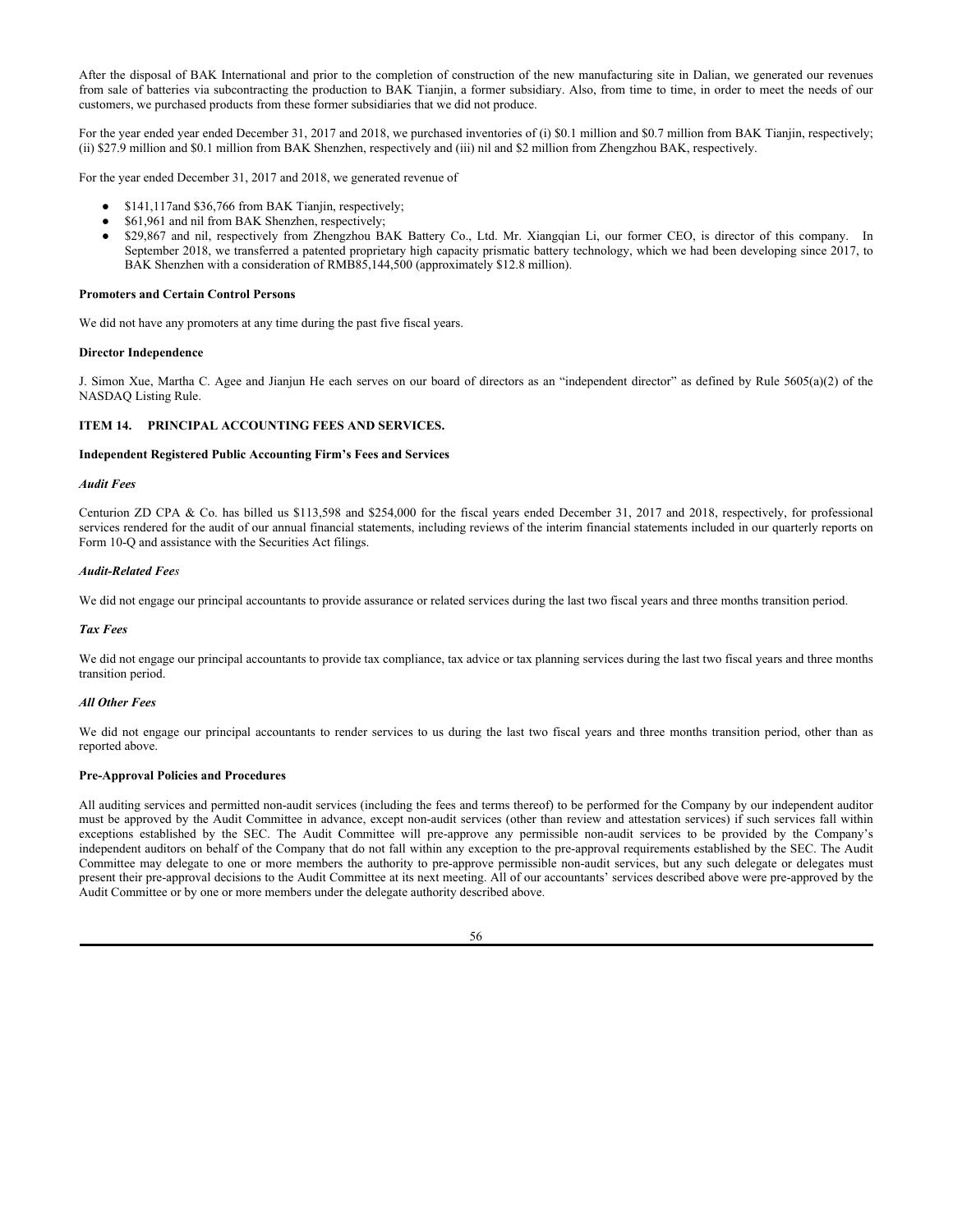## **PART IV**

# **ITEM 15. EXHIBITS, FINANCIAL STATEMENT SCHEDULES.**

#### **Financial Statements and Schedules**

The financial statements are set forth under Item 8 of this annual report on Form 10-K. Financial statement schedules have been omitted since they are either not required, not applicable, or the information is otherwise included.

# **Exhibit List**

## **(a) List of Documents Filed as a Part of This Report:**

(1) Index to Consolidated Financial Statements:

- Report of Centurion ZD CPA & Co., Independent Registered Public Accounting Firm
- Consolidated Balance Sheets as of December 31, 2018 and 2017
- Consolidated Statements of Operations and Comprehensive Income (Loss) for the years ended December 31, 2018 and 2017
- Consolidated Statements of Changes in Stockholders' Equity for the years ended December 31, 2018 and 2017
- Consolidated Statements of Cash Flows for the years ended December 31, 2018 and 2017
- Notes to Consolidated Financial Statements

(2) Index to Financial Statement Schedules:

All schedules have been omitted because the required information is included in the consolidated financial statements or the notes thereto, or because it is not required.

(3) Index to Exhibits

See exhibits listed under Part (b) below.

## **(b) Exhibits:**

| <b>Exhibit No.</b> | <b>Description</b>                                                                                                                                                                                              |
|--------------------|-----------------------------------------------------------------------------------------------------------------------------------------------------------------------------------------------------------------|
| 2.1                | Articles of Merger (incorporated by reference to Exhibit 2.1 to the registrant's Current Report on Form 8- K filed on January 17, 2017)                                                                         |
| 3.1                | Articles of Incorporation of the registrant (incorporated by reference to Exhibit 3.1 to the registrant's Annual Report on Form 10-K filed on<br>December 8, 2006)                                              |
| 3.2                | By-laws of the registrant (incorporated by reference to Exhibit 3.2 to the registrant's Annual Report on Form 10-K filed on December 19,<br>2007)                                                               |
| 3.3                | Certificate of Change Pursuant to NRS 78.209 filed by the Company on October 22, 2012 (incorporated by reference to Exhibit 3.1 to the<br>registrant's Current Report on Form 8-K filed on October 26, 2012)    |
| 3.4                | Certificate of Amendment to Articles of Incorporation filed by the Company on June 23, 2015 (incorporated by reference to Exhibit 3.1 to<br>the registrant's Current Report on Form 8-K filed on June 26, 2015) |
|                    |                                                                                                                                                                                                                 |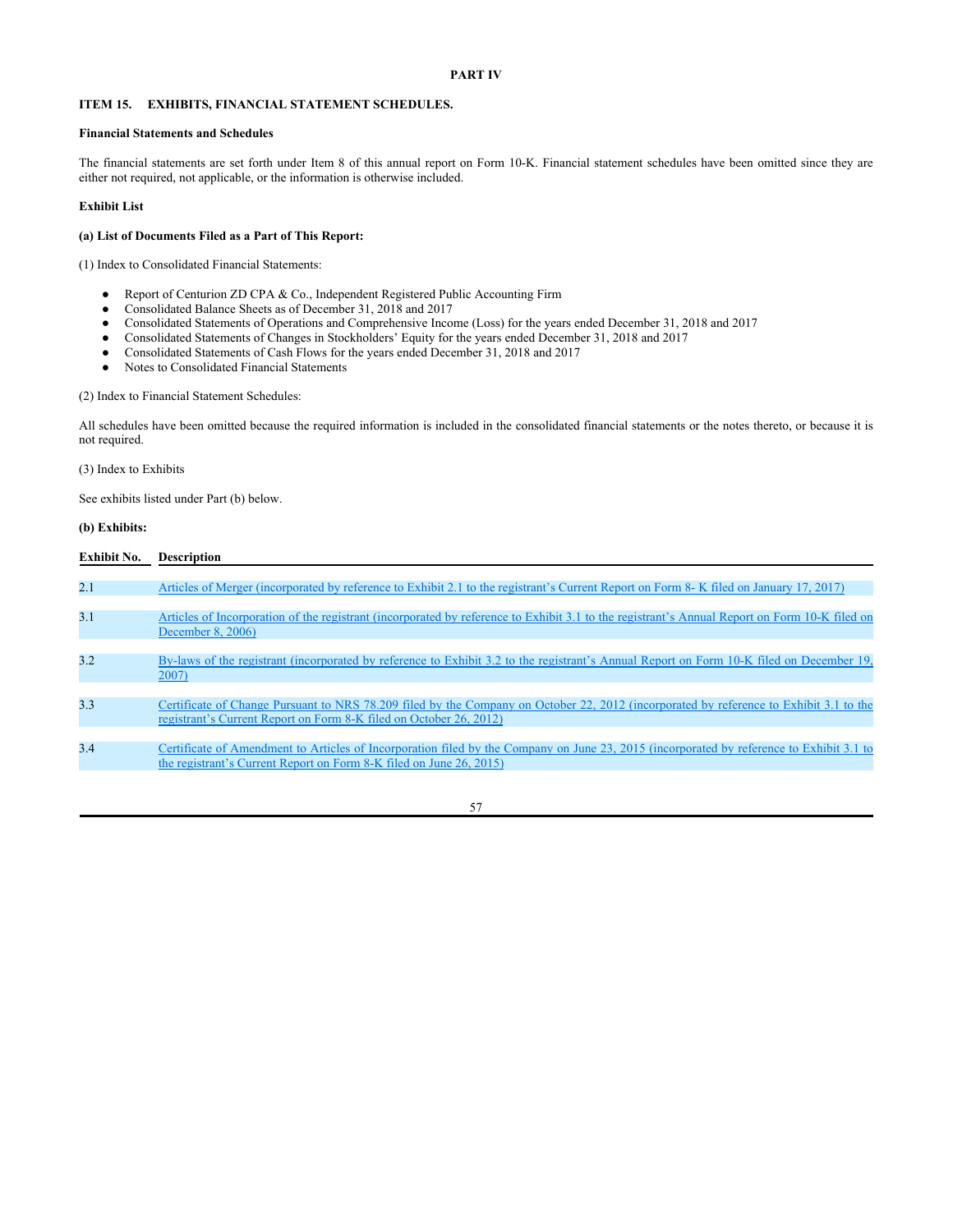| 4.1   | CBAK Energy Technology, Inc. 2015 Equity Incentive Plan (incorporated by reference to Appendix D to the registrant's Definitive Proxy<br>Statement on Schedule 14A filed April 24, 2015).                                                                                                                                                                                                         |
|-------|---------------------------------------------------------------------------------------------------------------------------------------------------------------------------------------------------------------------------------------------------------------------------------------------------------------------------------------------------------------------------------------------------|
| 10.1  | Form of Debt Conversion Agreement (incorporated by reference to Exhibit 10.1 to the registrant's Current Report on Form 8-K filed on<br>October 5, 2015)                                                                                                                                                                                                                                          |
| 10.2  | Form of Director and Officer Indemnification Agreement (incorporated by reference to Exhibit 10.1 to the registrant's Current Report on<br>Form 8-K filed on January 3, 2011)                                                                                                                                                                                                                     |
| 10.3  | English Translation of Loan Agreement, dated December 17, 2013, by and between Shenzhen BAK and Mr. Jinghui Wang (incorporated by<br>reference to Exhibit 10.12 to the registrant's Annual Report on Form 10-K filed on January 14, 2014)                                                                                                                                                         |
| 10.4  | Corporate Guarantee, dated January 14, 2014, by and between BAK International and Mr. Jinghui Wang (incorporated by reference to<br>Exhibit 10.13 to the registrant's Annual Report on Form 10-K filed on January 14, 2014).                                                                                                                                                                      |
| 10.5  | Corporate Guarantee, dated January 14, 2014, by and between CBAK Energy Technology, Inc. and Mr. Jinghui Wang (incorporated by<br>reference to Exhibit 10.14 to the registrant's Annual Report on Form 10-K filed on January 14, 2014).                                                                                                                                                           |
| 10.6  | Share Mortgage, dated January 14, 2014, by and among CBAK Energy Technology, Inc., BAK International and Mr. Jinghui Wang<br>(incorporated by reference to Exhibit 10.15 to the registrant's Annual Report on Form 10-K filed on January 14, 2014).                                                                                                                                               |
| 10.7  | English Translation of Loan Agreement, dated January 8, 2014, by and between Shenzhen BAK and Mr. Jinghui Wang (incorporated by<br>reference to Exhibit 10.1 to the registrant's Current Report on Form 8-K filed on March 14, 2014).                                                                                                                                                             |
| 10.8  | Corporate Guarantee, dated March 10, 2014, by and between BAK International and Mr. Jinghui Wang (incorporated by reference to<br>Exhibit 10.2 to the registrant's Current Report on Form 8-K filed on March 14, 2014).                                                                                                                                                                           |
| 10.9  | Corporate Guarantee, dated March 10, 2014, by and between CBAK Energy Technology, Inc. and Mr. Jinghui Wang (incorporated by<br>reference to Exhibit 10.3 to the registrant's Current Report on Form 8-K filed on March 14, 2014).                                                                                                                                                                |
| 10.10 | Further Share Mortgage, dated March 10, 2014, by and among CBAK Energy Technology, Inc., BAK International, Shenzhen BAK and<br>Mr. Jinghui Wang (incorporated by reference to Exhibit 10.4 to the registrant's Current Report on Form 8-K filed on March 14, 2014).                                                                                                                              |
| 10.11 | Summary of Intellectual Property Rights License Agreement entered into by and among Shenzhen BAK Battery Co., Ltd. (the "Licensor").<br>CBAK Energy Technology, Inc. (the "Licensee 1") and Dalian BAK Power Battery Co., Ltd (the "Licensee 2"), dated August 25, 2014<br>(incorporated by reference to Exhibit 10.20 to the registrant's Annual Report on Form 10-K filed on January 13, 2015). |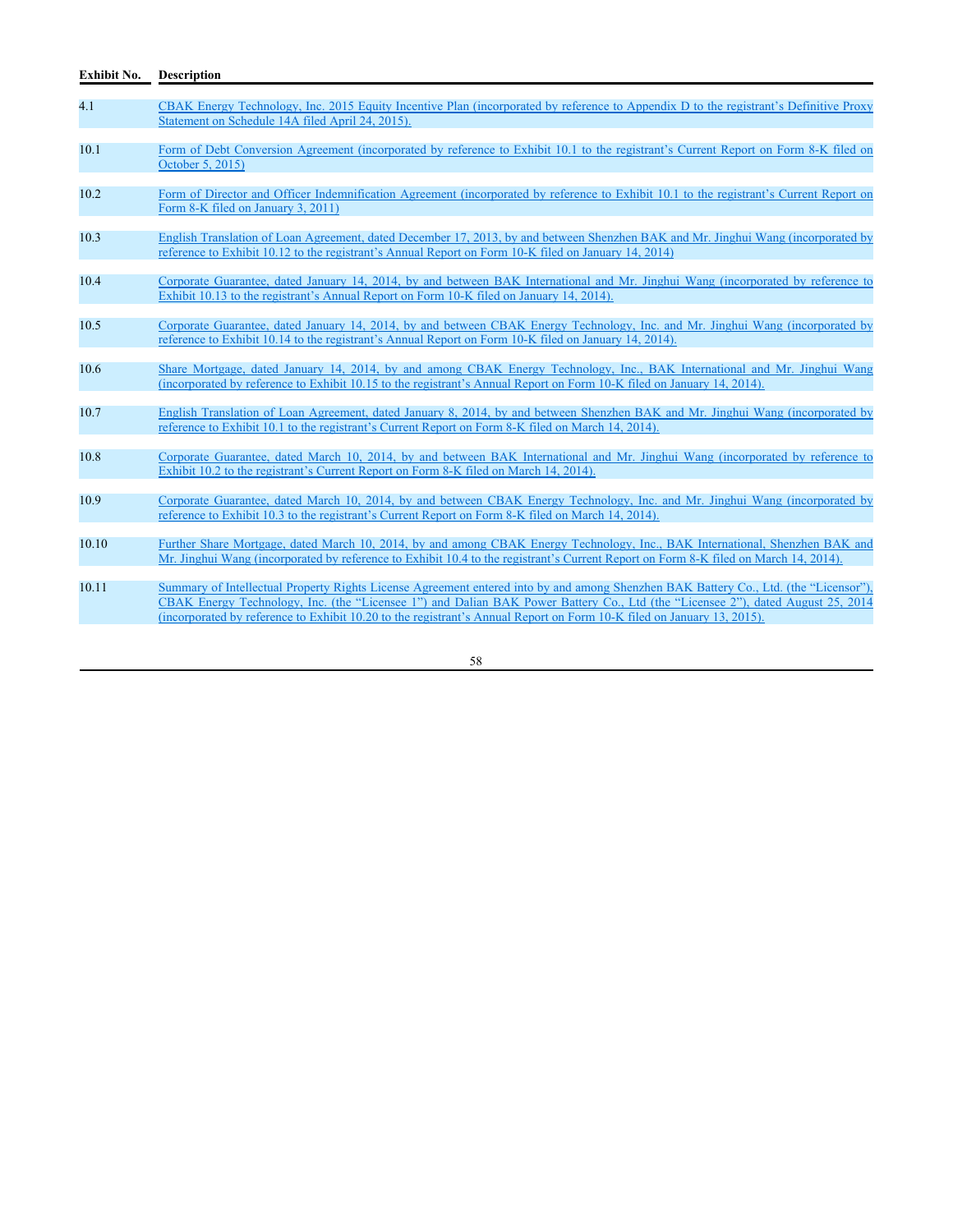| Exhibit No.     | <b>Description</b>                                                                                                                                                                                                                                                                                                                           |
|-----------------|----------------------------------------------------------------------------------------------------------------------------------------------------------------------------------------------------------------------------------------------------------------------------------------------------------------------------------------------|
| 10.12           | Form of Securities Purchase Agreement (incorporated by reference to Exhibit 10.1 to the registrant's Current Report on Form 8-K filed on<br>June 1, 2017)                                                                                                                                                                                    |
| 10.13           | English Translation of Termination Agreement of Intellectual Property License by and among CBAK Energy Technology, Inc., Dalian<br>CBAK Power Battery Co., Ltd and Shenzhen BAK Battery Co., Ltd, dated March 21, 2017 (incorporated by reference to Exhibit 10.1 to the<br>registrant's Current Report on Form 8-K filed on March 23, 2017) |
| 10.14           | Cancellation Agreement, by and among CBAK Energy Technology, Inc., Yunfei Li and Dawei Li, dated January 7, 2019 (incorporated by<br>reference to Exhibit 10.1 to the registrant's Current Report on Form 8-K filed on January 11, 2019)                                                                                                     |
| 10.15           | Summary of Technology Transfer Agreement by and between Dalian CBAK Power Battery Co., LTD. and Shenzhen BAK Power Battery<br>Co., LTD., dated as of September 30, 2018 (incorporated by reference to Exhibit 10.1 to the registrant's Quarterly Report on Form 10-Q<br>filed on November 19, 2018)                                          |
| 14.1            | Code of Business Conduct and Ethics of the registrant (incorporated by reference to Exhibit 14.1 to the registrant's Quarterly Report on<br>Form 10-O filed on August 22, 2006)                                                                                                                                                              |
| 21.1            | List of subsidiaries of the registrant (incorporated by reference to Exhibit 21.1 to the registrant's Annual Report on Form 10-K filed on<br>January 13, 2015).                                                                                                                                                                              |
| 23.1            | Consent of Centurion ZD CPA & Co.                                                                                                                                                                                                                                                                                                            |
| 31.1            | Certifications of Chief Executive Officer Pursuant to Section 302 of the Sarbanes-Oxley Act of 2002                                                                                                                                                                                                                                          |
| 31.2            | Certifications of Chief Financial Officer Pursuant to Section 302 of the Sarbanes-Oxley Act of 2002                                                                                                                                                                                                                                          |
| 32.1            | Certifications of Chief Executive Officer Pursuant to Section 906 of the Sarbanes-Oxley Act of 2002                                                                                                                                                                                                                                          |
| 32.2            | Certifications of Chief Financial Officer Pursuant to Section 906 of the Sarbanes-Oxlev Act of 2002                                                                                                                                                                                                                                          |
| 99.1            | Deed of Waiver and Release, dated July 4, 2014, by and among, Shenzhen BAK, the Company, BAK International and Mr. Wang<br>(incorporated by reference to Exhibit 99.1 to the registrant's Quarterly Report on Form 10-Q filed on August 19, 2014).                                                                                           |
| $101$ . INS     | <b>XBRL</b> Instance Document                                                                                                                                                                                                                                                                                                                |
| 101.SCH         | <b>XBRL Taxonomy Extension Schema Document</b>                                                                                                                                                                                                                                                                                               |
| 101.CAL         | XBRL Taxonomy Extension Calculation Linkbase Document                                                                                                                                                                                                                                                                                        |
| 101.DEF         | XBRL Taxonomy Extension Definition Linkbase Document                                                                                                                                                                                                                                                                                         |
| 101.LAB         | XBRL Taxonomy Extension Label Linkbase Document                                                                                                                                                                                                                                                                                              |
| 101.PRE         | <b>XBRL Taxonomy Extension Presentation Linkbase Document</b>                                                                                                                                                                                                                                                                                |
| <b>ITEM 16.</b> | <b>FORM 10-K SUMMARY</b>                                                                                                                                                                                                                                                                                                                     |

59

None.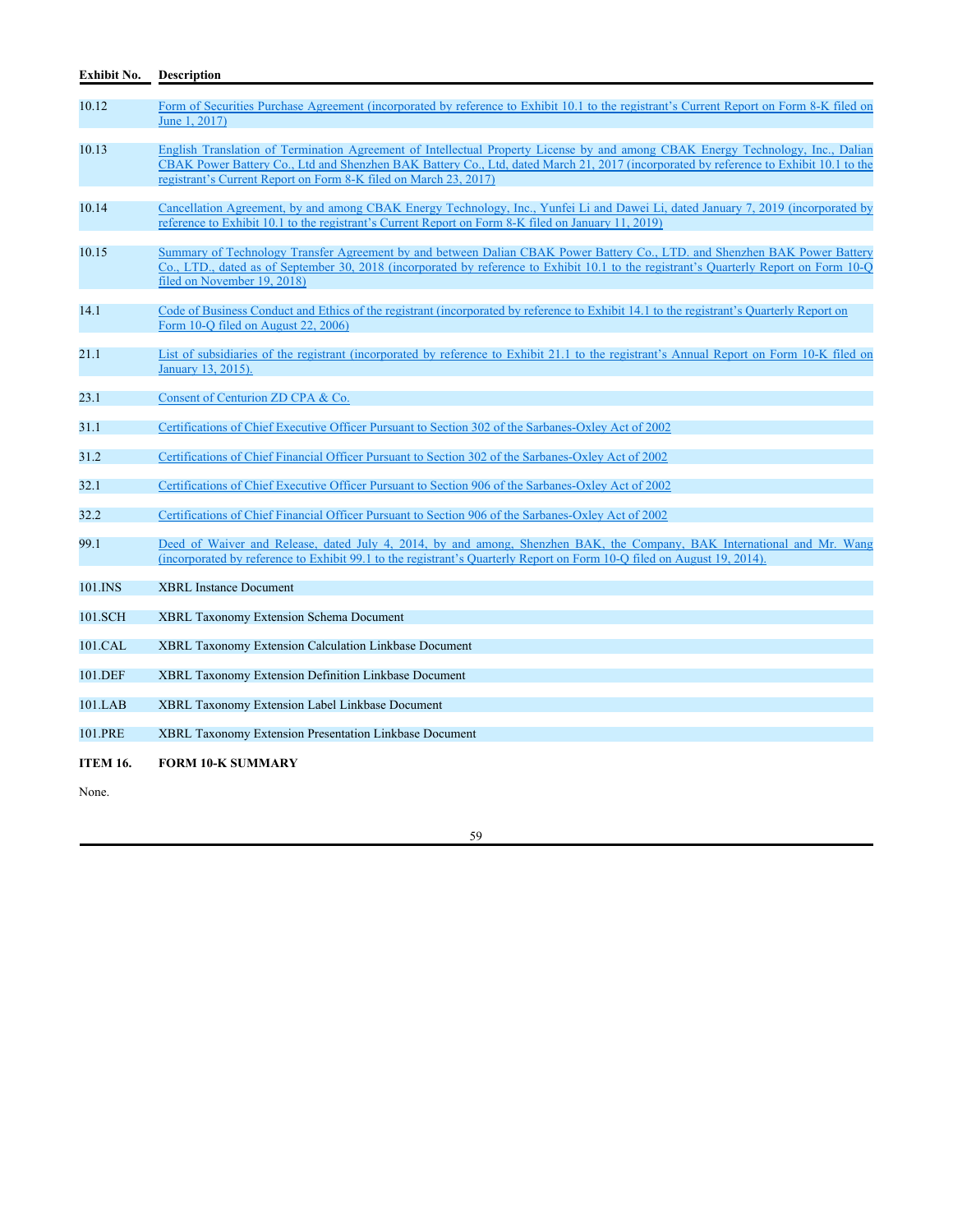# **SIGNATURES**

Pursuant to the requirements of Section 13 or 15(d) of the Securities Exchange Act of 1934, the registrant has duly caused this report to be signed on its behalf by the undersigned, thereunto duly authorized.

Date: April 16, 2019

# **CBAK ENERGY TECHNOLOGY, INC.**

By: /s/ Yunfei Li

Yunfei Li Chief Executive Officer

By: /s/ Wenwu Wang

Wenwu Wang Chief Financial Officer

In accordance with the Securities Exchange Act of 1934, this report has been signed below by the following persons on behalf of the Registrant and in the capacities and on the dates indicated.

| Signature                            | Title                                                                   | Date           |
|--------------------------------------|-------------------------------------------------------------------------|----------------|
| /s/ Yunfei Li<br>Yunfei Li           | Chairman and Chief Executive Officer<br>(Principal Executive Officer)   | April 16, 2019 |
| /s/ Wenwu Wang<br>Wenwu Wang         | Chief Financial Officer<br>(Principal Financial and Accounting Officer) | April 16, 2019 |
| /s/ Guosheng Wang<br>Guosheng Wang   | Director                                                                | April 16, 2019 |
| $/s/J.$ Simon Xue<br>J. Simon Xue    | Director                                                                | April 16, 2019 |
| /s/ Martha C. Agee<br>Martha C. Agee | Director                                                                | April 16, 2019 |
| /s/ Jianjun He<br>Jianjun He         | Director                                                                | April 16, 2019 |
|                                      | 60                                                                      |                |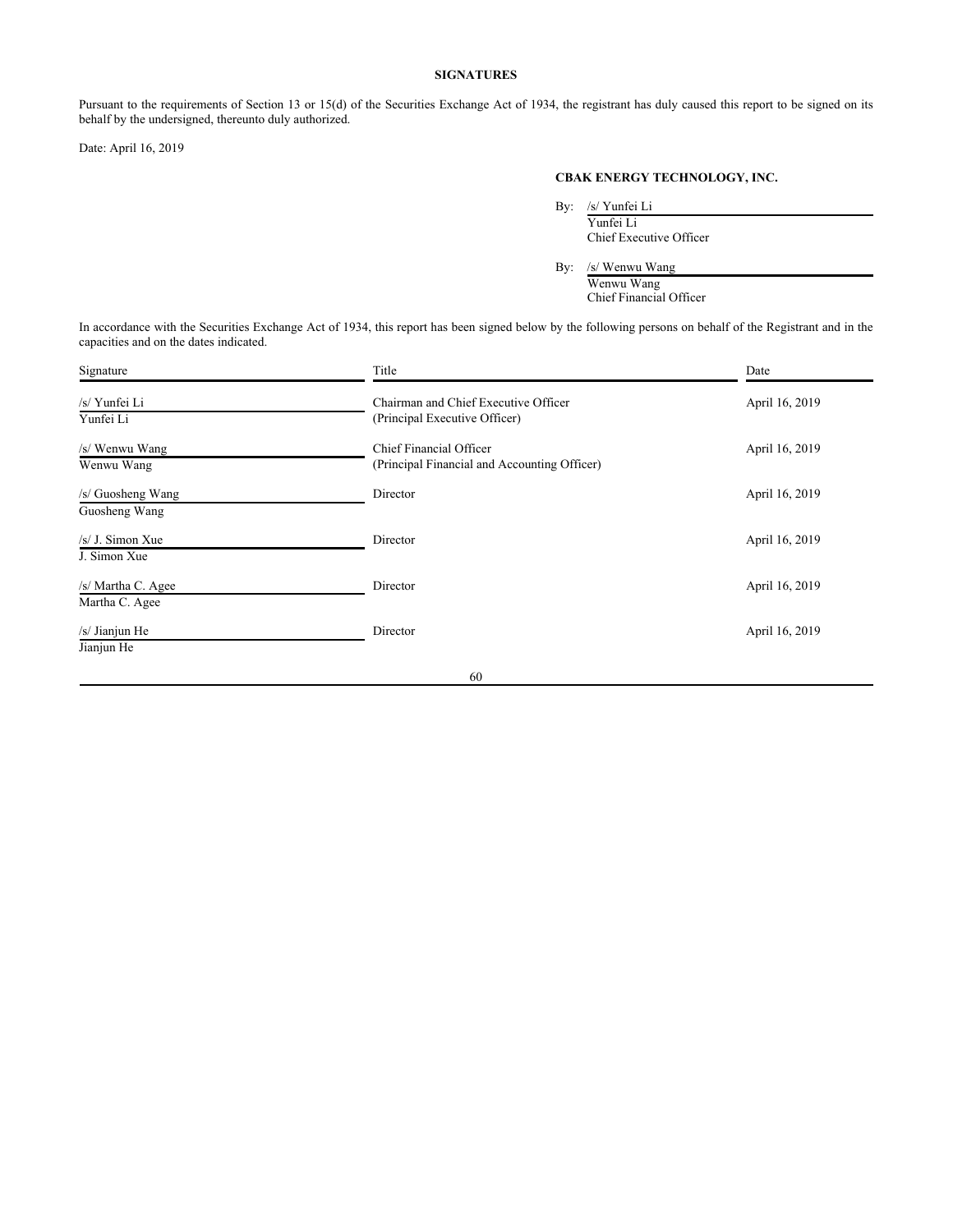

# **CONSENT OF INDEPENDENT REGISTERED PUBLIC ACCOUNTING FIRM**

We hereby consent to the incorporation by reference in the Registration Statements on Form S-3 (No. 333-148253, No. 333-151678 and No. 333-151985) and the Registration Statements on Form S-8 (No. 333-137747, No. 333-153649, No. 333-153650 and No. 333-205218) of CBAK Energy Technology, Inc. (the "Company") of our report dated April 16, 2019, relating to the Company's consolidated financial statements (which report expresses an unqualified opinion with an emphasis paragraph on the substantial doubt about the Company's ability to continue as a going concern), which appears in this Annual Report on Form 10-K.

/s/ Centurion ZD CPA & Co. Centurion ZD CPA & Co. (successor to Centurion ZD CPA Limited) Hong Kong, China April 16, 2019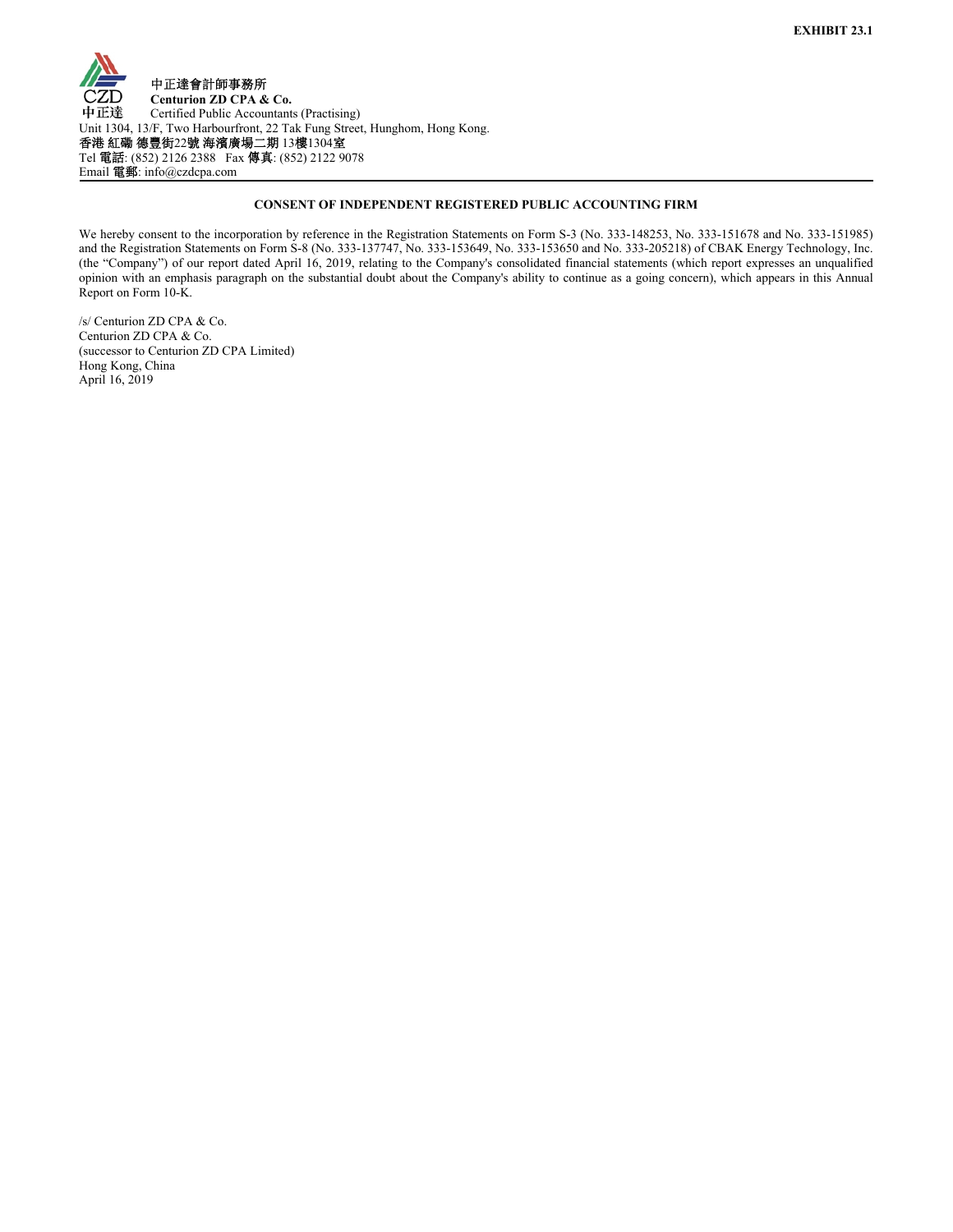I, Yunfei Li, certify that:

- 1. I have reviewed this annual report on Form 10-K of CBAK Energy Technology, Inc.;
- 2. Based on my knowledge, this report does not contain any untrue statement of a material fact or omit to state a material fact necessary to make the statements made, in light of the circumstances under which such statements were made, not misleading with respect to the period covered by this report;
- 3. Based on my knowledge, the financial statements, and other financial information included in this report, fairly present in all material respects the financial condition, results of operations and cash flows of the registrant as of, and for, the periods presented in this report;
- 4. I am responsible for establishing and maintaining disclosure controls and procedures (as defined in Exchange Act Rules 13a-15(e) and 15d-15 (e)) and internal control over financial reporting (as defined in Exchange Act Rules 13a-15(f) and 15d-15(f)) for the registrant and have:
	- a) Designed such disclosure controls and procedures, or caused such disclosure controls and procedures to be designed under our supervision, to ensure that material information relating to the registrant, including its consolidated subsidiaries, is made known to us by others within those entities, particularly during the period in which this report is being prepared;
	- b) Designed such internal control over financial reporting, or caused such internal control over financial reporting to be designed under our supervision, to provide reasonable assurance regarding the reliability of financial reporting and the preparation of financial statements for external purposes in accordance with generally accepted accounting principles;
	- c) Evaluated the effectiveness of the registrant's disclosure controls and procedures and presented in this report our conclusions about the effectiveness of the disclosure controls and procedures, as of the end of the period covered by this report based on such evaluation; and
	- d) Disclosed in this report any change in the registrant's internal control over financial reporting that occurred during the registrant's most recent fiscal quarter (the registrant's fourth fiscal quarter in the case of an annual report) that has materially affected, or is reasonably likely to materially affect, the registrant's internal control over financial reporting; and
- 5. The registrant's other certifying officer and I have disclosed, based on our most recent evaluation of internal control over financial reporting, to the registrant's auditors and the audit committee of the registrant's board of directors (or persons performing the equivalent functions):
	- a) All significant deficiencies and material weaknesses in the design or operation of internal control over financial reporting which are reasonably likely to adversely affect the registrant's ability to record, process, summarize and report financial information; and
	- b) Any fraud, whether or not material, that involves management or other employees who have a significant role in the registrant's internal control over financial reporting.

Date: April 16, 2019

/s/ Yunfei Li

Yunfei Li Chief Executive Officer *(Principal Executive Officer)*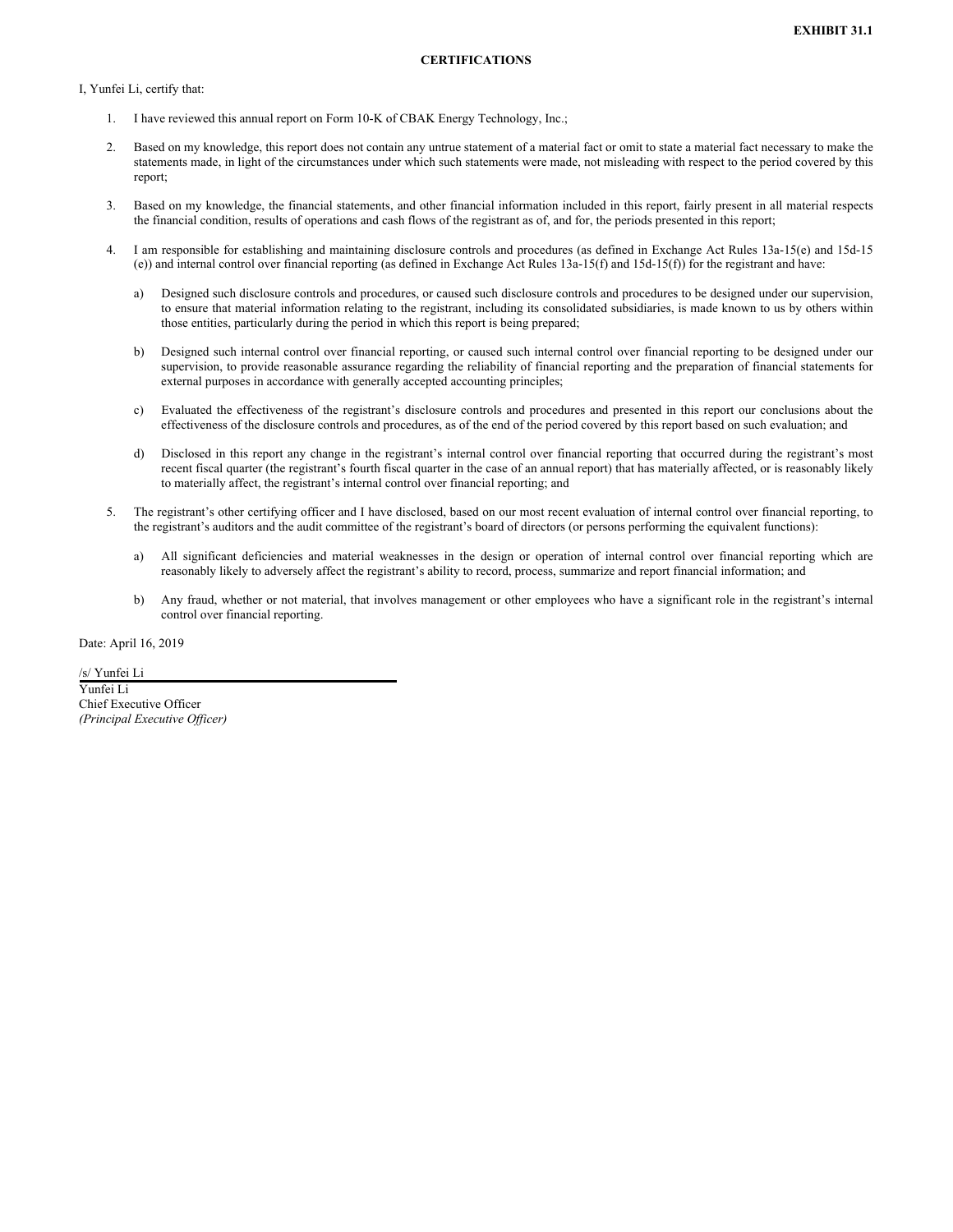I, Wenwu Wang, certify that:

- 1. I have reviewed this annual report on Form 10-K of CBAK Energy Technology, Inc.;
- 2. Based on my knowledge, this report does not contain any untrue statement of a material fact or omit to state a material fact necessary to make the statements made, in light of the circumstances under which such statements were made, not misleading with respect to the period covered by this report;
- 3. Based on my knowledge, the financial statements, and other financial information included in this report, fairly present in all material respects the financial condition, results of operations and cash flows of the registrant as of, and for, the periods presented in this report;
- 4. I am responsible for establishing and maintaining disclosure controls and procedures (as defined in Exchange Act Rules 13a-15(e) and 15d-15 (e)) and internal control over financial reporting (as defined in Exchange Act Rules 13a-15(f) and 15d-15(f)) for the registrant and have:
	- a) Designed such disclosure controls and procedures, or caused such disclosure controls and procedures to be designed under our supervision, to ensure that material information relating to the registrant, including its consolidated subsidiaries, is made known to us by others within those entities, particularly during the period in which this report is being prepared;
	- b) Designed such internal control over financial reporting, or caused such internal control over financial reporting to be designed under our supervision, to provide reasonable assurance regarding the reliability of financial reporting and the preparation of financial statements for external purposes in accordance with generally accepted accounting principles;
	- c) Evaluated the effectiveness of the registrant's disclosure controls and procedures and presented in this report our conclusions about the effectiveness of the disclosure controls and procedures, as of the end of the period covered by this report based on such evaluation; and
	- d) Disclosed in this report any change in the registrant's internal control over financial reporting that occurred during the registrant's most recent fiscal quarter (the registrant's fourth fiscal quarter in the case of an annual report) that has materially affected, or is reasonably likely to materially affect, the registrant's internal control over financial reporting; and
- 5. The registrant's other certifying officer and I have disclosed, based on our most recent evaluation of internal control over financial reporting, to the registrant's auditors and the audit committee of the registrant's board of directors (or persons performing the equivalent functions):
	- a) All significant deficiencies and material weaknesses in the design or operation of internal control over financial reporting which are reasonably likely to adversely affect the registrant's ability to record, process, summarize and report financial information; and
	- b) Any fraud, whether or not material, that involves management or other employees who have a significant role in the registrant's internal control over financial reporting.

Date: April 16, 2019

/s/ Wenwu Wang

Wenwu Wang Chief Financial Officer *(Principal Financial and Accounting Officer)*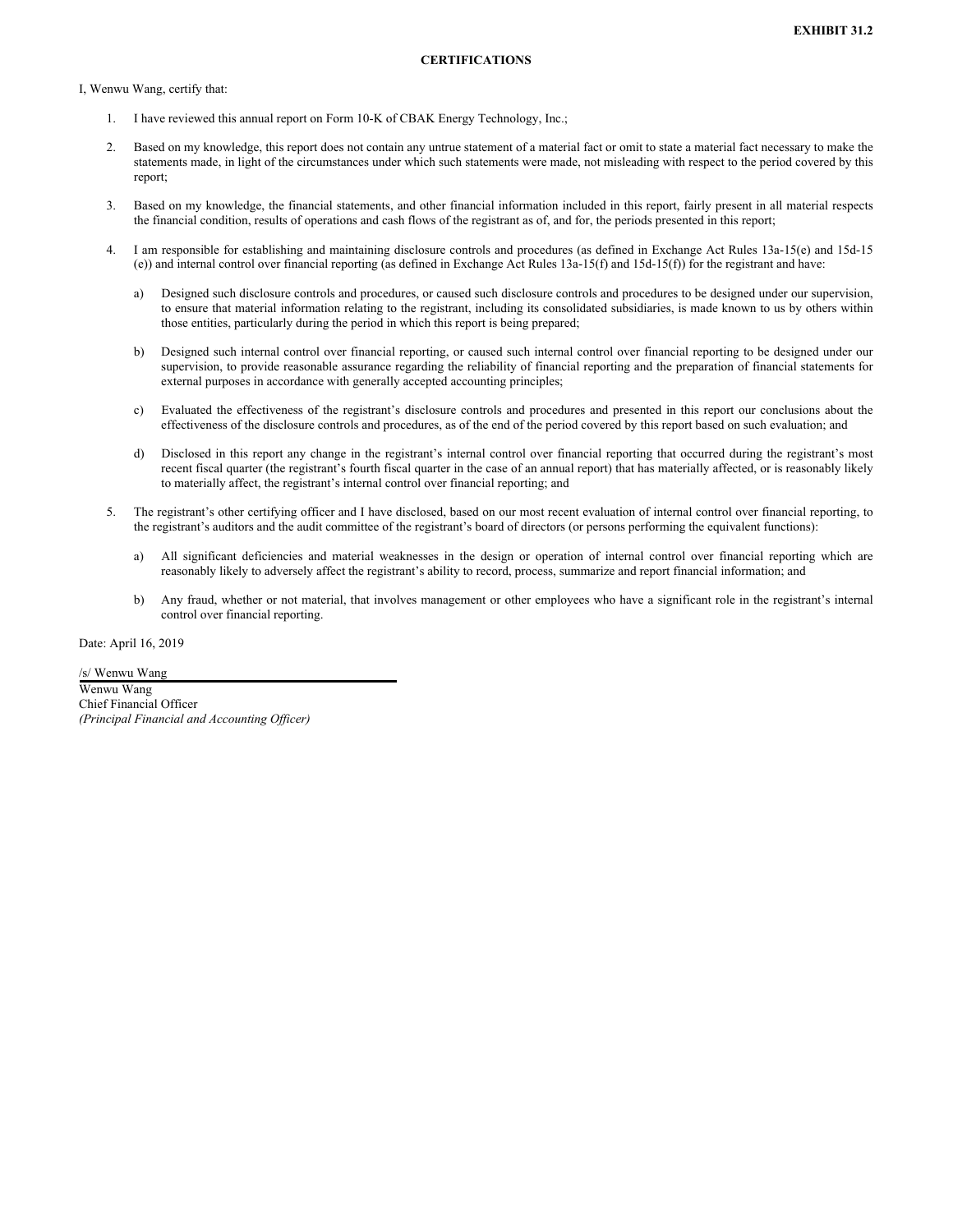### **CERTIFICATION PURSUANT TO 18 U.S.C. SECTION 1350 AS ADOPTED PURSUANT TO SECTION 906 OF THE SARBANES-OXLEY ACT OF 2002**

The undersigned, Yunfei Li, the Chief Executive Officer of CBAK ENERGY TECHNOLOGY, INC. (the "Company"), DOES HEREBY CERTIFY that:

1. The Company's Annual Report on Form 10-K for the fiscal year ended December 31, 2018 (the "Report"), fully complies with the requirements of Section 13(a) of the Securities Exchange Act of 1934; and

2. Information contained in the Report fairly presents, in all material respects, the financial condition and results of operation of the Company.

IN WITNESS WHEREOF, the undersigned has executed this statement this 16th day of April, 2019.

/s/ Yunfei Li

Yunfei Li Chief Executive Officer *(Principal Executive Officer)*

A signed original of this written statement required by Section 906 has been provided to CBAK Energy Technology, Inc. and will be retained by CBAK Energy Technology, Inc. and furnished to the Securities and Exchange Commission or its staff upon request.

The forgoing certification is being furnished to the Securities and Exchange Commission pursuant to § 18 U.S.C. Section 1350. It is not being filed for purposes of Section 18 of the Securities Exchange Act of 1934, as amended, and is not to be incorporated by reference into any filing of the Company, whether made before or after the date hereof, regardless of any general incorporation language in such filing.